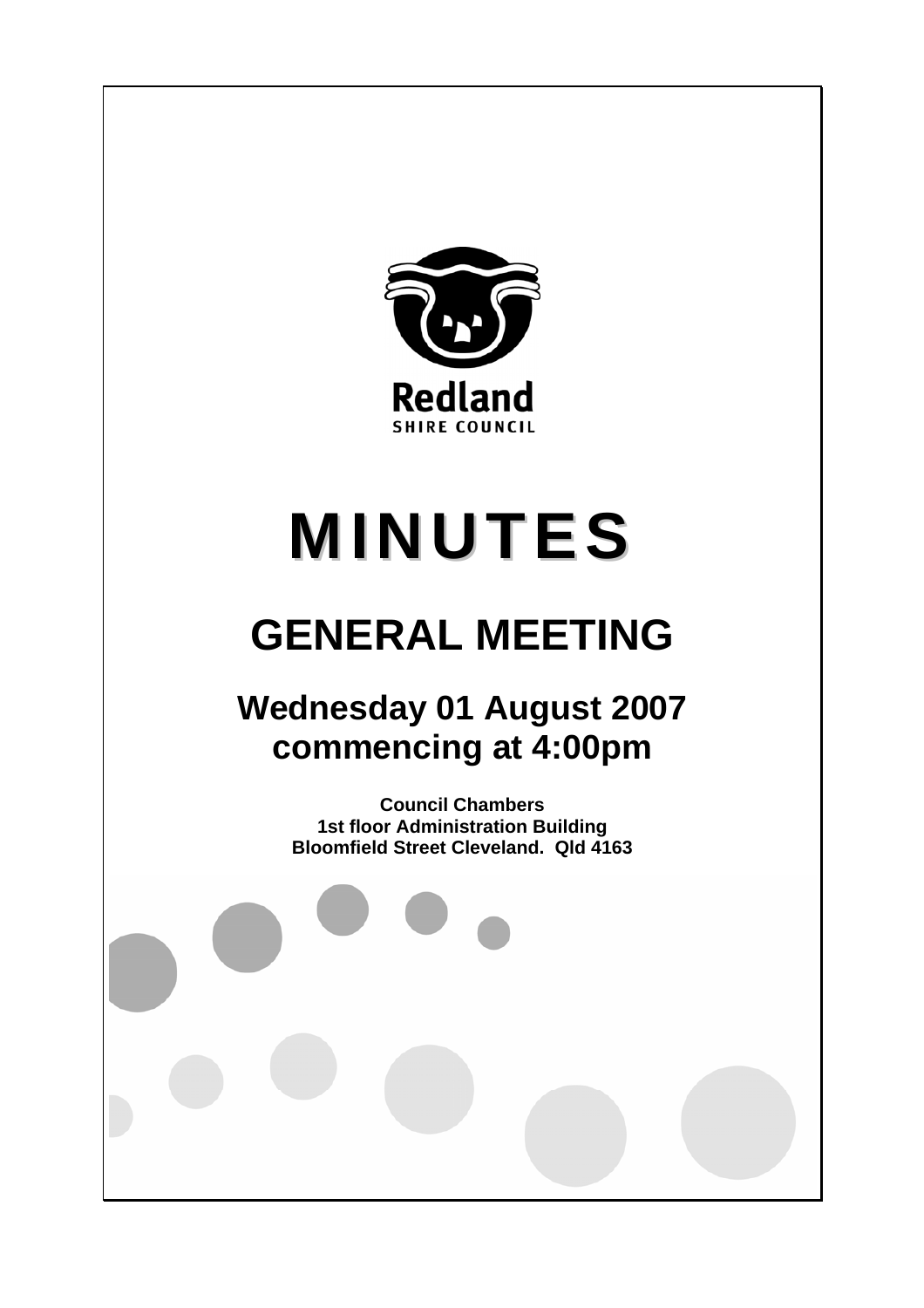### **TABLE OF CONTENTS**

| <b>ITEM</b>    |       | <b>SUBJECT</b>                                                                                                                     | <b>PAGE NO</b>          |
|----------------|-------|------------------------------------------------------------------------------------------------------------------------------------|-------------------------|
| $\mathbf 1$    |       |                                                                                                                                    |                         |
| $\mathbf{2}$   |       |                                                                                                                                    |                         |
| 3              |       | RECORD OF ATTENDANCE AND LEAVE OF ABSENCE 5                                                                                        |                         |
| 4              |       |                                                                                                                                    |                         |
|                | 4.1   | GENERAL MEETING MINUTES OF 27 JUNE 2007 5                                                                                          |                         |
|                | 4.2   |                                                                                                                                    |                         |
| 5              |       | <b>MATTERS OUTSTANDING FROM PREVIOUS GENERAL MEETING</b>                                                                           |                         |
|                | 5.1   |                                                                                                                                    |                         |
|                | 5.1.1 | PETITION (DIVISION 2) - SPEEDING ALONG MOSELLE                                                                                     |                         |
|                | 5.1.2 | <b>RESEARCH ON INTRODUCTION OF CARBON MARKETS  6</b>                                                                               |                         |
|                | 5.1.3 | PETITION (DIVISION 10) - REQUEST FOR NAMING OF                                                                                     |                         |
|                | 5.1.4 | PETITION (DIVISON 1) - FOOTPATH WORKS, MAIN                                                                                        |                         |
|                | 5.1.5 | <b>PETITION (DIVISION 5) - REQUEST FOR ROAD</b>                                                                                    |                         |
| 6              |       |                                                                                                                                    | $\overline{\mathbf{z}}$ |
| $\overline{7}$ |       |                                                                                                                                    |                         |
|                | 7.1   | LETTER RE SOUTH STREET AND ENTERPRISE<br>STREET, THORNLANDS, NOISE AND TRAFFIC ISSUES<br>WITH RESIDENTIAL AND INDUSTRY INTERFACE 8 |                         |
|                | 7.2   | <b>PRESENTATION OF CERTIFICATES - URBAN LOCAL</b>                                                                                  |                         |
| 8              |       |                                                                                                                                    |                         |
| 9              |       | <b>DECLARATION OF INTEREST ON ANY ITEMS OF BUSINESS 8</b>                                                                          |                         |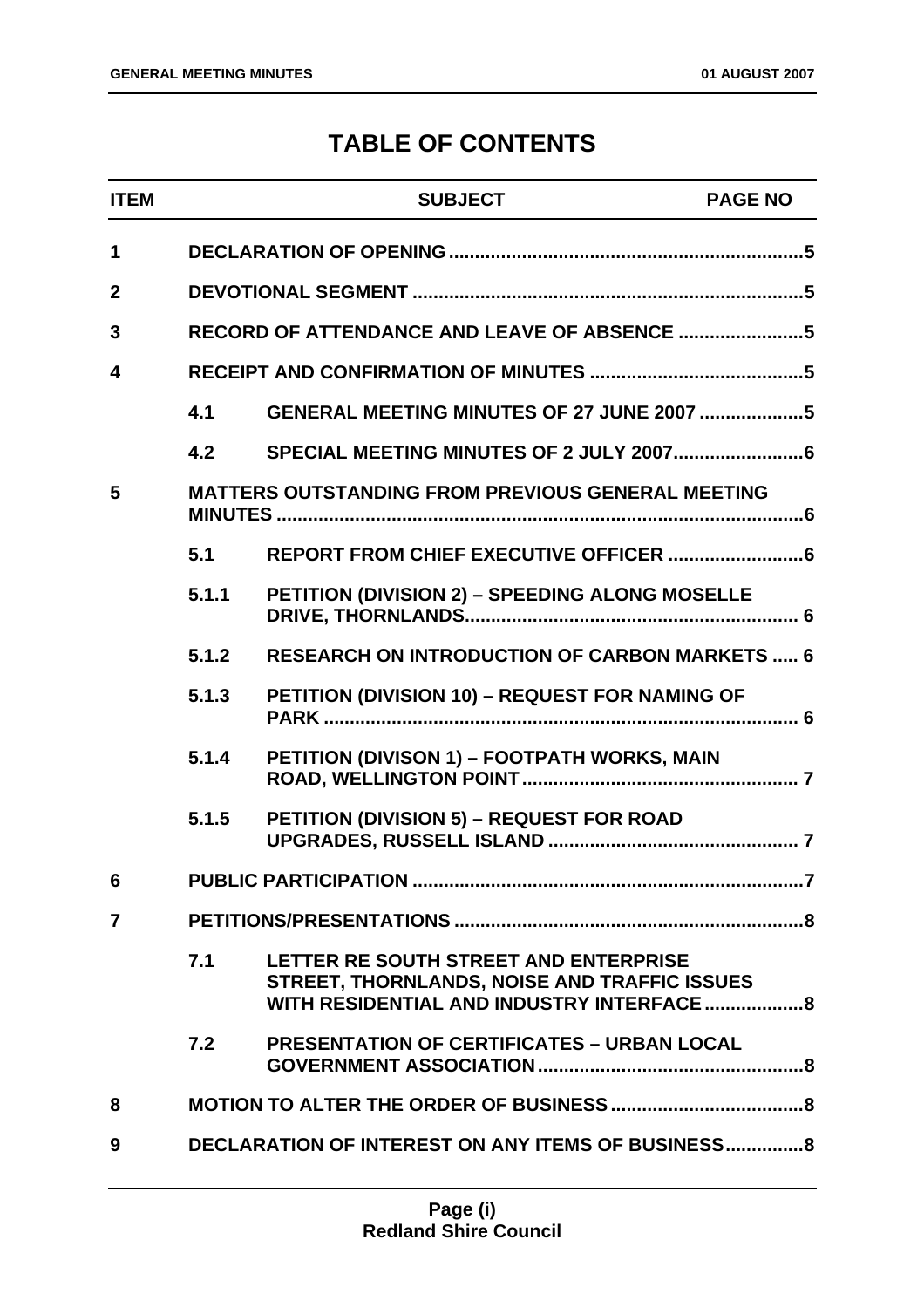| PLANNING & POLICY COMMITTEE 18/07/07 - RECEIPT AND<br>10 |                                                                                             |
|----------------------------------------------------------|---------------------------------------------------------------------------------------------|
| 10.1                                                     |                                                                                             |
| 10.1.1                                                   | <b>REDLAND BUSINESS ACCELERATOR PTY LTD -</b>                                               |
| 10.2                                                     |                                                                                             |
| 10.2.1                                                   | PETITION (DIVISION 9) - SPEEDING ON ELMHURST<br>STREET AND CROTONA ROAD, CAPALABA  15       |
| 10.2.2                                                   | PETITION (DIVISION 3) - SOUTH STREET NOISE                                                  |
| 10.2.3                                                   | PROPOSAL TO MAKE LOCAL LAW AND SUBORDINATE<br>LOCAL LAW NO 30 (PARKING OF HEAVY VEHICLES IN |
| 10.2.4                                                   | PETITION (DIVISION 2) - REQUEST TO SLOW TRAFFIC                                             |
| 10.2.5                                                   | DRAFT MILESTONE 5 REPORT FOR CCP PROGRAM 47                                                 |
| 10.2.6                                                   | SHADE IN PARKS PROJECT - STAGE 3 2007-2008 - CCBF                                           |
| 10.2.7                                                   | <b>STATE OF THE ENVIRONMENT REPORT -</b><br><b>ENDORSEMENT FOR COMMUNITY ENGAGEMENT  54</b> |
| 10.2.8                                                   | REVIEW OF THE DIVIDING FENCES ACT 1953 58                                                   |
|                                                          | REDLAND WATER AND WASTE COMMITTEE 25/07/07 - RECEIPT                                        |
| 11.1                                                     |                                                                                             |
| 11.1.1                                                   | <b>REDLAND WATER &amp; WASTE COUNCIL BUSINESS UNIT</b>                                      |
| 11.1.2                                                   | <b>EASTERN PIPELINE INTERCONNECTOR UPDATE 69</b>                                            |
|                                                          | 11.1.3 REDLAND WATER & WASTE PERFORMANCE PLAN                                               |
|                                                          | <b>FINANCE AND CORPORATE MANAGEMENT COMMITTEE</b>                                           |
| 12.1                                                     |                                                                                             |
|                                                          |                                                                                             |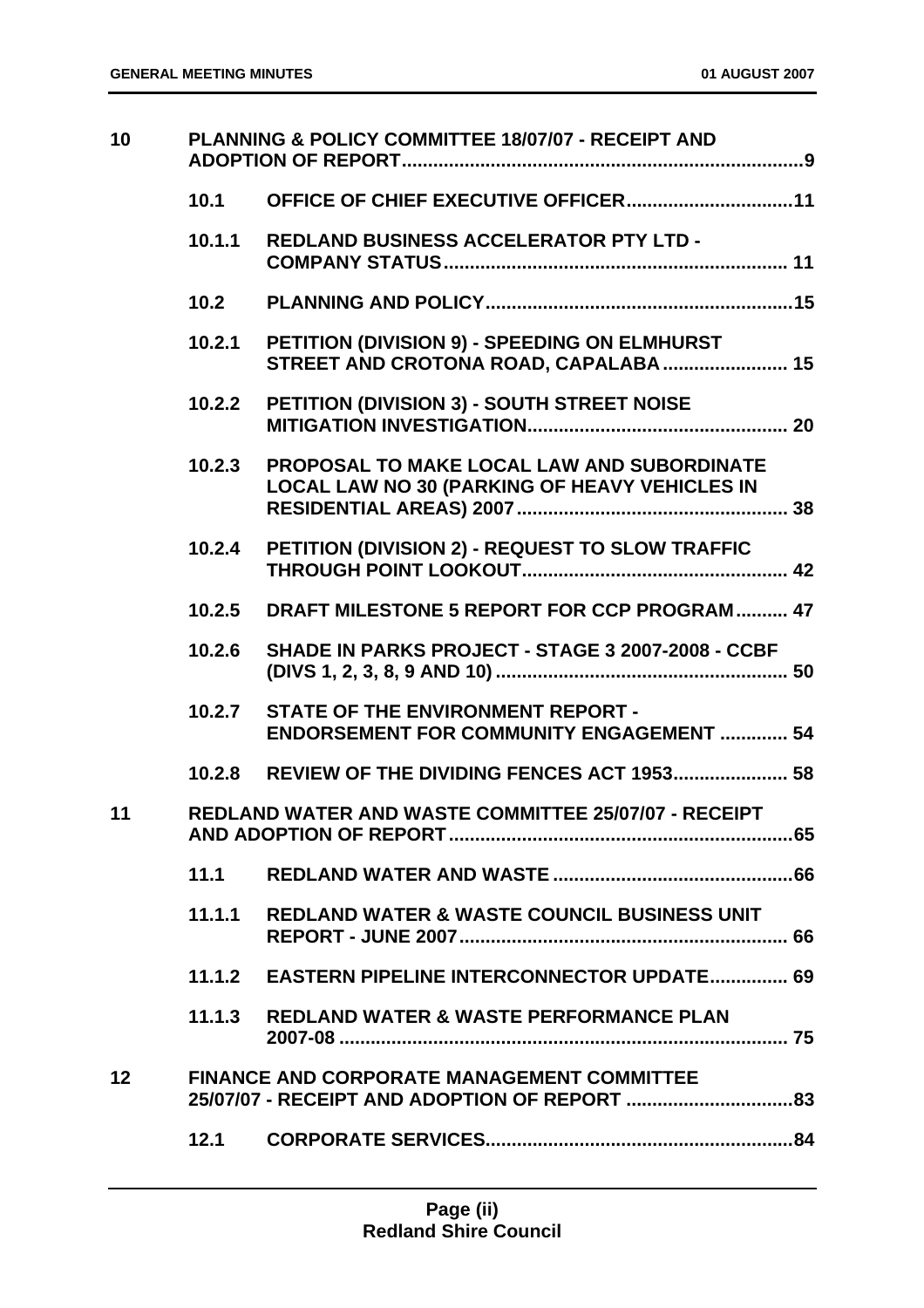|    | 12.1.1 | <b>INTERIM JUNE 2007 - MONTHLY FINANCIAL REPORTS 84</b>                                                      |
|----|--------|--------------------------------------------------------------------------------------------------------------|
|    | 12.2   |                                                                                                              |
|    | 12.2.1 | <b>PROPOSED COMPLIANCE SYSTEMATIC INSPECTION</b>                                                             |
|    | 12.2.2 | <b>PROPOSED SYSTEMATIC POOL AND SPA INSPECTION</b><br><b>PROGRAM FOR POOLS APPROVED DURING 1991 TO</b>       |
|    | 12.2.3 | <b>REDLAND BAY HALL COMPUTER ROOM EXTENSION 95</b>                                                           |
|    | 12.3   |                                                                                                              |
|    | 12.3.1 | BALANCED SCORECARD REPORT - 2006-2007 YEAR 100                                                               |
|    | 12.3.2 | <b>OPERATIONAL PLAN REPORT - 2006-2007 YEAR104</b>                                                           |
|    | 12.4   |                                                                                                              |
|    | 12.4.1 | ASSESSMENT OF TENDERS FOR THE RUSSELL ISLAND<br>POOL MANAGEMENT CONTRACT LRS 004 110                         |
| 13 |        |                                                                                                              |
|    | 13.1   |                                                                                                              |
|    | 13.1.1 | <b>COUNCILLORS' REMUNERATION ENTITLEMENTS114</b>                                                             |
|    | 13.2   |                                                                                                              |
|    | 13.2.1 | <b>MEMBERSHIP OF URBAN LOCAL GOVERNMENT</b>                                                                  |
|    | 13.2.2 | <b>REDLANDS TOURISM - COUNCILLORS' COMMUNITY</b><br><b>BENEFIT FUND APPLICATION REQUEST (DIVISIONS 2, 3)</b> |
|    | 13.2.3 | <b>MAYOR'S COMMUNITY FUND - CARRY FORWARD OF</b>                                                             |
|    |        | 13.2.4 ALLEGED BREACH OF THE COUNCILLOR CODE OF                                                              |
| 14 |        | <b>ITEM REFERRED FROM DEVELOPMENT ASSESSMENT</b>                                                             |
|    | 14.1   |                                                                                                              |
|    | 14.1.1 | APPLICATION FOR DWELLING HOUSE AT 13 SOUTHSEA                                                                |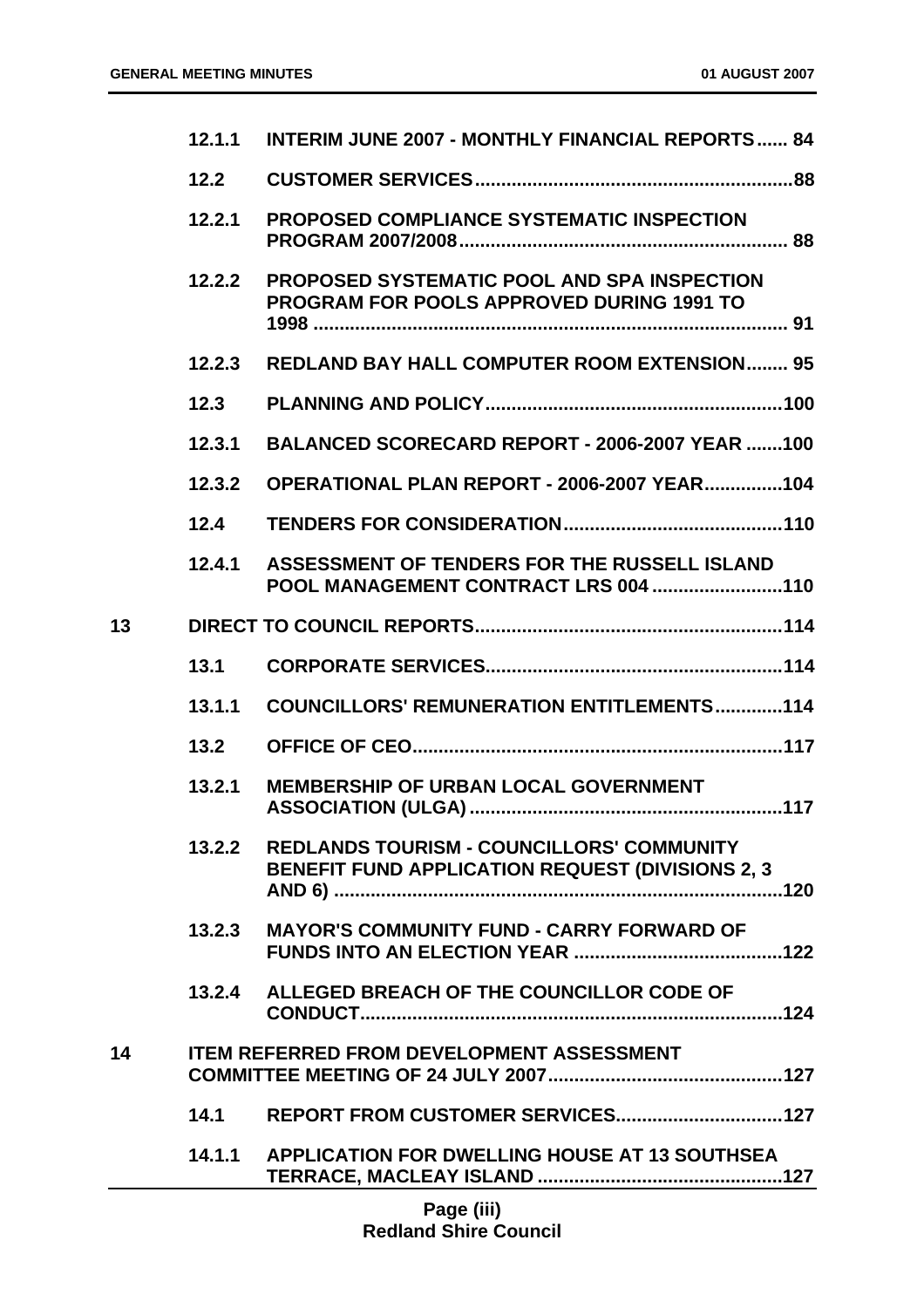| 15 |        |                                                   |      |
|----|--------|---------------------------------------------------|------|
|    | 15.1   | <b>CHIEF EXECUTIVE OFFICER'S REMUNERATION 139</b> |      |
| 16 |        |                                                   |      |
|    | 16.1   |                                                   |      |
|    | 16.1.1 | ACQUISITION OF PROPERTY - LOT 207 ON RP31201 140  |      |
|    | 16.2   |                                                   |      |
|    | 16.2.1 | <b>LAND COURT APPLICATION CLAIM FOR</b>           |      |
| 17 |        |                                                   |      |
| 18 |        |                                                   | .143 |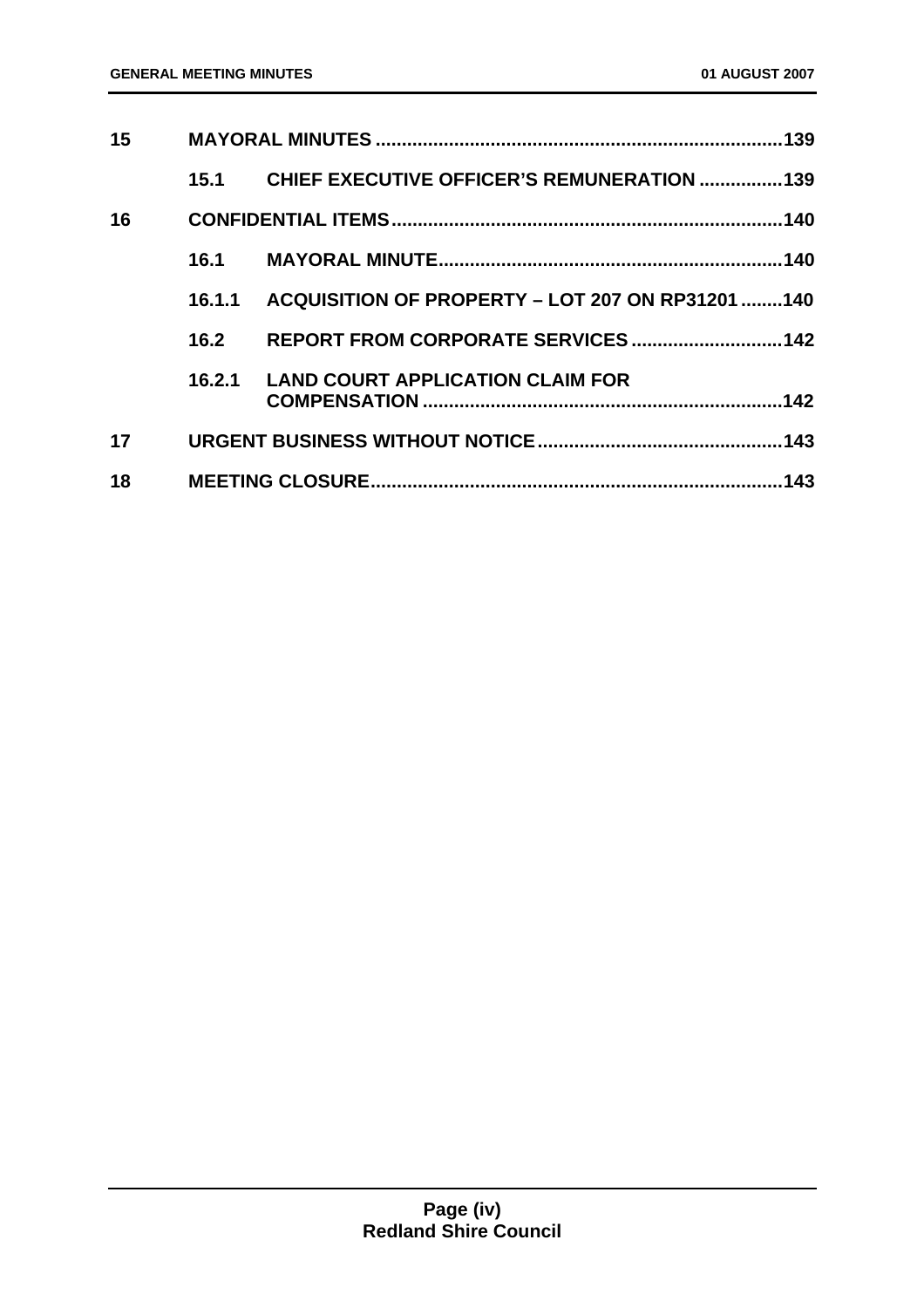#### <span id="page-5-0"></span>**1 DECLARATION OF OPENING**

The Mayor declared the meeting open at 4:00pm.

#### **2 DEVOTIONAL SEGMENT**

Pastor John Scovell from the Redlands Ministers' Fellowship led Council in a brief devotional segment.

#### **3 RECORD OF ATTENDANCE AND LEAVE OF ABSENCE**

#### **MEMBERS PRESENT:**

| Cr D H Seccombe | Mayor                                  |
|-----------------|----------------------------------------|
| Cr P J Dowling  | Deputy Mayor and Councillor Division 4 |
| Cr A G Barker   | <b>Councillor Division 1</b>           |
| Cr C B Ogilvie  | <b>Councillor Division 2</b>           |
| Cr D A Henry    | <b>Councillor Division 3</b>           |
| Cr J L Burns    | <b>Councillor Division 5</b>           |
| Cr T Bowler     | Councillor Division 6                  |
| Cr M A Elliott  | <b>Councillor Division 7</b>           |
| Cr A R Beard    | <b>Councillor Division 8</b>           |
| Cr K M Williams | <b>Councillor Division 9</b>           |
| Cr H J Murray   | <b>Councillor Division 10</b>          |
|                 |                                        |

#### **EXECUTIVE LEADERSHIP GROUP:**

| Mrs S Rankin   | <b>Chief Executive Officer</b>             |
|----------------|--------------------------------------------|
| Mr M Goode     | <b>General Manager Customer Services</b>   |
| Mr R Turner    | <b>General Manager Corporate Services</b>  |
| Mr J Pruss     | General Manager Redland Water & Waste      |
| Mr G Underwood | <b>General Manager Planning and Policy</b> |

#### **MINUTES:**

Mrs T Dunn **Corporate Meetings & Registers Team Leader** 

#### **4 RECEIPT AND CONFIRMATION OF MINUTES**

#### **4.1 GENERAL MEETING MINUTES OF 27 JUNE 2007**

| Moved by:    | Cr Beard    |
|--------------|-------------|
| Seconded by: | Cr Williams |

That the Minutes of the General Meeting of Council held on 27 June 2007 be confirmed.

CARRIED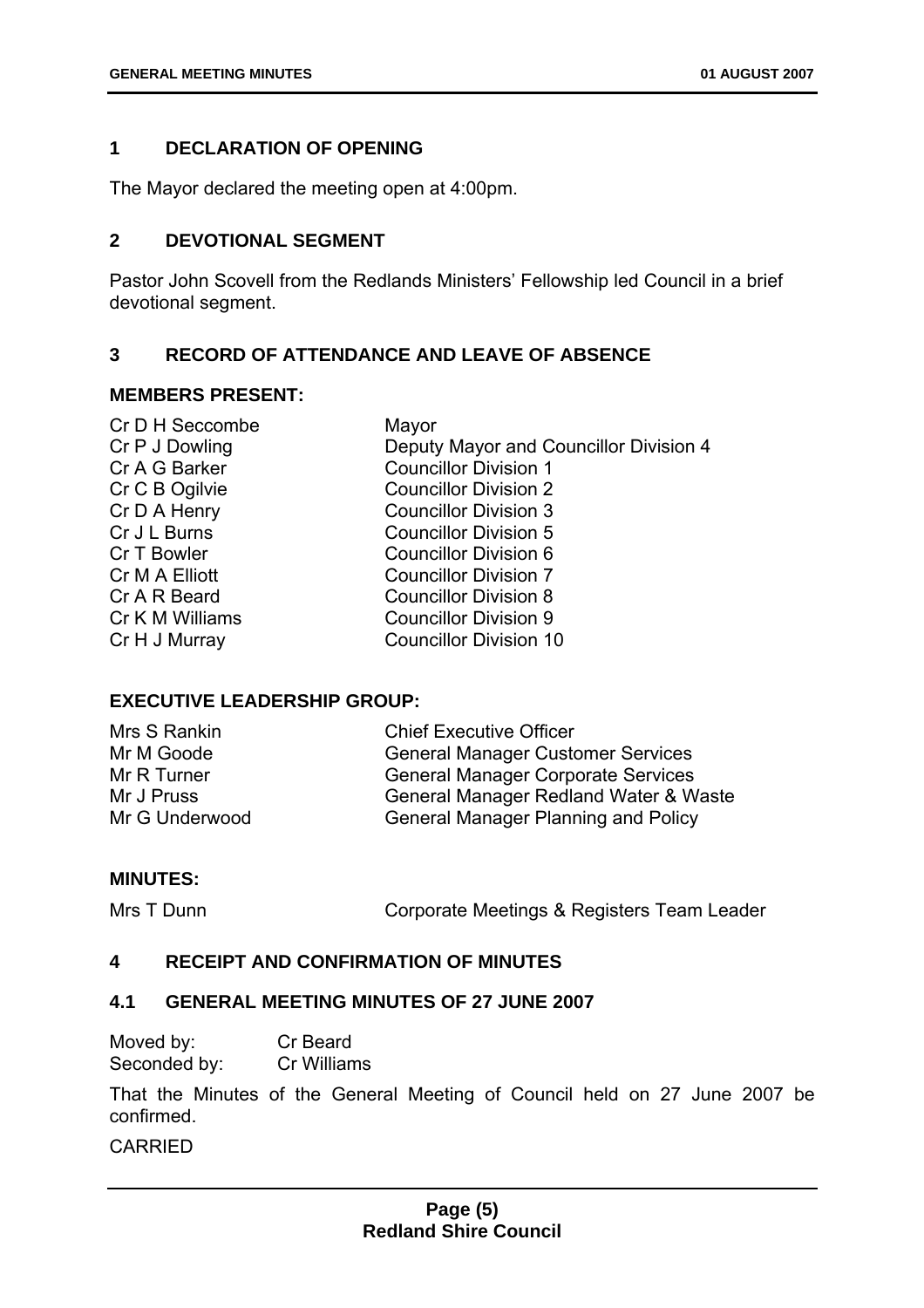#### <span id="page-6-0"></span>**4.2 SPECIAL MEETING MINUTES OF 2 JULY 2007**

| Moved by:    | <b>Cr Barker</b>  |
|--------------|-------------------|
| Seconded by: | <b>Cr Elliott</b> |

That the Minutes of the Special Meeting of Council held on 2 July 2007 be confirmed.

#### **CARRIED**

#### **5 MATTERS OUTSTANDING FROM PREVIOUS GENERAL MEETING MINUTES**

#### **5.1 REPORT FROM CHIEF EXECUTIVE OFFICER**

The following matters outstanding from previous minutes were presented by the Chief Executive Officer and were noted by Council.

#### **5.1.1 PETITION (DIVISION 2) – SPEEDING ALONG MOSELLE DRIVE, THORNLANDS**

At the General Meeting of 28 March 2007, Council resolved that the petition requesting that Council "do something about the speeding along Moselle Drive, Thornlands" be referred to the appropriate area of Council for consideration and report.

A report addressing this petition will be presented to the Planning and Policy Committee meeting scheduled for 12 September 2007.

#### **5.1.2 RESEARCH ON INTRODUCTION OF CARBON MARKETS**

At the General Meeting of 28 March 2007, Council resolved to undertake research and report back to Council on the potential revenue opportunities that have been created by the introduction of carbon markets like the NSW Benchmark Scheme.

A report addressing this petition will be presented to the Planning and Policy Committee meeting scheduled for 12 September 2007.

#### **5.1.3 PETITION (DIVISION 10) – REQUEST FOR NAMING OF PARK**

At the General Meeting of 2 May 2007, Council resolved that petition requesting to name parkland in Fisher Road, Thorneside, be received and referred to the appropriate area of council for consideration and report to the relevant Committee.

A report addressing this petition will be presented to the Planning and Policy Committee meeting scheduled for 12 September 2007.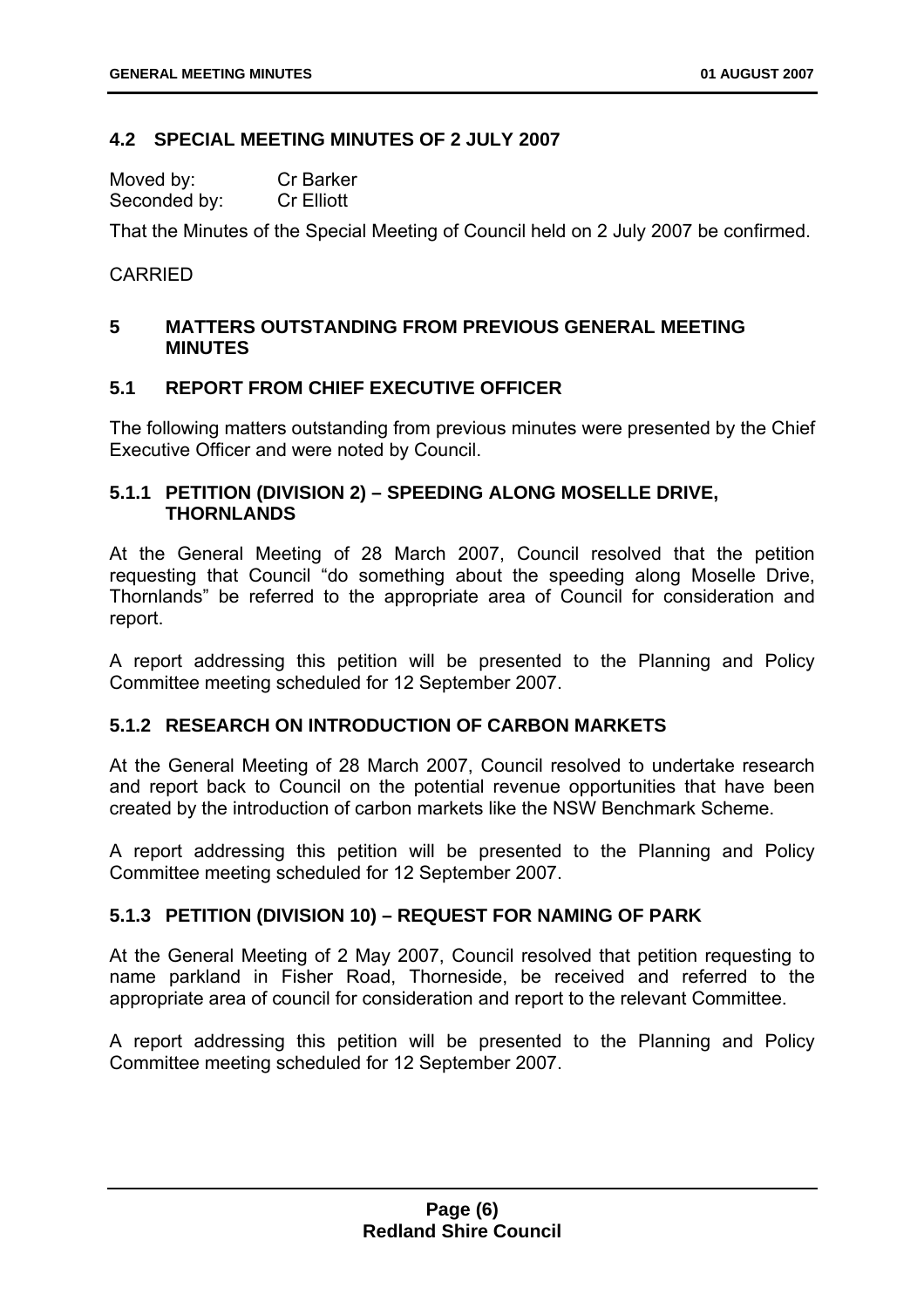#### <span id="page-7-0"></span>**5.1.4 PETITION (DIVISON 1) – FOOTPATH WORKS, MAIN ROAD, WELLINGTON POINT**

At the General Meeting of 27 June 2007, Council resolved that petition requesting that Council finish the paved footpath between Musgrave Street and Valley Road, Wellington Point, on Main Road, be received and referred to a future Planning and Policy Committee meeting.

This petition has been referred to the Infrastructure Planning Group for investigation and a report addressing this petition will be presented to a Planning and Policy Committee in due course.

#### **5.1.5 PETITION (DIVISION 5) – REQUEST FOR ROAD UPGRADES, RUSSELL ISLAND**

At the General Meeting of 27 June 2007, Council resolved that petition requesting that Council undertake some road upgrades on Vista, Taylor, Regal, Folwell, Ross and Coyne Streets, Russell Island, be received and referred to a future Planning and Policy Committee meeting..

This petition has been referred to the Infrastructure Planning Group for investigation and a report addressing this petition will be presented to a Planning and Policy Committee in due course.

#### **6 PUBLIC PARTICIPATION**

#### **MOTION TO ADJOURN MEETING**

Moved by: Cr Dowling Seconded by: Cr Ogilvie

That the proceedings of the meeting adjourn for a public participation segment.

CARRIED.

The following speakers addressed Council regarding item 10.2.2 on today's agenda *(Petition (division 3) – South Street Noise Mitigation Investigation)*:

- 1. Mr D Denovan of Rotorn Industries, Cleveland Industrial Estate;
- 2. Mr P Sargent of Thornlands (in vicinity of Cleveland Industrial Estate);
- 3. Mr K Pearce, Snack Bar Owner, Cleveland Industrial Estate; and
- 4. Ms J Patterson of Thornlands (in vicinity of Cleveland Industrial Estate).

#### **MOTION TO ADJOURN MEETING**

Moved by: Cr Elliott Seconded by: Cr Dowling

That the proceedings of the meeting resume.

**CARRIED.**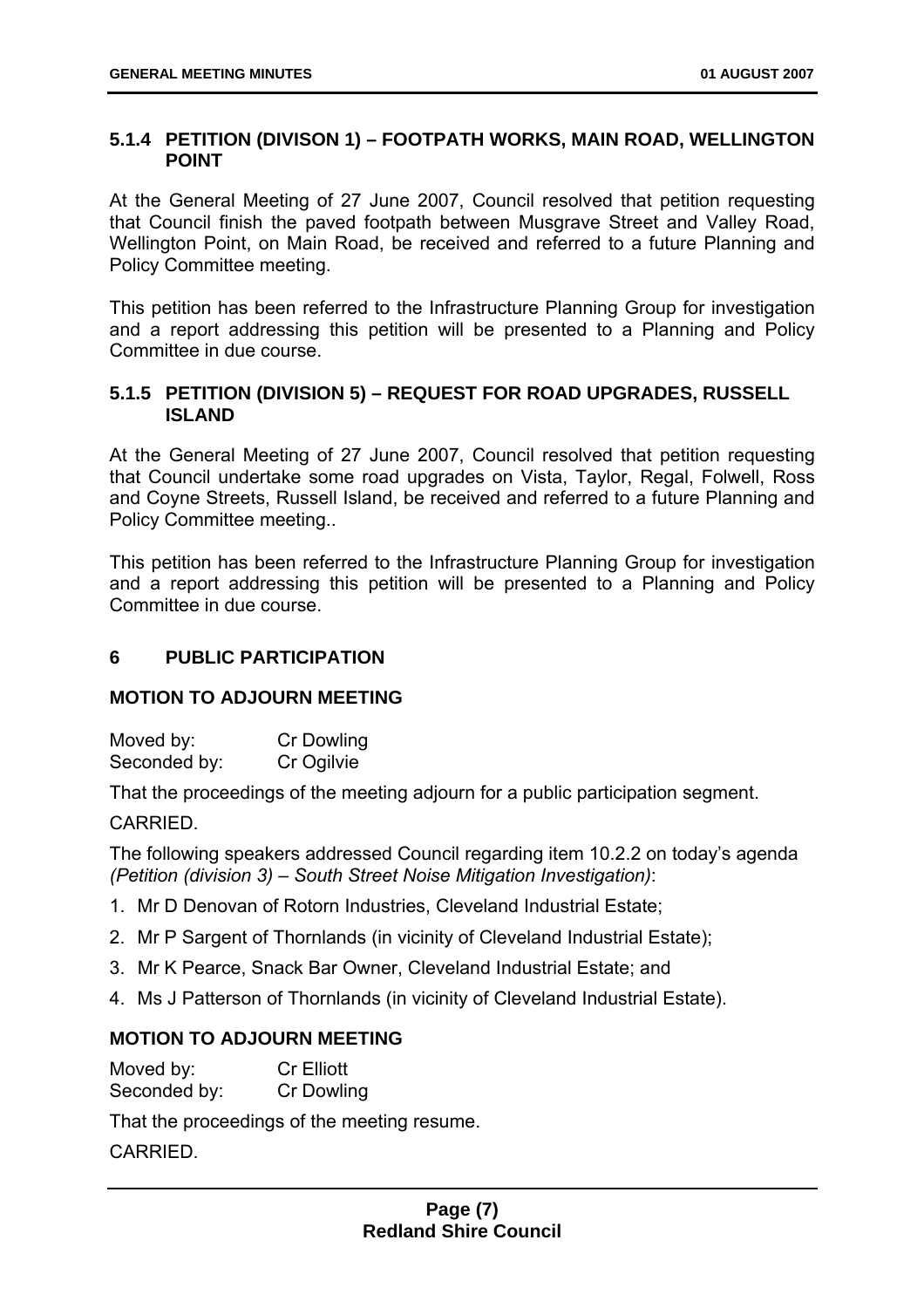#### <span id="page-8-0"></span>**7 PETITIONS/PRESENTATIONS**

#### **7.1 LETTER RE SOUTH STREET AND ENTERPRISE STREET, THORNLANDS, NOISE AND TRAFFIC ISSUES WITH RESIDENTIAL AND INDUSTRY INTERFACE**

| Moved by:    | Cr Henry         |
|--------------|------------------|
| Seconded by: | <b>Cr Bowler</b> |

**That the letter addressed to the Mayor dated 30 July 2007, with signatures of business operators within Cleveland Industrial Estate, requesting Council make no changes affecting the industrial precinct before completing planning overviews of the entire area and future infrastructure, and undertake direct consultation with all those to be affected by any contemplated changes, be received and acknowledged.** 

#### **CARRIED**

#### **7.2 PRESENTATION OF CERTIFICATES – URBAN LOCAL GOVERNMENT ASSOCIATION**

The Mayor presented Crs Murray, Beard, Bowler and Elliott with certificates from the Urban Local Government Association acknowledging their ten (10) years continuous service to local government.

#### **8 MOTION TO ALTER THE ORDER OF BUSINESS**

Moved by: Cr Elliott Seconded by: Cr Williams

That late report, entitled, *Councillors' Remuneration Entitlements*, be received and discussed as Item 13.1.1.

#### CARRIED

#### **9 DECLARATION OF INTEREST ON ANY ITEMS OF BUSINESS**

Cr Murray declared a Material Personal Interest in Item 13.2.4 *Alleged Breach of the Councillor Code of Conduct* and left the meeting after making a brief statement regarding this matter.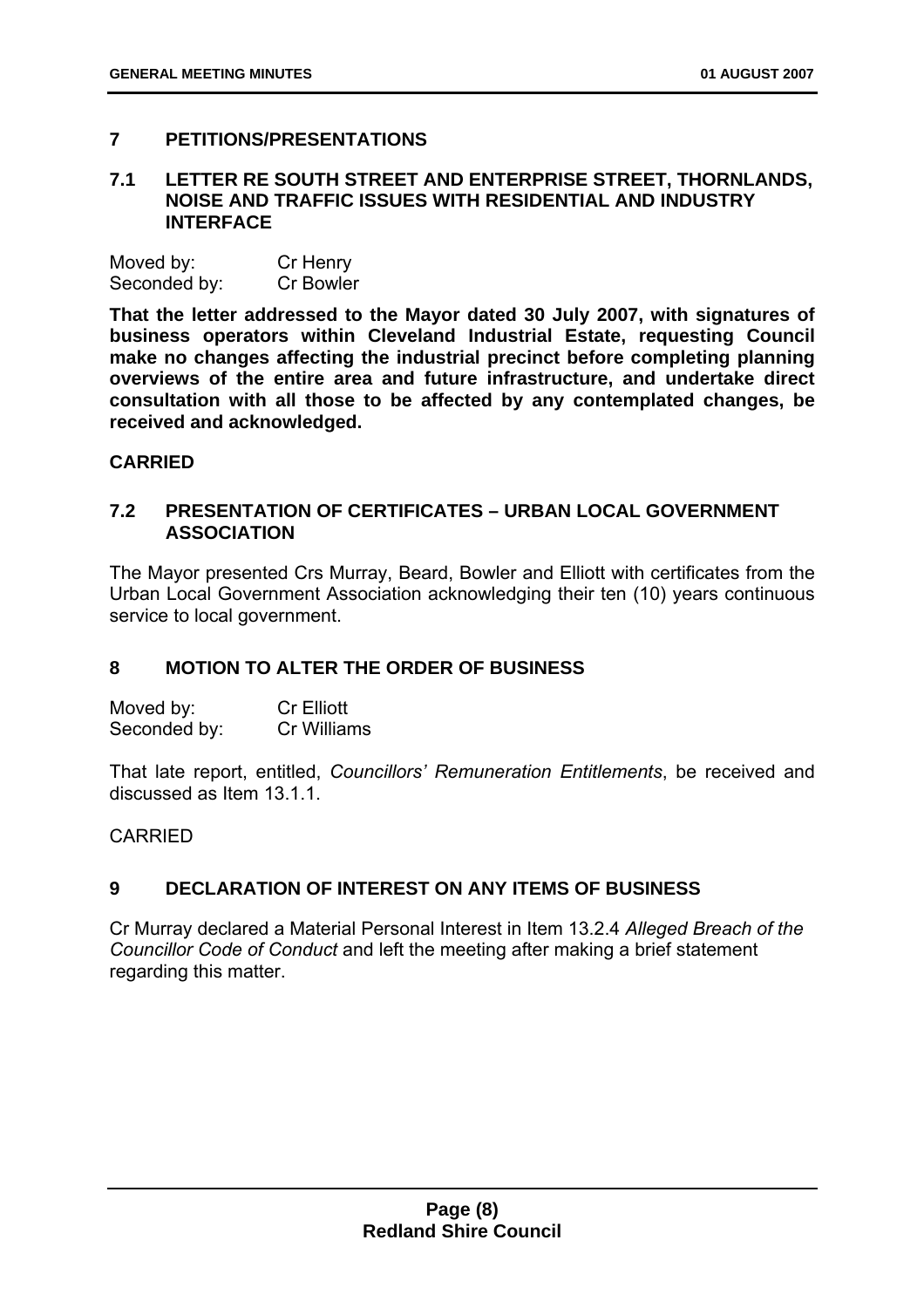#### <span id="page-9-0"></span>**10 PLANNING & POLICY COMMITTEE 18/07/07 - RECEIPT AND ADOPTION OF REPORT**

| Moved by:    | Cr Burns |
|--------------|----------|
| Seconded by: | Cr Henry |

That the following Planning & Policy Committee Report of 18 July 2007 be received.

CARRIED

#### **DECLARATION OF OPENING**

Cr Burns declared the meeting open at 9.00am.

#### **RECORD OF ATTENDANCE AND LEAVE OF ABSENCE**

| <b>Members Present</b> |                                              |
|------------------------|----------------------------------------------|
| Cr J L Burns           | <b>Chairperson and Councillor Division 5</b> |
| Cr D H Seccombe        | Mayor                                        |
| Cr A G Barker          | <b>Councillor Division 1</b>                 |
| Cr C B Ogilvie         | <b>Councillor Division 2</b>                 |
| Cr D A Henry           | <b>Councillor Division 3</b>                 |
| Cr P J Dowling         | Deputy Mayor and Councillor Division 4       |
| Cr T Bowler            | Councillor Division 6                        |
| Cr M A Elliott         | <b>Councillor Division 7</b>                 |
| Cr A R Beard           | <b>Councillor Division 8</b>                 |
| Cr K M Williams        | <b>Councillor Division 9</b>                 |
| Cr H J Murray          | <b>Councillor Division 10</b>                |

*[Cr Burns vacated the Chair at 9.42am, during discussion on Item 2.2, Cr Beard presided. Cr Burns returned to the meeting at 11.33am at the commencement of Item 2.5 and resumed the Chair. Cr Seccombe left the meeting at 9.42am during discussion on Item 2.2 and returned at 11.33am at the commencement of Item 2.5. Cr Dowling left the meeting at 9.50am during discussion on Item 2.2. Cr Barker left the meeting at 10.41am at the conclusion of Item 2.2. Cr Murray left the meeting at 11.52 during discussion on Item 2.5.]* 

| <b>Committee Manager</b> |                                                    |
|--------------------------|----------------------------------------------------|
| Mr G Underwood           | <b>General Manager Planning and Policy</b>         |
| <b>Officers</b>          |                                                    |
| Mrs S Rankin             | <b>Chief Executive Officer</b>                     |
| Mr D Elliott             | Manager Infrastructure Planning                    |
| Mr W Dawson              | <b>Manager Land Use Planning</b>                   |
| Mr G Photinos            | <b>Manager Environmental Management</b>            |
| Ms R Bonnin              | <b>Manager Community and Social Planning</b>       |
| Mr S Collingwood         | <b>Strategic Planning Advisor</b>                  |
| Mr T Britt               | Senior Advisor Principal Planning Traffic Engineer |
| Mr W Mortlock            | Senior Advisor Environmental Protection            |
|                          |                                                    |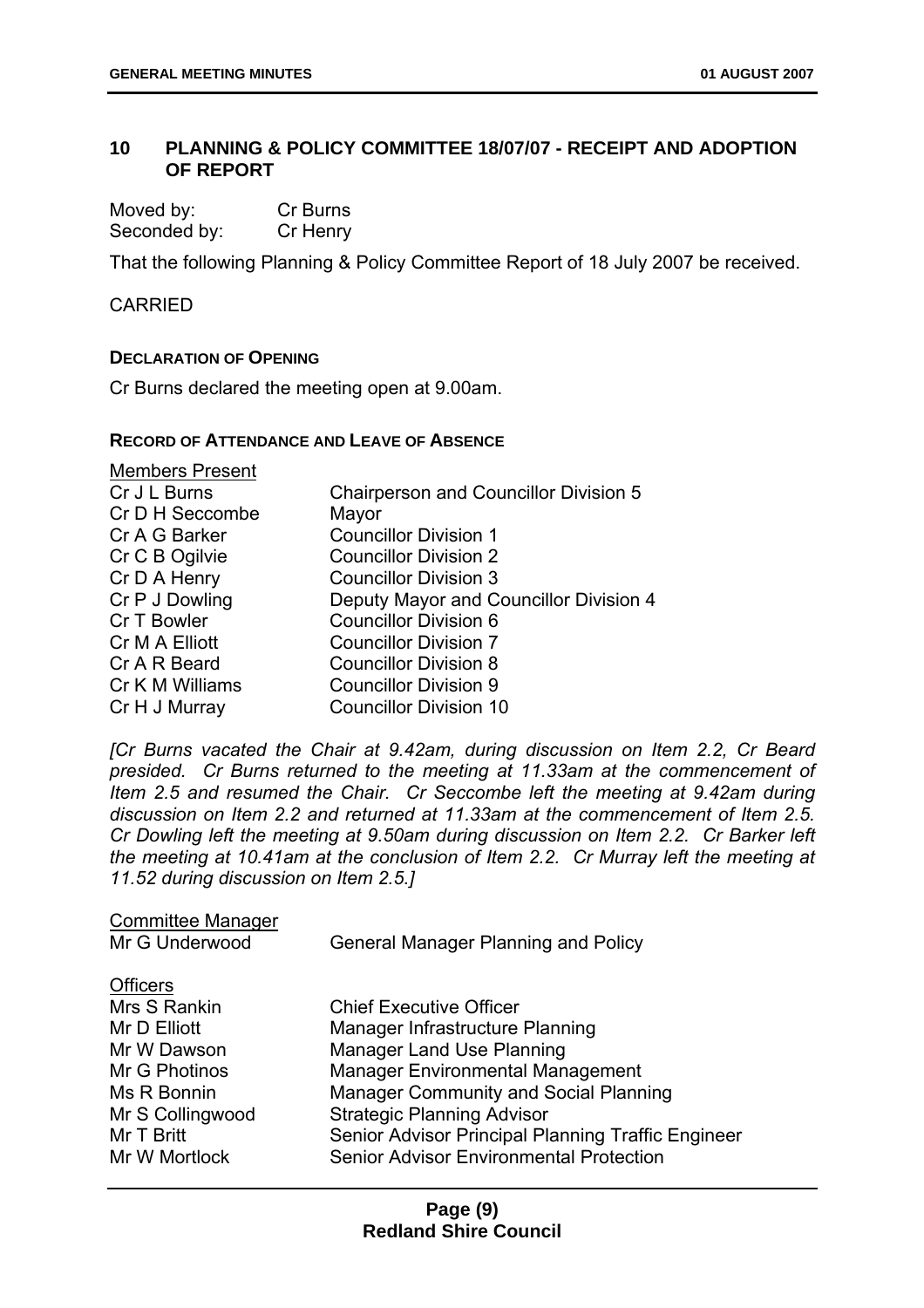Minutes

Mrs J Parfitt **Corporate Meetings & Registers Officer** 

#### **PUBLIC PARTICIPATION AT MEETING**

| Moved by:    | <b>Cr Williams</b> |
|--------------|--------------------|
| Seconded by: | Cr Dowling         |

That the meeting be adjourned for a 15 minute public participation segment.

#### CARRIED

• Mr D Sacagio of Capalaba addressed Committee in relation to a petition submitted to Council in March 2007 relating to speeding on Elmhurst Street and Crotona Road, Capalaba.

| Moved by:    | Cr Williams |
|--------------|-------------|
| Seconded by: | Cr Seccombe |

That the meeting resume.

CARRIED

**DECLARATION OF INTEREST**

Nil.

#### **MOTION TO ALTER THE ORDER OF BUSINESS**

| Moved by:    | <b>Cr Williams</b> |
|--------------|--------------------|
| Seconded by: | Cr Dowling         |

That the order of business be altered to discuss *Redland Business Accelerator Pty Ltd – Company Status* as the first item of business and *Petition (Division 9) – Speeding on Elmhurst Street and Crotona Road, Capalaba* as the second item of business.

CARRIED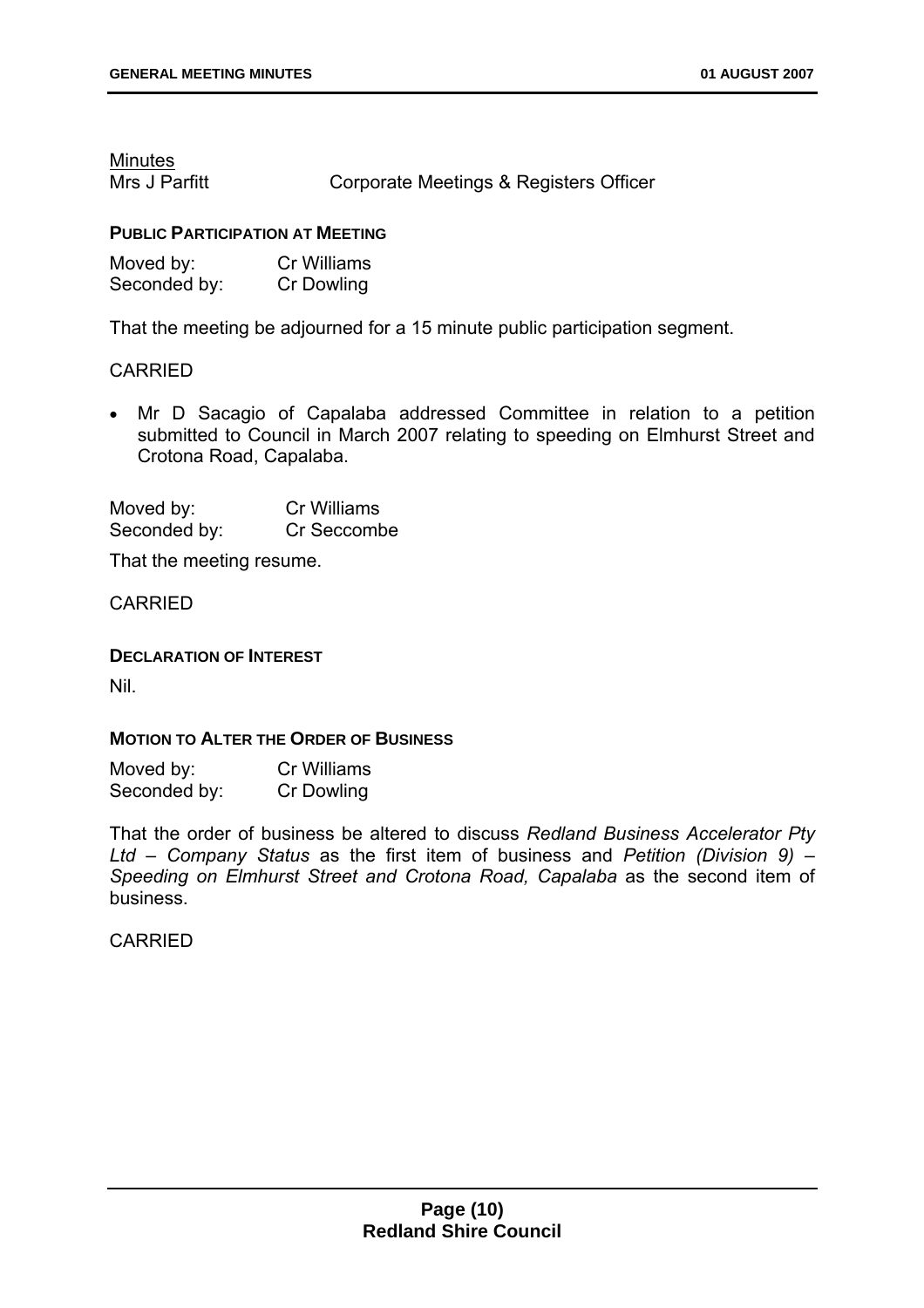#### <span id="page-11-0"></span>**10.1 OFFICE OF CHIEF EXECUTIVE OFFICER**

#### **10.1.1 REDLAND BUSINESS ACCELERATOR PTY LTD - COMPANY STATUS**

| <b>Dataworks Filename:</b>       | ED Projects – Business Accelerator (Incubator)        |
|----------------------------------|-------------------------------------------------------|
| <b>Responsible Officer Name:</b> | <b>Susan Rankin</b><br><b>Chief Executive Officer</b> |
| <b>Author Name:</b>              | <b>Anne Roseler</b><br><b>Manager Legal Services</b>  |

#### **EXECUTIVE SUMMARY**

In 2004, Council agreed to exercise its enterprise powers and form a company to establish a business incubator. Council is an equal shareholder in this company and the Manager Economic Development has been the Director representing Council's shareholding interest on the Board.

This report seeks authority to dispose of Council's shareholding in Redland Business Accelerator Pty Ltd [RBA].

#### **PURPOSE**

The purpose of this report is to dispose Council's shareholding in the company of Redland Business Accelerator Pty Ltd (RBA).

#### **BACKGROUND**

On 23 June 2004, Council resolved to exercise its enterprise powers under Chapter 6 Part 4 of the *Local Government Act 1993* to, among other things, become a member of a company whose objectives were to develop and deliver business incubation and related services and to seek further business opportunities utilizing this technology. That company is RBA.

RBA is jointly owned by Council and Creatop (Aust) Pty Ltd.

On 11 August 2004 Council further resolved that the Chief Executive Officer would represent Council's shareholding interest on the Board of RBA and also extended the usual indemnity to her while she acted in this role.

The establishment of a fully operational incubation service was dependent on the success of an application to the Federal Government for grant funding. This application has not been approved and RBA decided to consider other ways to market its services.

The Chief Executive Officer resigned as a Director of the company in late 2005 and Council appointed the Manager Economic Development to undertake the responsibility.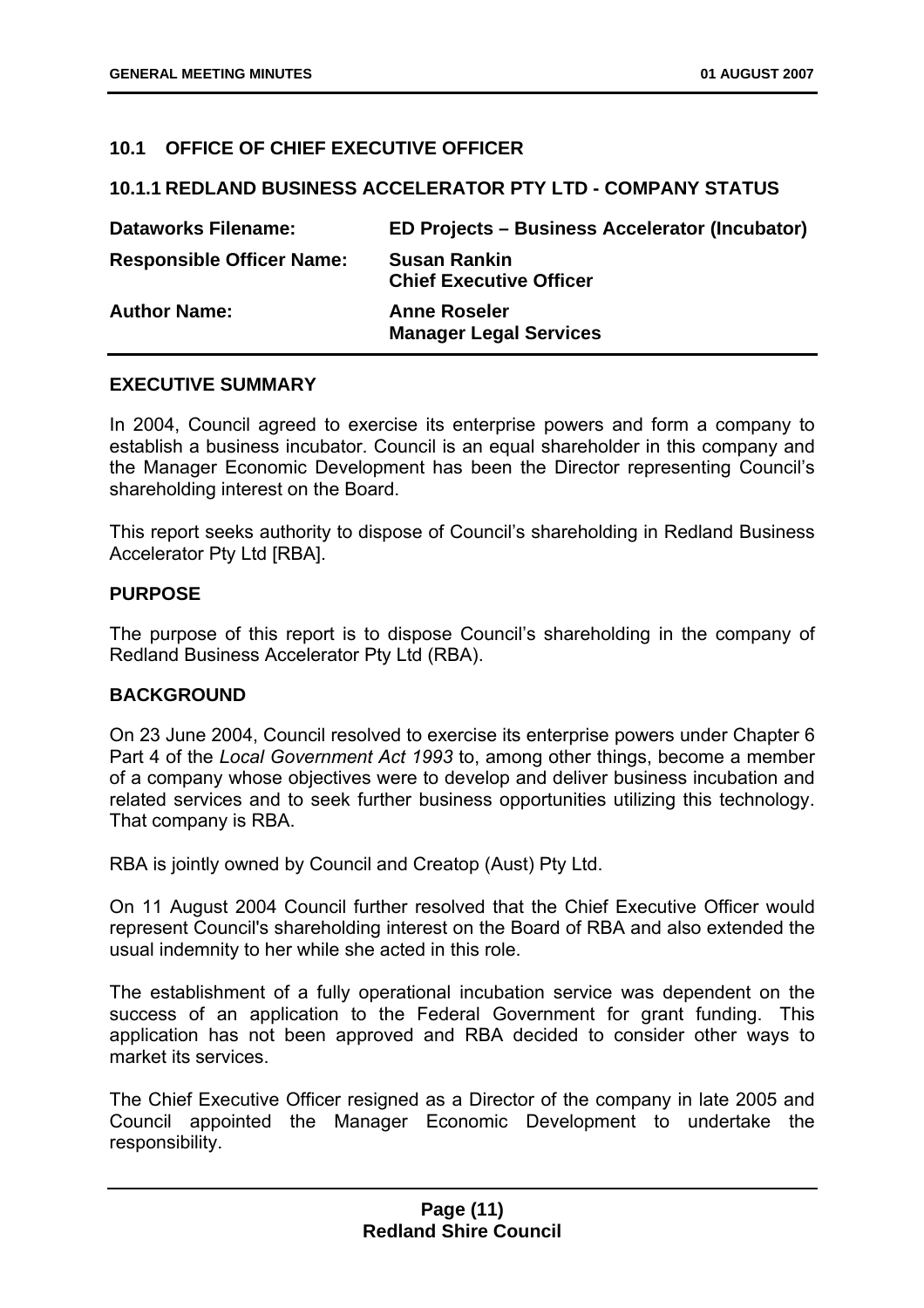The RBA presently has almost \$9,000 on hand in cash funds, with approximately 50% accounted for in present or expected liabilities.

#### RBA activities in the Redlands

Council had allocated \$30,000 in funding during the 2005/06 year to support RBA business initiatives in the Redlands, however, this funding was withdrawn in the first budget review during the year. As a result, no funding was available for Redland focused incubator activities.

RBA appointed a business development consultant in early 2006 to sell RBA services to the Redlands business community on a revenue sharing basis. This agreement was terminated in September 2006, when it became clear the arrangement was not yielding results. At present, no local activity is occurring.

#### **ISSUES**

Council established RBA to focus on developing business incubation services for Redland businesses. Unfortunately funds to support the establishment and operation of these services were not forthcoming from either of the Australian or Queensland Governments. This followed numerous approaches and funding proposals.

It should be noted that the RBA technology products have a wider application than the Redlands, and various enquiries have been made to the company from throughout Australia on the products.

The company has been unable to successfully promote and sell its services.

The options available to the Council include:

- 1) Maintaining its involvements in RBA as a shareholder;
- 2) Selling its shareholding; or
- 3) Seeking to wind up the company.

The benefits for Council to continue its involvement in the company as a shareholder, given that its principal focus in establishing the company was on assisting Redland businesses, is limited with the risks outweighing any benefits that might accrue in future.

Given that the company still has funds and intellectual property, through the licensing arrangements with Creatop, at its disposal the Council's shares still have a value attached to them.

The sale of Council's share compared to winding up the company is preferable from a transaction cost and time perspective.

The sale of the shares to Creatop, or another interested party, is recommended over the wind-up procedure.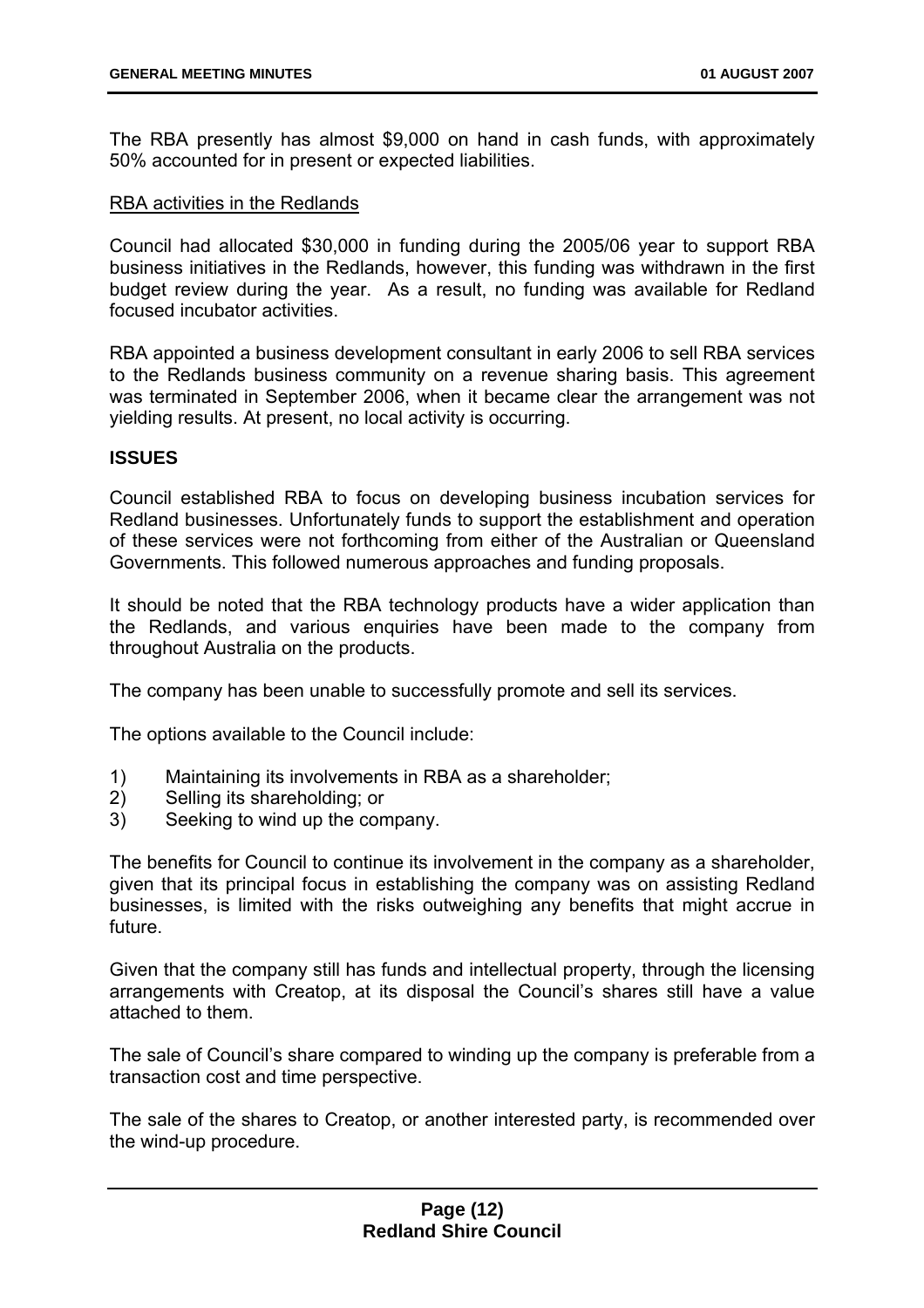#### **RELATIONSHIP TO CORPORATE PLAN**

The recommendation primarily supports Council's strategic priority to ensure the long term financial viability of the Shire and provide public accountability in financial management.

#### **FINANCIAL IMPLICATIONS**

Council will receive funds through the sale of its shares in RBA.

#### **PLANNING SCHEME IMPLICATIONS**

It is considered that the outcome of recommendations in this report will not require any amendments to the Redlands Planning Scheme.

#### **CONSULTATION**

Nil.

#### **OPTIONS**

#### **PREFERRED**

That Council resolve to:

- 1. Dispose of its shareholding in Redland Business Accelerator Pty Ltd;
- 2. Delegate authority to the Chief Executive Officer to do all that is necessary to dispose of Council's share in Redland Business Accelerator Pty Ltd;
- 3. If the Chief Executive Officer is unable to dispose of the Council's share,
	- a. to wind up the Redland Business Accelerator Pty Ltd, and
	- b. delegate authority to the Chief Executive Officer to do all that is necessary to wind up the Redland Business Accelerator Pty Ltd ;
- 4. Authorise the Mayor and Chief Executive Officer to sign and seal all relevant documentation.

#### **ALTERNATIVE**

That Council resolve to appoint another officer as Redland Shire Council's director of Redland Business Accelerator Pty Ltd to represent Council's shareholding interest effective from the date of this resolution.

#### **OFFICER'S/COMMITTEE RECOMMENDATION/ COUNCIL RESOLUTION**

| Moved by:    | Cr Burns          |
|--------------|-------------------|
| Seconded by: | <b>Cr Elliott</b> |

#### **That Council resolve as follows:**

- **1. To dispose of its shareholding in Redland Business Accelerator Pty Ltd;**
- **2. Delegate authority to the Chief Executive Officer to do all that is necessary to dispose of Council's share in Redland Business Accelerator Pty Ltd;**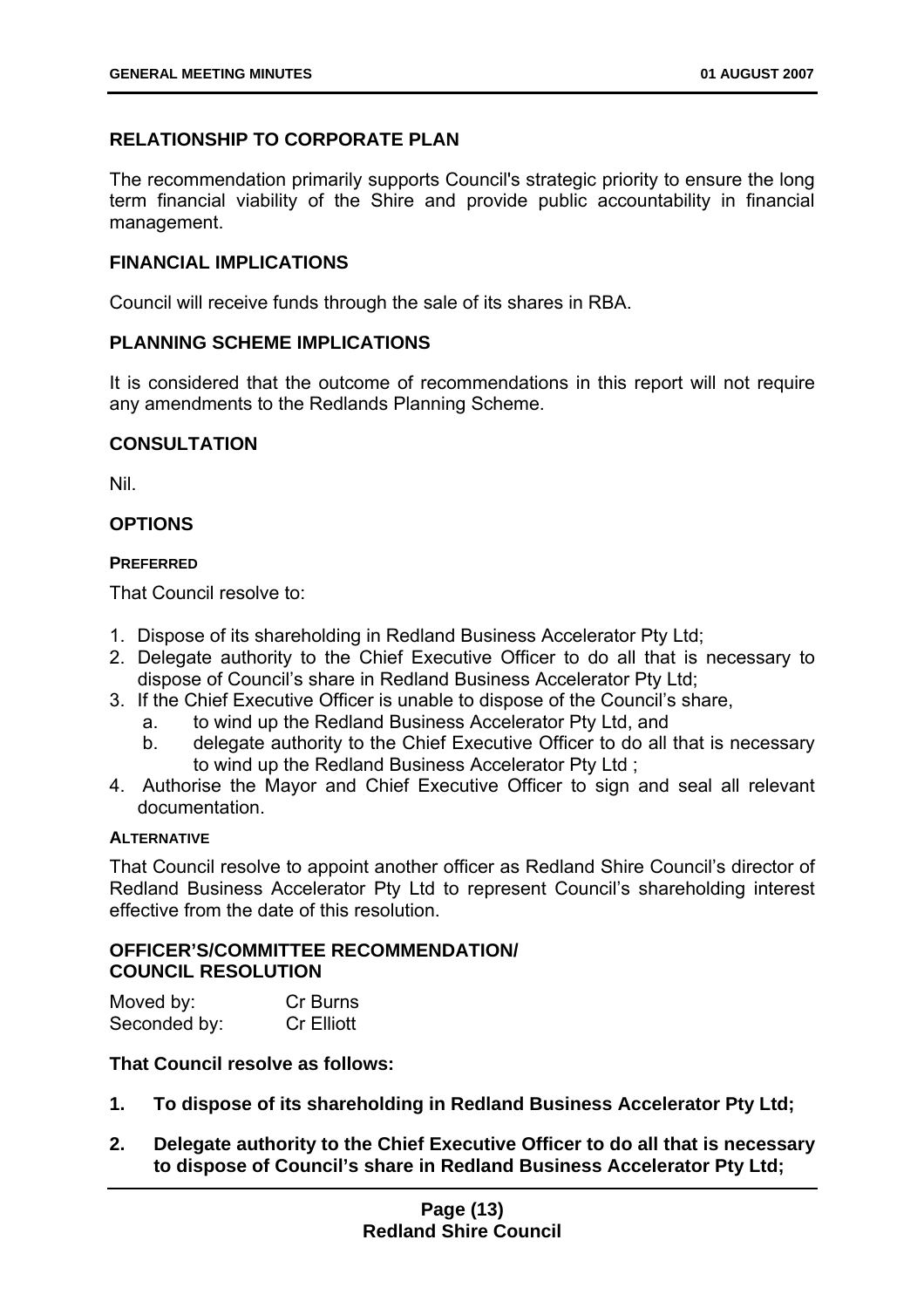- **3. If the Chief Executive Officer is unable to dispose of the Council's share,** 
	- **a) to wind up the Redland Business Accelerator Pty Ltd; and**
	- **b) delegate authority to the Chief Executive Officer to do all that is necessary to wind up the Redland Business Accelerator Pty Ltd; and**
- **4. Authorise the Mayor and Chief Executive Officer to sign and seal all relevant documentation.**

**CARRIED**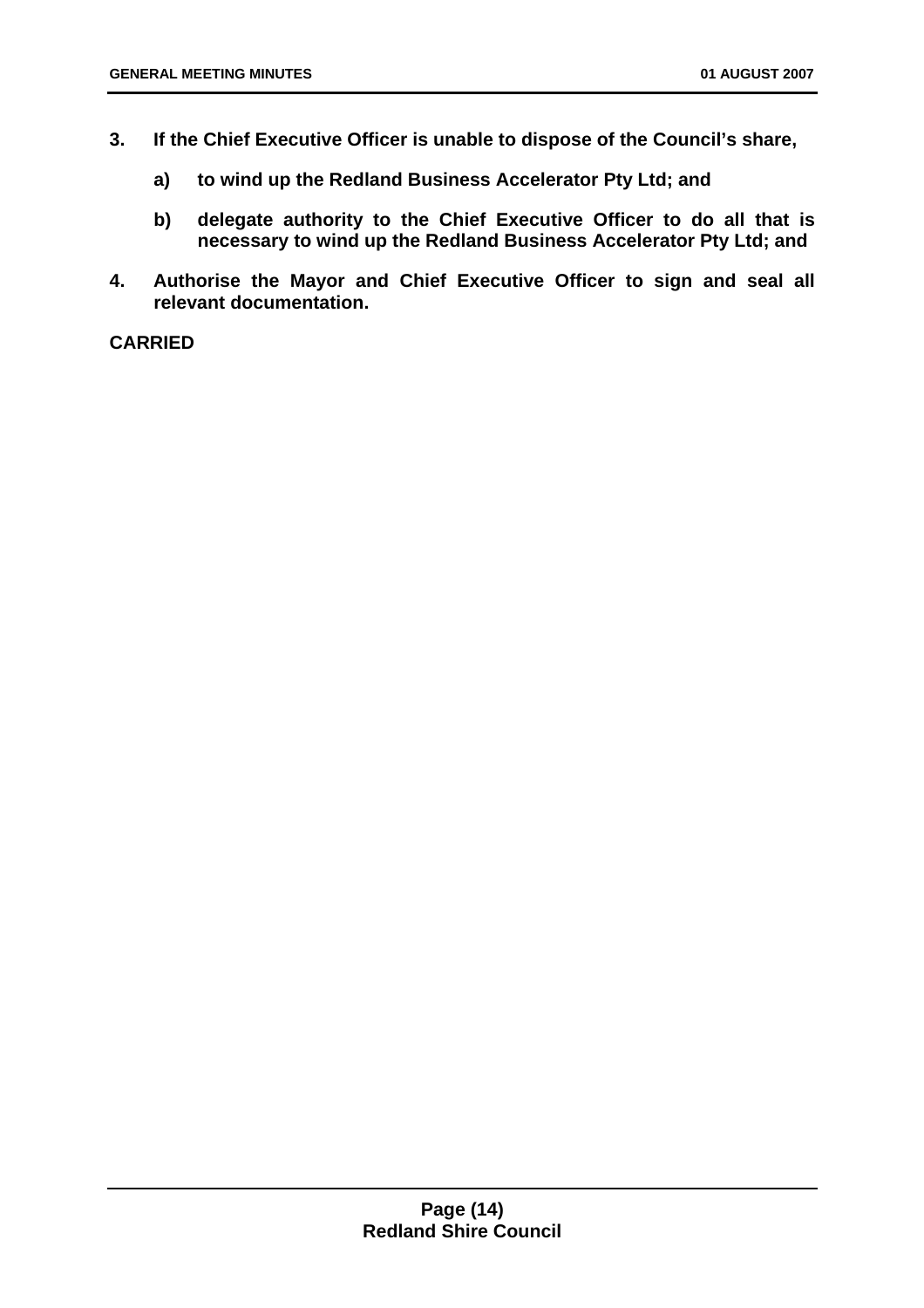#### <span id="page-15-0"></span>**10.2 PLANNING AND POLICY**

#### **10.2.1 PETITION (DIVISION 9) - SPEEDING ON ELMHURST STREET AND CROTONA ROAD, CAPALABA**

| <b>Dataworks Filename:</b>       | <b>RTT Complaints - Traffic</b><br><b>GOV - Petitions</b>                  |
|----------------------------------|----------------------------------------------------------------------------|
| <b>Attachment:</b>               | <b>Locality Map</b>                                                        |
| <b>Responsible Officer Name:</b> | <b>David Elliott</b><br><b>Manager Infrastructure Planning</b>             |
| <b>Author Name:</b>              | <b>Terrance Britt</b><br><b>Senior Advisor Principal Planning Engineer</b> |

#### **EXECUTIVE SUMMARY**

At the General Meeting of 28 March 2007, it was resolved that the petition which reads as follows be received and referred to the appropriate area of Council for consideration and a report to a future Planning & Policy Committee meeting.

*"We the undersigned, electors of Division 9 of Redland Shire, request that Council investigate all measures to eliminate hooning and speeding on Elmhurst Street and the corner of Elmhurst and Crotona Road Capalaba to prevent further loss of property and potential human injury. We would seek Council identify suitable traffic calming measures as a matter of urgency".* 

This petition was forwarded to the Planning and Policy Department for action in accordance with the resolution.

This report recommends that Council implement remedial changes at the intersection of Crotona Road and Elmhurst Street immediately and undertake a full technical review and audit of Crotona Road and Crotona road East with a view to identify changes that may reduce the number of accidents in this area.

#### **PURPOSE**

To respond to a petition from local residents of Elmhurst Street and Crotona Road, Capalaba raising concerns about hooning and speeding and to respond to Council resolution dated 28 March 2006.

#### **BACKGROUND**

On 14 March 2007, residents of the Elmhurst Street and Crotona Road precinct submitted a petition requesting Council to address the traffic situation in the area, in particular the speed and hooning of vehicles. This petition was presented to the General Meeting of 28 March 2006 and Council resolved to consider the request and report back to the Planning and Policy Committee.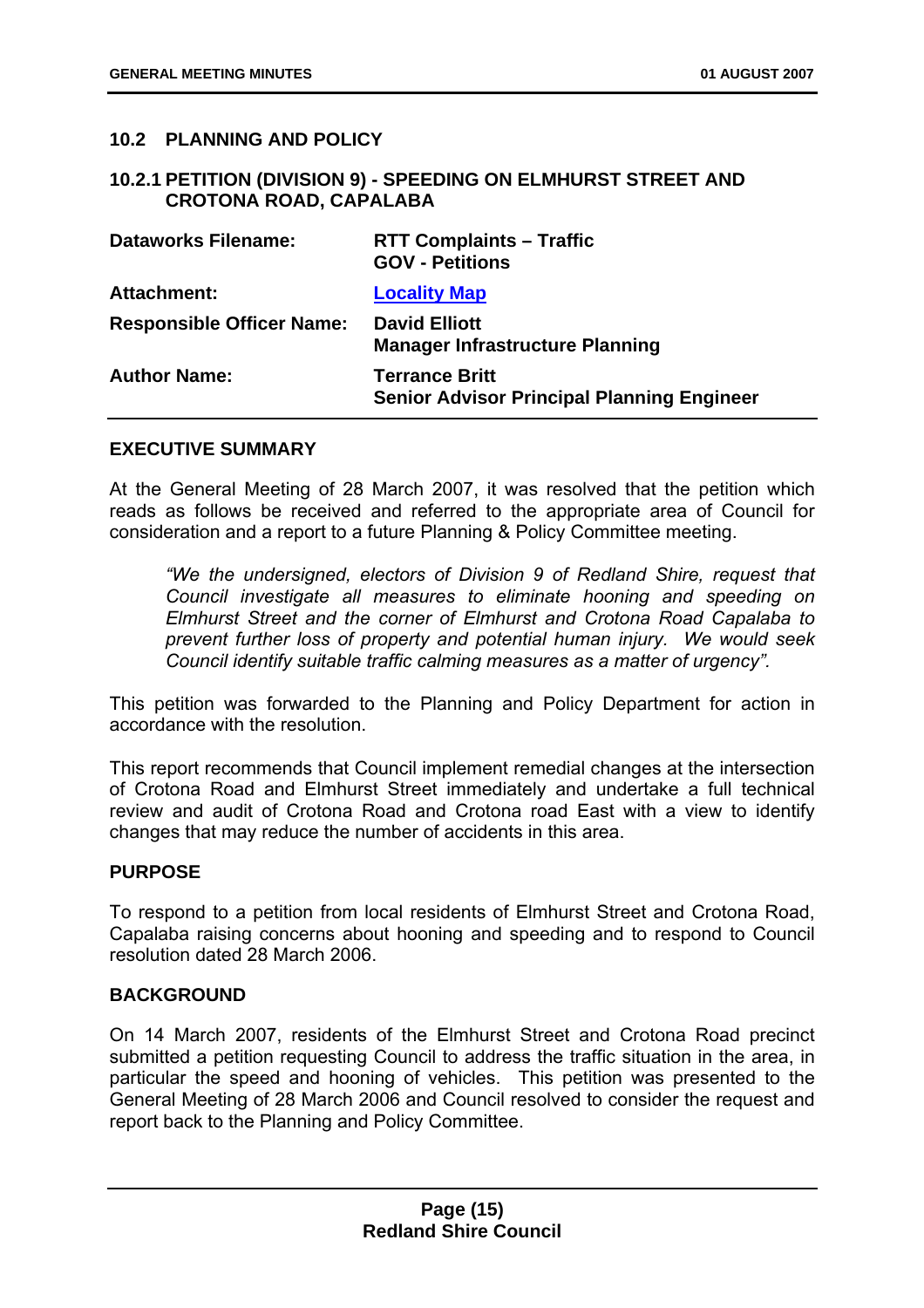Crotona Road is designated as a Local Collector in accordance with Council Road Hierarchy. The default unsigned speed limit of 50km/h is applicable to both roads. Elmhurst Street had linemarking, including edge line and centreline, installed in 1992. In 1994 the Elmhurst Street intersection with Crotona was re-linemarked to include turn lines, chevron and construction of a concrete splitter island.

Following resident complaints in February 2007 Infrastructure scheduled the intersection of Elmhurst Street and Crotona Road for a technical review, which assessed parameters including crash statistics, traffic speeds, traffic volume, road purpose, through traffic, commercial vehicles and activity generators. This review recommended minor remedial changes to the intersection as attached to this report.

#### **ISSUES**

The petition Council received on 14 March 2007 raised two main issues as follows:

*1. Hooning and speeding on Elmhurst Street.* 

Council undertook traffic counts adjacent to common boundary of 38-40 Elmhurst Street and the common boundary of 66-68 Crotona Road, between 30 April and 8 May 2007. The results obtained were compared to the acceptable speed distributions for a 50km/h speed zone in accordance with the Manual of Uniform Traffic Control Devices, where the 15km/h pace should be between 44-59 km/h, the percentage of vehicles within this pace should be greater than 60% and the average daily volume should be 1,000 vehicles/day for a residential street and 3000 vehicles/day for a residential collector road.

The results of data collected in Elmhurst Street indicated the average speed was 55.9km/h, the 85th percentile was 63.7km/h, the 15km/h pace was 49-64km/h, the percentage within the pace was 69.3% and the average daily volume was 1,650.

The results of data collected in Crotona Road indicated the average speed was 49.6km/h, the 85<sup>th</sup> percentile was 58.0km/h, the 15km/h pace was 42-57km/h, the percentage within the pace was 64.3% and the average daily volume was 1,990.

Given that Elmhurst Street is classified a residential street and Crotona Road is classified a Local Collector in accordance with Councils road hierarchy, the measured speeds and associated data listed above generally satisfy the criteria set out in the Manual of Uniform Traffic Control Devices.

*2. Hooning and Speeding at the corner of Elmhurst and Crotona Road.* 

A search of reported accidents in the past ten years for Elmhurst Street, Crotona Road and Crotona Road East revealed four accidents at the intersection, one on Elmhurst Street and another seven along both Crotona Road and Crotona Road East. Only one of these accidents contributing circumstance related to speed on Elmhurst Street. All other accidents were generally not related to speed. The major accident type was hitting a parked car and the major contributing circumstance was driving with undue care and attention.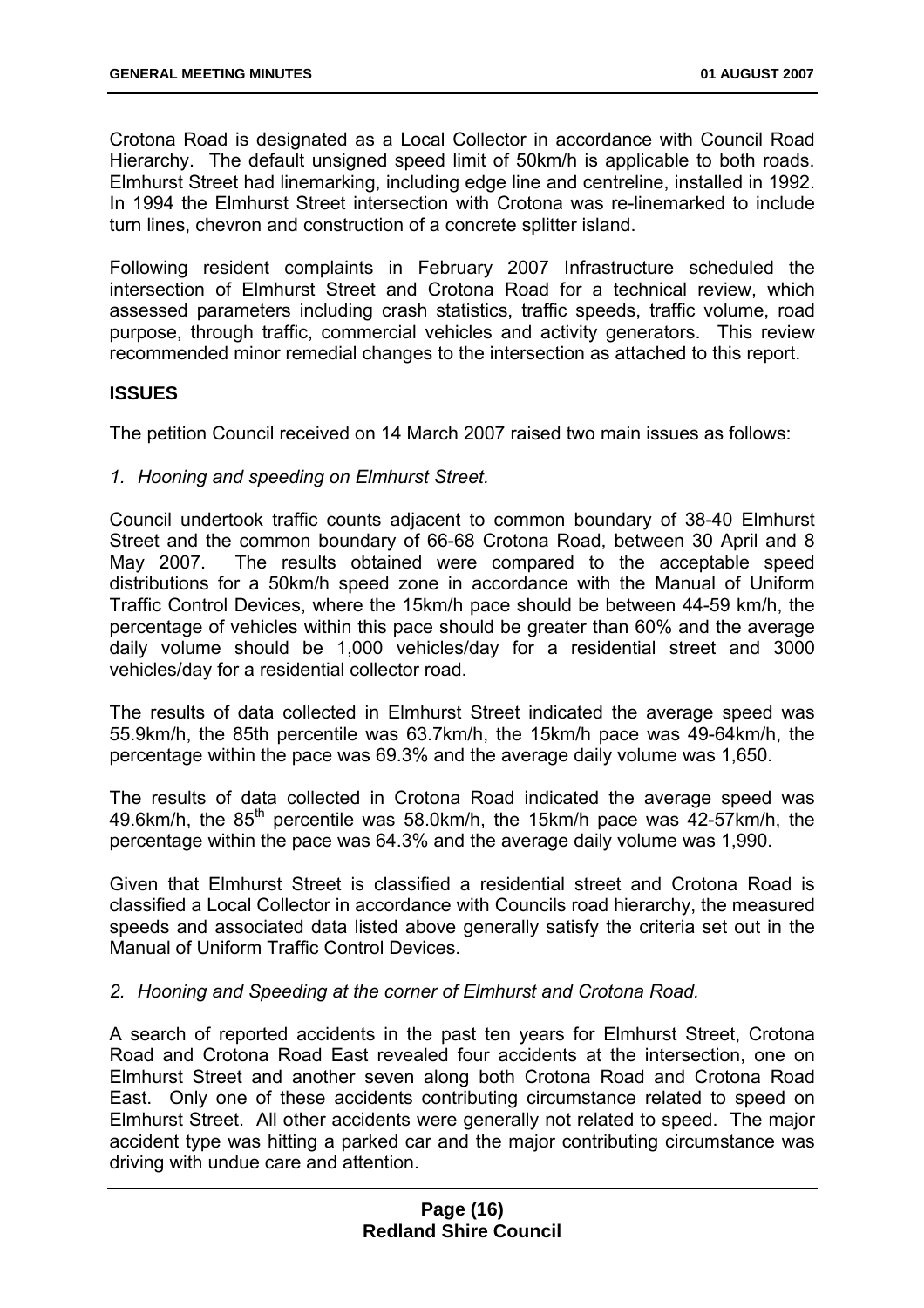Following resident complaints in February 2007 Infrastructure scheduled the intersection of Elmhurst Street and Crotona Road for a technical review, which assessed parameters including crash statistics, traffic speeds, traffic volume, road purpose, through traffic, commercial vehicles and activity generators. This review recommended minor remedial changes to the intersection including the additional use of raised retro-reflective pavement markers, improved signage and the introduction of 'give way' signage and linemarking, generally as shown in the attachment to this report.

The traffic count data indicates that the traffic speed and volume along Elmhurst Street is generally within acceptable standards for a residential street. Crotona Road and Crotona Road East is generally operating within acceptable standards for a Local Collector street; however the traffic figures above combined with the accident history for this section of road are sufficient to warrant further investigation and perhaps infrastructure changes in this area when priority and budget constraints allow.

#### **RELATIONSHIP TO CORPORATE PLAN**

The recommendation primarily supports Council's strategic priority to Provide and maintain water, waste services, roads, drainage and support the provision of transport and waterways infrastructure.

#### **FINANCIAL IMPLICATIONS**

All signage and linemarking changes proposed at the intersection of Elmhurst Street and Crotona Road will be completed under maintenance budgets.

Any changes identified from the proposed technical review and audit will either be undertaken from maintenance budgets or be added to the 10 year capital work program to compete for funding against similar projects.

There are no other financial implications associated with the recommendations contained in this report.

#### **PLANNING SCHEME IMPLICATIONS**

The Land Use Planning Group was consulted and it is considered that the outcome of recommendations in this report will not require any amendments to the Redlands Planning Scheme.

#### **CONSULTATION**

The Divisional Councillor has been consulted regarding the recommendation contained in this report

#### **OPTIONS**

#### **PREFERRED**

That Council resolve as follows: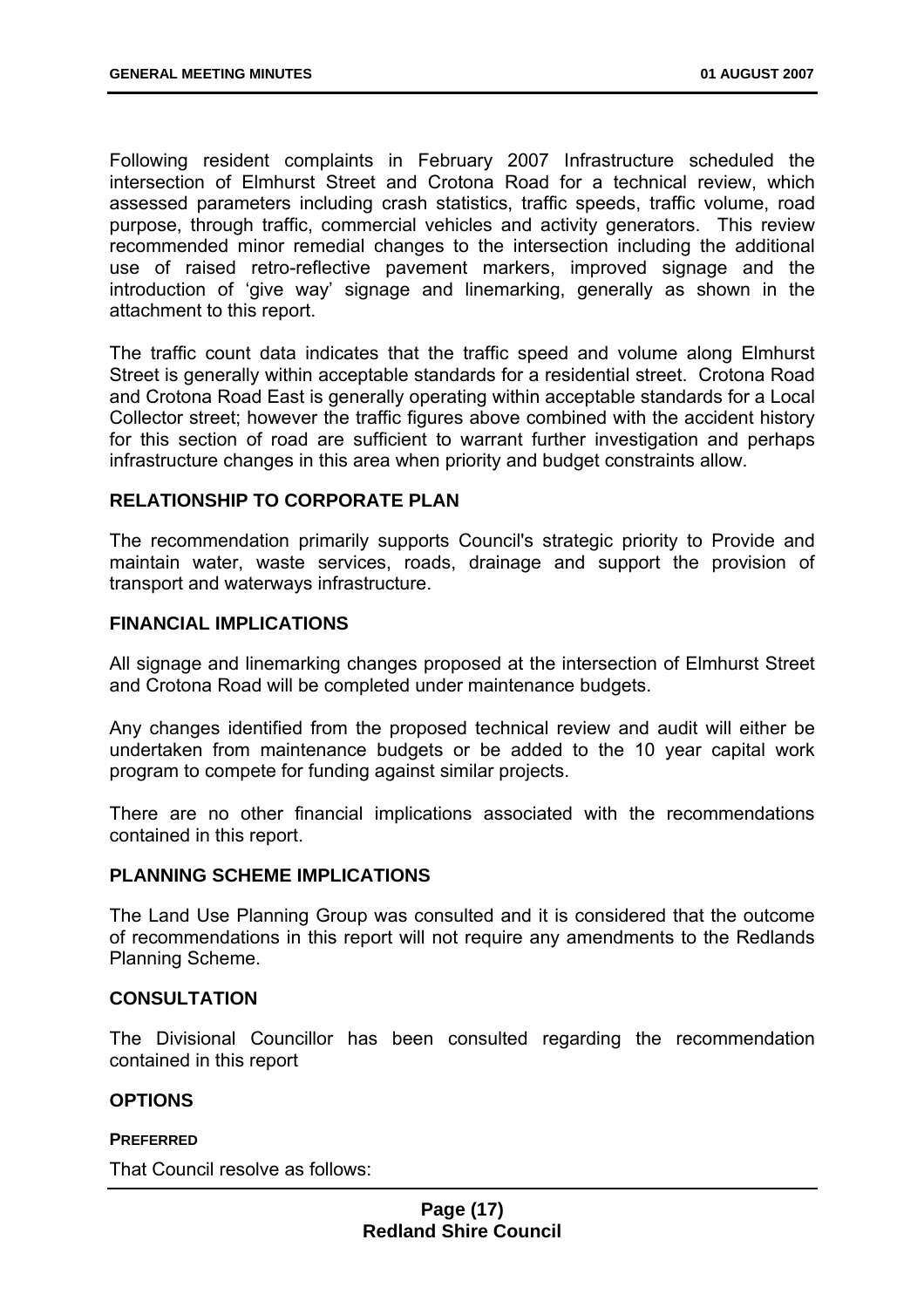- 1. To undertake a full technical review and audit of Crotona Road and Crotona Road East with a view to try and reduce the number of accidents in this area;
- 2. To implement immediate changes at the Elmhurst Street and Crotona Road intersection including improved signage and linemarking;
- 3. To continue to monitor the situation;
- 4. That Queensland Police (Traffic Branch) be requested by Council to conduct targeted speed enforcement in the Crotona Road East and Elmhurst Street area; and
- 5. That the petitioners be advised of Council's resolution in this matter.

#### **ALTERNATIVE**

That Council resolve as follows:

- 1. To continue to monitor the situation and review the traffic situation in 5 years time; and
- 2. That the petitioners be advised of Council's resolution in this matter.

#### **OFFICER'S RECOMMENDATION**

That Council resolve as follows:

- 1. To undertake a full technical review and audit of Crotona Road and Crotona Road East with a view to try and reduce the number of accidents in this area;
- 2. To implement immediate changes at the Elmhurst Street and Crotona Road intersection including improved signage and linemarking;
- 3. To continue to monitor the situation;
- 4. That Queensland Police (Traffic Branch) be requested by Council to conduct targeted speed enforcement in the Crotona Road East and Elmhurst Street area; and
- 5. That the petitioners be advised of Council's resolution in this matter.

#### **COMMITTEE DISCUSSION**

Committee agreed to amend recommendation 3 by adding the words, "…with a review in six (6) months".

#### **COMMITTEE RECOMMENDATION/ COUNCIL RESOLUTION**

| Moved by:    | Cr Burns          |
|--------------|-------------------|
| Seconded by: | <b>Cr Elliott</b> |

#### **That Council resolve as follows:**

**1. To undertake a full technical review and audit of Crotona Road and Crotona Road East with a view to try and reduce the number of accidents in this area;**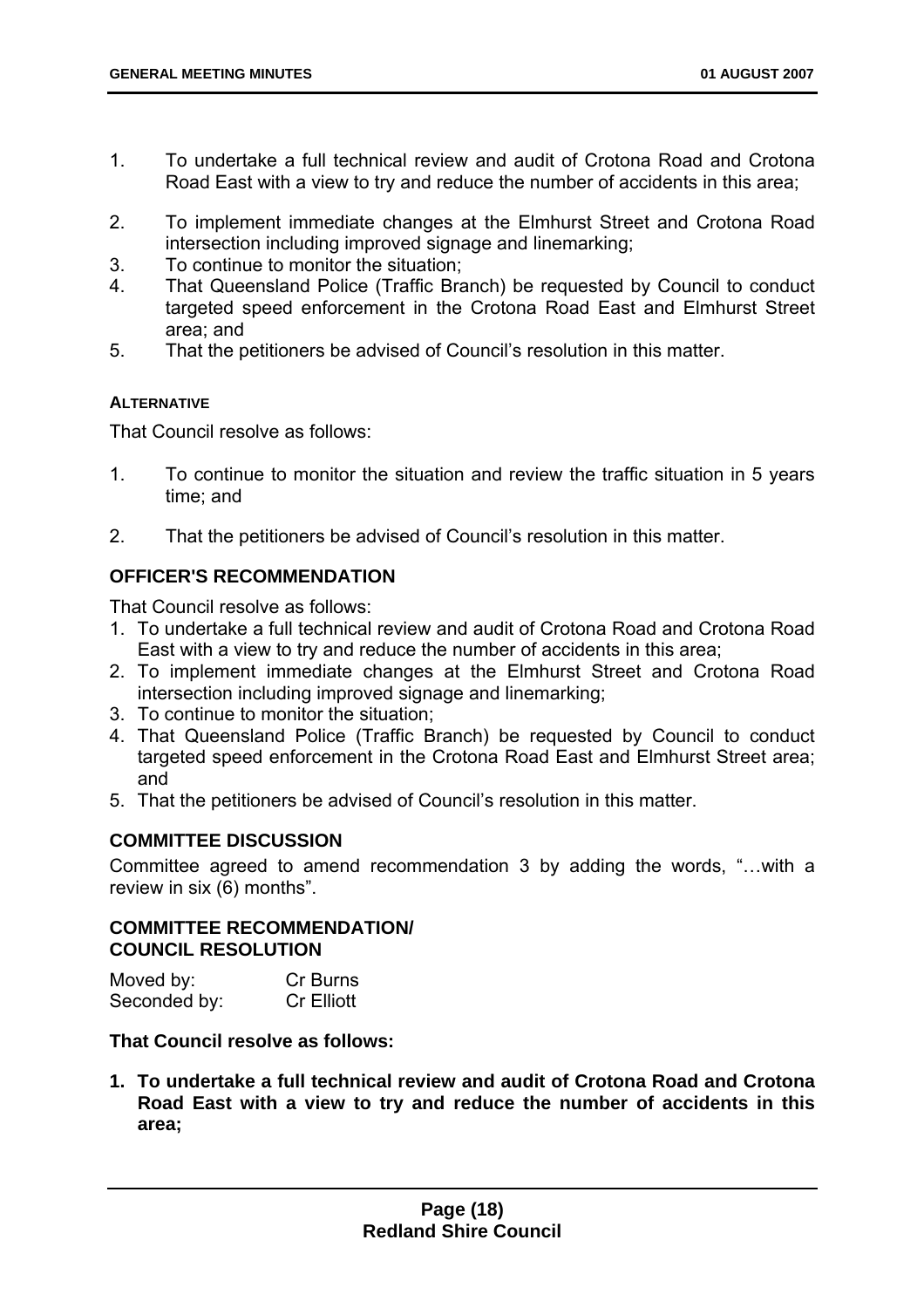- **2. To implement immediate changes at the Elmhurst Street and Crotona Road intersection including improved signage and linemarking;**
- **3. To continue to monitor the situation with a review in six (6) months;**
- **4. That Queensland Police (Traffic Branch) be requested by Council to conduct targeted speed enforcement in the Crotona Road East and Elmhurst Street area; and**
- **5. That the petitioners be advised of Council's resolution in this matter.**

**CARRIED**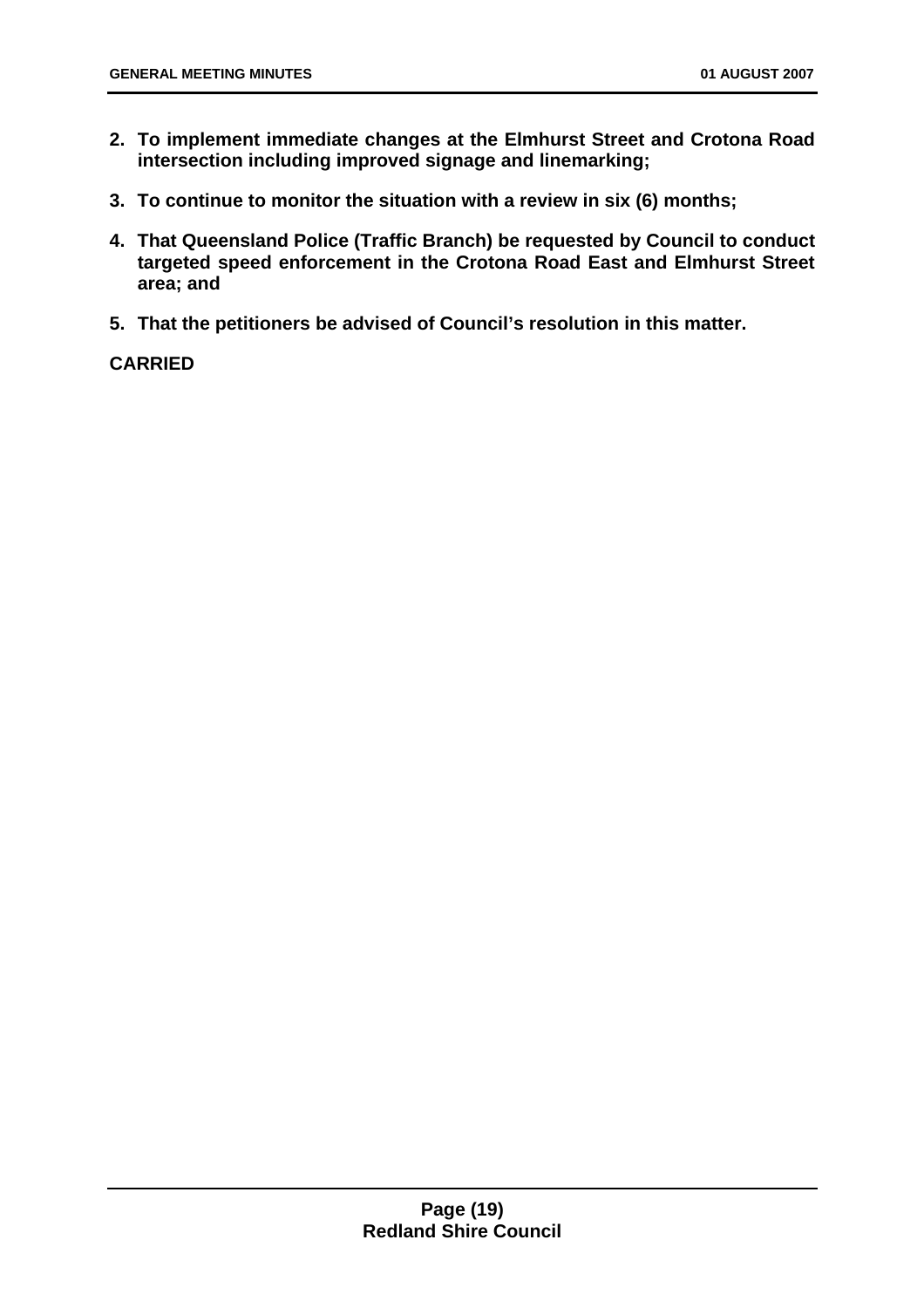#### <span id="page-20-0"></span>**PROCEDURAL DEBATE**

In accordance with Council's meetings protocol, and on responding to the Mayor, Cr Burns, as Chair of Planning & Policy Committee, said he did not wish to raise any items for discussion from this Committee. The Mayor then asked if any other Councillor wished to raise any item for discussion from this Committee.

Following debate on which Councillor would be the first to move a motion on any item of business, the Mayor took a motion from Cr Dowling. Cr Ogilvie moved a point of order in that, in accordance with the meetings local law, the Chair must take the first councillor to indicate they wished to move a motion and that he believed that Cr Henry was the first to indicate this. The Mayor ruled that he would not accept the point of order and that he would take a motion from Cr Dowling.

Cr Elliott moved a motion of dissent on the Mayor's ruling.

The dissent motion was put to the vote and LOST.

A division was called for.

Crs Murray, Elliott, Bowler, Henry and Ogilvie voted in the affirmative.

Crs Williams, Beard, Burns, Dowling, Barker and Seccombe voted in the negative.

The motion was declared by the Mayor as LOST.

The Mayor's ruling was upheld.

The following item of business was the first item raised.

#### **10.2.2 PETITION (DIVISION 3) - SOUTH STREET NOISE MITIGATION INVESTIGATION**

| <b>Dataworks Filename:</b>       | <b>GOV - Petitions</b>                                       |
|----------------------------------|--------------------------------------------------------------|
| <b>Attachments:</b>              | <b>South Street Attachments A-L</b>                          |
| <b>Responsible Officer Name:</b> | <b>Wayne Dawson</b><br><b>Manager Land Use Planning</b>      |
| <b>Author Name:</b>              | <b>Sean Collingwood</b><br><b>Strategic Planning Advisor</b> |

#### **EXECUTIVE SUMMARY**

At the General Meeting of 20 December 2006, Council resolved that a petition requesting Council undertake a master planned upgrade of the interface between industrial and residential lands along South Street, Cleveland, with a view to resolving matters including noise buffering, visual amenity, vehicular/motorist safety, be received and referred to the appropriate area of Council for a report.

#### **Page (20) Redland Shire Council**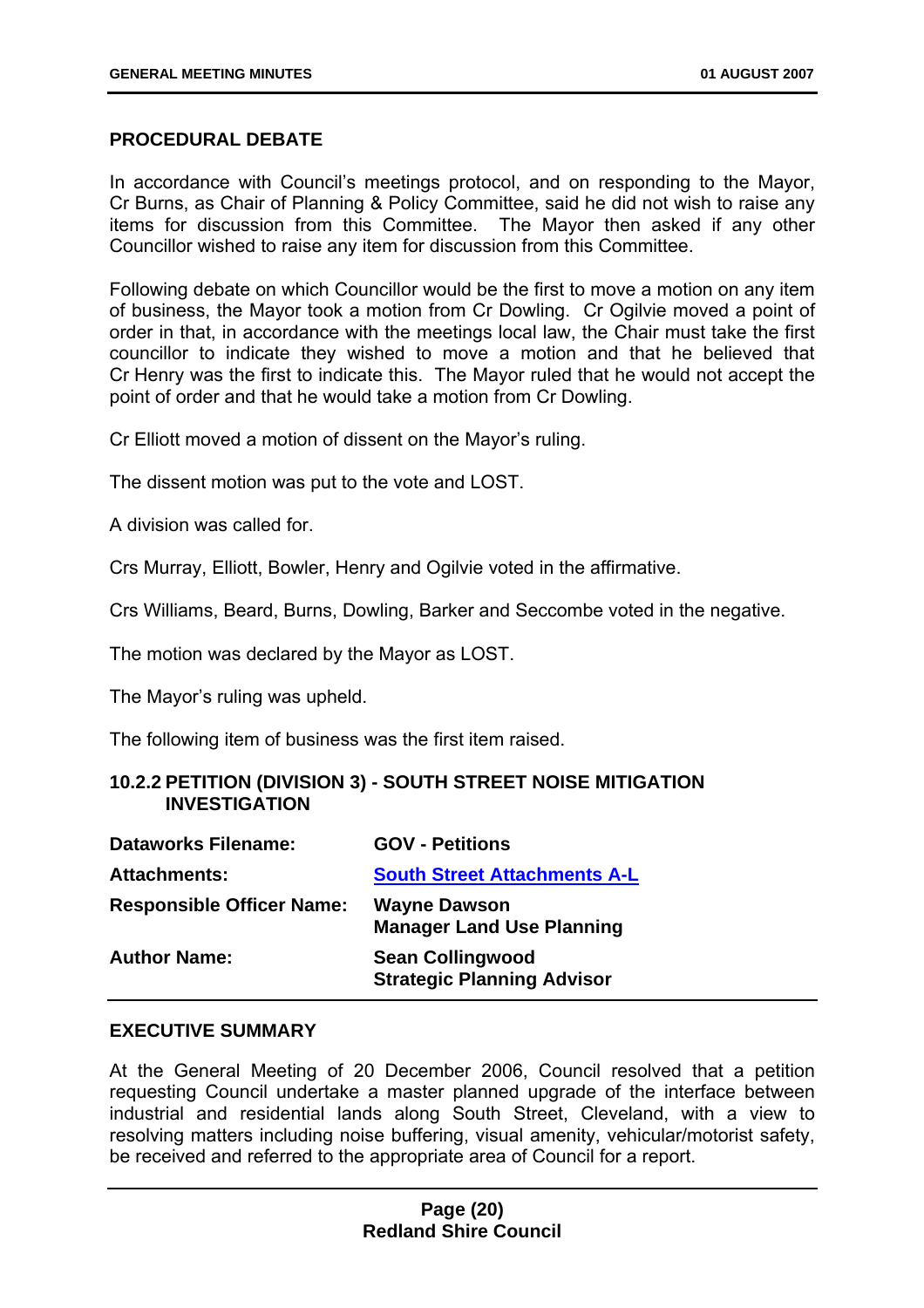This report addresses this petition and recommends that Council adopt Option 2C as shown in Attachment J.

#### **PURPOSE**

The purpose of this investigation is to advise Council on traffic noise and amenity issues that impact on the Low Density Residential zoned area in the vicinity of the Cleveland Industrial precinct and outline a number of options that may potentially address any identified impacts.

#### **BACKGROUND**

Since late 2005, Council has received a series of complaints from a number of residents in the residential area south of South Street, Cleveland regarding industrial activities generating noise after standard business hours. Some of the complainants have also raised concerns about the level of noise being generated by industry related traffic on South Street. This investigation is limited to the identification of any impacts and mitigation options that may potentially address these impacts. In addition, there have been other issues raised that relate to –

- a. unauthorised heavy vehicle traffic along South Street;
- b. the speed of heavy vehicles accessing the Cleveland Industrial precinct along South Street and subsequently the unsafe driving conditions for residents accessing South Street via Lorikeet Street or Swallow Street;
- c. the undesirable mix of industrial related traffic and residential vehicles along South Street;
- d. the north-south environmental corridor severed by South Street;
- e. heavy vehicles overturning at the roundabout of South Street and Wellington Road.

While important, it is recognised that many of these concerns are due to poor driver behaviour, unauthorised access by heavy vehicles along South Street and industrial tenancies operating outside of acceptable environmental standards and conditions.

#### **ISSUES**

The investigation considers the following matters -

- the subject area that includes the Cleveland industrial precinct and the adjacent residential area;
- industrial noise being generated beyond acceptable environmental limits;
- traffic noise levels generated by industrial related traffic (heavy vehicles) on South Street;
- the potential waste transfer station located west of the Cleveland industrial precinct;
- the Kinross Road Structure Plan area.

*Refer to Attachment A – 2006 Aerial View. Refer to Attachment B – Context / Areas of Interest*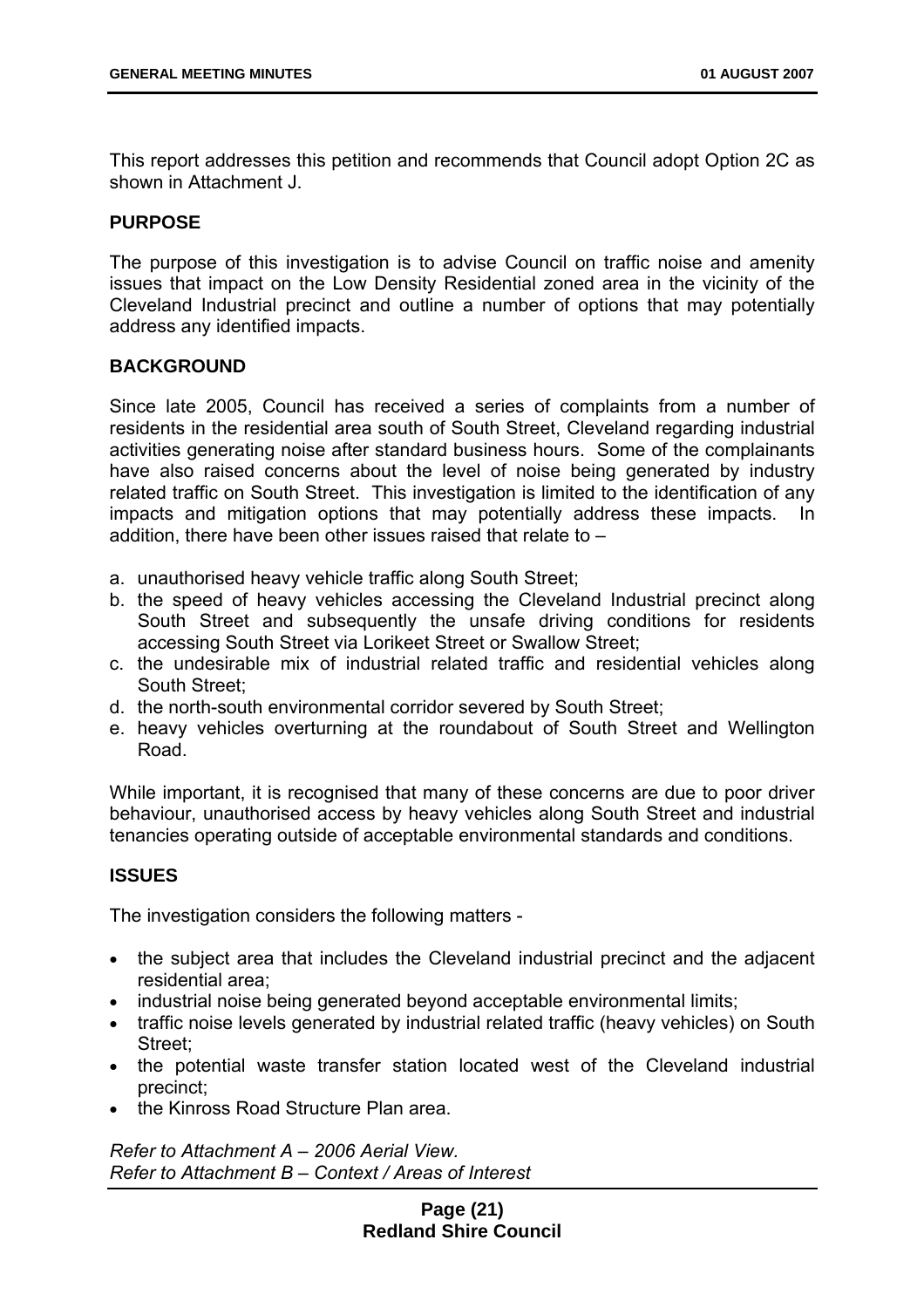The investigation will identify and discuss various strategic options and recommend a preferred option that offers a positive and holistic approach for the mitigation of significant industrial and traffic noise impacts.

#### Residential Area adjacent to Cleveland Industrial Precinct – Subject Area

The residential area located south of South Street and adjacent to the Cleveland industrial precinct is recognised in this investigation as the subject area. The reconfiguration and rezoning of the residential area was approved in 1988. The subject area is zoned as Low Density Residential under the Redlands Planning Scheme, consisting of residential lots predominantly over 2000m<sup>2</sup> in area. The complaints in relation to industry and traffic noise generation were lodged by residents in this subject area.

#### *Refer to Attachment C – RPS Zoning Map of Surrounding Area*

#### *Noise Generated by Industrial Land Uses*

The Cleveland industrial precinct was originally zoned as Industry under the 1967 Town Plan prior to the reconfiguration of the estate in three stages from 1981 to 1991. It is accepted that a certain noise level will be generated by this industrial precinct within reasonable environmental limits and development conditions.

Since late 2005, Council has received a series of complaints from various landowners in the subject area regarding industrial noise generation after standard business hours. In response, Council's Pollution Prevention Team investigated various industrial premises within the industrial precinct in relation to the complaints. As part of this ongoing investigation, Council officers have undertaken a series of acoustic monitoring assessments, and the results are determined to be in excess of the development permit conditions for noise level limits prescribed under the *Environmental Protection (Noise) Policy 1997*.

Since 19th September 2005, nine (9) complaints have been lodged with Council regarding industrial activities generating excessive noise levels after standard business hours. In response to the complaints, Council has required various industrial premises to implement particular measures to reduce the levels of noise being generated after hours. Certain noise reduction measures have been gradually implemented at the industrial premises, followed by further acoustic monitoring conducted by Council officers. In one instance, measures such as the relocation of an air compressor into a separate enclosure, employee retraining in noise reduction procedures, and rubber bumper guards fitted to the pivoting posts of the main structure were implemented to reduce potential noise omissions.

The results of continued acoustic monitoring are deemed to be in excess of the noise limit conditions of the development permits. As part of an application for an Environmentally Relevant Activity (ERA) information request, Council officers have requested that Noise Management Plans from various industrial companies be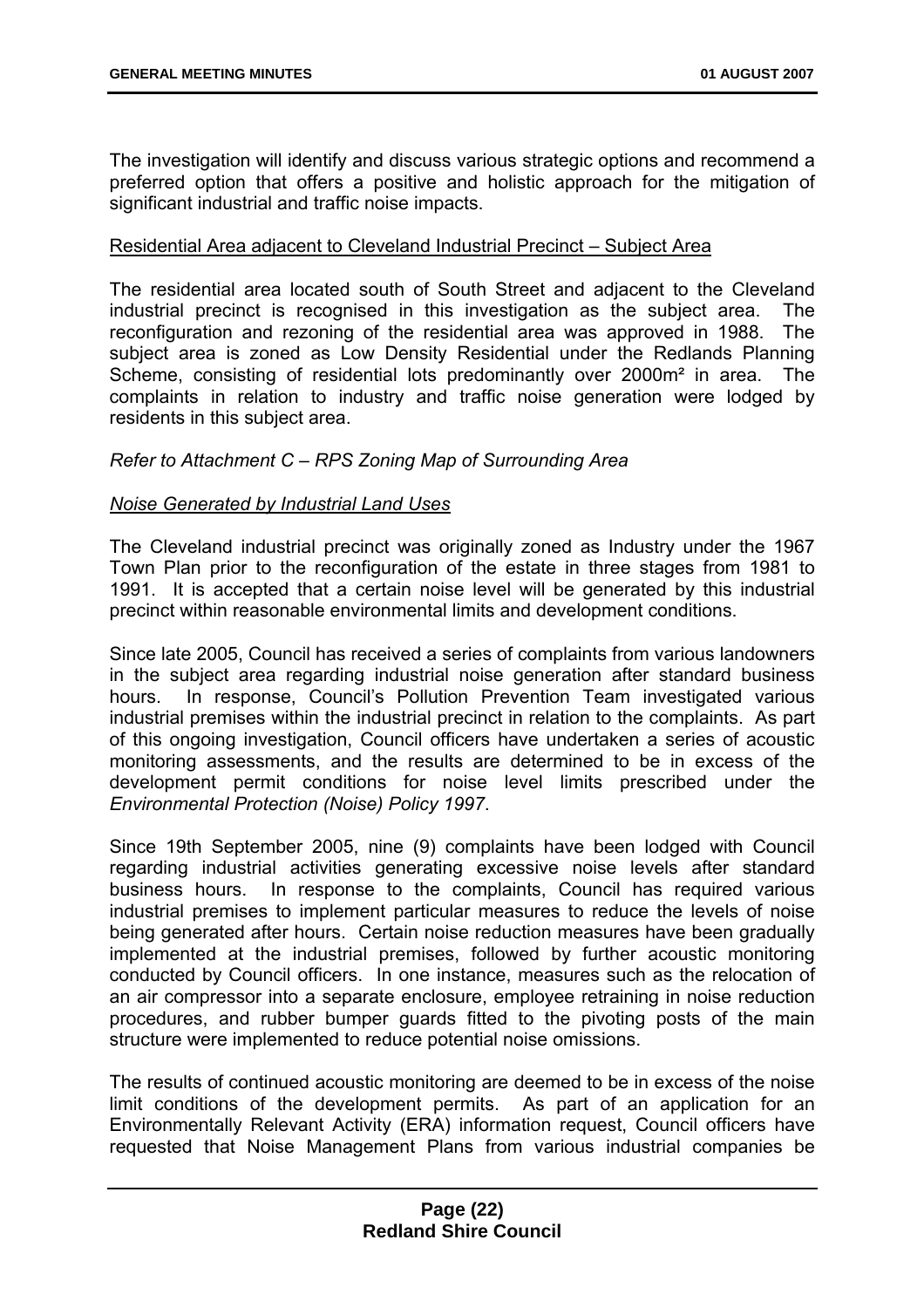submitted. The companies are currently in the process of responding to Council's information requests.

Prior to the last course of action with the applicants, on the 27 June, 2006 Council's Environmental Health officers held a meeting with industry representatives of the industrial precinct. The objective of the meeting was to discuss issues in relation to industrial noise. The industry representatives expressed concerns about the ability to achieve the noise conditions of the development permit. Environmental Health officers advised that the development permit noise conditions are standard conditions, derived from the *Environmental Protection (Noise) Policy 1997* and that all reasonable and practical measures must be taken to comply with permit conditions and prevent environmental nuisance. At this meeting an industry representative suggested closing off Swallow Street to implement acoustic attenuation barriers along the southern edge of South Street as one option to mitigate after hours industrial noise.

This report and investigation focuses on options that seek to mitigate noise from industrial traffic along South Street. It does not seek to mitigate excessive noise levels from industrial activities that are not in compliance with State Government legislation and development conditions. This matter is appropriately addressed through Council enforcement action.

#### South Street Traffic Noise Levels

There are various industrial land uses within the industrial precinct that require constant use of heavy vehicles for delivery and dispatch of goods. In 1996, various industrial uses were licensed for the first time under the then newly introduced Environmental Protection Act. Subsequently, the industrial uses were subject to the same conditions which restricted the operating hours (consistent with the superseded planning scheme) and required a noise assessment for the activity.

Representatives from the industrial companies formally lodged applications to amend their respective development permit conditions. Council's assessment indicated the potential for these industrial uses to cause noise impacts to the residential area especially in terms of heavy vehicle noise on South Street. At this time discussions were held between Council, and each of the companies, including the presentation of draft environmental authority conditions. As a result of this process, amended conditions were issued to each of the industrial companies. These conditions included restricted use of South Street by heavy vehicles between the times of 7am and 6pm.

Complaints from residents from within the subject area in relation to noise generated from these industrial companies were initially received by the Pollution Prevention Team in October 2002. In summary, these complaints included the following issues –

- Noise from the large number of trucks using South Street (especially in the morning);
- Noise from the broader industrial area; and
- Other safety and traffic issues.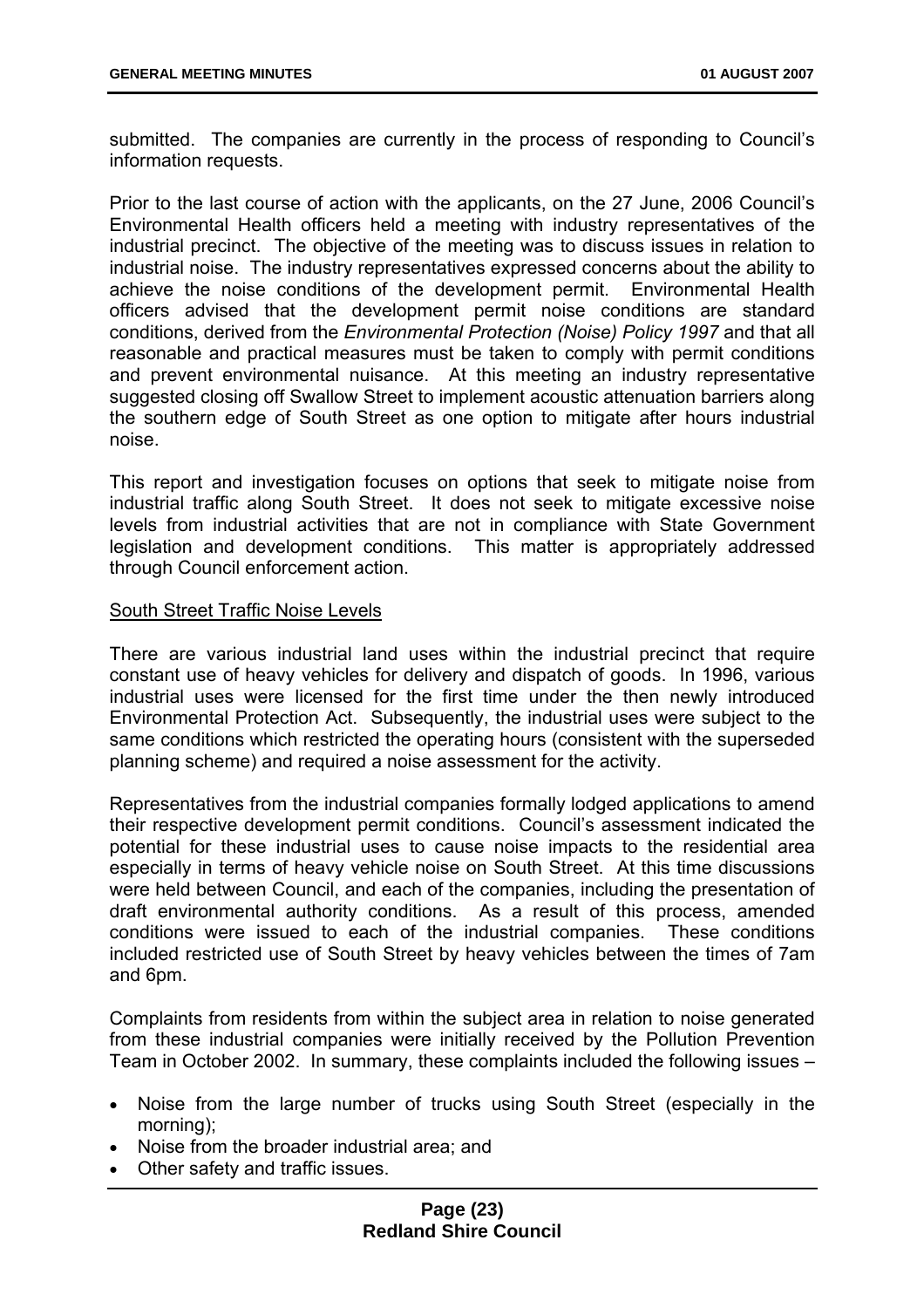Since the initial complaints, officers from Council's Pollution Prevention Team have issued several Penalty Infringement Notices (PINs) to various industrial companies for breach of the development permit conditions. The compliance action included penalties for the use of South Street for delivery and dispatch of goods outside of the designated hours of the conditions.

The proactive enforcement measures of Council's Pollution Prevention officers have, for the most part, eliminated unlawful heavy vehicle use of South Street outside the timeframes conditioned. It should be noted that, the industrial companies have responded to these enforcement measures by discouraging heavy vehicles from using South Street at any time.

#### Thornlands Waste Transfer Station

As part of a wider investigation, Redland Water and Waste have reviewed options for locating a waste transfer station to the west of the sensitive receiving environment at the end of Industry Court. The location of the waste transfer station will increase the traffic volume on South Street and has the potential to significantly impact on the nearby residential amenity and vehicular access to South Street from Swallow Street and Lorikeet Drive.

Independent traffic consultants, *Cardno Eppel Olsen* were commissioned to undertake an analysis and recommend a potential solution to the ensure South Street and Enterprise Street will be able to support the increased traffic volumes generated by the proposed waste transfer station. The traffic assessment investigates 4 options but in summary supports only two options from a traffic viewpoint. The recommended options are discussed below.

#### *Cardno Eppel Olsen's Option 1*

Option 1 seeks to upgrade the existing one lane roundabouts on Wellington Street (at Enterprise Street and South Street) to a two lane roundabout. Under this option -

*The existing intersections will operate within capacity at South St/Swallow St and South St/Lorikeet Dr intersections. Note that under this option, the residential traffic is still mixed with the industrial traffic on South Street and there is no change to the separation of industrial and residential areas. Cardo Eppel Olsen – Design Note – 29 March 2007* 

#### *Cardno Eppel Olsen's Option 3*

Option 3 involves the closure of Swallow Street at South Street and the closure of Lorikeet Drive at South Street. Under the scenario, traffic from the residential area will access Panorama Drive via the southern end of Lorikeet Drive, which is currently unformed.

*This option does result in a significant change in traffic volumes on the southern end of Lorikeet Drive, and whilst this may be an unacceptable* 

#### **Page (24) Redland Shire Council**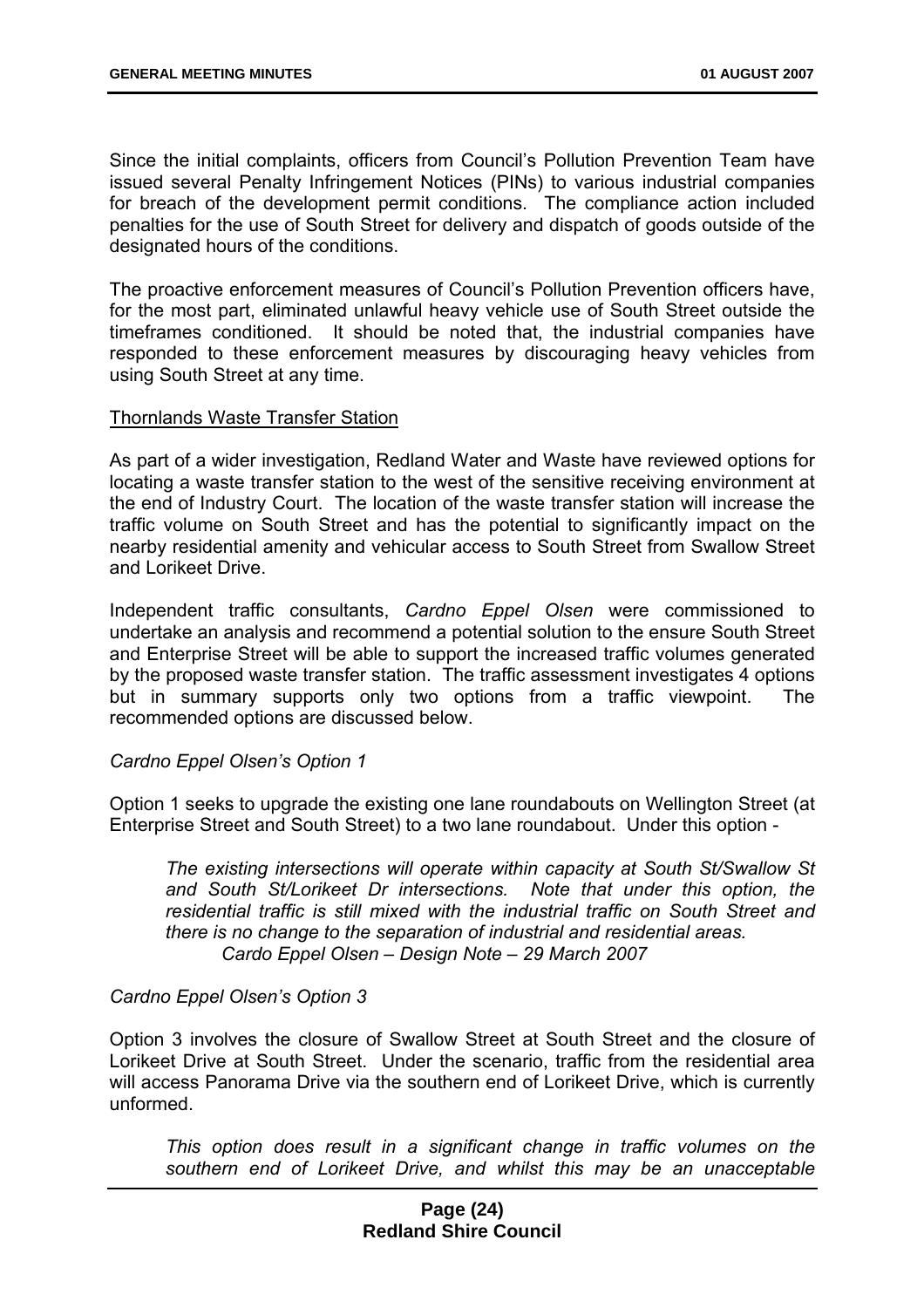*change to existing residents, the volumes are within acceptable residential amenity levels. This option has the benefit of separating the industrial and residential areas and may therefore facilitate better noise barriers/attenuation between the two. In addition, it provides a link between the existing residential area and the proposed southern structure plan area (and local centre). This option is considered desirable from a traffic viewpoint.* 

*Cardo Eppel Olsen – Design Note – 29 March 2007* 

Option 3 achieves the outcomes sought by this investigation, that is to say by closing off Swallow Street/South Street and Lorikeet Drive/South Street –

- it will be able to support the waste transfer station traffic volumes;
- noise attenuation measures may be facilitated along the southern edge of South Street thereby reducing unwanted traffic noise on the sensitive receiving environment; and
- undesirable mix of residential and industrial traffic is eliminated.

However, Cardno Eppel Olsen's recommendation could not consider the traffic volumes and impacts generated by the land use activities associated with the proposed Kinross Road Community Structure Plan Area. An analysis of the proposed intersection of Goddard Road and Lorikeet Drive extension indicates that traffic from Panorama Drive can not safely access (right turn queue length) Lorikeet **Drive.** 

#### Kinross Road Community Structure Plan Area

The proposed Kinross Road Community Structure Plan area is located adjacent to and south-west of the subject area. Building upon the traffic and transport background study and design workshop, there is an option to provide access to Kinross Road Structure Plan area via Goddard Road.

It is proposed that a local centre be incorporated within the Structure Plan Area to service the needs and requirements of the residents within the area. Cardno Eppel Olsen identified this in their traffic analysis, suggesting that existing residents from the sensitive receiving environment would benefit from access to the Kinross Road Structure Plan local centre. It is important to note that further traffic modelling and environmental impact assessments are required to determine whether a new Goddard Road/Panorama Drive signalised intersection could support additional traffic on Goddard Road.

Cardno Eppel Olsen's Option 3 assumes that the closure of Swallow Street/South Street and Lorikeet Drive/South Street will consequently force existing residential traffic onto Goddard Road for entry and exit of the area. Council officers consider that this scenario has the potential to cause adverse queuing impacts on Goddard Road and the southern end of Lorikeet Drive, which is considered undesirable from a traffic viewpoint.

It is, however, identified that some form of access (other than primary access) from the subject areas into the Structure Plan area for the use of the local centre is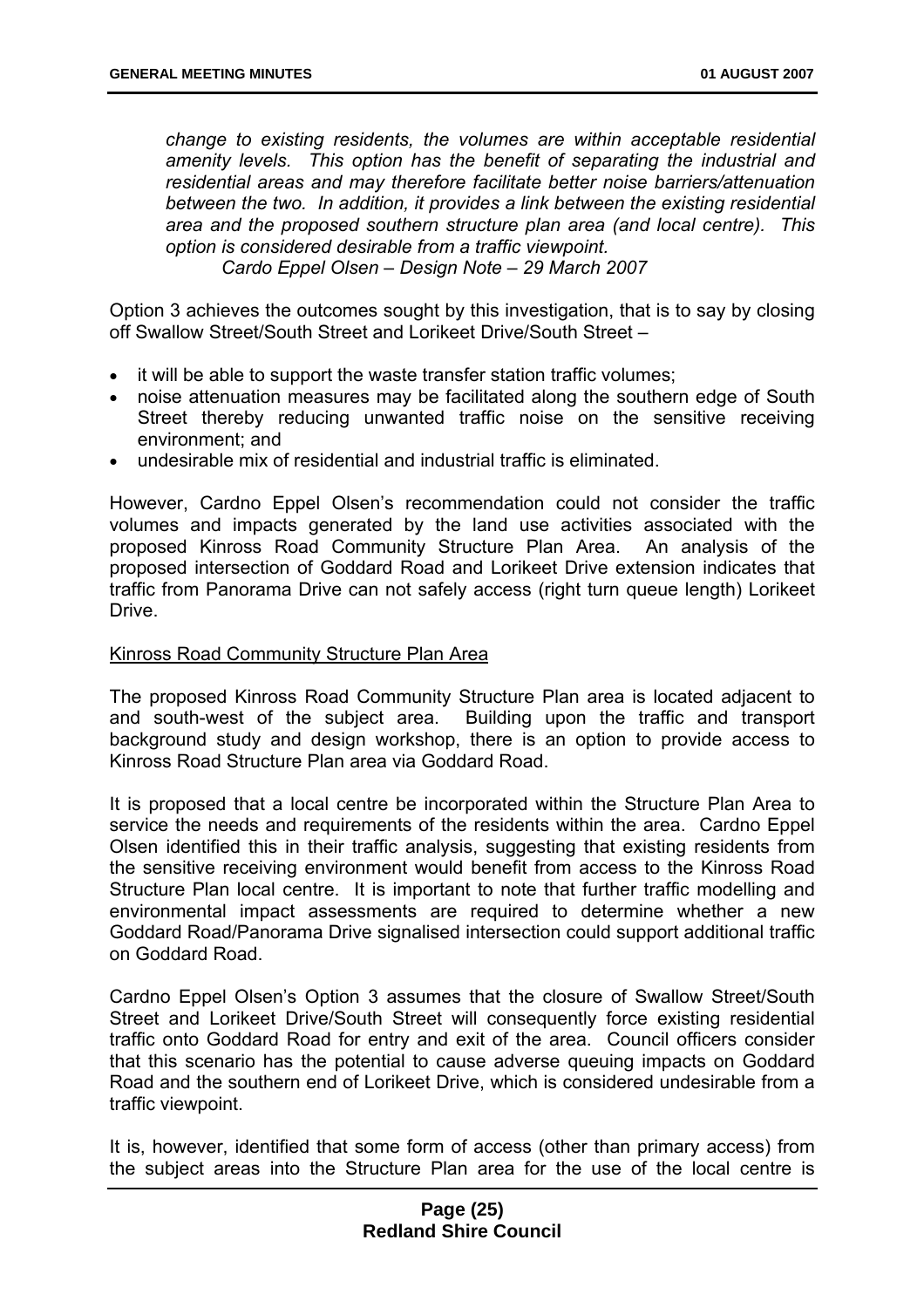desirable. This will decrease the traffic volumes that currently exist on South Street and Wellington Road, as the residents of the subject area will have a reduced dependency to travel out of their area to satisfy local centre needs – they will be able to service their needs from the proposed local centre within the Kinross Road Structure Plan area. This will promote and enhance the connectivity (a Desired Environmental Outcome of the Redlands Planning Scheme) of the subject area with adjoining land uses while reducing the traffic generation on South Street and into Wellington Road.

#### Council Specialist's Assessment

Environmental Management Group, Infrastructure Planning Group, Pollution Prevention Team and Redland Water and Waste provided advice on various elements within this investigation.

The proposed Kinross Road Community Structure Plan is currently being developed. Although detail design outcomes of the proposed intersections into the Structure Plan area have not yet been established due to timing of the project, Council's Infrastructure Planning Group (IPG) were consulted to advise on preliminary traffic options taking into account the possible closure of Swallow Street and/or Lorikeet Drive for the implementation of a noise attenuation barrier on the southern edge on South Street. IPG's preliminary advice does not support the closure of both Swallow Street/South Street and Lorikeet Drive/South Street intersections, however does support the closure of Swallow Street/South Street intersection, and the left entry only into Lorikeet Drive from South Street. The closure of Swallow Street/South Street would then facilitate construction of a noise attenuation barrier along the southern edge of South Street on the buffer strip of Council owned land zoned as Open Space.

Based on preliminary advice, Environmental Management Group does not support the implementation of a noise attenuation barrier at this location, if it results in the removal of vegetation within the open space strip, and possibly disrupt a fauna path from one side of South Street to the other. Although staggered acoustic screens (overlapping gaps) will allow fauna movement, removing a significant amount of vegetation is considered undesirable. However, removal of this vegetation may be compensated through revegetation along this strip of open space and further offset planting.

#### *Refer to Attachment D – Open Space Strips – Council Owned*

IPG provided further preliminary advice for another scenario that included the closure of South Street directly west of Lorikeet Drive/South Street intersection, and the closure of Swallow Street/South Street intersection. This option provides residents with an entry/exit into the residential area via Lorikeet Drive without mixing with industrial traffic on South Street.

Closing South Street at this point is expected to deliver a significant reduction in traffic noise for the adjoining residents. In this circumstance a noise attenuation barrier would not be required along the southern edge of South Street. Entry to the South Street industrial premises would be via Enterprise Street.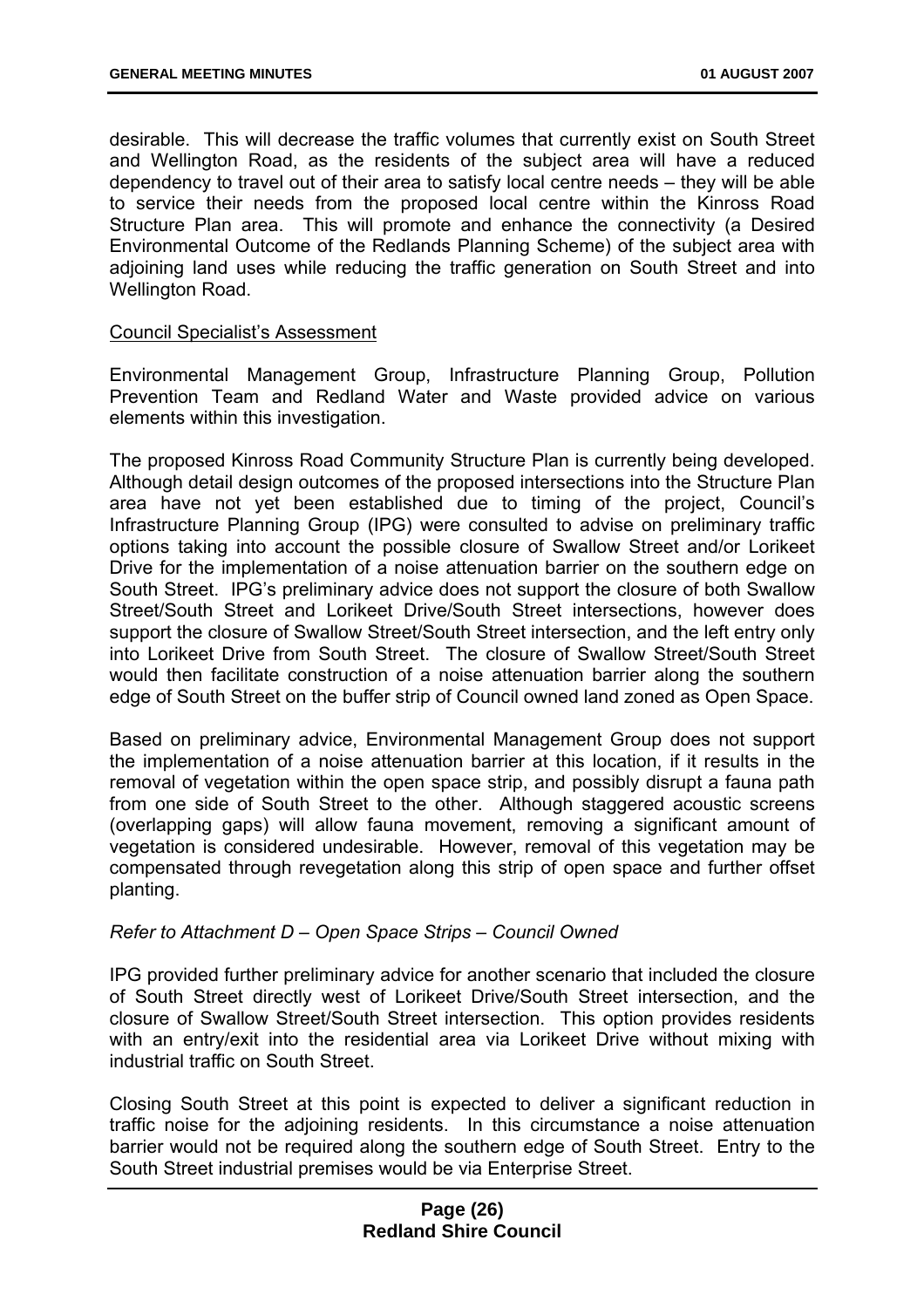According to Cardno Eppel Olsen's traffic report, the concept of closing South Street is a functional option pending the upgrading of the Enterprise Street/Wellington Road roundabout to a signalised intersection.

Although the closure of South Street may be operationally able to support current and projected traffic volumes, it is not a functional proposal. The traffic volume on Enterprise Street would be very high and the flow would be constantly interrupted by the manoeuvring of heavy vehicles entering and exiting industrial premises. The functionality of a one entry/exit in this instance would ultimately congest traffic and disrupt business operations in event of a traffic accident in Enterprise Street.

#### Noise Attenuation Barriers

A noise attenuation barrier (acoustic barrier) is an impervious fence structure from the ground to the recommended height which contains no gaps in the fence that would allow the passage of sound. The Redlands Planning Scheme, *Planning Scheme Policy 5*, *Environmental Emissions, Section 5.6 Noise Management,* Table 7 lists the specifications for noise attenuation barriers.

Although the maximum overall height of a noise attenuation fence is 2 metres, it may be elevated by a vegetated earth mound, which would increase the overall height of the noise attenuation device up to 3 metres.

Council's Pollution Prevention officers recently attended the Australian Institute of Environmental Health (AIEH), Environmental Noise Course 2007, and have advised LUPG of relevant information in relation to this investigation. Advice received from Pollution Prevention indicates that a noise attenuation barrier, dependant on it's construction material will only generally reduce noise levels by 5dB(A). Where a significant noise is being generated by a source that is located on a higher elevation than the noise attenuation barrier, the barrier is ineffective.

Based on this advice, the implementation of a noise attenuation barrier along the southern edge of South Street would reduce the level of traffic noise along South Street by approximately 5dB(A). This measure would alleviate a significant amount of traffic noise along South Street, and is critical with increases in traffic volumes expected should Council decided to approve a waste transfer station at Cleveland.

However, the noise complaints received by Council are for the most part in relation to industrial noise occurring after standard business hours. The implementation of a noise attenuation barrier is unlikely to mitigate noise levels generated by various industrial premises which are located, in some instances, on an elevation 10 – 10.5 metres higher than the subject area's ground level. A noise attenuation barrier far in excess of 2.0 metres (approximately 10 metres) would be required resulting in unacceptable impact on the visual amenity of the area and amenity of adjoining residential properties. In addition, recorded industrial noise levels have ranged up to 60dB(A), and a noise screen of 10 metres in height is likely to reduce the industrial noise levels from 60dB(A) to 55dB(A) which does not provide an effective noise reduction.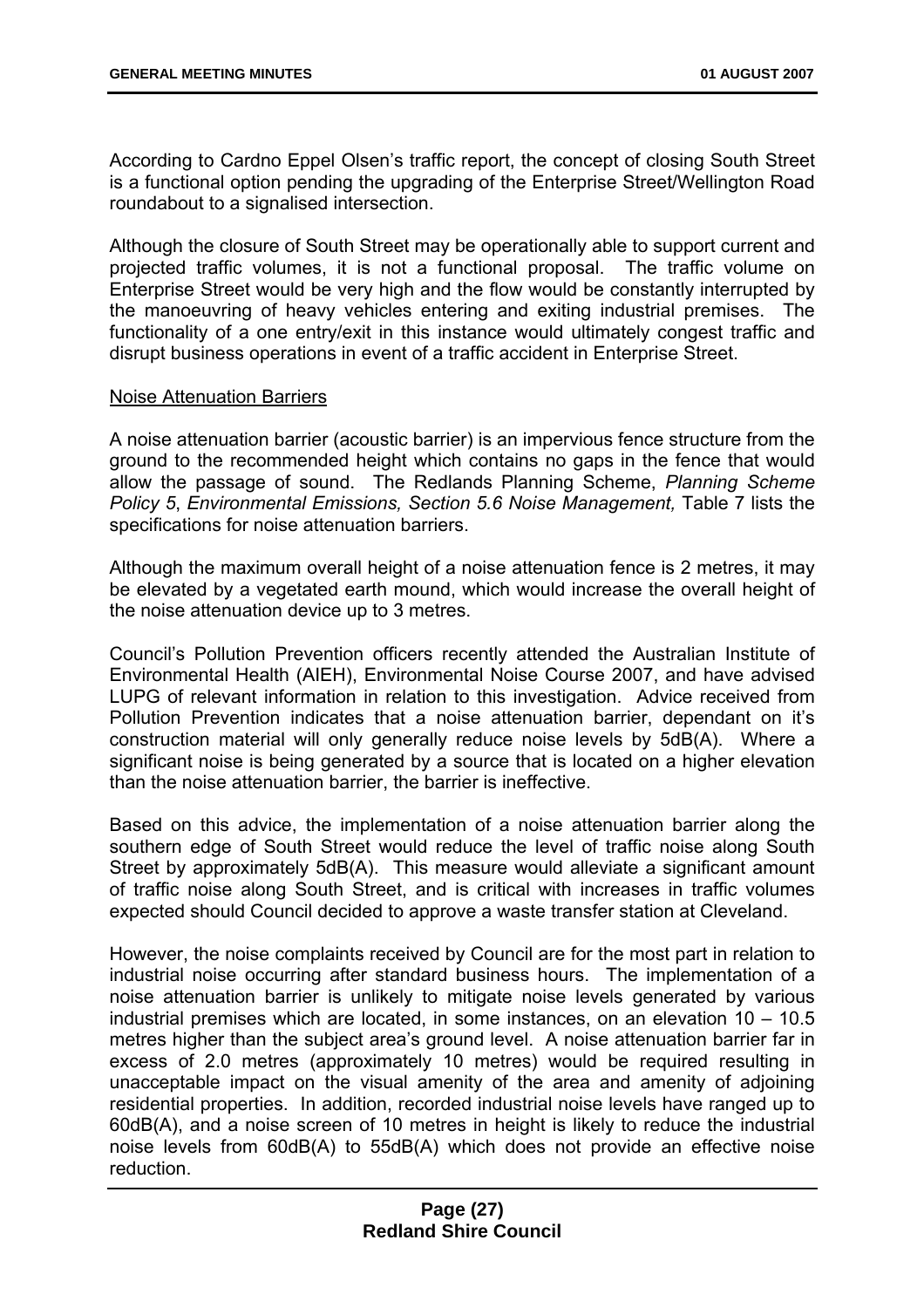Based on these factors, it is accepted that a noise screen is only feasible in mitigating unwanted traffic noise along South Street.

*Refer to Attachment E – Cross Section.* 

Noise attenuation barriers are often subject to vandalism including graffiti. In this circumstance, and considering the location of a potential noise barrier in proximity to the industrial precinct, and lack of casual surveillance from residences when viewed from the northern side, it is perceived graffiti would not be deterred. This can be addressed, in part, through vegetated screening of the noise attenuation barrier.

#### **OPTION REVIEW**

*Refer to Attachment F – Community Concerns -v- Options* 

#### **OPTION 1**

#### **Business as Usual**

*Refer to Attachment G* 

#### Advantages:

- 1. No additional costs associated with noise attenuation measures along South Street interface or road works;
- 2. Option maintains connectivity and permeability for industrial traffic that enter and exit the Cleveland Industrial estate.

#### Disadvantages:

- 1. No ability to address traffic noise affecting amenity of nearby residential area;
- 2. Little opportunity to improve entry statement to residential area and provide habitat link across South Street.

#### **OPTION 2A**

**Closure of Swallow Street at South Street intersection / 10 metre section of vegetated earth mound with 2 metre high acoustic barrier along southern edge of South Street** 

*Refer to Attachment H* 

#### Advantages

1. Reduction in industrial related traffic noise to adjacent residential area;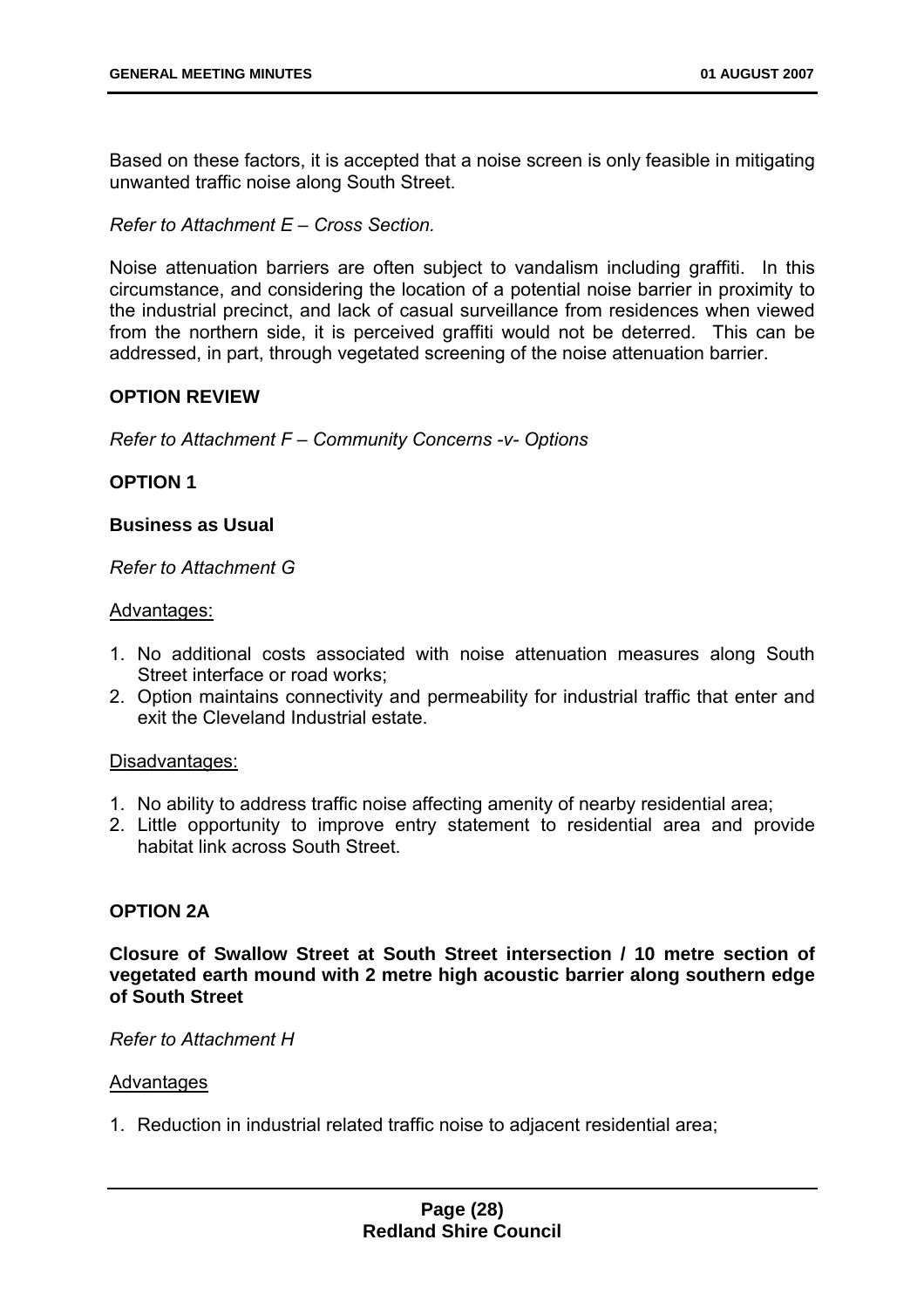- 2. Reduced access by residential vehicles onto South Street. This removes potential adverse safety conditions associated with mixing residential traffic and industrial traffic (heavy vehicles);
- 3. Cul-de-sac (result of closure of Swallow Street) head does not trigger resumption of private land.

#### **Disadvantages**

- 1. Does not provide satisfactory vehicle access for traffic accessing the residential area;
- 2. Increased costs associated with construction of new cul-de-sac to facilitate closure of Swallow / South Street intersection.
- 3. Increased costs associated with construction of noise attenuation measures;
- 4. Removal of vegetation along open space strip for noise attenuation measures;
- 5. Potential for vandalism on Noise Attenuation Barrier (ie Graffiti).

#### **Estimated Cost of Option 2A**

| Total                                            | \$43,500 |
|--------------------------------------------------|----------|
| Vegetated earth mound and acoustic barrier [10m] | \$3,500  |
| Closure of Swallow St (cul-de-sac)               | \$40,000 |

#### **OPTION 2B**

**Closure of Swallow Street at South Street intersection / 180 metres of vegetated earth mound with 2 metre high acoustic barrier along southern edge of South Street / Incorporation of threshold treatment on South Street west of Lorikeet Drive [traffic calming]** 

*Refer to Attachment I* 

#### Advantages

- 1. Significant reduction in traffic noise to adjacent residential area;
- 2. Significant reduction of industrial noise to adjacent residential area;
- 3. Reduced access by residential vehicles onto South Street. This removes potential adverse safety conditions associated with mixing residential traffic and industrial traffic (heavy vehicles);
- 4. Separation of incompatible land uses;
- 5. Cul-de-sac head does not trigger resumption of private land.

#### **Disadvantages**

- 1. Does not provide satisfactory vehicle access for traffic accessing the residential area;
- 2. Significant costs associated with construction of noise attenuation measures;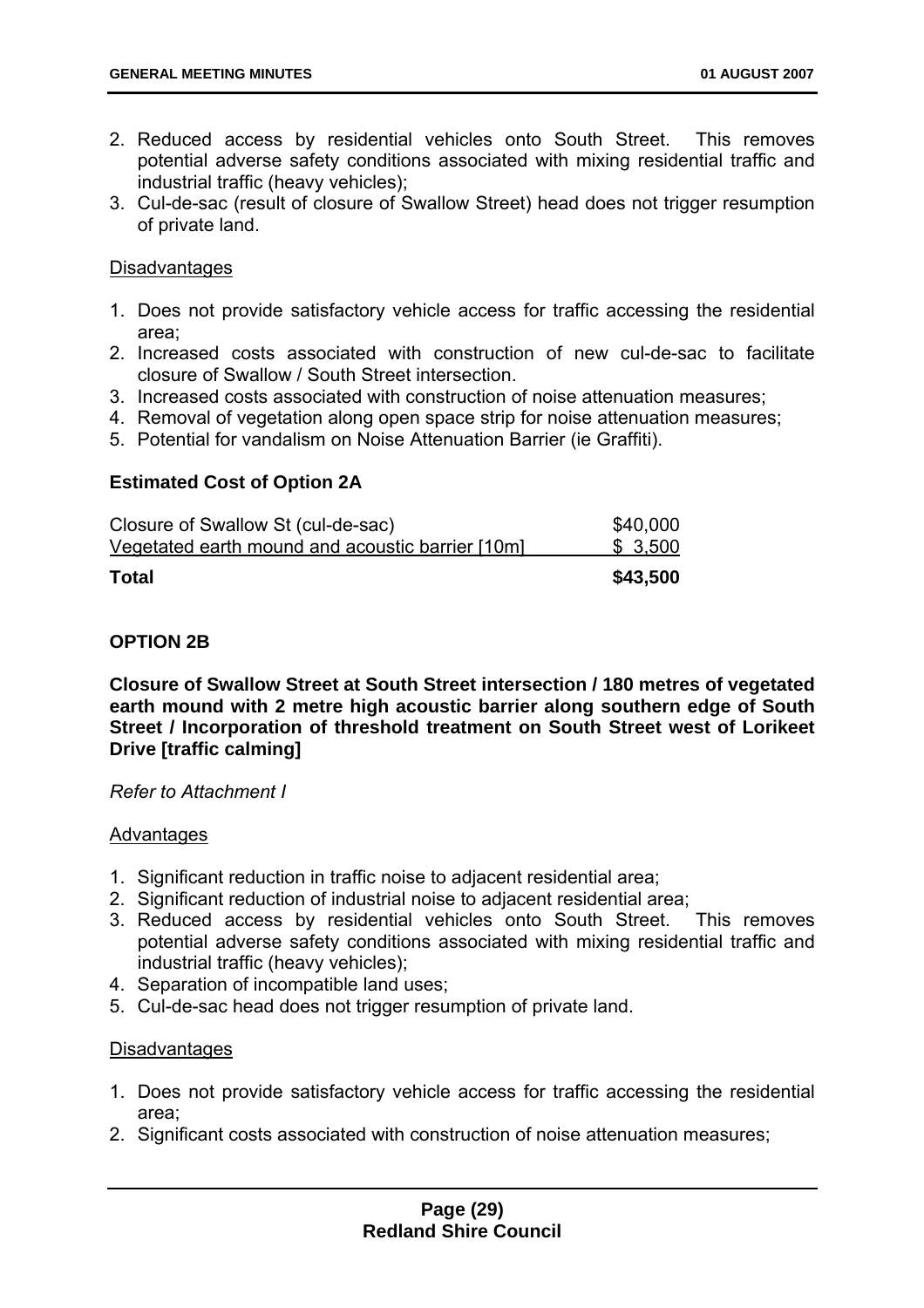- 3. Increased costs associated with construction of new cul-de-sac to facilitate closure of Swallow / South Street intersection.
- 4. Significant removal of vegetation along open space strip for noise attenuation barriers;
- 5. Potential for vandalism on Noise Attenuation Barrier (ie Graffiti);
- 6. Reduced ability for fauna crossing across South Street.

#### **Estimated Cost of Option 2B**

| Closure of Swallow St (cul-de-sac)                | \$40,000  |
|---------------------------------------------------|-----------|
| Vegetated earth mound and acoustic barrier [180m] | \$60,000  |
| Threshold treatment                               | \$20,000  |
| Total                                             | \$120,000 |

#### **OPTION 2C**

**Closure of Swallow Street at South Street intersection/ 180 metres of vegetated earth mound with 2 metre high acoustic barrier along southern edge of South St / Incorporation of threshold treatment on South Street west of Lorikeet Dr [traffic calming] / Left in only from South Street into Lorikeet Drive [dependant on traffic modelling in relation to the Panorama Drive / Wellington Street intersection configuration and link to Goddard Road]** 

*Refer to Attachment J* 

#### Advantages

- 1. Maintains satisfactory vehicle access for traffic accessing the residential area.
- 2. Significant reduction in traffic noise to adjacent residential area;
- 3. Significant reduction of industrial noise to adjacent residential area;
- 4. No access by residential vehicles onto South Street. This removes significant adverse safety conditions associated with mixing residential traffic and industrial traffic (heavy vehicles);
- 5. Separation of incompatible land uses;
- 6. Cul-de-sac head does not trigger resumption of private land.

#### Disadvantages

- 1. Significant costs associated with construction of noise attenuation measures;
- 2. Increased costs associated with construction of new cul-de-sac to facilitate closure of Swallow / South Street intersection;
- 3. Increased costs associated with the construction of a left-only into Lorikeet Drive from South Street;
- 4. Significant removal of vegetation along open space strip for noise attenuation barriers;
- 5. Potential for vandalism on Noise Attenuation Barrier (ie Graffiti);
- 6. Reduced ability for fauna crossing across South Street.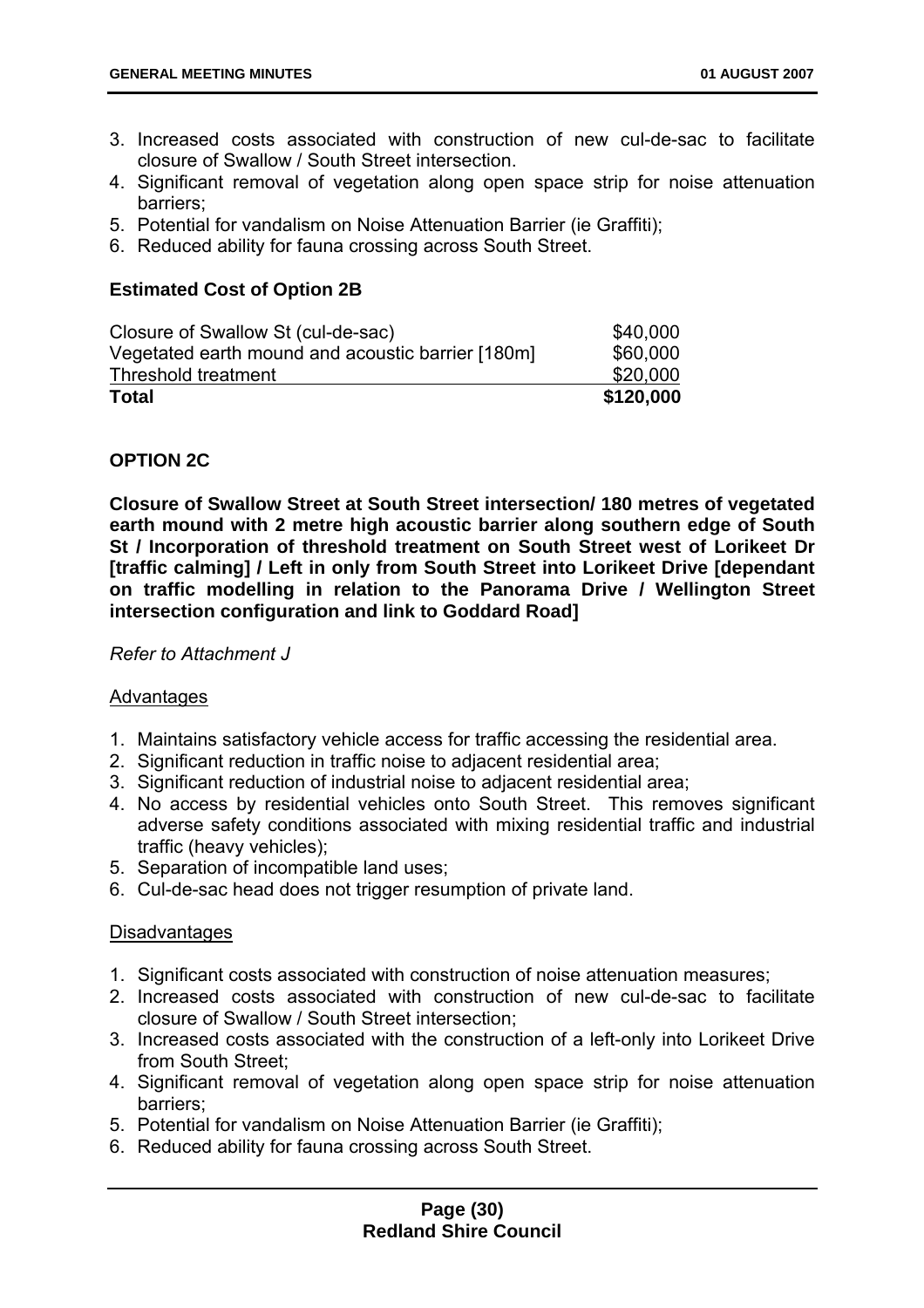#### **Estimated Cost of Option 2C**

| <b>Total</b>                                      | \$170,000 |
|---------------------------------------------------|-----------|
| Left in only into Lorikeet Dr from South St       | \$50,000  |
| Threshold treatment (tactile treatment)           | \$20,000  |
| Vegetated earth mound and acoustic barrier [180m] | \$60,000  |
| Closure of Swallow St (cul-de-sac)                | \$40,000  |

#### **OPTION 3A**

**Closure of Swallow Street at South Street intersection / Closure of South Street west of South Street and Lorikeet Drive intersection / Extend wildlife corridor across South Street** 

#### *Refer to Attachment K*

#### Advantages:

- 1. Significant reduction in industrial vehicles using South Street and subsequent reduction in traffic noise to adjacent residential area;
- 2. Minimal access by residential vehicles onto South Street. This removes potential adverse safety conditions associated with mixing residential traffic and industrial traffic (heavy vehicles);
- 3. Clear separation of incompatible land uses;
- 4. Road closure facilitates habitat link across South Street between the residential area and Cleveland Industrial estate providing better opportunities for fauna movement;
- 5. Habitat link across South Street provides opportunity for enhanced visual amenity and residential entry statement;
- 6. Given significant reduction of industrial traffic along South Street Noise attenuation not required along south street interface;
- 7. Limited removal of vegetation as no noise attenuation barrier is required;
- 8. Significantly reduced use of South Street as a 'drag strip';
- 9. Cul-de-sac heads do not trigger resumption of private land.

#### Disadvantages:

- 1. Closure of South Street reduces connectivity and permeability for industrial traffic that enter and exit the Cleveland Industrial estate [Major Impact];
- 2. Increased costs associated with construction of new cul-de-sac to facilitate closure of Swallow / South Street intersection;
- 3. Increased costs associated with significant upgrade of Enterprise/Wellington Street intersection (traffic signals) to cater for expected traffic increases by 2026.

#### **Estimated Cost of Option 3A**

| Closure of Swallow St (cul-de-sac) | \$40,000 |
|------------------------------------|----------|
| Closure of South St (cul-de-sac)   | \$60,000 |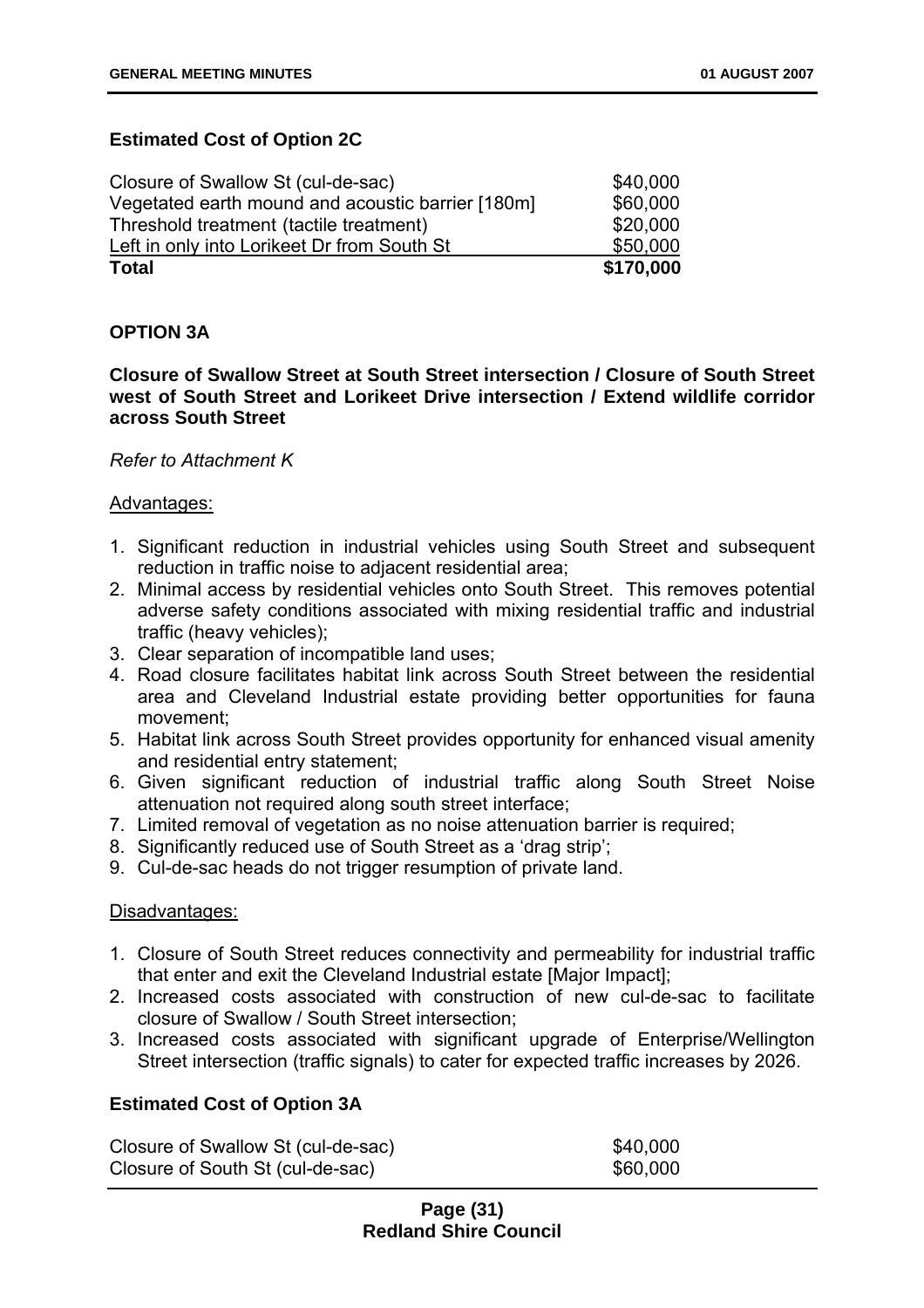| Fauna Link   | \$5,000   |
|--------------|-----------|
| <b>Total</b> | \$105,000 |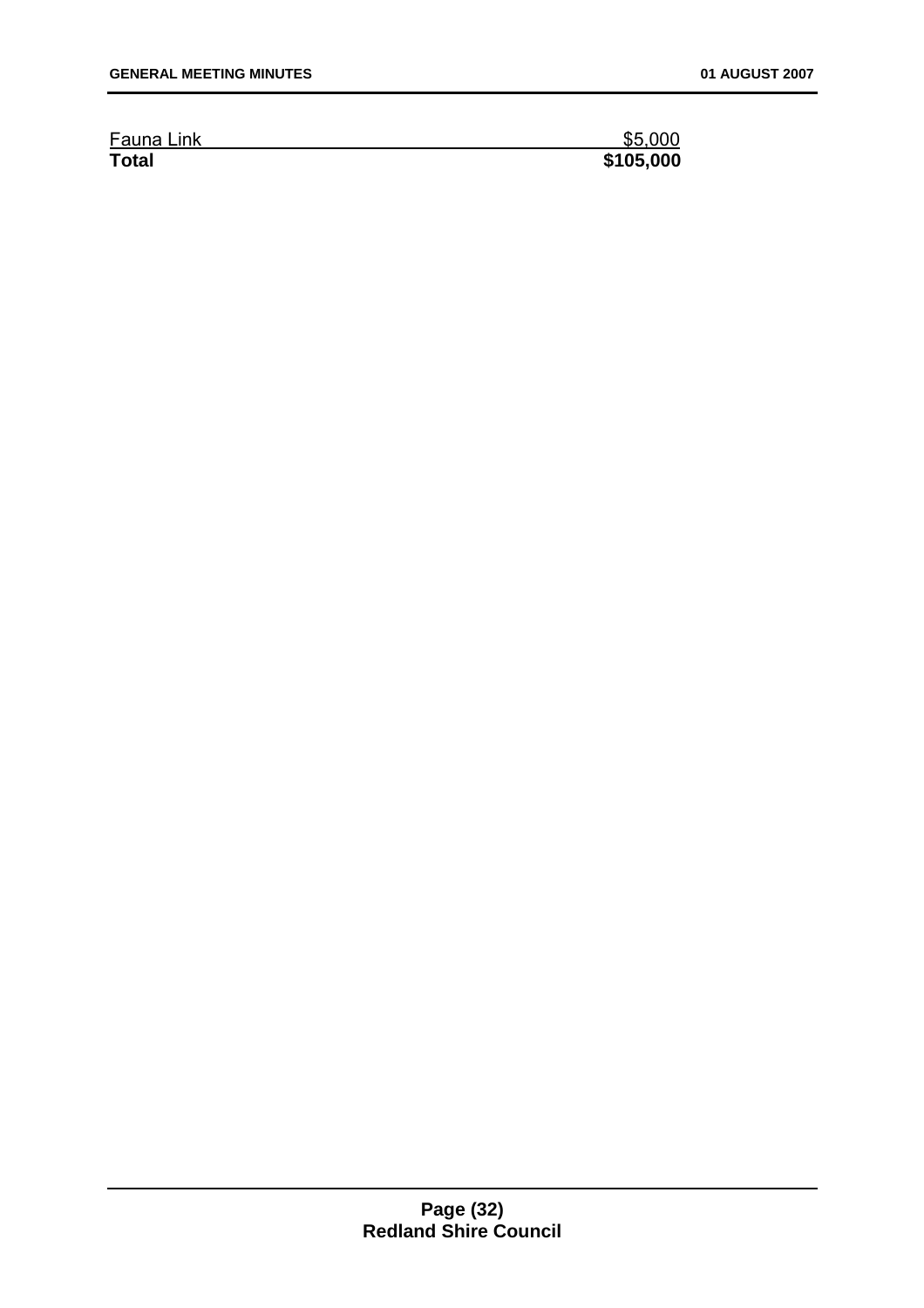#### **OPTION 3B**

#### **Closure of South Street, west of Swallow Street and South Street intersection/vegetated earth mound and acoustic barrier full length of southern edge of South Street**

#### *Refer to Attachment L*

#### Advantages

- 1. Reduction in industrial vehicles using South Street and subsequent reduction in unwanted traffic noise for adjoining residential area;
- 2. Given significant reduction of industrial traffic along South Street noise attenuation not required along south street interface;
- 3. Road closure facilitates habitat link across South Street between the residential area and Cleveland Industrial estate providing better opportunities for fauna movement.

#### **Disadvantages**

- 1. Closure of South Street reduces connectivity and permeability for industrial traffic that enter and exit the Cleveland Industrial estate [Major Impact];
- 2. Increased costs associated with construction of new cul-de-sac to facilitate closure of South Street;
- 3. Increased costs associated with significant upgrade of Enterprise/Wellington Street intersection required beyond a two lane roundabout (potentially traffic signals) to cater for expected traffic increases by 2026.

#### **Estimated Cost of Option 3B**

| Closure of South Street (cul-de-sacs)             | \$60,000  |
|---------------------------------------------------|-----------|
| Vegetated earth mound and acoustic barrier [500m] | \$130,000 |
| <b>Total</b>                                      | \$190,000 |

#### **OPTION SUMMARY**

The assessment of the advantages and disadvantages of each of the options indicates all have inherent advantages and disadvantages. It is, however, considered that **Option 2C** provides a balanced solution and subject to further detail analysis is likely to be a feasible option.

The closure of South Street (as indicated in Option 3 [A and B] is considered as an inappropriate method for mitigating industrial traffic related noise. The closure of South Street would reduce connectivity and permeability for industrial traffic that enter and exit the Cleveland Industrial estate. Furthermore, this closure would create significant inconvenience for local industry business operators, and would have a detrimental impact on the functionality and operation of the Thornlands Waste

#### **Page (33) Redland Shire Council**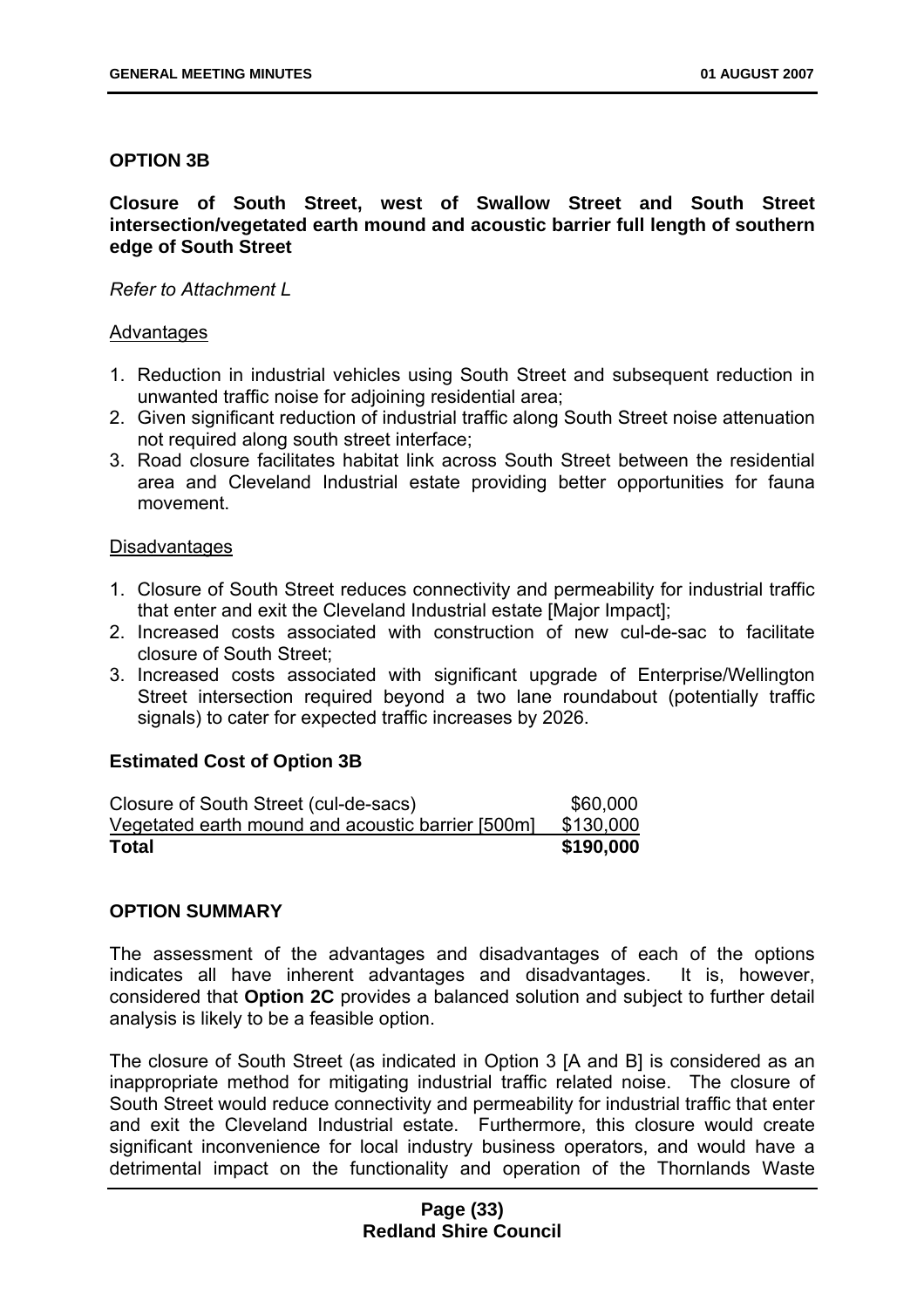Transfer Station. Option 2C is an advancement option of Options 2A and 2B and although Options 2A and 2B propose the majority of the same measures outlined in Option 2C, they do not incorporate access upgrade into the southern end of the residential area from Panorama Drive. Vehicular access into the southern end of the residential area from Panorama Drive is critical in lieu of closing Swallow Street at South Street, as the proposed closure will impact upon traffic volume and movement throughout the residential area.

#### **Option 2C**

Option 2C is an advancement of Option 2A and 2B as it proposes a left-only traffic direction into Lorikeet Drive from South Street. The functionality of this element is dependant on further traffic modelling in relation to the Panorama Drive / Wellington Street intersection configuration and link to Goddard Road as part of the Kinross Road Community Structure Plan.

If further traffic modelling supports a left-only into Lorikeet Drive, the option will reduce potential adverse safety impacts associated with residential traffic travelling out of the residential area and onto South Street. The closure of Swallow Street at South Street intersection will reduce potential adverse safety conditions associated with mixing residential and industrial traffic (heavy vehicles). Furthermore the closure of Swallow Street will create a clearer separation of the two incompatible land uses.

The acoustic treatment is proposed along the southern edge of South Street from Swallow Street to Lorikeet Drive in attempt to mitigate a greater level of industrial related traffic noise on South Street, and significantly reduce noise levels omitted from adjacent industrial premises. This option proposes threshold treatment [traffic calming] on South Street, west of Lorikeet Drive. Speed humps and tight manoeuvring [speed reduction] build outs are not preferred on South Street due to the use and frequency of industrial related heavy vehicles. The proposed threshold treatment is coloured tactile coating on the bitumen on a section of South Street for approximately 10 metres, adjacent to vegetated build outs in the parking lane of South Street at this section. The build-outs proposed are not intended for tight manoeuvring [speed reduction] traffic calming. The build-outs and coloured tactile treatment are proposed for a visual awareness device for drivers to reduce speed and take greater caution when entering South Street.

#### **RELATIONSHIP TO CORPORATE PLAN**

The recommendation primarily supports Council's strategic priority to build safe, strong and self reliant communities with access to community services, infrastructure and opportunities for participation in community life.

#### **FINANCIAL IMPLICATIONS**

There is currently no budget allocated for works recommended in this project.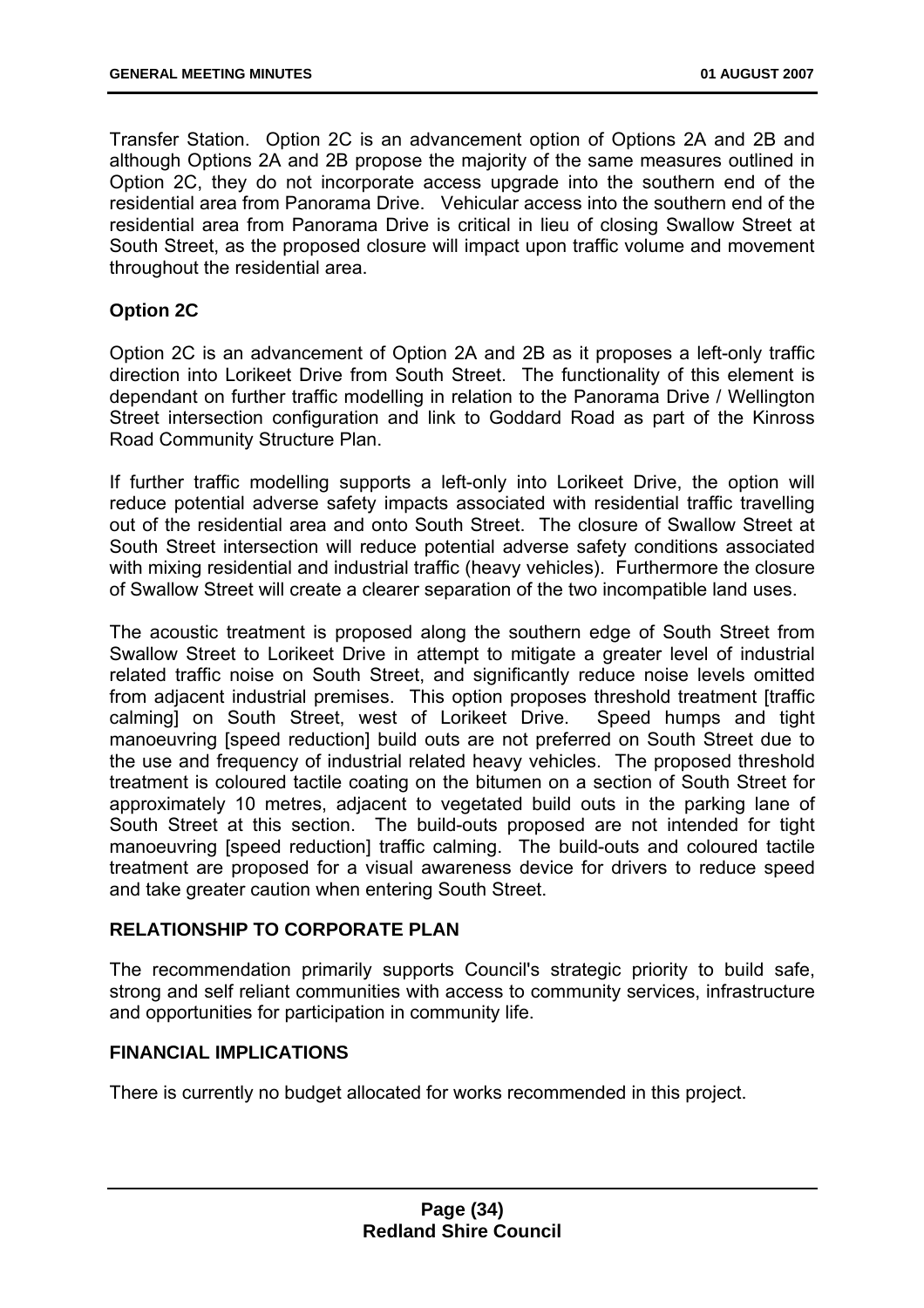#### **PLANNING SCHEME IMPLICATIONS**

It is considered that the outcome of recommendations in this report will not require any amendments to the Redlands Planning Scheme.

#### **CONSULTATION**

Consultation was held with Redland Water and Waste, Infrastructure Planning Group, Environmental Health Unit, Environmental Management Group and a representative of the community group for the sensitive receiving environment.

#### **OPTIONS**

#### **PREFERRED**

That Council resolve as follows:

- 1. To receive the report and options presented;
- 2. To accept Option 2C as shown in Attachment J for the purpose of further detailed design evaluation and costing;
- 3. That further consultation be undertaken with property owners and business operators in the locality; and
- 4. That the principal petitioner be advised of Council's decision.

#### **ALTERNATIVE**

No alternative is suggested, as it is considered that no other option is a feasible solution at this time.

#### **OFFICER'S RECOMMENDATION**

That Council resolve as follows:

- 1. To receive this report and options presented;
- 2. To accept Option 2C as shown in Attachment J for the purpose of further detailed design evaluation and costing;
- 3. That further consultation be undertaken with property owners and business operators in the locality; and
- 4. That the principal petitioner be advised of Council's decision.

#### **COMMITTEE DISCUSSION**

After discussion on this item, Cr Henry indicated that she preferred and would move that Option 3A be accepted and that a new recommendation 5 be added which states that compliance action in relation to noise issues be continued.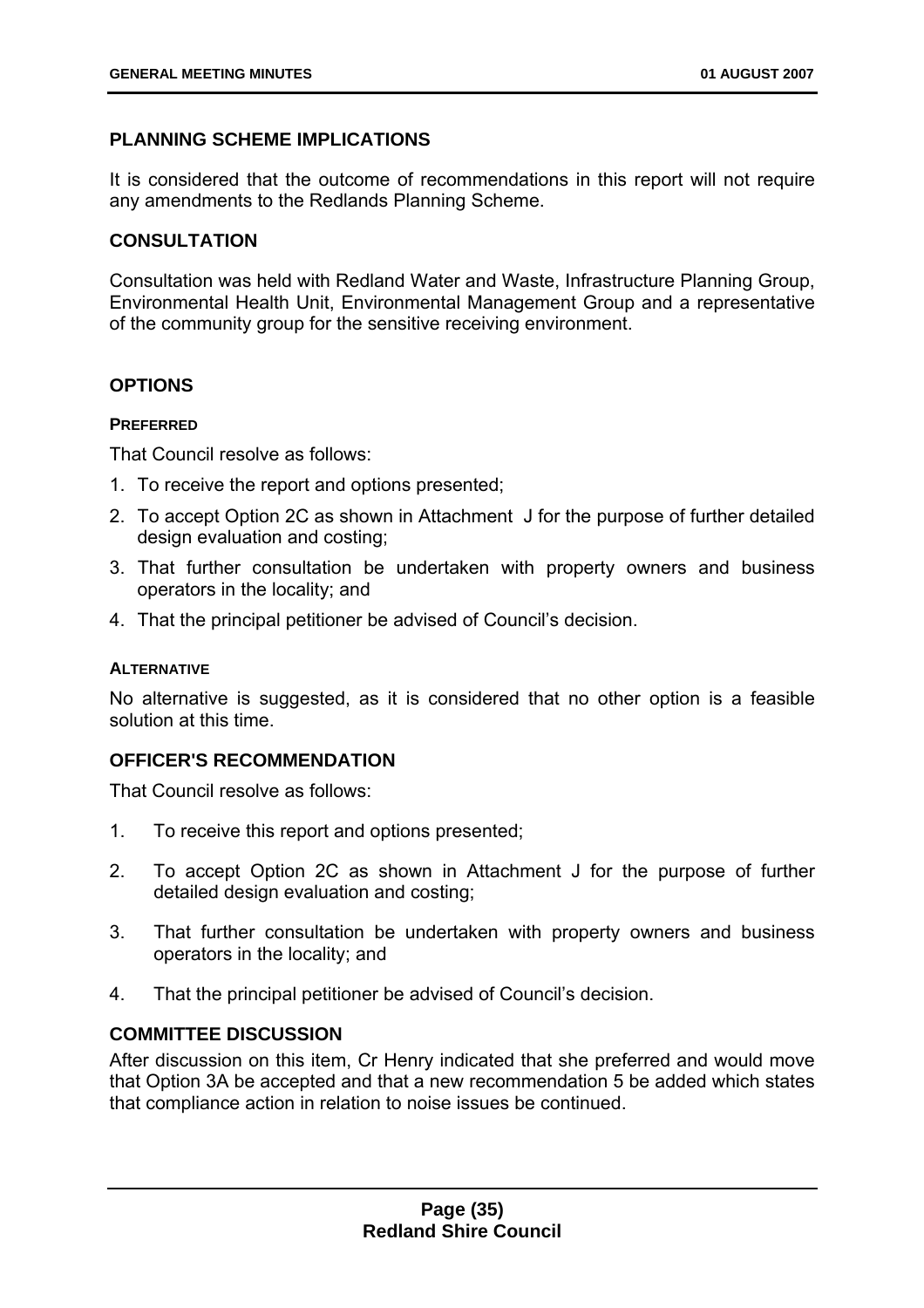### **COMMITTEE RECOMMENDATION**

That Council resolve as follows:

- 1. To receive this report and options presented;
- 2. To accept Option 3A as shown in Attachment K for the purpose of further detailed design evaluation and costing;
- 3. That further consultation be undertaken with property owners and business operators in the locality;
- 4. That the principal petitioner be advised of Council's decision; and
- 5. That Council continue to pursue compliance action in relation to noise issues.

## **COUNCIL RESOLUTION**

| Moved by:    | <b>Cr Dowling</b> |
|--------------|-------------------|
| Seconded by: | Cr Williams       |

**That the Committee Recommendation not be adopted and that Council resolve to adopt the Officer's Recommendation with an amendment, that resolution No 2 be deleted and replaced with, "2. To carry out further detailed design and cost evaluations on improved acoustic barriers to South Street".** 

The motion was put as follows:

- **1. To receive this report and options presented;**
- **2. To carry out further detailed design and cost evaluations on improved acoustic barriers to South Street;**
- **3. That further consultation be undertaken with property owners and business operators in the locality; and**
- **4. That the principal petitioner be advised of Council's decision.**

Cr Henry moved an amendment to the motion, as follows:

That resolution No 2 be deleted and replaced with *"2. Accept all options – Options 2A, 2B, 2C, 3A and 3B with the exclusion of Option 1 (Business as usual) for the purpose of further detailed design evaluation and costing"*; and that a new resolution No 5 be added, to read, "*5. Should the examination of options result in an unclear direction, that an independent analysis be undertaken which considers the concerns of all interested parties; and that the option which achieves the most effective result without significantly disadvantaging any party, be implemented".*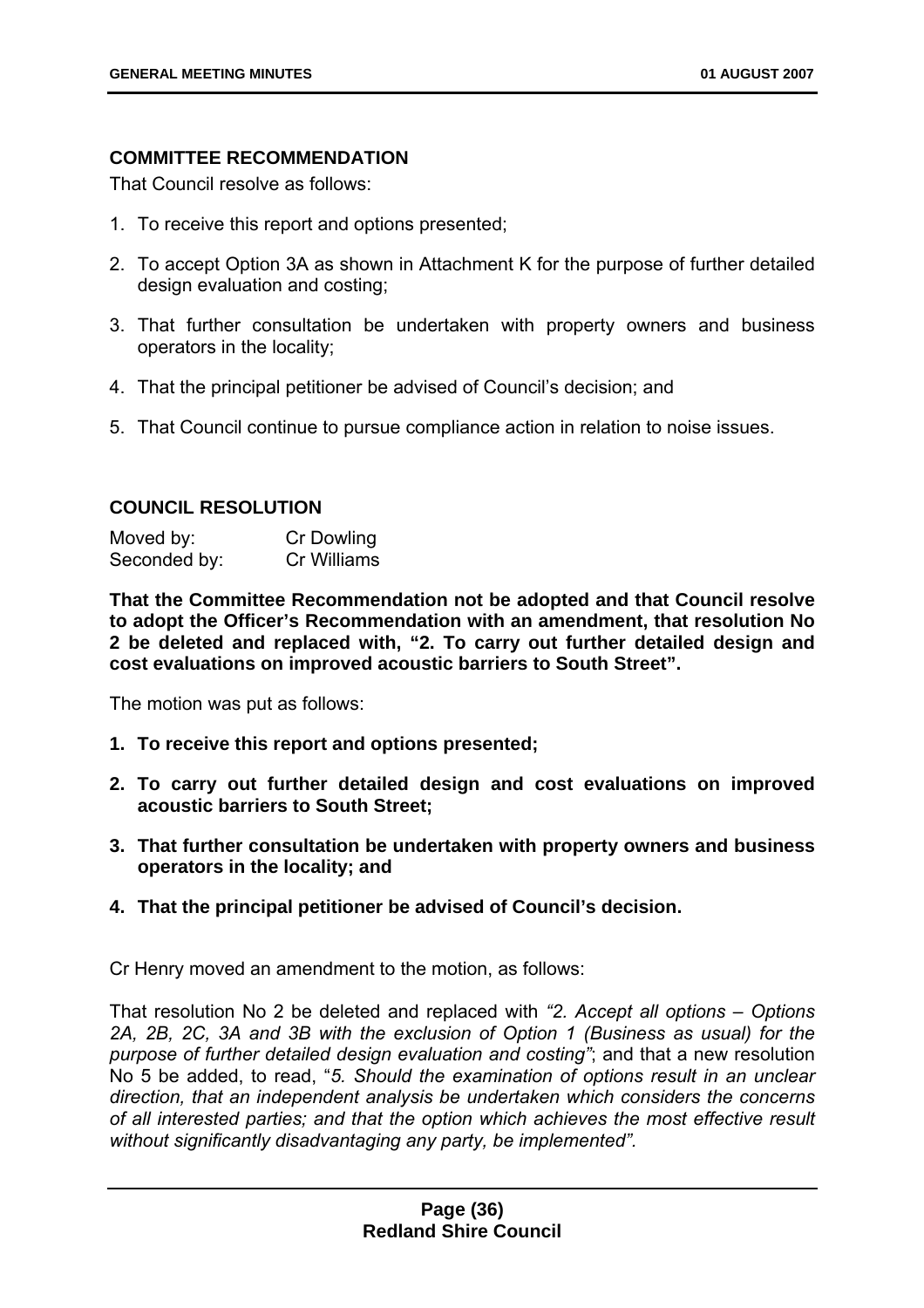The Mayor ruled that he could not accept the amendment motion as it was contrary to the intent of the original motion.

After debate on the Mayor's ruling, Cr Ogilvie moved a motion of dissent on the Mayor's ruling.

On being put to the vote, the dissent motion was LOST.

A division was called for.

Crs Murray, Elliott, Bowler, Henry and Ogilvie voted in the affirmative.

Crs Williams, Beard, Burns, Dowling, Barker and Seccombe voted in the negative.

The Mayor declared the dissent motion as LOST.

The Mayor's ruling was upheld.

After further debate, the Mayor put Cr Dowling's motion.

## **CARRIED**

A division was called for.

Crs Murray, Williams, Beard, Elliott, Burns, Dowling, Barker and Seccombe voted in the affirmative.

Crs Ogilvie, Henry and Bowler voted in the negative.

The motion was declared by the Mayor as **CARRIED**.

**10.2.3**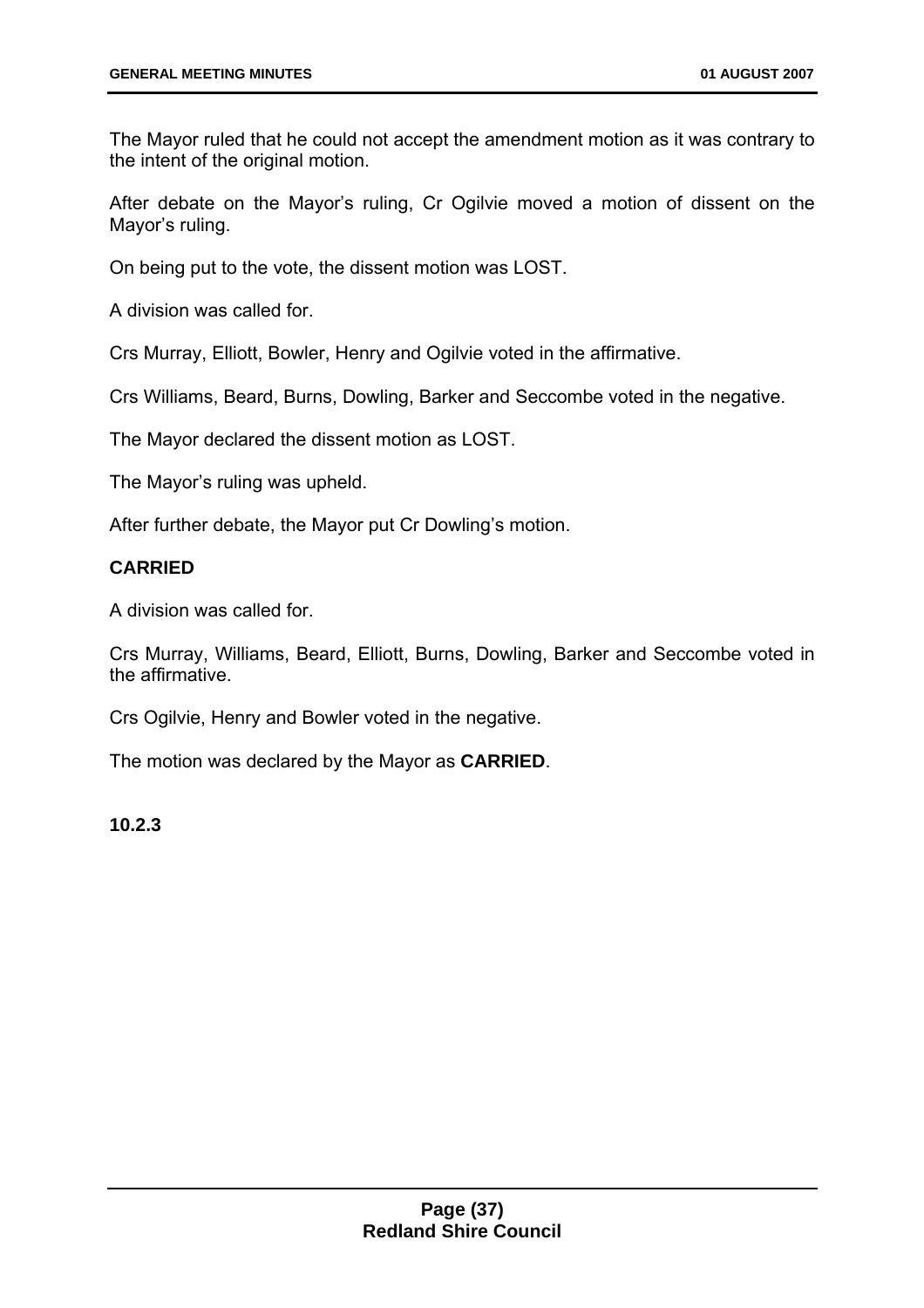#### **PROPOSAL TO MAKE LOCAL LAW AND SUBORDINATE LOCAL LAW NO 30 (PARKING OF HEAVY VEHICLES IN RESIDENTIAL AREAS) 2007**

| <b>Dataworks Filename:</b>       | <b>L&amp;E Local Law No 30</b>                                                                                                                                                                 |
|----------------------------------|------------------------------------------------------------------------------------------------------------------------------------------------------------------------------------------------|
| <b>Attachments:</b>              | <b>Local Law No. 30 (Parking of Heavy Vehicles in</b><br><b>Residential Areas) 2007</b><br><b>Subordinate Local Law No. 30 (Parking of Heavy</b><br><b>Vehicles in Residential Areas) 2007</b> |
| <b>Responsible Officer Name:</b> | <b>Wayne Dawson</b><br><b>Manager Land Use Planning</b>                                                                                                                                        |
| <b>Author Name:</b>              | <b>Bridget Tidey</b><br><b>Strategic Planning Advisor</b>                                                                                                                                      |

#### **EXECUTIVE SUMMARY**

Redland Shire Council has opted to formulate a legislative document to address the licensing of heavy vehicle parking on private residential property. Currently Local Law No 30 (Parking of Heavy Vehicles in Residential Streets) and Local Law Policy No 30 (Parking of Heavy Vehicles in Residential Streets) address matters associated with heavy vehicle parking on residential streets. Initially Council in the draft Redlands Planning Scheme (RPS) addressed the parking of heavy vehicles on private property in a Heavy Vehicle Parking Code.

Following the First State Interest Review of the draft Redlands Planning Scheme, Council was advised by the State Department of Local Government and Planning (DLGP) to remove the Heavy Vehicle Parking Code from the Planning Scheme and manage this activity within a local law and subordinate local law.

A review of the current Local Law No 30 has been conducted and was found to be functioning well. It is, therefore, intended to undertake an amendment of Local Law No 30 to incorporate controls to address parking of heavy vehicles on residential lots by proposing to make a new Local Law No 30 and Subordinate Local Law No 30, which will replace the existing Local Law and Local Law Policy.

The content of the originally drafted Heavy Vehicle Parking Code included in the First State Interest Version of the draft RPS, generally remains consistent with the provisions now drafted into the amended Local Law No 30. In order to facilitate the inclusion of heavy vehicle parking on residential property within Local Law No 30, the current permit system will remain relevant to both situations – in residential streets and a residential property.

### **PURPOSE**

To seek Council resolution to propose to make Local Law No 30 (Parking of Heavy Vehicles in Residential Areas) 2007 and Subordinate Local Law No 30 (Parking of Heavy Vehicles in Residential Areas) 2007, and undertake referral to the Minister for Local Government and Planning for State Interest Review in accordance with Sections 866 and 867, respectively, of the *Local Government Act.*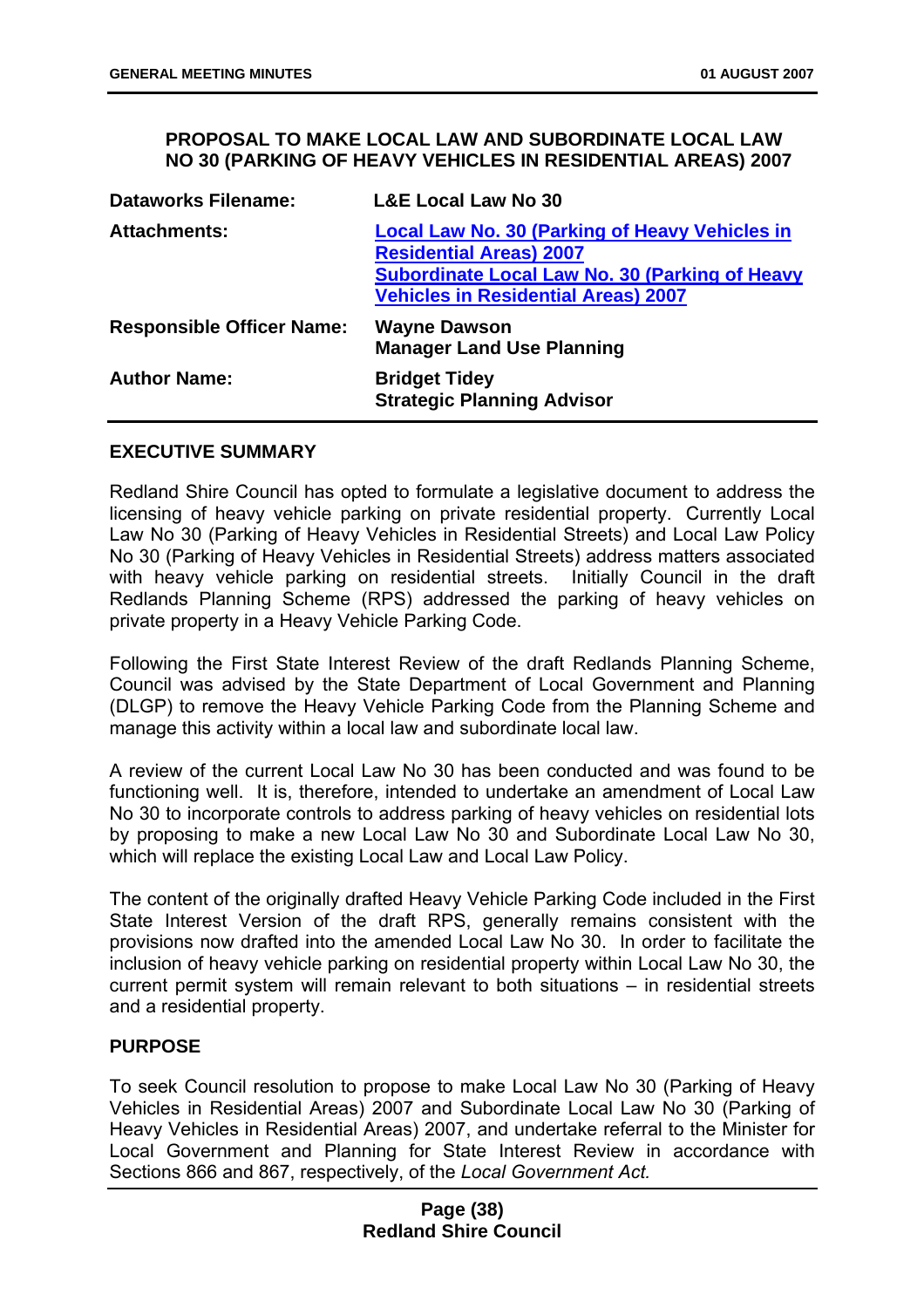## **BACKGROUND**

Council's Local Law No 30 (Parking of Heavy Vehicles in Residential Streets) and Local Law Policy No 30 (Parking of Heavy Vehicles in Residential Streets) currently controls heavy vehicle parking in residential streets only.

Consultation with the Assessment Services Group – Compliance/Local Laws Team indicates that Local Law No 30 is a clear and well written legislative document, requiring no amendments to its structure, approach and enforcement criteria.

During the drafting of the RPS, the Department of Local Government and Planning provided advice to Council requiring that heavy vehicle parking where on a private residential lot or premises, 'be dealt with as a local law' matter. Consequently, removing the activity (the parking of heavy vehicles on private residential lots or premises) from being a use under the Planning Scheme and its jurisdiction. At its General Meeting held on 29 March 2006, Council resolved to review and amend Local Law No 30 (Heavy Vehicle Parking in Residential Streets) and Local Law Policy No 30 (Heavy Vehicle Parking in Residential Streets) to include the parking of heavy vehicles in residential streets and on residential properties.

## **ISSUES**

The review of the Local Law No 30 and Local Law Policy No 30 has been used as an opportunity to resolve several issues. These issues relate to effectively translating the initially drafted controls included within the draft RPS into a local law and resolving matters of overlap between the two documents. The issues addressed in the review and drafting process are summarised and discussed below.

### **1. TRANSLATING RPS CODE TO A LOCAL LAW**

The previously drafted structure of the RPS Code for heavy vehicle parking on residential property required significant changes from self, code and impact assessable criteria to a permit system under the local law.

### **2. CONSISTENCY OF DEFINITIONS**

The definitions have remained generally consistent with the definitions in the current Local Law. However some definitions have been altered to improve clarification.

### **3. CONSULTATION PRACTICES**

The current practice set out in the Local Law Policy for consulting residents of potentially effected neighbouring properties remains consistent. The subordinate Local Law defines those matters for consideration by Council or its delegate in determining whether a permit should be issued.

### **4. CHANGES TO LOCAL LAW 30**

Given the extent of details to be added, the *Local Government Act 1993* requires a first and second State Interest Review. The principal implications of this requirement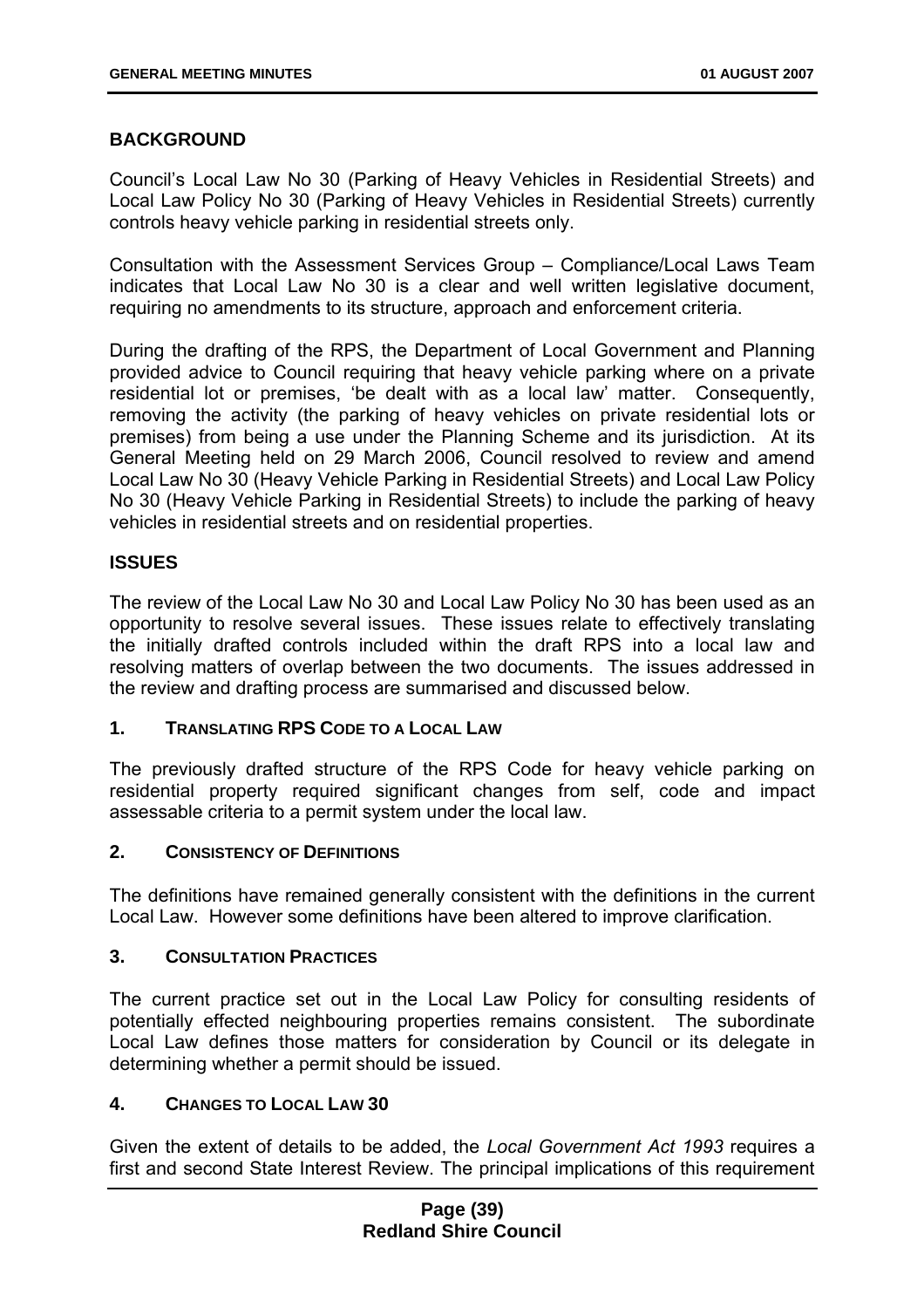will be an extension in the length of time needed to undertake the local law making process.

# **RELATIONSHIP TO CORPORATE PLAN**

The recommendation primarily supports Council's strategic priority to ensure the development of an organisational culture and capability through effective people management programs.

## **FINANCIAL IMPLICATIONS**

The recommendations within this report are not envisaged to establish any short to long term financial implications to Council. There are minor costs associated with public notification of the amendment in due course. Subsequently reporting will define a recommended fee schedule for processing applications for Permits under the amended local law.

## **PLANNING SCHEME IMPLICATIONS**

The Land Use Planning Group consulted with applicable Council groups and it is considered that this report's recommendations will result in:

• Local Law No 30 and Subordinate Local Law No 30 complementing the provisions of the Redlands Planning Scheme.

## **CONSULTATION**

Consultation has taken place at various points in time with the following parties:

- Legal Services.
- Assessment Services Group Local Laws Team.

## **OPTIONS**

### **PREFERRED**

- 1. To propose to make Local Law No 30 (Parking of Heavy Vehicles in Residential Areas) 2007 and Subordinate Local Law No 30 (Parking of Heavy Vehicles in Residential Areas) 2007, as attached, in accordance with section 866 of the *Local Government Act 1993*; and
- 2. To forward the relevant material to the Minister of Local Government and Planning for the purpose of State Interest Review in accordance with section 867 of the *Local Government Act 1993*.

### **ALTERNATIVE**

That Council resolve not to propose to make Local Law No 30 (Parking of Heavy Vehicles in Residential Areas) 2007 and Subordinate Local Law No 30 (Parking of Heavy Vehicles in Residential Areas) 2007 at this time.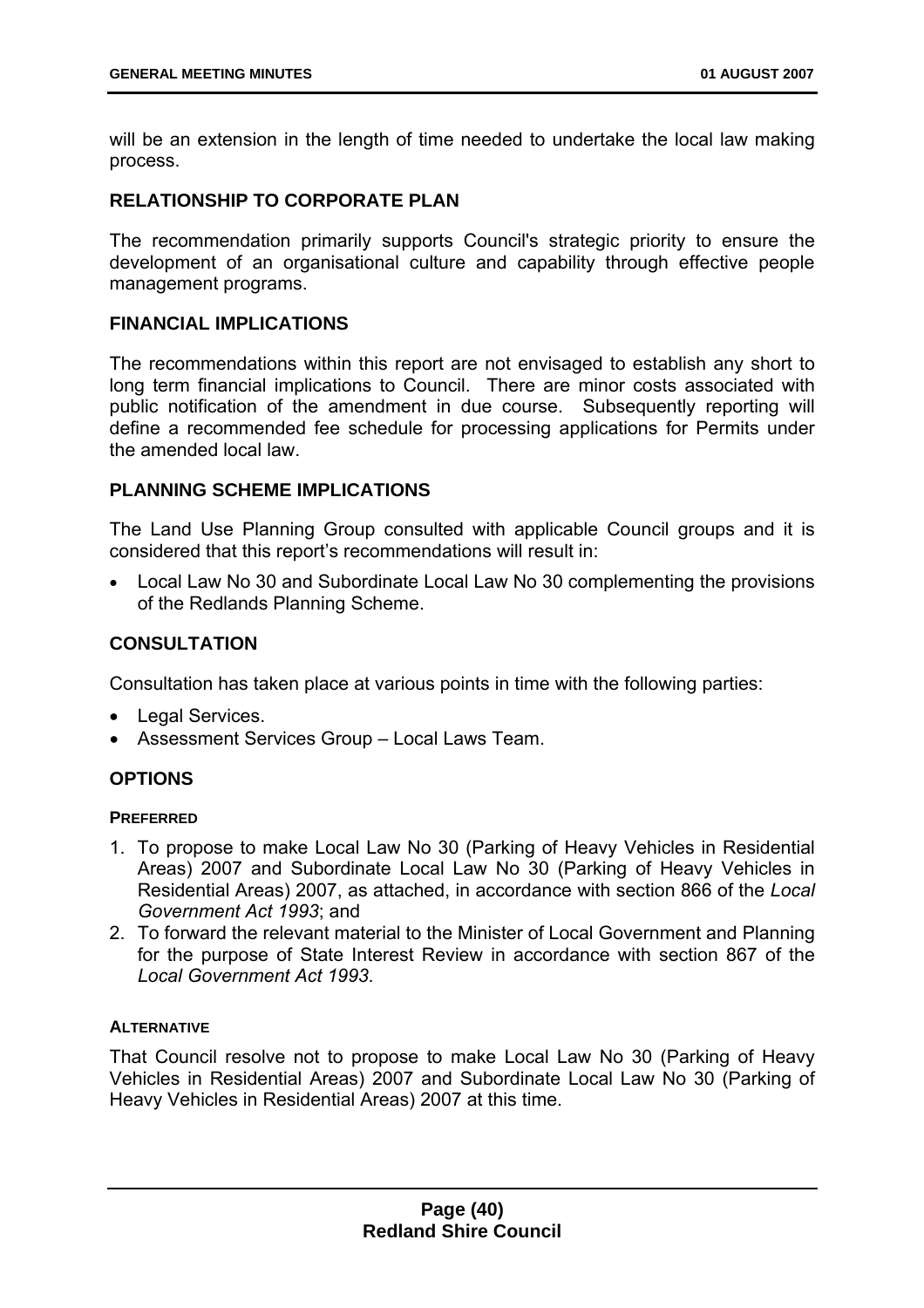**OFFICER'S/COMMITTEE RECOMMENDATION/ COUNCIL RESOLUTION** 

| Moved by:    | <b>Cr Dowling</b> |
|--------------|-------------------|
| Seconded by: | <b>Cr Elliott</b> |

**That Council resolve as follows:** 

- **1. To propose to make Local Law No 30 (Parking of Heavy Vehicles in Residential Areas) 2007 and Subordinate Local Law No 30 (Parking of Heavy Vehicles in Residential Areas) 2007, as attached, in accordance with section 866 of the** *Local Government Act 1993***; and**
- **2. To forward the relevant material to the Minister for Local Government and Planning for the purpose of State Interest Review in accordance with section 867 of the** *Local Government Act 1993***.**

**CARRIED**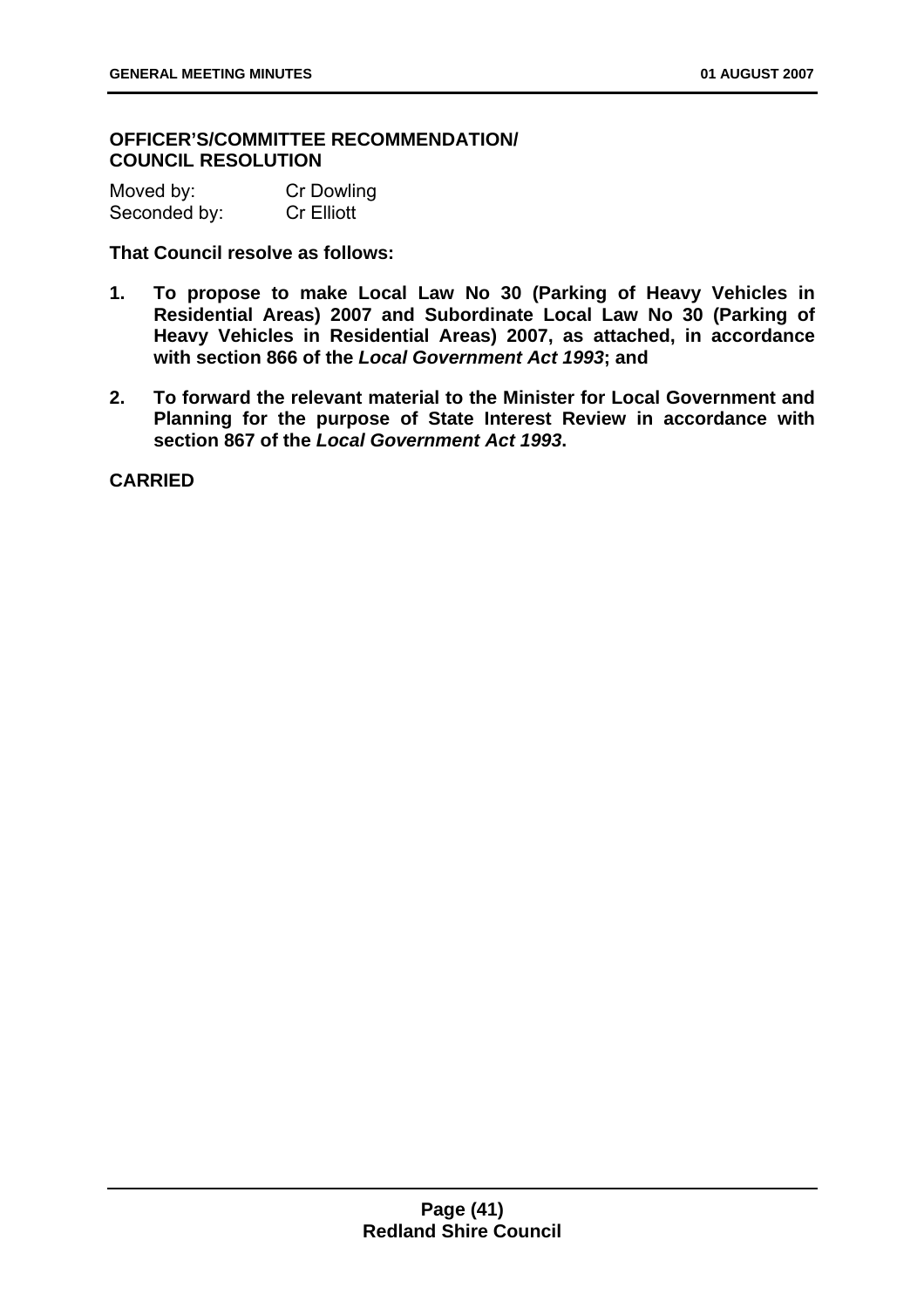## **10.2.4 PETITION (DIVISION 2) - REQUEST TO SLOW TRAFFIC THROUGH POINT LOOKOUT**

| <b>Dataworks Filename:</b>       | <b>RTT Complaints - Traffic</b><br><b>GOV - Petitions</b>                                    |
|----------------------------------|----------------------------------------------------------------------------------------------|
| <b>Attachment:</b>               | <b>Locality Map - Point Lookout</b>                                                          |
| <b>Responsible Officer Name:</b> | <b>David Elliott</b><br><b>Manager Infrastructure Planning</b>                               |
| <b>Author Name:</b>              | <b>Terrance Britt</b><br><b>Senior Advisor Principal Planning Traffic</b><br><b>Engineer</b> |

#### **EXECUTIVE SUMMARY**

At the General Meeting of 2 May 2007 Council resolved that the petition (359 signatures), which reads as follows, be received and referred to the appropriate area of Council for a report to a future Planning and Policy Committee meeting:

*"Residents and visitors to Point Lookout petition the Redland Shire Council to:* 

- *Take responsibility for the Main Road through Point Lookout*
- *Lower traffic speed limits*
- *Make the Point a pedestrian-friendly traffic environment safe for our kids".*

This petition was forwarded to the Planning and Policy Department for attention in accordance with the resolution.

This report addresses the issues raised in the petition and recommends Council not take ownership of East Coast Road, maintain the current recently implemented 50km/hr speed zone and work towards implementing some of the actions in the Point Lookout Movement Strategy to make Point Lookout a pedestrian-friendly environment.

### **PURPOSE**

To respond to a petition received from the Island Streets and Transport Group raising issues relating to ownership of East Coast Road, speed limits and speeding in Point Lookout and promoting a pedestrian friendly environment.

### **BACKGROUND**

On 12 April 2007, residents and visitors of the Point Look area submitted a petition requesting Council to address the traffic situation in the area, in particular reduce the speed limit and make the point a pedestrian friendly environment. This petition was presented to the General Meeting of 2 May 2007 and Council resolved to consider the request and report back to the Planning and Policy Committee.

East Coast Road is a State controlled and owned road that runs across Stradbroke from Dunwich to Point Lookout. East Coast Road is subject to various speed limits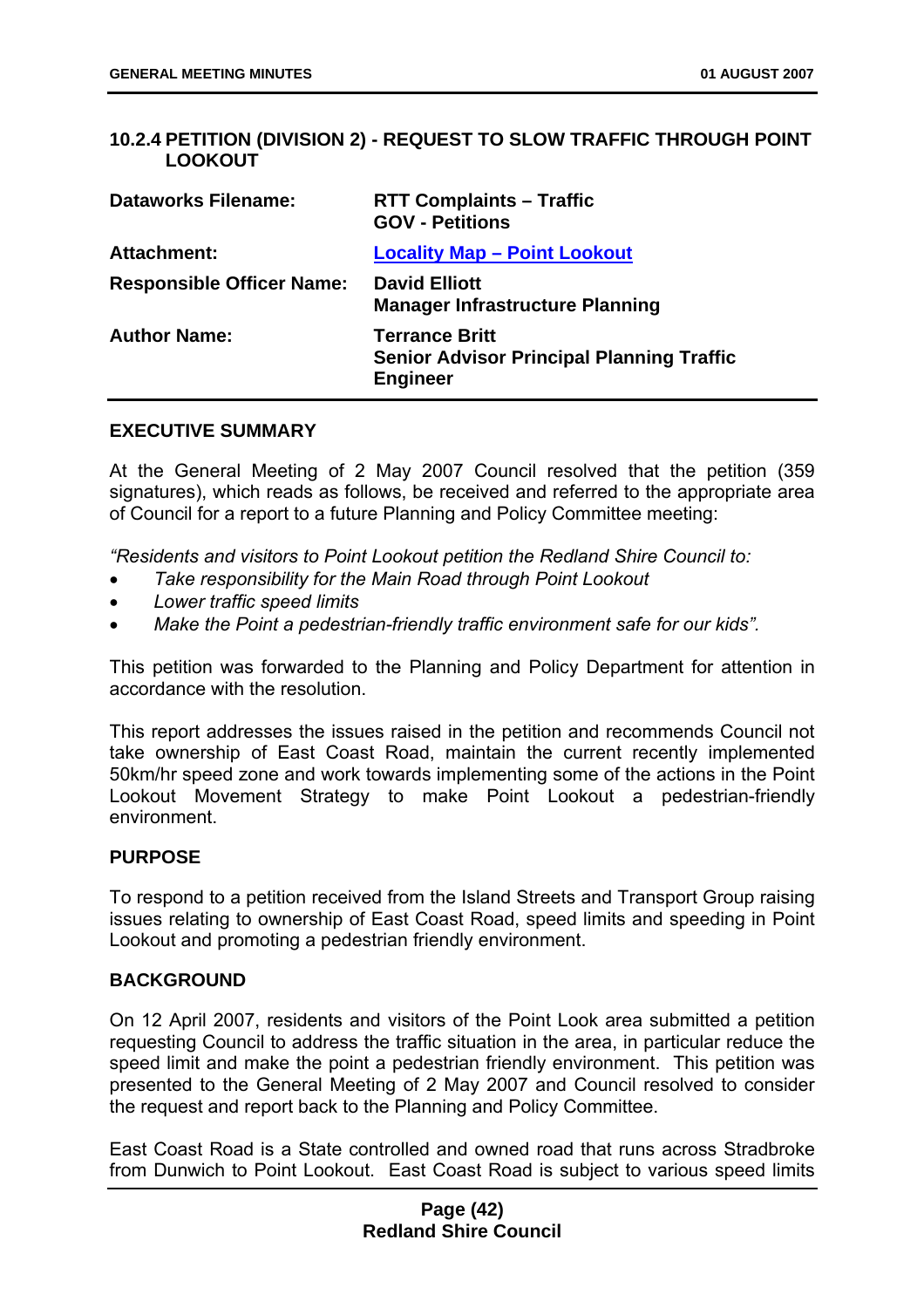along it's entire length ranging from 30km/h up to 100km/h. Through the township of Point Lookout Council has been negotiating with the Department of Main Road over the past couple of years to reduce the speed limit from 60km/h to 50km/h.

A letter received from the Department of Main Roads on 2 February 2007 states that the section of road between George Nothling Drive to Booran Street was considered to have a local access function and should be considered for a 50km/h speed zone. However, the speed environment of this section of road would need to be changed so that the speed environment is compatible with the function of the road.

Further it states that the 60km/h section from Booran Street to the start of the 30km/h zone on Mooloomba Road was deemed appropriate for a 50km/h speed limit as the function of the road is a local access and this is supported by the speed environment.

This change was implemented in late February 2007. Council will continue to liaise with the Department of Main Roads in order to implement the necessary environmental changes for the proposed 50km/h section of road between George Nothling Drive and Booran Street.

## **ISSUES**

The petition raised three points which are each addressed below:

## *1. Take responsibility for the Main Road through Point Lookout*

Council has no reason to take control of East Coast Road. Council is currently free from any maintenance cost associated with East Coast Road. If Council were to take responsibility then less funds would therefore be available for traffic management works.

### *2. Lower traffic speed limits*

Council has negotiated with Main Road over the past twelve months in order to achieve the recently implemented reduction in speed limit through Point Lookout from 60km/h to 50km/h. Main Roads have made a commitment to reduce a further section of East Coast Road to 50km/h once some minor changes have been made to the road environment.

The covering letter attached to the petition also raises speed concerns for other residential streets within Point Lookout. All residential roads within the Redland Shire Council are subject to the default unsigned 50km/h limit as stated under Queensland Law. Roads in the Point Lookout area are not considered any different to other residential streets in Shire, therefore the default speed limit is deemed to be appropriate.

Following receipt of this petition Council's Traffic Engineer attended a community meeting, organised by the Divisional Councillor Craig Ogilvie, at Point Lookout where numerous traffic related issues were raised relating to the residential streets in Point Lookout. Following this on-site meeting technical investigations have been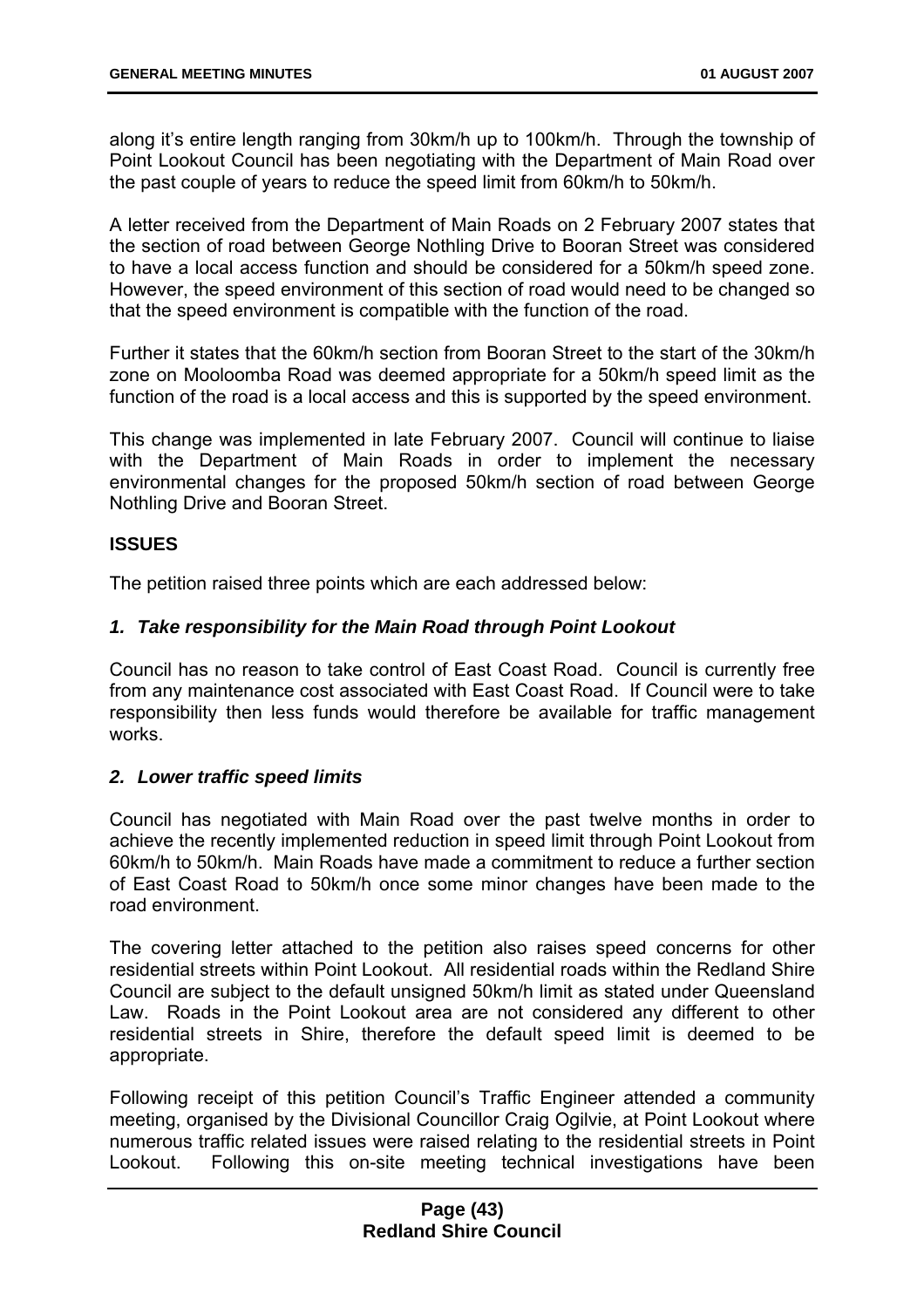scheduled for Tramican Street, Cumming Parade, George Nothling Drive, Yarrong Road, Booran Street, Mulung Street and Midjimberry Road. Upon completion of an investigation a determination will be made for any rectification measures.

Should there be justification for further action officers will implement the necessary measures as per Councils guidelines and as budget and priority constraints allow.

## *3. Make the Point a pedestrian-friendly traffic environment safe for our kids".*

Council supports making Point Lookout a pedestrian friendly environment. The Point Lookout Movement Study Section 7.6 has identified walking and cycling actions that aim to achieve this outcome.

Council should and will continue to negotiate with the State Government to implement actions from the Point Lookout Movement Plan as deemed necessary and required in that document.

## **RELATIONSHIP TO CORPORATE PLAN**

The recommendation primarily supports Council's strategic priority to Provide and maintain water, waste services, roads, drainage and support the provision of transport and waterways infrastructure.

### **FINANCIAL IMPLICATIONS**

There are no financial implications in relation to the recommendations contained within this report.

It is considered that Council should make funding available to implement the strategies outlined in the Point Lookout Movement Strategy in future budgets, as necessary and relevant.

### **PLANNING SCHEME IMPLICATIONS**

The Land Use Planning Group was consulted and it is considered that the outcome of recommendations in this report will not require any amendments to the Redlands Planning Scheme.

## **CONSULTATION**

The Divisional Councillor was consulted regarding the recommendations contained in this report.

## **OPTIONS**

### **Preferred**

That Council resolve as follows:

1. That Council not accept responsibility for the currently State controlled road East Coast Road.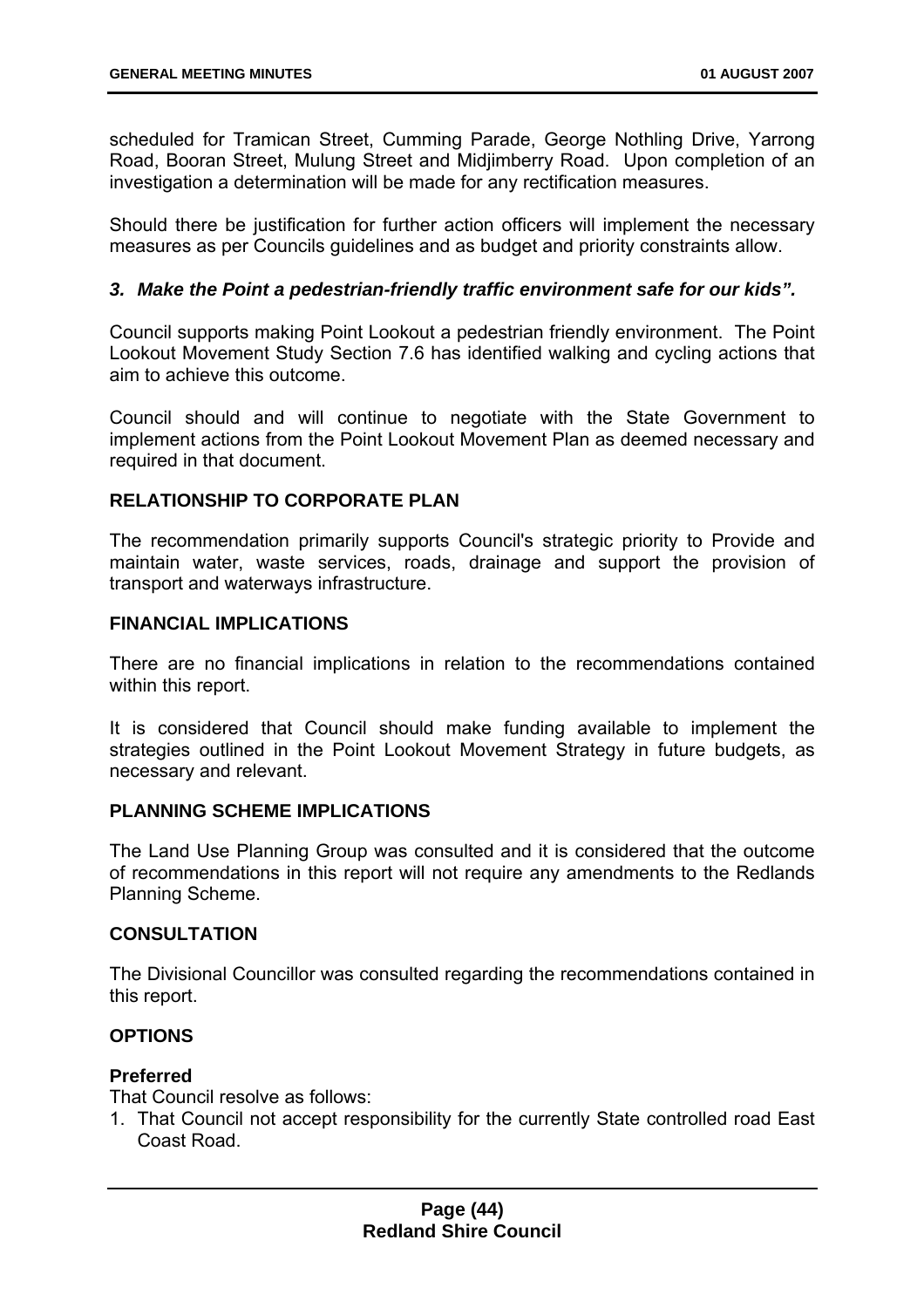- 2. To continue to work with the Department of Main Roads on improving the pedestrian connectivity in the Point Lookout area through implementing the actions identified in the Point Lookout Movement Study.
- 3. To continue to liaise with the Department of Main Roads in order to construct traffic management devices between George Nothling Drive and Booran Street.
- 4. To continue the technical reviews of Tramican Street, Cumming Parade, George Nothling Drive, Yarrong Road, Booran Street, Mulung Street and Midjimberry Road, Point Lookout and implement changes as priority and budget constraints allow.
- 5. That the principal petitioner be advised of Council's resolution in this matter

## **Alternative**

No alternative suggested.

## **OFFICER'S RECOMMENDATION**

That Council resolve as follows:

- 1. That Council not accept responsibility for the currently State controlled road East Coast Road;
- 2. That Council continue to work with the Department of Main Roads on improving the pedestrian connectivity in the Point Lookout area through implementing the actions identified in the Point Lookout Movement Study;
- 3. That Council continue to liaise with the Department of Main Roads in order to construct traffic management devices between George Nothling Drive and Booran Street;
- 4. That Council continue the technical reviews of Tramican Street, Cumming Parade, George Nothling Drive, Yarrong Road, Booran Street, Mulung Street and Midjimberry Road, Point Lookout and implement changes as priority and budget constraints allow; and
- 5. That the principal petitioner be advised of Council's resolution in this matter.

## **PROPOSED MOTION**

After discussion on this item, Cr Ogilvie moved the following motion.

| Moved by:    | Cr Ogilvie |
|--------------|------------|
| Seconded by: | Cr Henry   |

That Council resolve as follows:

- 1. That Council indicate its willingness to accept its responsibility on fair terms for a section of East Coast Road from Tramican Street to Point Lookout;
- 2. That Council continue to work with the Department of Main Roads on improving the pedestrian connectivity in the Point Lookout area through implementing the actions identified in the Point Lookout Movement Study;
- 3. That Council continue to liaise with the Department of Main Roads in order to construct traffic management devices between George Nothling Drive and Booran Street;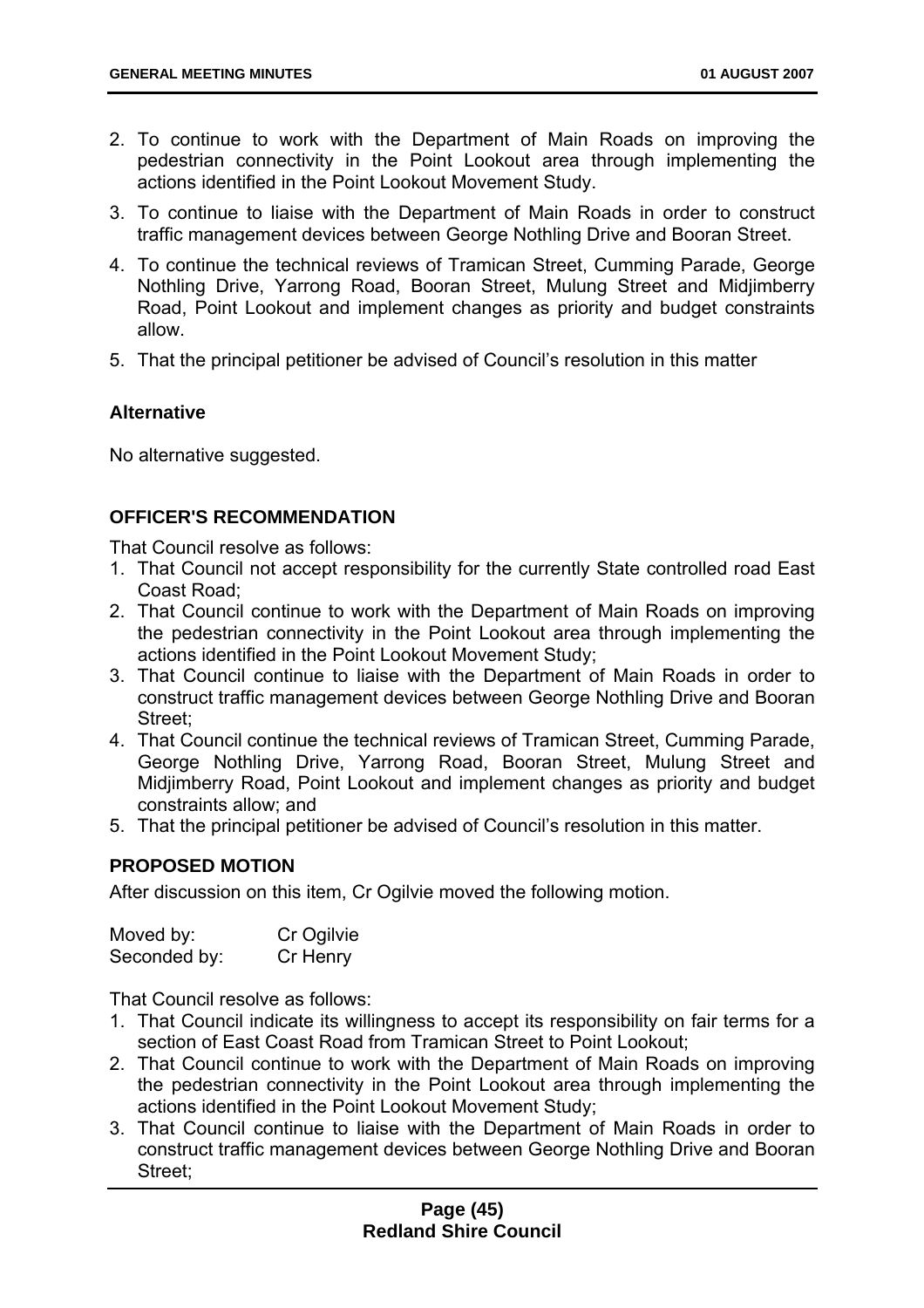- 4. That Council continue the technical reviews of Tramican Street, Cumming Parade, George Nothling Drive, Yarrong Road, Booran Street, Mulung Street and Midjimberry Road, Point Lookout and implement changes as priority and budget constraints allow; and
- 5. That the principal petitioner be advised of Council's resolution in this matter.

On being put to the vote the motion was LOST.

A division was called for.

Crs Bowler, Henry and Ogilvie voted in the affirmative.

Crs Murray, Williams, Elliott, Barker and Beard voted in the negative.

Crs Seccombe, Dowling and Burns were not present when this motion was put.

The motion was declared by the Chair as LOST.

### **COMMITTEE RECOMMENDATION/ COUNCIL RESOLUTION**

| Moved by:    | Cr Burns          |
|--------------|-------------------|
| Seconded by: | <b>Cr Elliott</b> |

**That Council resolve as follows:** 

- **1. That Council not accept responsibility for the currently State controlled road East Coast Road;**
- **2. That Council continue to work with the Department of Main Roads on improving the pedestrian connectivity in the Point Lookout area through implementing the actions identified in the Point Lookout Movement Study;**
- **3. That Council continue to liaise with the Department of Main Roads in relation to their position on the 'de-maining' of East Coast Road.**
- **4. That Council continue the technical reviews of Tramican Street, Cumming Parade, George Nothling Drive, Yarrong Road, Booran Street, Mulung Street and Midjimberry Road, Point Lookout and implement changes as priority and budget constraints allow; and**
- **5. That the principal petitioner be advised of Council's resolution in this matter.**

**CARRIED**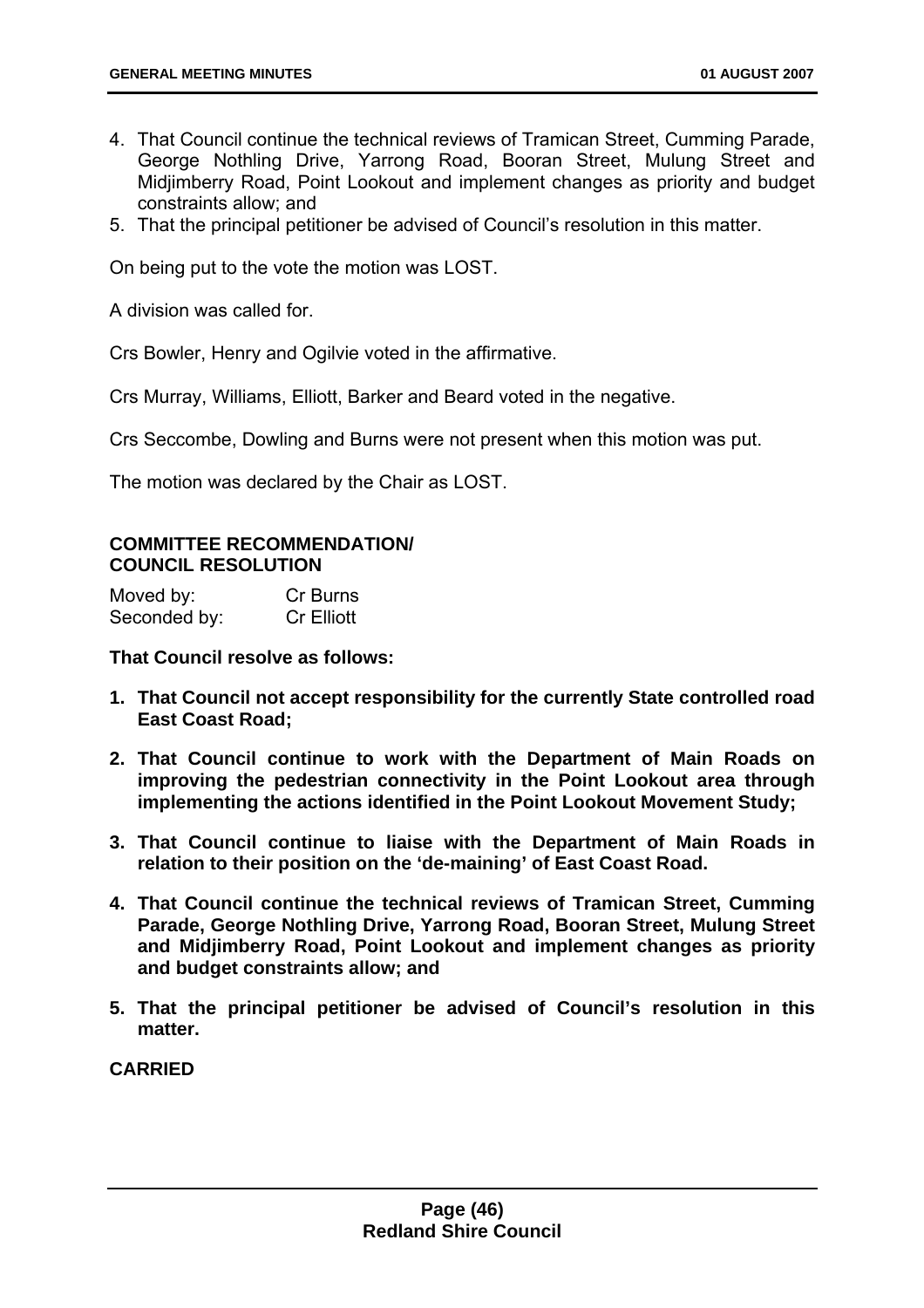# **10.2.5 DRAFT MILESTONE 5 REPORT FOR CCP PROGRAM**

| <b>Dataworks Filename:</b>       | <b>EM - Cities for Climate Protection</b>                       |
|----------------------------------|-----------------------------------------------------------------|
| <b>Attachments:</b>              | <b>Milestone 5 Report</b>                                       |
| <b>Responsible Officer Name:</b> | <b>Gary Photinos</b><br><b>Manager Environmental Management</b> |
| <b>Author Name:</b>              | <b>Brian Sundermeijer</b><br><b>IEMS Coordinator</b>            |

## **EXECUTIVE SUMMARY**

The draft Milestone 5 report for the Cites for Climate Protection ( $CCP^{TM}$ ) program reviews Council's progress in reducing greenhouse gas emissions. Council has set percentage reduction targets for 2010, in comparison to chosen baseline years. The report shows that Council has reduced its corporate emissions by 11% between 1998 and 2005/06. The Redland Shire community's emissions increased by 28.5%, between the census years of 1996 and 2001.

## **PURPOSE**

To present the draft of the Milestone 5 Report for endorsement by Council. The report has been presented at this time to form background information to a climate change strategy planned for presentation in August.

## **BACKGROUND**

- Council committed to the  $CCP^{TM}$  program in 1999.
- June 2001 Milestone 1 was completed and provided information on the amount of greenhouse gas emissions generated by Council's operations and the Redlands community.
- April 2003 the following reduction goals were adopted as Milestone 2:
	- a. a 25% reduction in corporate greenhouse gas emissions on 1998 levels by 2010
	- b. a 15% reduction in community greenhouse gas emissions on 1996 levels by 2010.
- July 2004 Council completed Milestone 3, the Local Greenhouse Action Plan (LGAP) detailing investigations to be undertaken and actions to be implemented.
- June 2005 Milestone 4, Council demonstrated achievement of a 5% reduction in emissions, and actions implemented in at least 2 of the ten sub-sections of the LGAP.
- June 2007 ICLEI has reviewed and approved the information collated for the Milestone 5 report and the draft report itself. Minor changes required have been incorporated.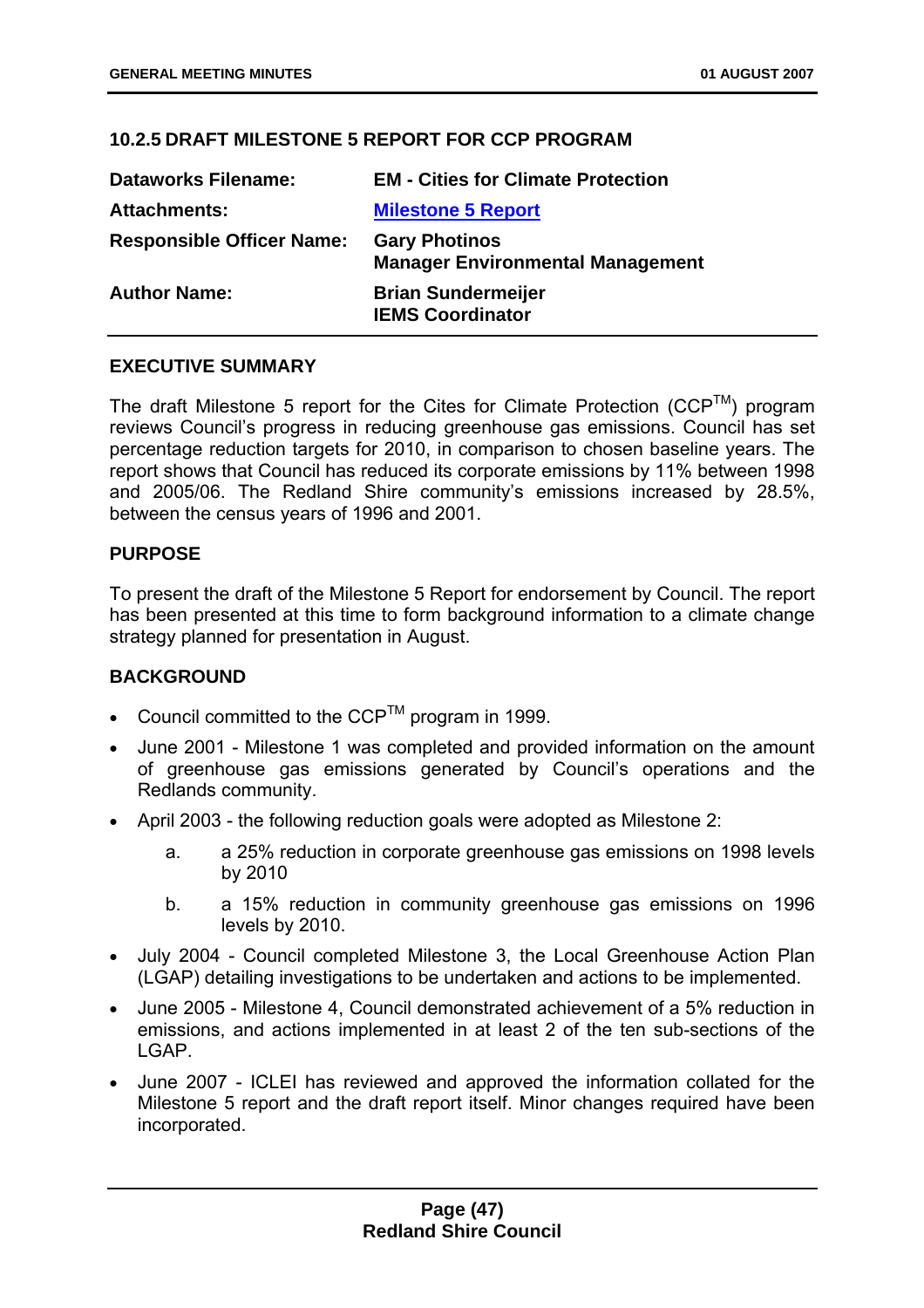### **ISSUES**

### **Census information**

The community section of the report is almost entirely prepared for Council by ICLEI. The data utilised is from the 2001 census, as this is still the most recent available. Whilst the information is not up to date, it is recognised, with the Shire's growth in population, that the trend shown is simply an increase in greenhouse gas emissions. The same will be true of the 2006 census. It is expected that positive changes from greenhouse reduction efforts are unlikely to be demonstrable until the 2010 census information becomes available.

### **Council emissions reduction is due to reduced energy use at Redland Water**

Council has achieved an 11% reduction in direct greenhouse gas emissions due to a large reduction in the energy used by Redland Water. Despite improvements in the efficiency of energy and fuel use, emissions from all the other areas in Council increased. This was due to growth in Council's activities.

### **Emissions Reductions and Emissions Offsets – Landfill Gas Flaring**

Consultation with Redland Waste resulted in valid debate as to the correct manner in which to report offsets from landfill gas flaring. Council currently does not have a policy to address how offsets are to be reported and managed.

ICLEI has to approve the report in order for Council to be recognised as achieving Milestone 5 of the CCP<sup>TM</sup> program. Therefore all information in the draft Milestone 5 Report has been presented based upon ICLEI's standard model and policies.

ICLEI was consulted in order to determine the approved manner in which to present the offset from landfill gas reporting. ICLEI has advised that the emissions offset from landfill gas flaring can be reported as a reduction in community emissions.

As the community data is based on the 2001 census, before landfill gas flaring was initiated, the emissions offset does not appear as a reduction in the report. However, a description of the significant excellence of the landfill gas flaring initiative is included in the report.

## **RELATIONSHIP TO CORPORATE PLAN**

The recommendation primarily supports Council's strategic priority to ensure the enhancement of biodiversity including koala habitat, bushland, greenspace, waterways, catchments, air and coastal ecosystems in recognition of our unique location on Moreton Bay.

### **FINANCIAL IMPLICATIONS**

None at this time.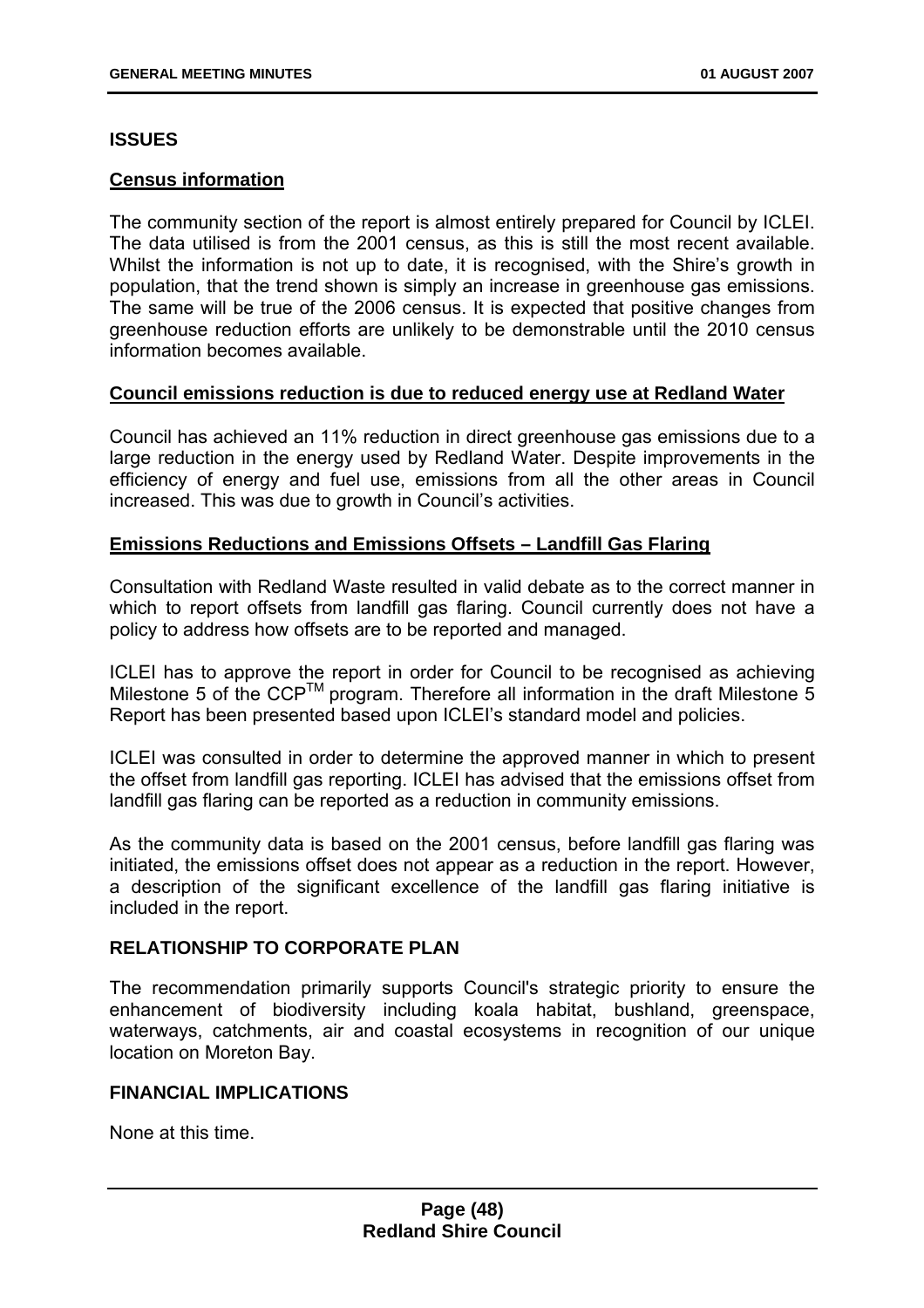# **PLANNING SCHEME IMPLICATIONS**

The Land Use Planning Group was consulted and it is considered that the outcome of recommendations in this report will not require any amendments to the Redlands Planning Scheme.

# **CONSULTATION**

Consultation occurred with the following Council staff throughout Council who contributed departmental information and commentary to the report:

- Buildings Brian Lewis, John Smith, Virginia Fairweather
- Water and wastewater Troy Kasper, Brad Taylor, Michelle Vanyai
- Waste Paula Kemplay, Steve Cantrill, Troy Kasper
- Fleet Brian Lewis, Andy Blacklock, Dale Barker
- Streetlights David Elliott
- Transport Partha Parajuli, Crawford Connell
- Business and Industry Glenda Burns, Michelle Vanyai

Consultation was ongoing with ICLEI staff – Liam O'Keefe, Alex Crisp, Alexi Lynch

# **OPTIONS**

## **Preferred**

That Council resolve to endorse the draft Milestone 5 Report for public distribution.

## **Alternative**

That Council resolve not to endorse the Milestone 5 report.

## **OFFICER'S/COMMITTEE RECOMMENDATION/ COUNCIL RESOLUTION**

Moved by: Cr Williams Seconded by: Cr Beard

**That Council resolve to endorse the draft Milestone 5 Report for public distribution.** 

## **CARRIED**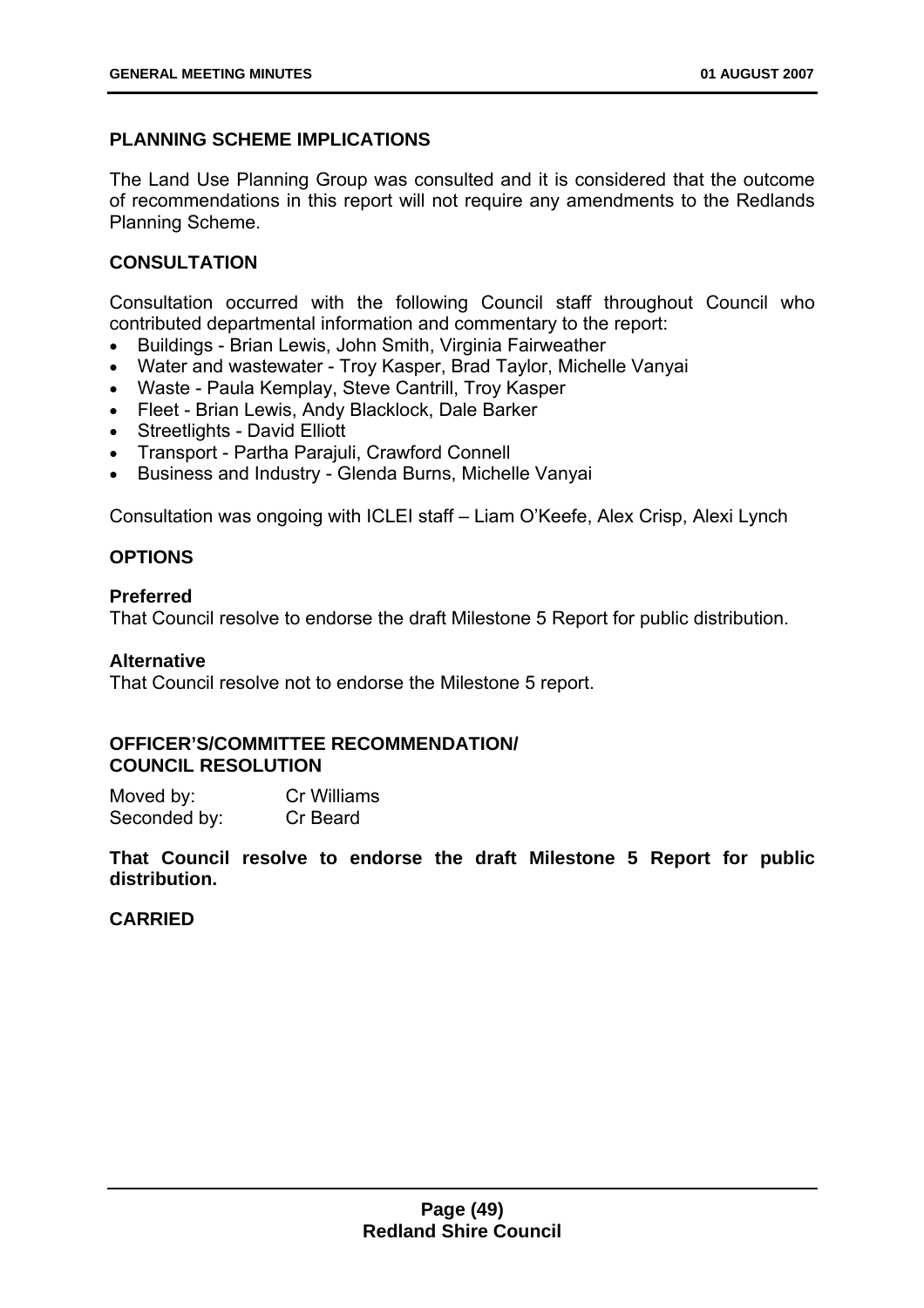## **10.2.6 SHADE IN PARKS PROJECT - STAGE 3 2007-2008 - CCBF (DIVS 1, 2, 3, 8, 9 AND 10)**

| <b>Dataworks Filename:</b>       | <b>P &amp; R Shade Structures</b>                                        |
|----------------------------------|--------------------------------------------------------------------------|
| <b>Responsible Officer Name:</b> | <b>Gary Photinos</b><br><b>Manager Environmental Management</b>          |
| <b>Author Name:</b>              | <b>Annette Henderson</b><br><b>Technical Officer Open Space Planning</b> |

## **EXECUTIVE SUMMARY**

In accordance with the Councillors' Community Benefit Fund Guideline (GL-2034), all community benefit applications exceeding \$5,000 must be approved by Council.

Approval is sought to allocate funding (excluding GST) from Divisions 1, 2, 3, 8, 9 and 10 portions of the Councillors' Community Benefit Fund, for the purchase and installation of shade structures and other associated infrastructure for specific parks in the Shire as set out in the Redland Shire Council Shade Strategy.

The Divisional Councillors currently have funding in the 2007/2008 portions of the Councillors' Community Benefit Fund.

## **PURPOSE**

That Council resolve to approve the allocation of funding (excluding GST) from the Divisions 1, 2, 3, 8, 9 and 10 portions of the Councillors' Community Benefit Fund for the purchase and installation of shade structures and other associated infrastructure in Redlands parks.

## **BACKGROUND**

- 1. The application has been assessed in accordance with the Councillors' Community Benefit Fund Guideline GL-2034.
- 2. The Redland Shire Council Shade Report March 2005 outlined the need for shade in public parkland and recommended the most effective ways of doing this.
- 3. There is evidence that suggests both natural and artificial forms of shade are effective at reducing harmful Ultra Violet Radiation (UVR).
- 4. Research has shown that it is preferable to construct artificial structures when appropriate, in combination with the use of trees.
- 5. Redland Shire Council's Open Space Plan recommends that increased shade be considered for all categories of parks; local, district and regional recreation and sporting parkland.
- 6. The project is based on a cost sharing between the Councillors' Community Benefit Fund and the Parks Budget.
- 7. In October 2005, a total of \$115,000 was allocated for Stage 1 Shade in Parks project through the 2005/2006 Capital Works Program and individual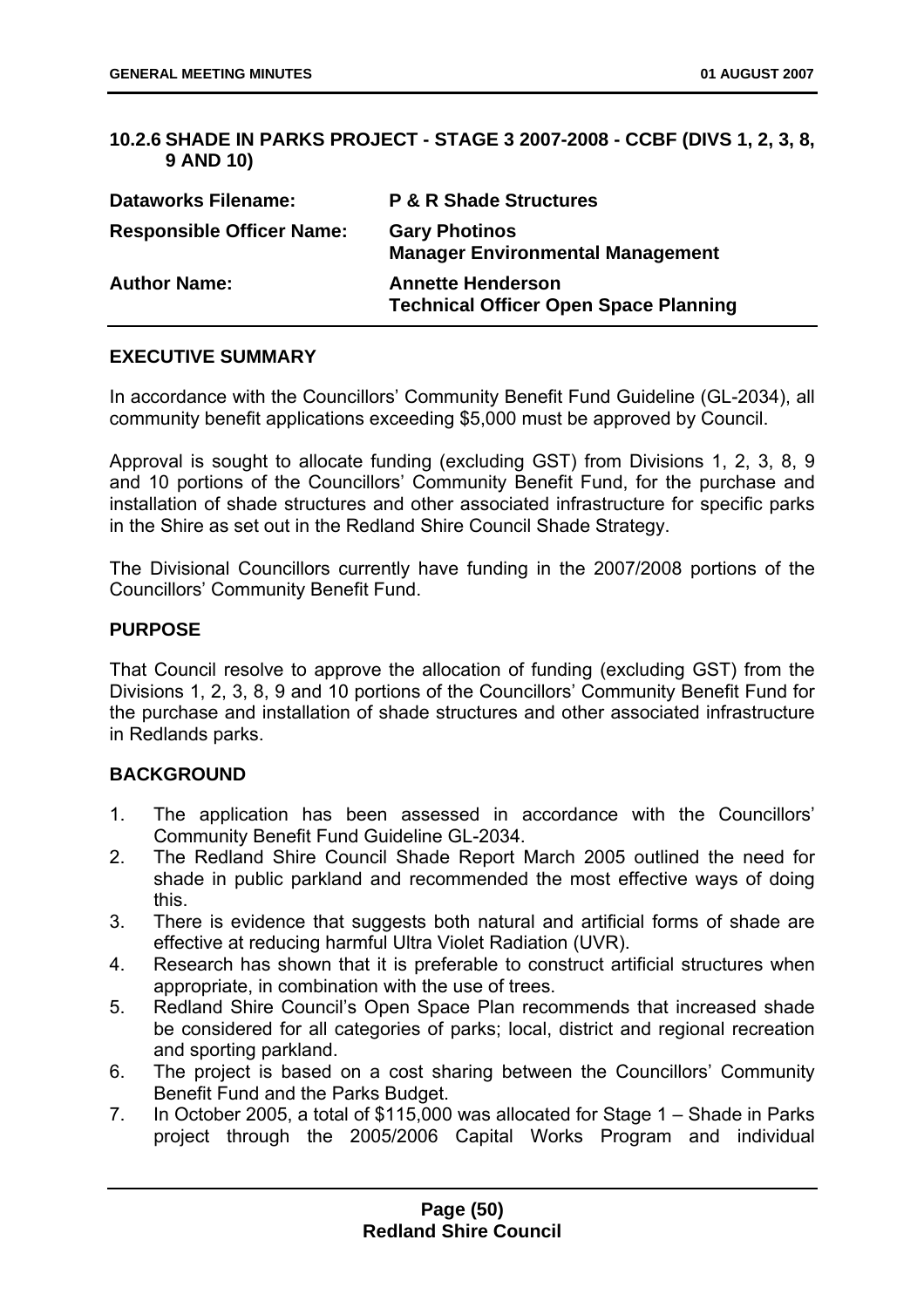Councillors provided matching funding through their portions of the Community Benefit Fund.

- 8. In October 2006, a total of \$100,857 was allocated for Stage 2 Shade in Parks project through the 2006/2007 Capital Works Program and individual Councillors provided funding through their portions of the Community Benefit Fund.
- 9. This is Stage 3 and the final stage of the Shade in Parks Project.
- 10. The basis for park selection for Stage 3 included:
	- a) That the park has a district catchment or that the park is a large and significantly located Local Park with facilities that indicates high use.
	- b) That the park had a number of other embellishments that would be complimented by increased provision of shade including play equipment.

## **ISSUES**

The Divisional Councillors currently have funding available in 2007/2008 allocation of the Community Benefit Fund to support the Officer's Recommendation and is in accordance with the Councillors' Community Benefit Guideline GL-2034.

| Division 1  | \$12,200 | (CCBF Grant No. 1122) |
|-------------|----------|-----------------------|
| Division 2  | \$11,500 | (CCBF Grant No. 1120) |
| Division 3  | \$15,000 | (CCBF Grant No. 1121) |
| Division 8  | \$13,500 | (CCBF Grant No. 1123) |
| Division 9  | \$14,800 | (CCBF Grant No. 1124) |
| Division 10 | \$7,500  | (CCBF Grant No. 1125) |
| Total       | \$74,500 |                       |

Community Benefit Funding required:

## **RELATIONSHIP TO CORPORATE PLAN**

The recommendation primarily supports Council's strategic priority to build safe, strong and self reliant communities with access to community services, infrastructure and opportunities for participation in community life.

This report supports objective of Objectives 4.1 and 4.3 of the Corporate Plan *"to provide a range of sport and recreation opportunities"* and *"to enhance personal safety, general health and wellbeing."*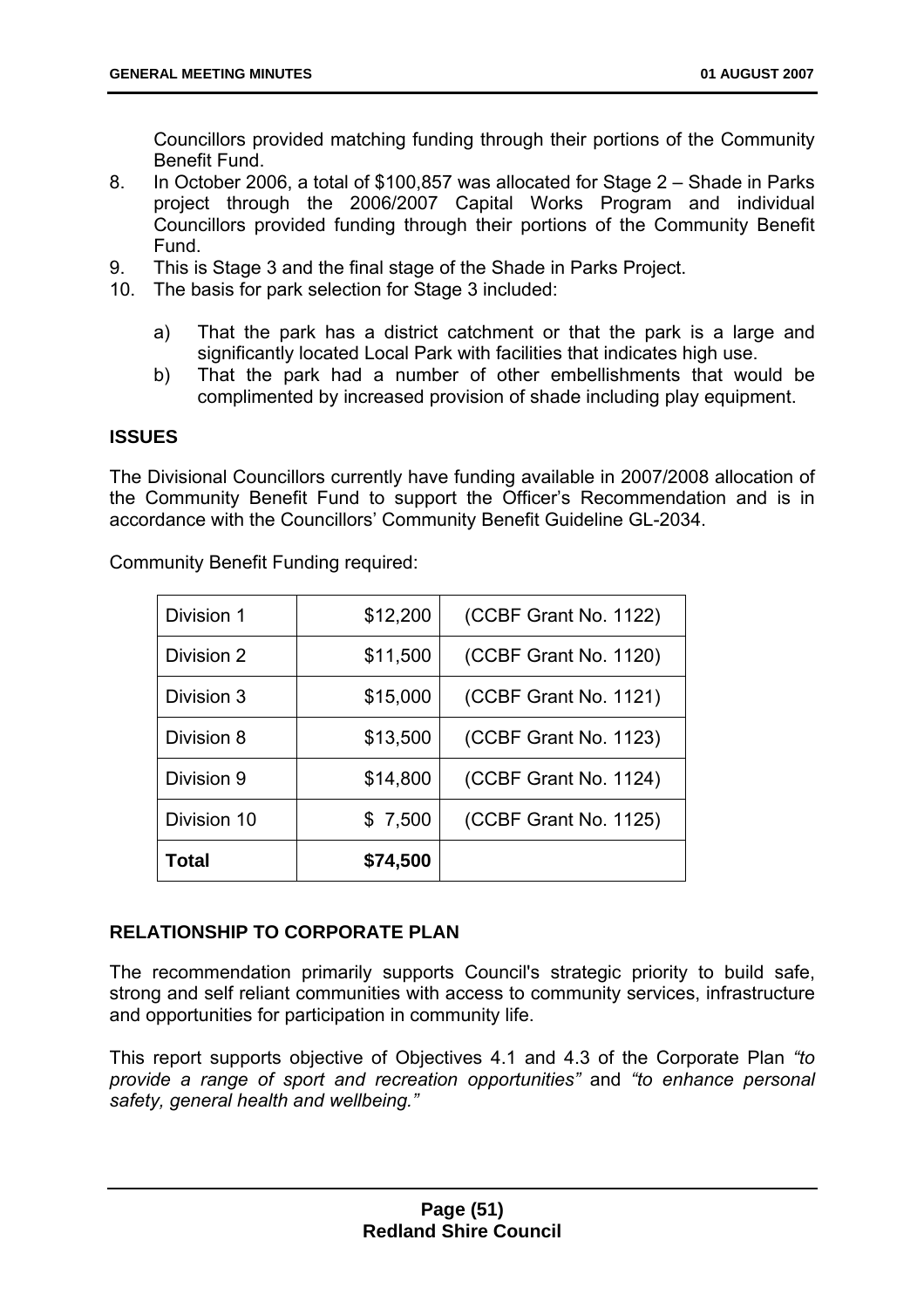## **FINANCIAL IMPLICATIONS**

The allocation of funds from the Councillors' portions of the Community Benefit Fund for the purchase and installation of shade structures and other associated infrastructure in Redland Shire's parks is in accordance with the CCBF guideline.

The project is based on a cost sharing between the CCBF and Environmental Management's Capital Works budget. Funds are available in each of the relevant Divisional portions of the CCBF.

## **PLANNING SCHEME IMPLICATIONS**

There are no Redlands Planning Scheme implications.

## **CONSULTATION**

The Technical Officer Open Space Planning has consulted with the Divisional Councillors and they are in agreement with the provisions of portions of their Community Benefit Fund for the supply and installation of shade structures and other associated infrastructure in Redland Shire parks.

The Office of CEO has been consulted to confirm the availability of funds for each Divisional Councillor.

## **OPTIONS**

### **PREFERRED**

That Council resolve to approve the allocation of funding (excluding GST) from the Divisions' portions of the Councillors' Community Benefit Fund as listed below, for the supply and installation of shade structures and other associated infrastructure in Redland Shire parks.

- Division 1 \$12,200 (CCBF Grant No. 1122)
- Division 2  $$11,500$  (CCBF Grant No. 1120)
- Division 3  $$15,000$  (CCBF Grant No. 1121)
- Division 8 \$13,500 (CCBF Grant No. 1123)
- Division 9 \$14,800 (CCBF Grant No. 1124)
- Division 10 \$ 7,500 (CCBF Grant No. 1125)

### **ALTERNATIVE**

That Council does not approve the allocation of funding (excluding GST) from the Councillors' Community Benefit Fund divisions 1, 2, 3, 8, 9 and 10, as listed for the supply and installation of shade structures and other associated infrastructure in Redland Shire parks.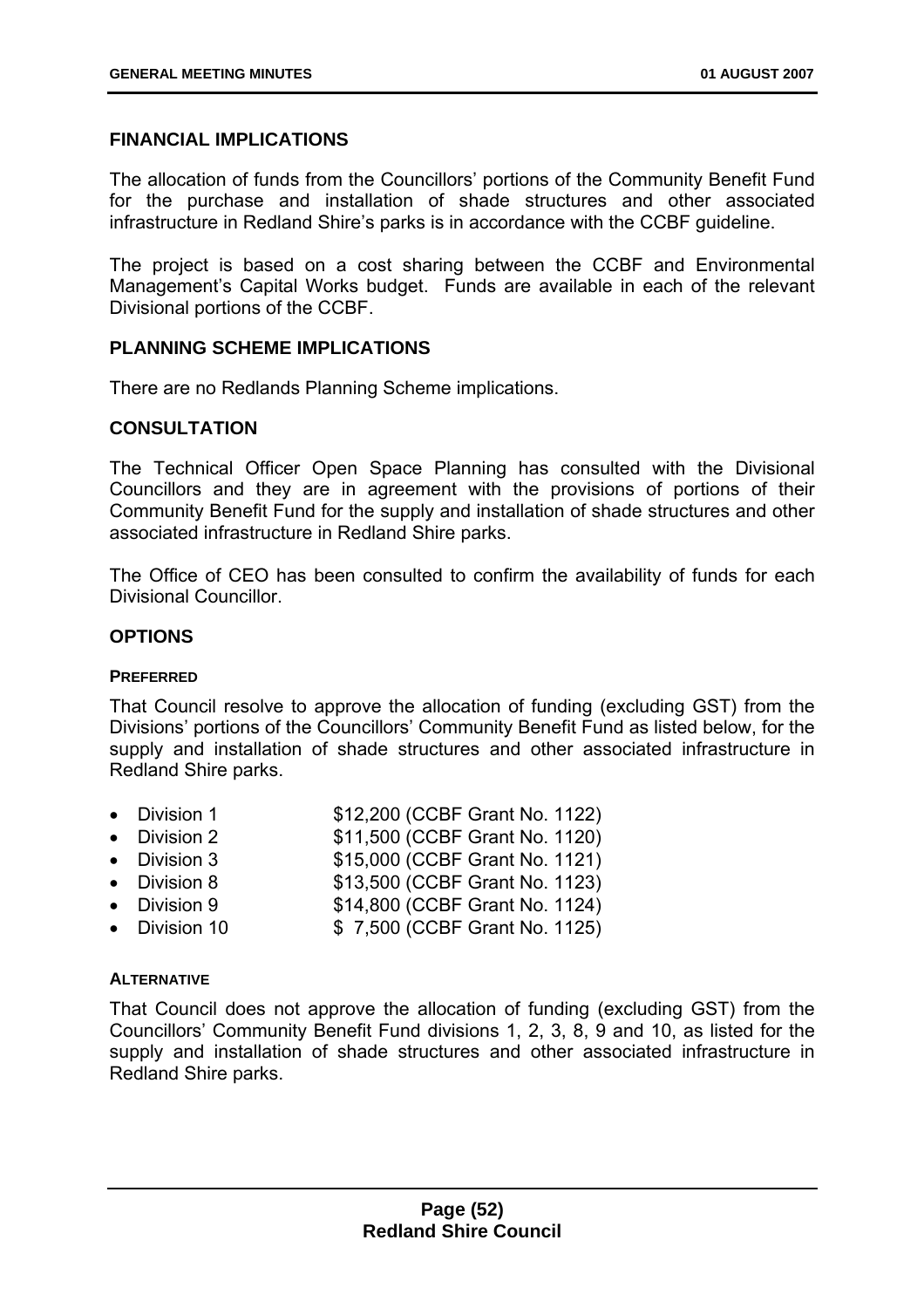## **OFFICER'S/COMMITTEE RECOMMENDATION/ COUNCIL RESOLUTION**

| Moved by:    | Cr Burns          |
|--------------|-------------------|
| Seconded by: | <b>Cr Elliott</b> |

**That Council resolve to approve the allocation of funding (excluding GST) from the Councillors' Community Benefit Fund Divisional portions 1, 2, 3, 8, 9 and 10, as listed below, for the supply and installation of shade structures and other associated infrastructure in Redland Shire parks:** 

- **Division 1 \$12,200 (CCBF Grant No. 1122)**
- **Division 2 \$11,500 (CCBF Grant No. 1120)**
- **Division 3 \$15,000 (CCBF Grant No. 1121)**
- **Division 8 \$13,500 (CCBF Grant No. 1123)**
- **Division 9 \$14,800 (CCBF Grant No. 1124)**
- **Division 10 \$ 7,500 (CCBF Grant No. 1125).**

**CARRIED**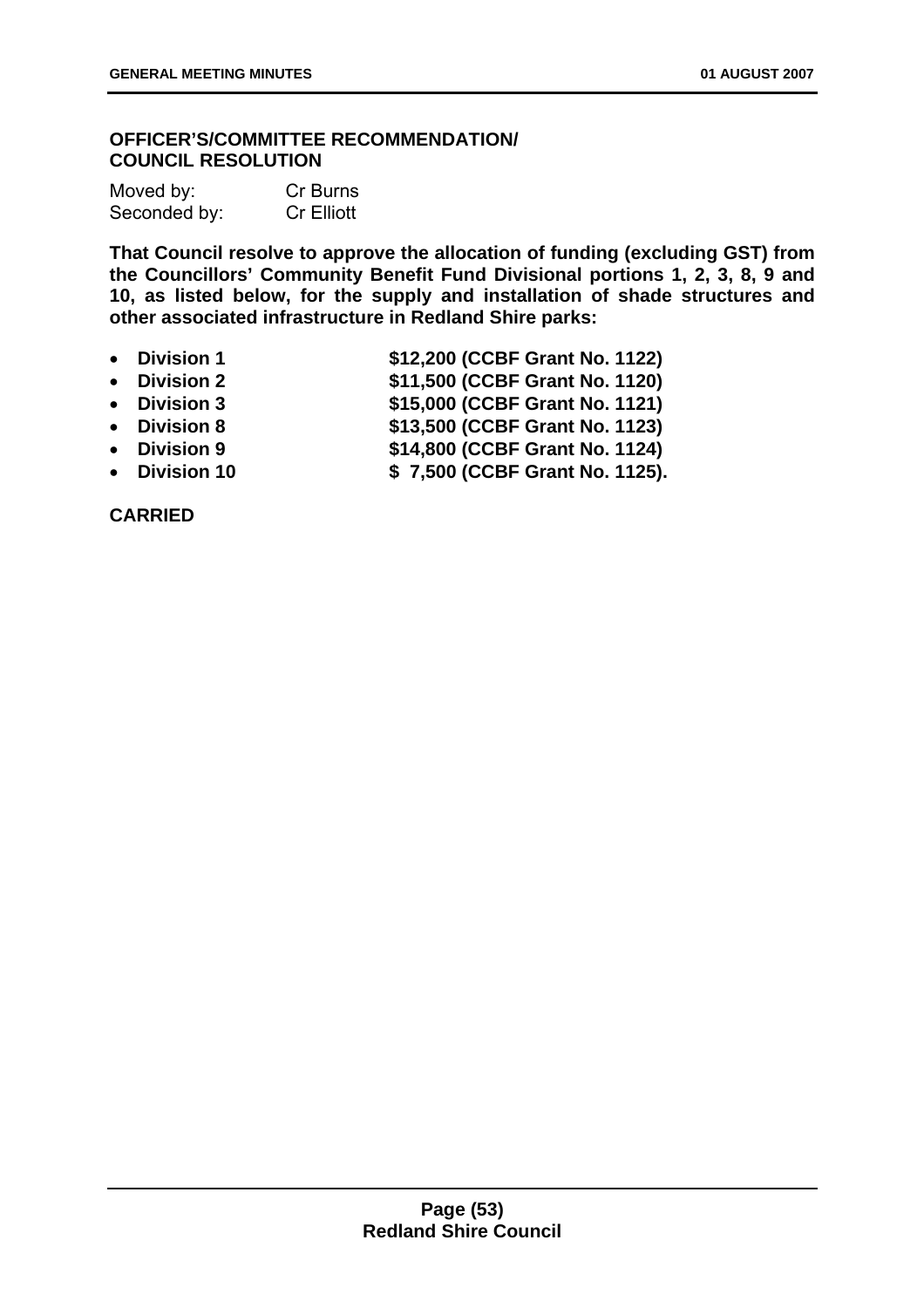## **10.2.7 STATE OF THE ENVIRONMENT REPORT - ENDORSEMENT FOR COMMUNITY ENGAGEMENT**

| <b>Dataworks Filename:</b>       | <b>EM Planning – State of the Environment</b>                            |
|----------------------------------|--------------------------------------------------------------------------|
| Attachment:                      | <b>Draft State of the Environment Report</b>                             |
| <b>Responsible Officer Name:</b> | <b>Gary Photinos</b><br><b>Manager Environmental Management</b>          |
| <b>Author Name:</b>              | <b>Warren Mortlock</b><br><b>Senior Advisor Environmental Protection</b> |

### **EXECUTIVE SUMMARY**

The inaugural State of the Environment Report presents a snapshot of the condition of the Redlands environment, the pressures faced, and how the Council and the community are responding to these. This first SoE Report provides a benchmark for future environmental reporting.

The Draft SoE Report was initially completed in August 2006 by consultants, JWP. It has since been revised to accommodate comments from Councillors, senior staff and the Executive Leadership Group. Community engagement is now required to obtain comment from specific groups and interested community members and allow finalisation of the SoE Report. A process of targeted community consultation is proposed to assist in the closure of information gaps in areas such as groundwater, species diversity, water quality pressures and natural hazards such as bushfires.

It is recommended that Council resolve to endorse the attached Draft State of the Environment Report for public release and to be made available on Council's website (and on CD) and that community engagement commences on the draft.

### **PURPOSE**

To seek Council endorsement of the attached the Draft State of the Environment Report for public release.

### **BACKGROUND**

- Stage 1 and 2 Report completed by John Wilson and Partners (JWP) in March 2005.
- Stages 3, 4 and 5 Report completed by JWP in July 2006
- Draft Report Card completed by JWP in August 2006 (versions 1 and 2).
- Council officers' comments sought and both documents re-written (version 3) for a Council workshop in September 2006, at which a framework for the State of the Environment Reporting was also presented. Comments were sought from Councillors and senior staff on the draft SoE Report at and following the workshop.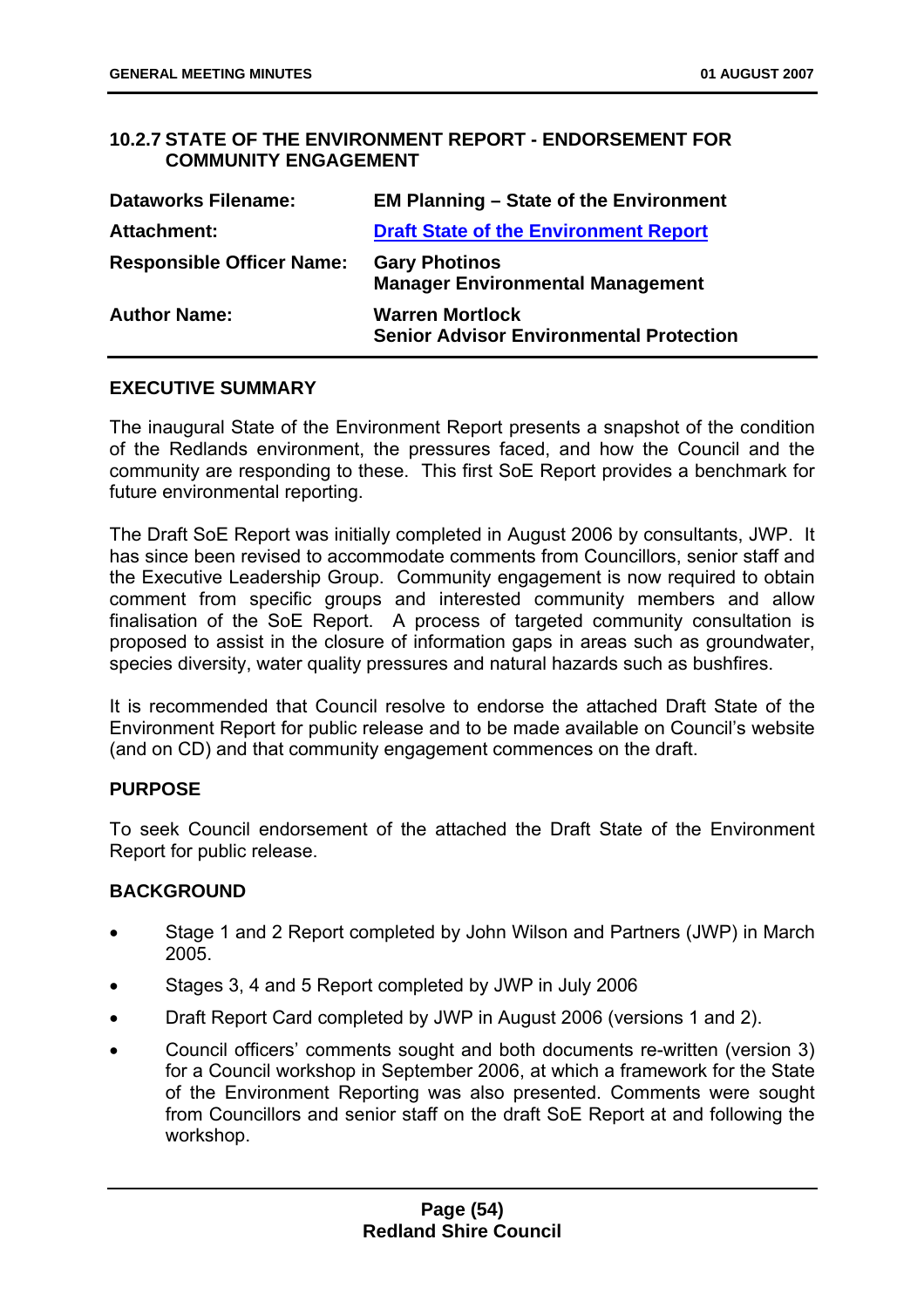- Report redrafted (versions 3 and 4) based on comments received and presented to Executive Leadership Group in February 2007 (version 5) at which serious content and structural issues were raised for resolution.
- Report completed restructured, rewritten and updated (version 6) as attached.

# **ISSUES**

#### FRAMEWORK FOR THE STATE OF THE ENVIRONMENT REPORTING

There are three documents in this framework:

- a SoE Report is published every 4 years and timed for release just prior to the Corporate Plan;
- a SoE Report Card published every 18 months in which Council rates the performance of itself and the community against the SoE indicators;
- a Council Response to SoE published every 18 months along with the Report Cards, in which Council lists actions undertaken and progress made in the last period, and commits to responses to the high priority issues and problems raised in the SoE Report and SoE Report Card.

#### COMMUNITY ENGAGEMENT PLAN

The SoE Report presents capture of best available data against 59 specific indicators. It is a snapshot in a moving feast of available data. Community engagement and report finalisation needs to be swift to ensure that the 'use by date' of data presented in the report does not expire before the final report is published. In particular, the report would need to be extensively rewritten if it is delayed to release in 2008 as the 2006 ABS Census data will be released in early 2008. This Census data is relevant to many indicators in the report.

Community engagement has two main thrusts.

Firstly, the call for comment on the report will be publicly advertised, and be available for download from the website, and in a CD format from the library and from Council's customer services. This public consultation provides the opportunity for interested members of the public to make comment or submission on the SoE Report. It will no doubt expand the report to include information from interested parties in the community. It also is likely to highlight the report's shortcomings and raise debate in the community. We are hoping to gain broad comment and critique on the whole report from local environmental peak body and interest groups.

Secondly, Council Officers will actively pursue further engagement of specific community (groups mainly) in regard to specific indicators. Most indicators are based on available Federal Government, State Government, or Redland Shire Council data. Consultation with the relevant data owners has already established the currency of the data presented.

The SoE Report Card and Council Response to SoE will both undergo further drafting and be presented to Planning and Policy Committee after the main SoE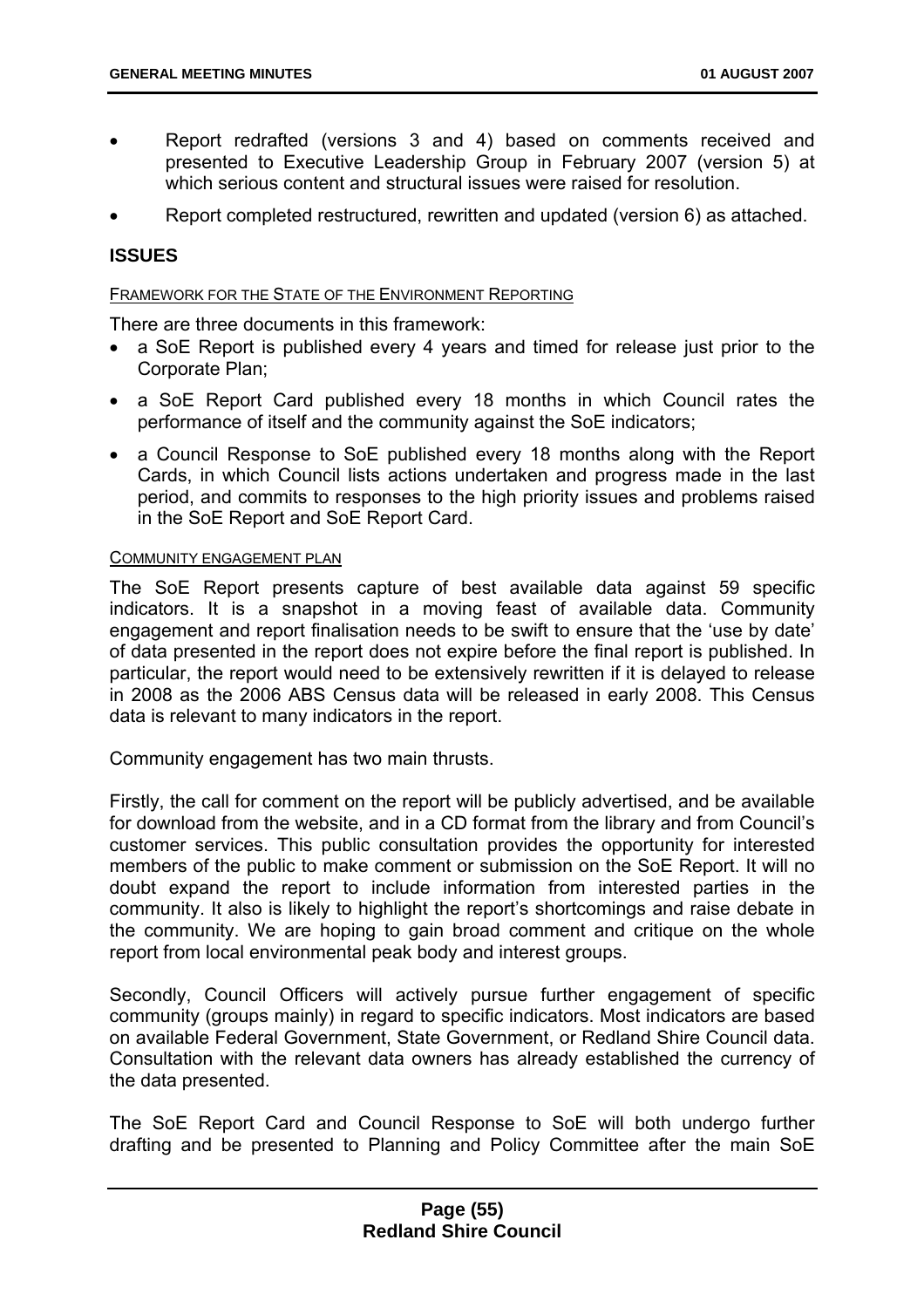Report consultation is complete, and the report has been finally endorsed by Council for public release. Hence there are no recommendations made in the SoE Report.

Some of the issues to be addressed through targeted community engagement include:

- Historical climatic conditions
- Surface water condition on North Stradbroke Island and SMBI
- Surface water pressures such as pollutant loads and changes to flow
- Groundwater resources within the Shire
- Land use changes within the Shire
- Condition of the Shire's wetlands and the pressures faced
- Natural hazard impacts such as bushfire locations

Targeted community engagement is proposed with organisations and groups including:

- State Government
	- Department of Natural Resources, Mines and Water;
	- Environmental Protection Agency;
	- Department of Local Government, Planning, Sport and Recreation;
	- Queensland Police Service;
	- Department of Emergency Services
- Local environmental and conservation groups:
	- Wildlife Preservation Society
	- Koala Action Group
	- Bushcare and Landcare groups
- Local Indigenous representatives
- Community service providers
- Consolidated Rutile Limited

Timing for the community engagement process and finalisation of the SoE Report is proposed as follows:

- 1. Draft SoE Report forwarded to target groups late July 2007 2. Close comments for draft SoE Report September 2007
- 3. Comments and data reviewed September 2007
- 4. Finalise SoE Report **Contact Contact Contact Contact Contact Contact Contact Contact Contact Contact Contact Contact Contact Contact Contact Contact Contact Contact Contact Contact Contact Contact Contact Contact Contac**

## **RELATIONSHIP TO CORPORATE PLAN**

The recommendation primarily supports Council's strategic priority to ensure the enhancement of biodiversity including koala habitat, bushland, greenspace,

## **Page (56) Redland Shire Council**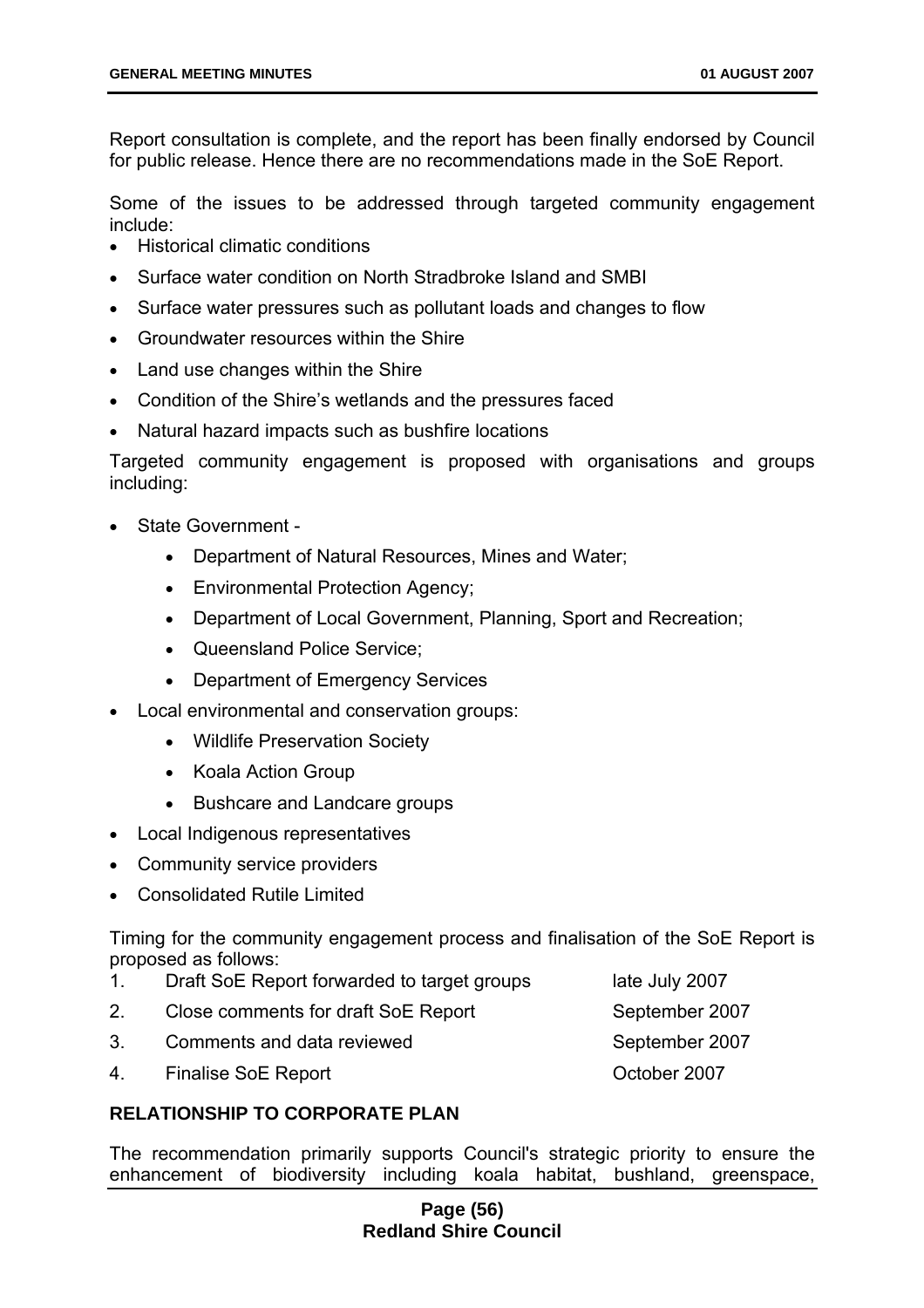waterways, catchments, air and coastal ecosystems in recognition of our unique location on Moreton Bay.

#### **FINANCIAL IMPLICATIONS**

A budget of \$45,000 is included in proposed budget for 2007/8 for community engagement, data collation, printing and publishing.

### **PLANNING SCHEME IMPLICATIONS**

The Land Use Planning Group was consulted and it is considered that the outcome of recommendations in this report will result in possible amendments to the future Redlands Planning Scheme and Corporate Plan. This and future State of the Environment reports indicate the real world outcomes relevant to the review of Planning Scheme requirements and Corporate Plan strategies.

### **CONSULTATION**

Consultants Judith Hunter (99 Consulting) and Dominic Newland (NewLandscapes) were contracted to assist with sections of this draft.

Many areas of Council were consulted and contributed data and comment to indicators in the report: Roberta Bonnin, Lacey Brown and Judy Spokes from Community and Social Planning, all members of Environmental Management Group, Pollution Prevention Team, Rory House and others from Parks and Conservation, specific areas of RWW operations, IT in regard to data and mapping. Comments were sought from senior management.

### **OPTIONS**

#### **PREFERRED**

That Council resolve to endorse the Draft State of the Environment Report as attached for public release and to be made available on Council's website (and on CD).

#### **ALTERNATIVE**

Council provides direction on the further requirements necessary for the above resolutions to be made.

#### **OFFICER'S/COMMITTEE RECOMMENDATION/ COUNCIL RESOLUTION**

| Moved by:    | <b>Cr Bowler</b> |
|--------------|------------------|
| Seconded by: | Cr Williams      |

**That Council resolve to endorse the Draft State of the Environment Report as attached for public release and to be made available on Council's website (and on CD).** 

# **CARRIED**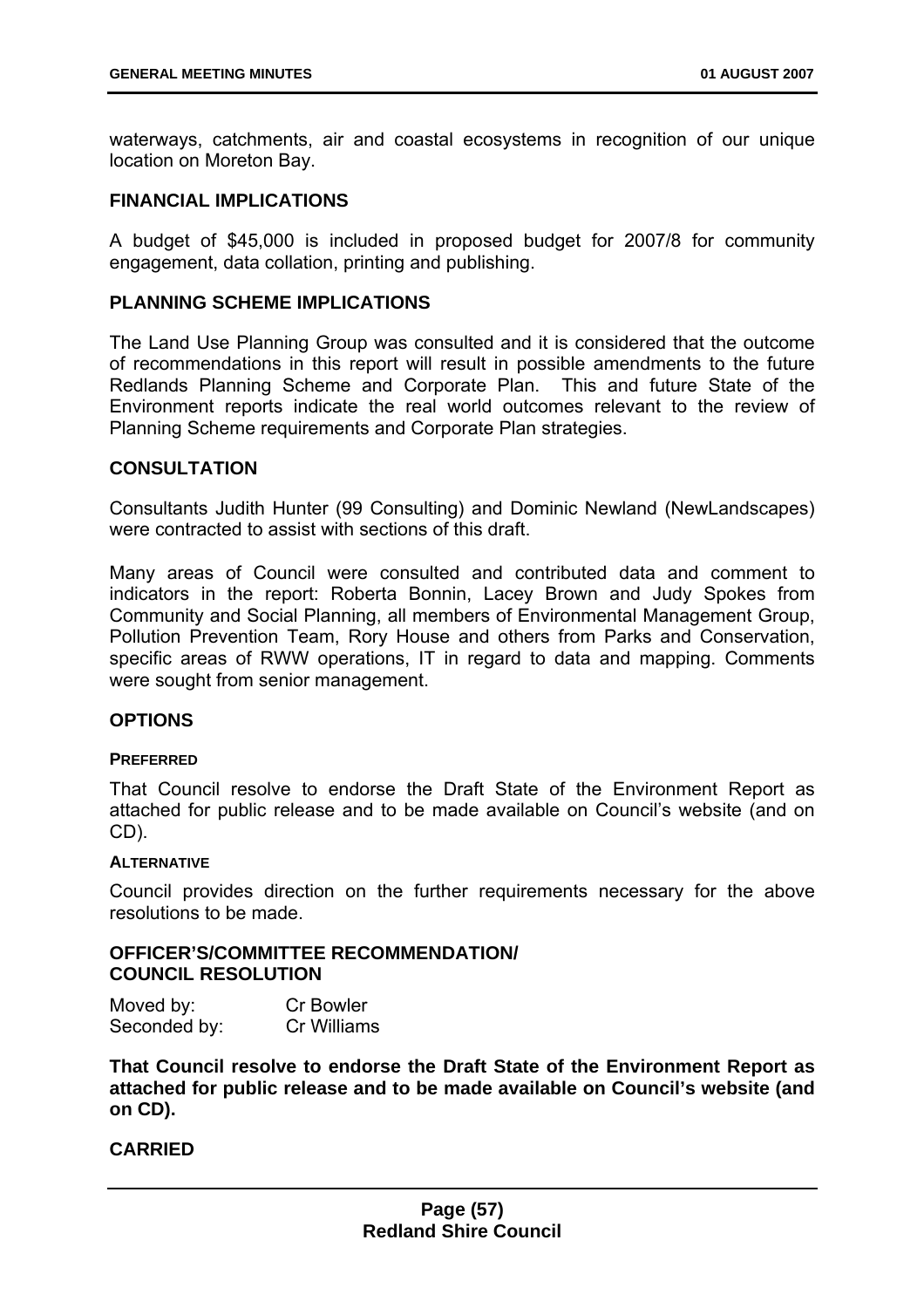## **10.2.8 REVIEW OF THE DIVIDING FENCES ACT 1953**

| <b>Dataworks Filename:</b>       | <b>ED Liaison - Other Queensland Government</b>                       |
|----------------------------------|-----------------------------------------------------------------------|
| <b>Attachment:</b>               | <b>Submission - Review of the Dividing Fences Act</b><br>1953         |
| <b>Responsible Officer Name:</b> | <b>Roberta Bonnin</b><br><b>Manager Community and Social Planning</b> |
| <b>Author Name:</b>              | <b>Trevor Green</b><br><b>Senior Advisor Environmental Health</b>     |

### **EXECUTIVE SUMMARY**

As part of the Queensland Government's review on laws that relate to neighbourly relations, the Department of Justice and Attorney General is conducting initial consultation on the *Dividing Fences Act 1953*, before consideration on potential amendments. The Act is a common law and, therefore, has no administrating/enforcement authority. It provides a legal framework for civil matters relating to the positioning, construction and repair of dividing fences between neighbours.

Four main areas have been identified where Council should provide comment to the review:

- 1. Maintaining Council's exemption from contribution to fencing
- 2. Amending the Act to support environmental values relating to wildlife friendly fencing
- 3. Clarification of matters that relate to the *Public Health Act 2005*
- 4. Social and community issues

A draft Council submission has been prepared for submission to the Department of Justice and Attorney General.

### **PURPOSE**

- 1. To advise Council of the Queensland Government review of the *Dividing Fences Act 1953* and the areas identified where Council should provide comment to the review.
- 2. For Council to resolve that the attached submission on the review of the *Dividing Fences Act 1953* be made to the Department of Justice and Attorney General.

## **BACKGROUND**

The Queensland Government is currently conducting a review of neighbourly relations. The scope of the review is looking at the common causes of disputes between neighbours, such as dividing fences and dangerous and intrusive trees, and the remedies available to assist neighbours with these problems.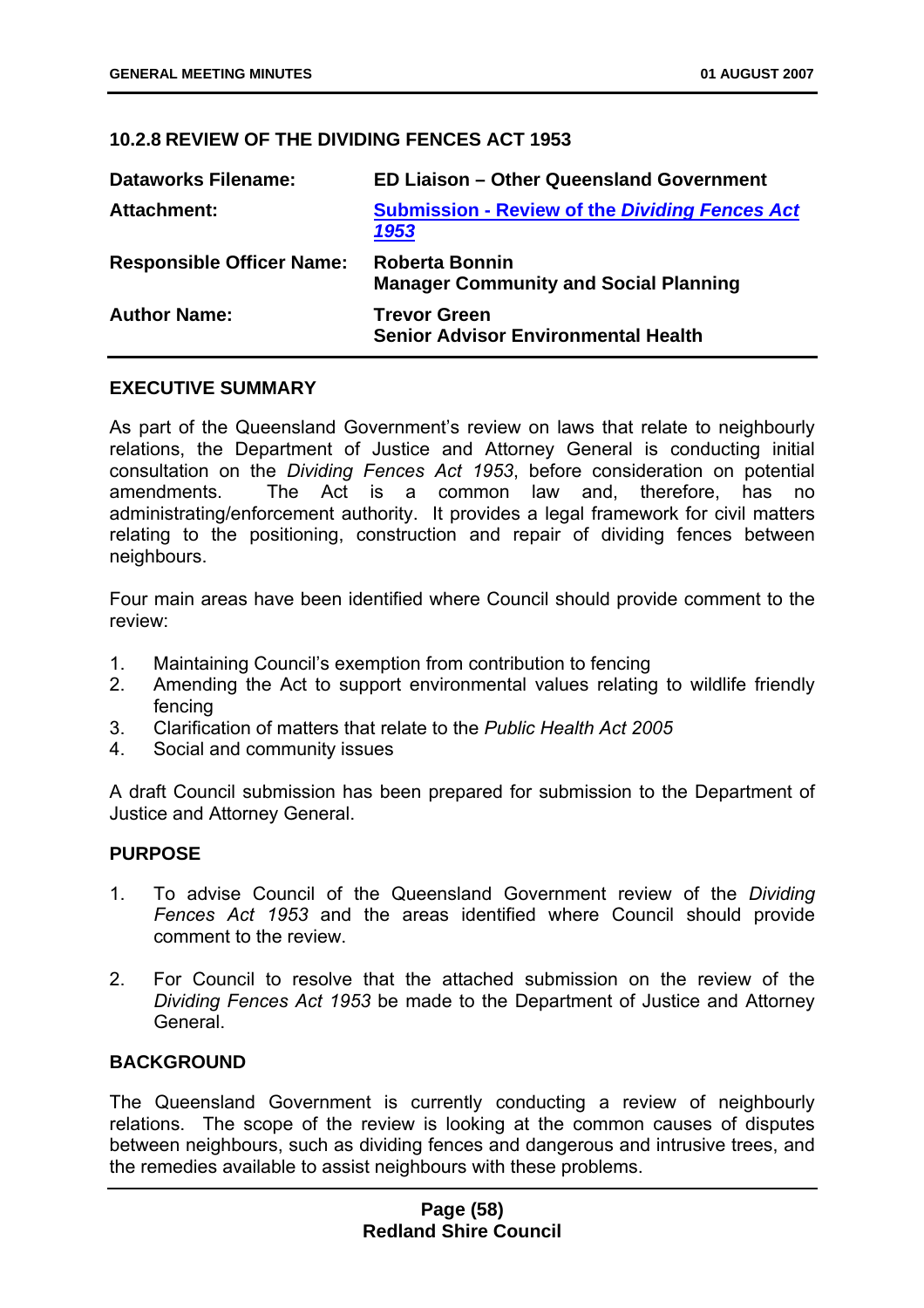The aim of the review is to find more efficient ways of assisting neighbours to resolve disputes. This may be achieved by improving processes for the resolution of common neighbourhood disputes, providing better access to information and achieving a more efficient alignment of the roles of relevant agencies. As part of this review, the Department of Justice and Attorney General is conducting initial consultation on the *Dividing Fences Act 1953*, before consideration on potential amendments.

Matters relating to noise and other nuisances are covered under the *Environmental Protection Regulation 1998* and Council local laws, and as such are not part of this review.

The *Dividing Fences Act 1953* is a common law and therefore has no administrating/enforcement authority (e.g. local authority or state government department). It is designed to provide a legal framework for civil matters relating to the positioning, construction and repair of dividing fences between neighbours. As a community service, Council's Customer Service Team provides both verbal and written advice to our community on the legislation.

Many landowners are not aware of the Act and its requirements. A major provision of the Act is the requirement for a written fencing notice to be given to neighbours before a new fence is built or an existing fence repaired. Failure to provide notice renders landowners completely outside the Act's jurisdiction.

The Department of Justice and Attorney General recommends legal action as the last step to be considered in matters relating to dividing fences. Parties are first recommended to discuss issues with each other to arrive at mutually acceptable outcomes. If this is not successful they can use an alternative dispute resolution process where mediators or conciliators can assist the parties to engage in constructive communication and arrive at an agreement. Should the personal approach or dispute resolution not be successful or is considered not an option, the dispute is to be resolved by the Magistrates Court or Small Claims Tribunal.

## **ISSUES**

While local governments are exempt from contributing to the cost of erecting a fence between Council owned or controlled land and adjoining privately owned land, and while local governments have no enforcement role in relation to this Act, four main areas have been identified where Council should provide comment to the review:

- 1. Maintaining Council's exemption from contribution to fencing
- 2. Amending the Act to support environmental values relating to wildlife friendly fencing
- 3. Clarification of matters that relate to the *Public Health Act 2005*
- 4. Social and community issues.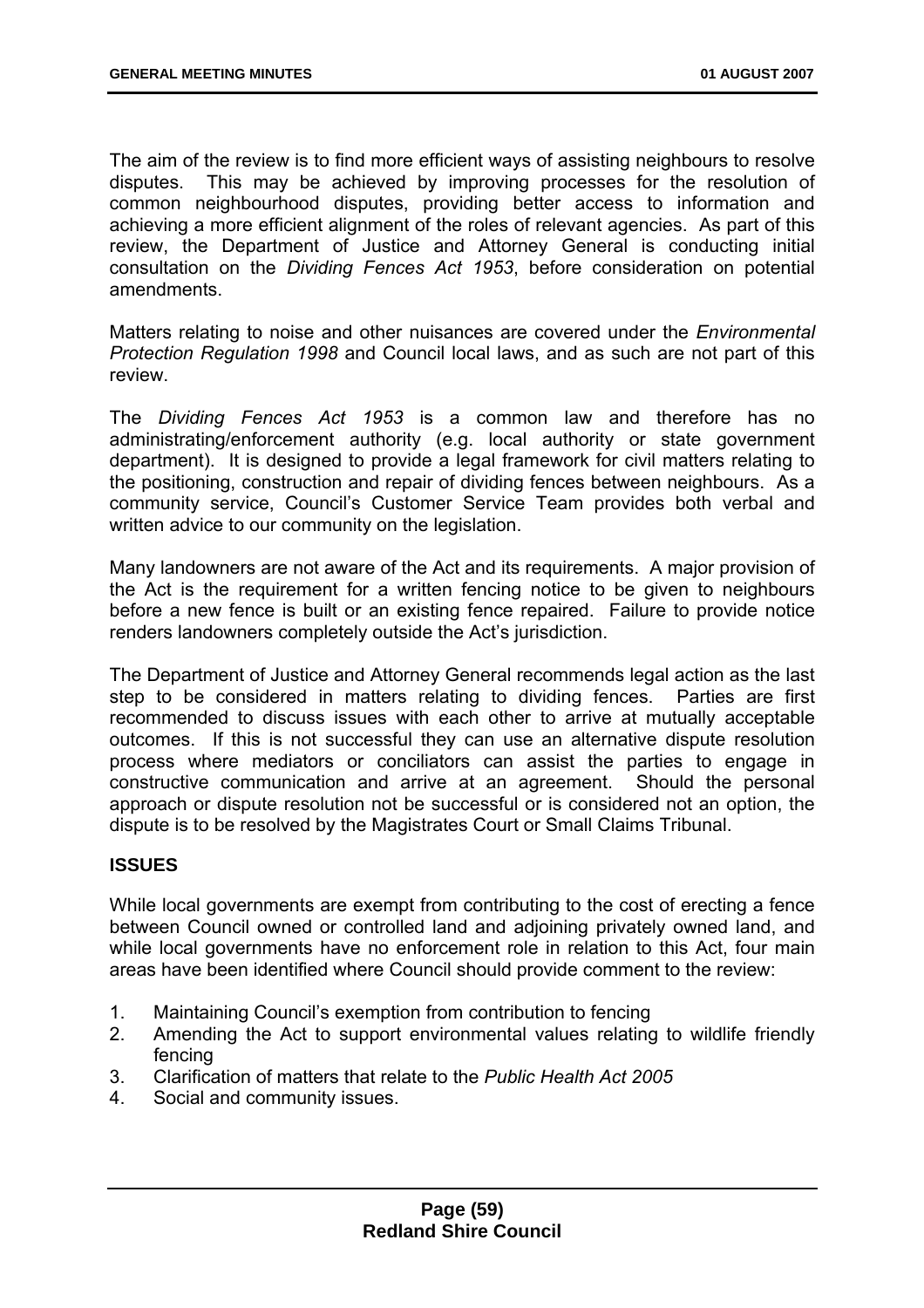## **1. Maintaining Council's exemption from contribution to fencing**

Local governments are exempt from contribution to fencing where an adjacent owner erects a fence between their land and adjoining Council owned or Council controlled land. The Department of Justice and Attorney General Discussion Paper has raised the question of whether a local government should contribute to the cost of fencing where the land is used for the purposes of the Council or a Council owned or managed business (i.e. from which the Council may make a profit or sublet to a private business).

Local governments do now usually voluntarily pay for or contribute to fencing when considered that the fencing is predominately in the interest of the local government or to secure the local government asset (e.g. works depot or water tower reserve). The economic cost to local governments would be substantial should councils be required to contribute to fencing adjoining parks, reserves, roads and other council used or leased properties.

The review should maintain local government exemption from contribution to fencing where an adjacent owner erects a fence between their land and adjoining Council owned or Council controlled land, including where land is used for the purposes of the Council or a Council owned or managed business (i.e. not for public purposes).

## **2. Amending the Act to support environmental values relating to wildlife friendly fencing**

Some local government areas such as those in the Koala Coast region have obligations under the Nature Conservation (Koala) Conservation Plan 2006 to improve habitat for koalas. Fragmentation of habitats, barriers to movement and inability of fauna to escape domestic pets are major environmental management issues in preventing the decline of koalas and other wildlife.

Under the Redlands Planning Scheme, new developments (i.e. dwelling house) in environment zones are required to construct fauna friendly fencing. Redland Shire Council's proposed new Animal Management Subordinate Local Law also includes provisions requiring all properties with dogs to have koala friendly fencing or fix a koala pole to the fence, to allow the escape of koalas from the premises. The proposed law also requires guard dog enclosures to be koala proof.

One way to facilitate the ease of movement for koalas and other wildlife through established urban areas is to enable local governments the capacity to define what is a 'sufficient fence' for that particular area. Local government could then supply the appropriate information regarding design and construction materials for fauna friendly fencing. A range of fauna and pet friendly fences could be developed to allow fence variation.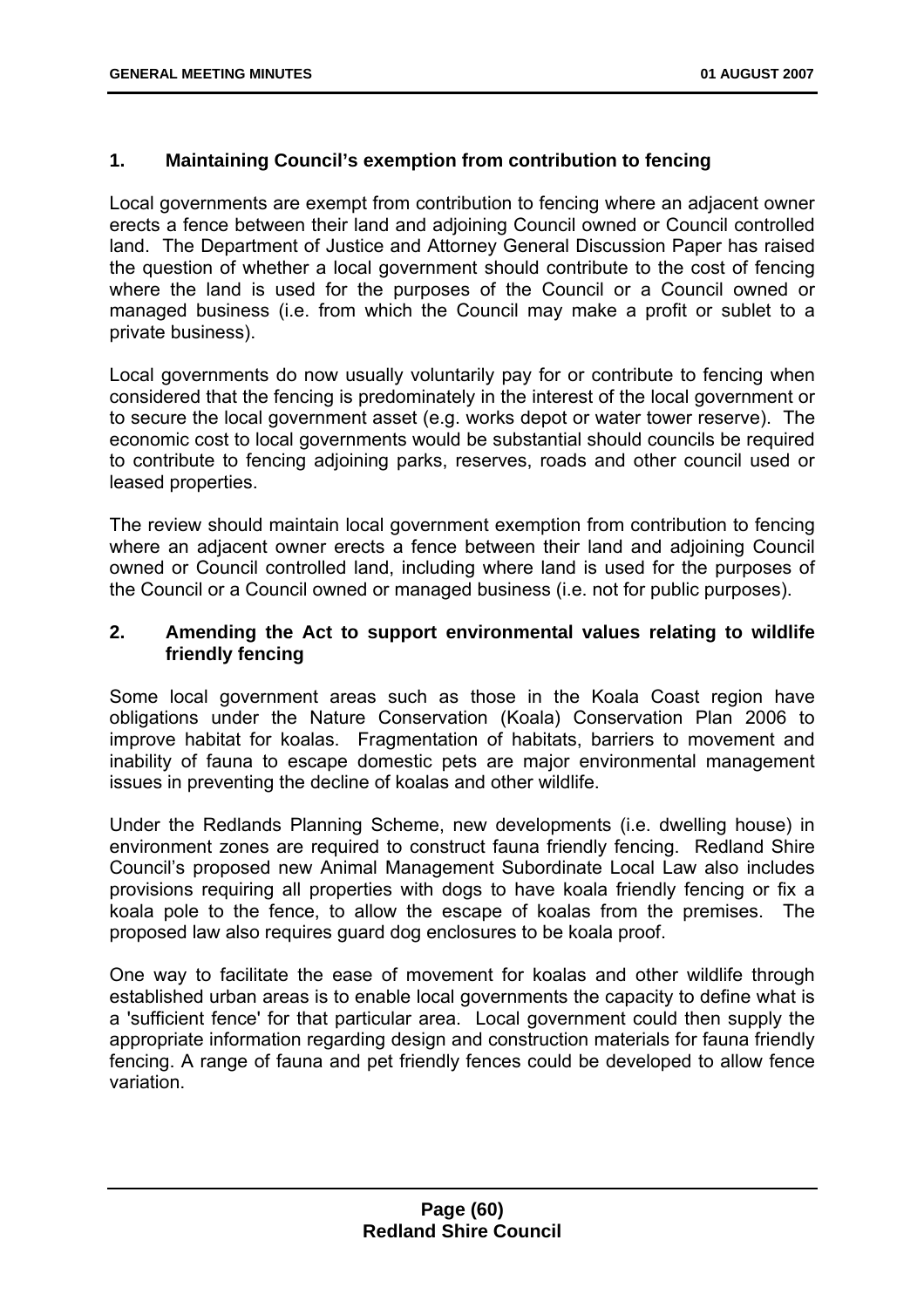### **3. Clarification of matters that relate to the** *Public Health Act 2005*

There is potential conflict in relation to asbestos cement fences, between the requirements of the *Public Health Act 2005* and the *Dividing Fences Act 1953*. The *Public Health Act 2005* requires that should a public health risk be identified in relation to an asbestos cement fence, (1) a public health order is given a singular person responsible for the risk and (2) subsequent action is designed around immediate rectification of the public health risk. The *Dividing Fences Act 1953* lists (1) both adjoining property owners as having joint responsibility for repair of fences and (2) the process of repairing a fence needs to follow set procedures, including timeframes (in most cases not designed around immediate action).

Clarification is required between the apparent differing requirements of the *Public Health Act 2005* and the *Dividing Fences Act 1953* in relation to asbestos fences identified as a public health risk under the *Public Health Act 2005*. The processes, timeframes and responsibilities appear to be different in the two acts.

## **4. Social and community issues**

## **4.1 Graffiti**

The ability for local governments to enter private property for the purpose of carrying out graffiti removal (should they choose to) on property visible from public lands should be embodied in the new legislation.

Currently should a local government wish to remove graffiti from the public side of a fence on the perimeter of a park, reserve or other council controlled land, the local government must follow the steps outlined in the *Dividing Fences Act 1953* which includes obtaining consent from the property owner *.* This can be resource and time consuming and keeps the graffiti on display until the process is completed and agreement is reached between the private land owner and the council. This goes against the recognised principles of graffiti management which includes rapid removal.

When necessary, local governments need to be able to carry out graffiti removal work to property on privately owned land (including fences) which is visible from a public place, without needing to get consent from the property owner.

The New South Wales *Local Government Act 1993* states:

### *"Division 4 Graffiti removal work*

### *67A Graffiti removal work—by agreement with owner or occupier*

*A council may, by agreement with the owner or occupier of any private land, carry out graffiti removal work on the land.*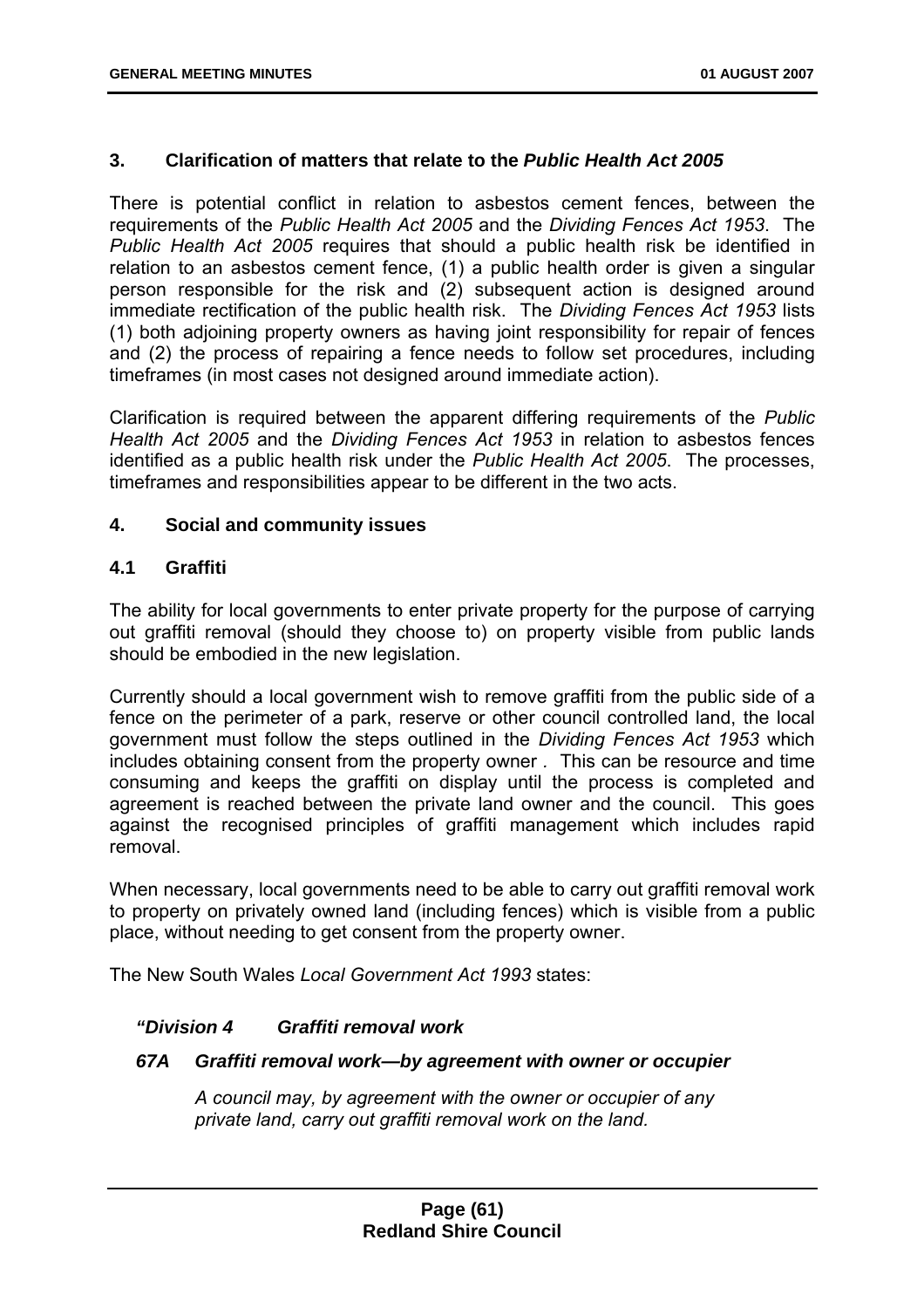### *67B Graffiti removal work—without agreement of owner or occupier*

- *(1) A council may, without the agreement of the owner or occupier of any land, carry out graffiti removal work to property on that land if the graffiti concerned is visible from a public place.*
- *(2) The graffiti removal work referred to in subsection (1) may only be carried out from a public place.*
- *(3) The council concerned is to bear the cost of graffiti removal work referred to in subsection (1).*
- *(4) If a council carries out graffiti removal work in accordance with this section, the council must, within a reasonable period, give the owner or occupier of the land concerned written notice that the work has occurred.*
- *(5) A council must pay compensation for any damage caused by the council in carrying out graffiti removal work in accordance with this section.*

*Note. Section 730 provides for the resolution of claims for compensation relating to damage under this section in cases of dispute between the person claiming the compensation and the council.* 

### *67C Register of graffiti removal work*

- *(1) The council must keep a register of graffiti removal work carried out in accordance with section 67A or 67B.*
- *(2) The register is to specify in respect of each incidence of graffiti removal work carried out:* 
	- *(a) the owner or occupier of the premises on which the graffiti was situated, and*
	- *(b) the nature of the work carried out, and*
	- *(c) the actual cost, or an estimate of the cost at current market rates, of carrying out the work, and*
	- *(d) in the case of graffiti removal work carried out in accordance with section 67A—the actual amount charged by the council for carrying out the work."*

Similar provisions could be put into the Dividing Fences Act or the Queensland *Local Government Act 1993*.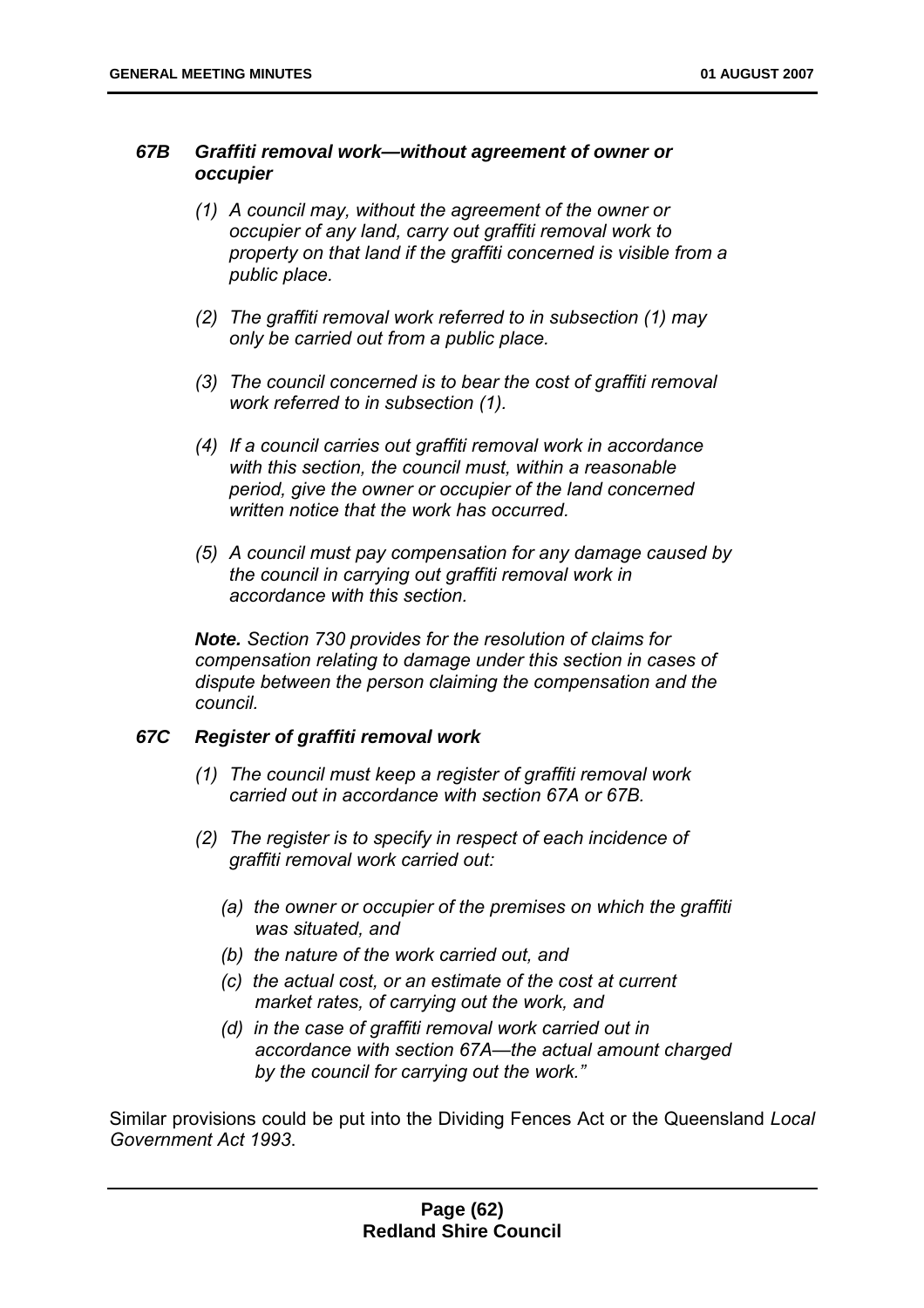## **4.2 Accessibility to plain language information on dividing fences**

As the *Dividing Fences Act 1953* is a common law, local governments do not have a specific role in the enforcement of this legislation. As a community service, Council's Customer Service Team provides both verbal and written advice to our community on the legislation. Written advice is provided in the form of hardcopies of Department of Justice and Attorney General Website information.

While the information on the website is of a reasonable standard, further review regarding readability, setting out and plain language would be beneficial.

## **4.3 Community access to standard pro-forma notices in both electronic and hard copy form**

Under the Act, when an owner wants to construct a dividing fence, they must serve a written notice on the adjoining owner. The notice must state the common boundary line to be fenced, the type of fence to be constructed and contain a proposal for the construction of the fence. If a notice is not served as required and the owner proceeds to build the fence, then the Act does not apply in relation to mandatory cocontribution.

Not all members of the community would be able to produce a written notice in accordance with the requirements of the legislation. As a community service it would be beneficial to have standard pro-forma notices available in both electronic and hard copy form.

## **RELATIONSHIP TO CORPORATE PLAN**

The recommendation primarily supports Council's strategic priority to build safe, strong and self reliant communities with access to community services, infrastructure and opportunities for participation in community life.

### **FINANCIAL IMPLICATIONS**

No financial implications have been identified regarding the making of the submission.

### **PLANNING SCHEME IMPLICATIONS**

The Land Use Planning Group was consulted and it is considered that the outcome of recommendations in this report will not require any amendments to the Redlands Planning Scheme.

## **CONSULTATION**

Consultation has occurred with Land Use Planning, Legal Services, Environmental Management, Customer Service, Property Services, Parks and Conservation Services, Leisure and Recreation Services, Compliance Services, Environmental Strategies, Health and Environmental Services and the Department of Justice and Attorney General.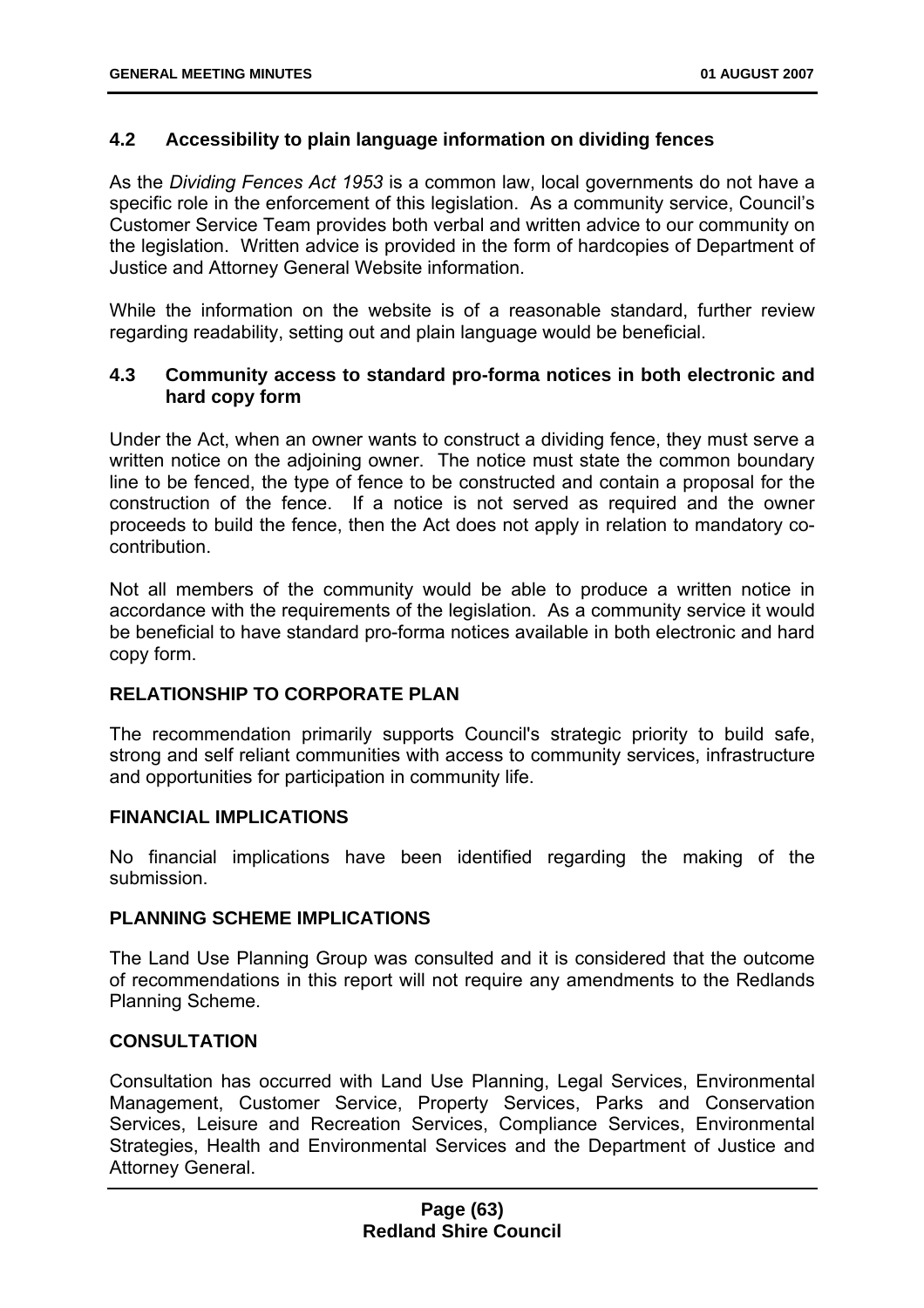# **OPTIONS**

### **PREFERRED**

That the attached submission on the review of the *Dividing Fences Act 1953* be made to the Department of Justice and Attorney General.

### **ALTERNATIVE**

- 1. That the attached submission on the review of the *Dividing Fences Act 1953* be amended and then made to the Department of Justice and Attorney General.
- 2. That Council does not make a submission on the review of the *Dividing Fences Act 1953.*

Cr Elliott moved that the motion be put.

## **OFFICER'S/COMMITTEE RECOMMENDATION/ COUNCIL RESOLUTION**

Moved by: Cr Dowling Seconded by: Cr Elliott

## **That Council resolve that the attached submission on the review of the** *Dividing Fences Act 1953* **be made to the Department of Justice and Attorney-General.**

Cr Elliott moved that the motion be put.

The motion to put the motion was put to the vote and CARRIED.

The Mayor put the motion and the motion was declared as **CARRIED.** 

A division was called for.

Crs Williams, Beard, Elliott, Bowler, Burns, Dowling, Henry, Ogilvie, Barker and Seccombe voted in the affirmative.

Cr Murray voted in the negative.

The motion was declared by the Mayor as **CARRIED**.

## **MEETING CLOSURE**

The meeting closed at 12.07pm.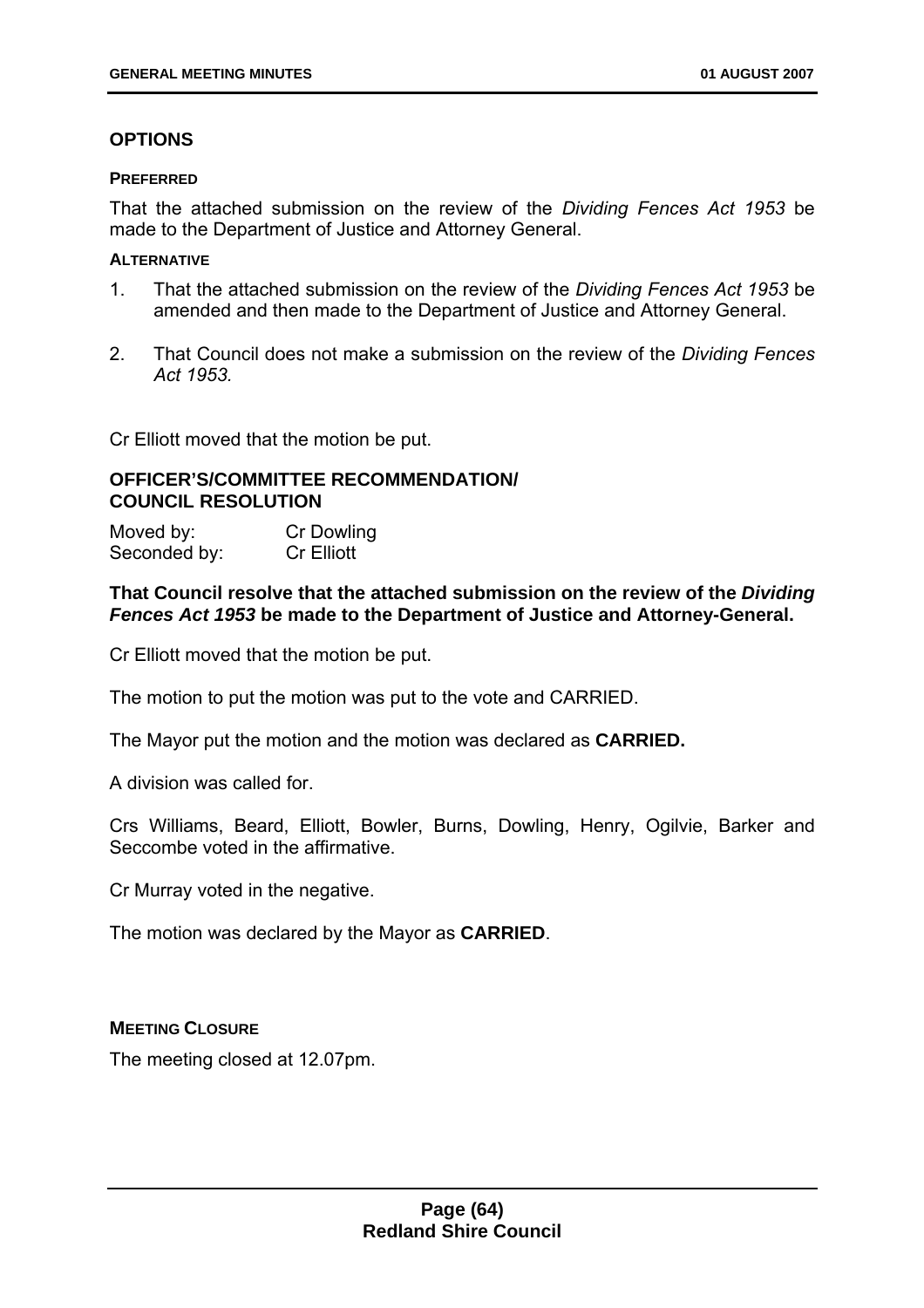## **11 REDLAND WATER AND WASTE COMMITTEE 25/07/07 - RECEIPT AND ADOPTION OF REPORT**

| Moved by:    | <b>Cr Barker</b> |
|--------------|------------------|
| Seconded by: | Cr Beard         |

That the following Redland Water & Waste Committee Report of 25 July 2007 be received.

#### CARRIED

#### **DECLARATION OF OPENING**

Cr Barker declared the meeting open at 9.00am.

#### **RECORD OF ATTENDANCE AND LEAVE OF ABSENCE**

| <b>Members Present</b> |                                            |
|------------------------|--------------------------------------------|
| Cr A G Barker          | <b>Chair and Councillor Division 1</b>     |
| Cr C B Ogilvie         | Councillor Division 2 – entered at 9.01am  |
| Cr D A Henry           | Councillor Division 3 – entered at 9.02am  |
| Cr P J Dowling         | Deputy Mayor and Councillor Division 4     |
| Cr J L Burns           | Councillor Division 5 - entered at 9.06am  |
| Cr T Bowler            | <b>Councillor Division 6</b>               |
| Cr M A Elliott         | <b>Councillor Division 7</b>               |
| Cr A R Beard           | <b>Councillor Division 8</b>               |
| Cr K M Williams        | Councillor Division 9 – entered at 9.05am  |
| Cr H J Murray          | Councillor Division 10 – entered at 9.02am |

*[Cr Elliott left the meeting at 9.26am during discussion on Item 1.1. Cr Dowling left the meeting at 10.12am during discussion on Item 1.2. Cr Burns left the meeting at 10.15am during discussion on Item 1.3.]* 

| Committee Manager                                          |                                                                                                                                     |
|------------------------------------------------------------|-------------------------------------------------------------------------------------------------------------------------------------|
| Mr J Pruss                                                 | General Manager Redland Water & Waste                                                                                               |
| <b>Officers</b><br>Ms E Bray<br>Mr T Kasper<br>Mr B Taylor | <b>Manager Customer Service and Business Performance</b><br><b>Manager Technical Support</b><br><b>Manager Treatment Operations</b> |
| <b>Minutes</b><br>Mrs J Parfitt                            | Corporate Meetings & Registers Officer                                                                                              |
| Apology                                                    |                                                                                                                                     |
| Moved by:<br>Seconded by:                                  | Cr Beard<br><b>Cr Dowling</b>                                                                                                       |

That an apology from today's meeting be noted for Cr D H Seccombe.

### CARRIED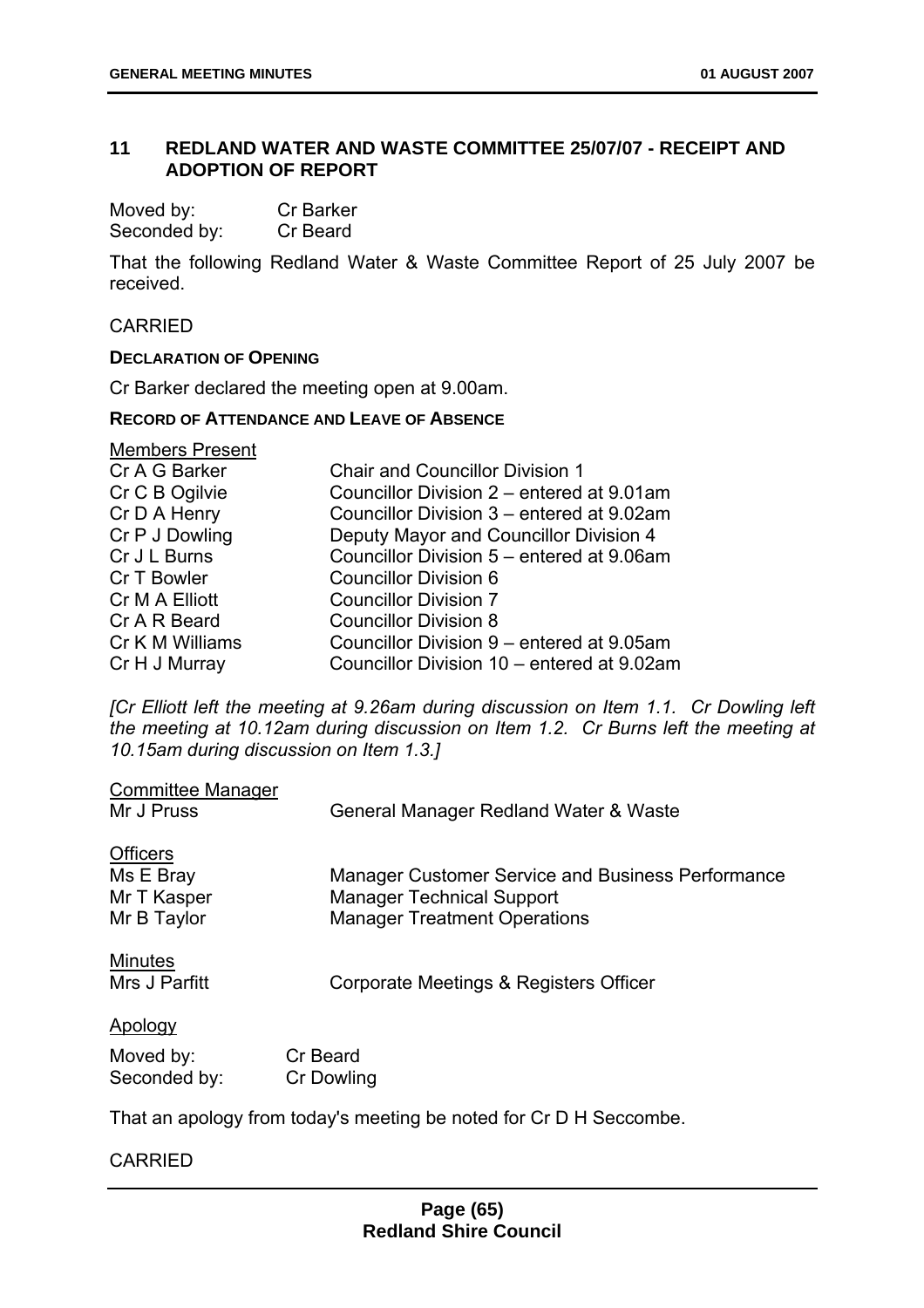**PUBLIC PARTICIPATION AT MEETING** Nil.

**DECLARATION OF INTEREST** Nil.

# **MOTION TO ALTER THE ORDER OF BUSINESS** Nil.

- **11.1 REDLAND WATER AND WASTE**
- **11.1.1 REDLAND WATER & WASTE COUNCIL BUSINESS UNIT REPORT JUNE 2007**

| <b>Dataworks Filename:</b>       | WW Redland Water & Waste Committee<br><b>WM Redland Water &amp; Waste Committee</b><br><b>WS Redland Water &amp; Waste Committee</b>                                                                  |
|----------------------------------|-------------------------------------------------------------------------------------------------------------------------------------------------------------------------------------------------------|
| <b>Attachments:</b>              | <b>Business Unit Report - June 2007</b><br><b>Appendix A - Additional Water Quality Indicators</b><br><b>Appendix B - Wastewater Treatment Plants</b><br><b>Supplementary Performance Information</b> |
| <b>Responsible Officer Name:</b> | <b>Jim Pruss</b><br>General Manager, Redland Water & Waste                                                                                                                                            |
| <b>Author Name:</b>              | <b>Jim Pruss</b><br><b>General Manager, Redland Water &amp; Waste</b>                                                                                                                                 |

## **EXECUTIVE SUMMARY**

The Redland Water & Waste (RWW) Council Business Unit report is presented to Council for noting. The report provides the business unit's performance for the month of June 2007 and covers financial and non-financial indicators for water, wastewater and waste.

It is expected that, most of the time the report findings will be "business as usual". Where exceptions occur, these will be highlighted.

The report provides a regular opportunity for Council to consider the performance of RWW and to respond to any exceptional reporting.

Council is provided with the option to accept the report or, accept it and request additional information or a review of performance.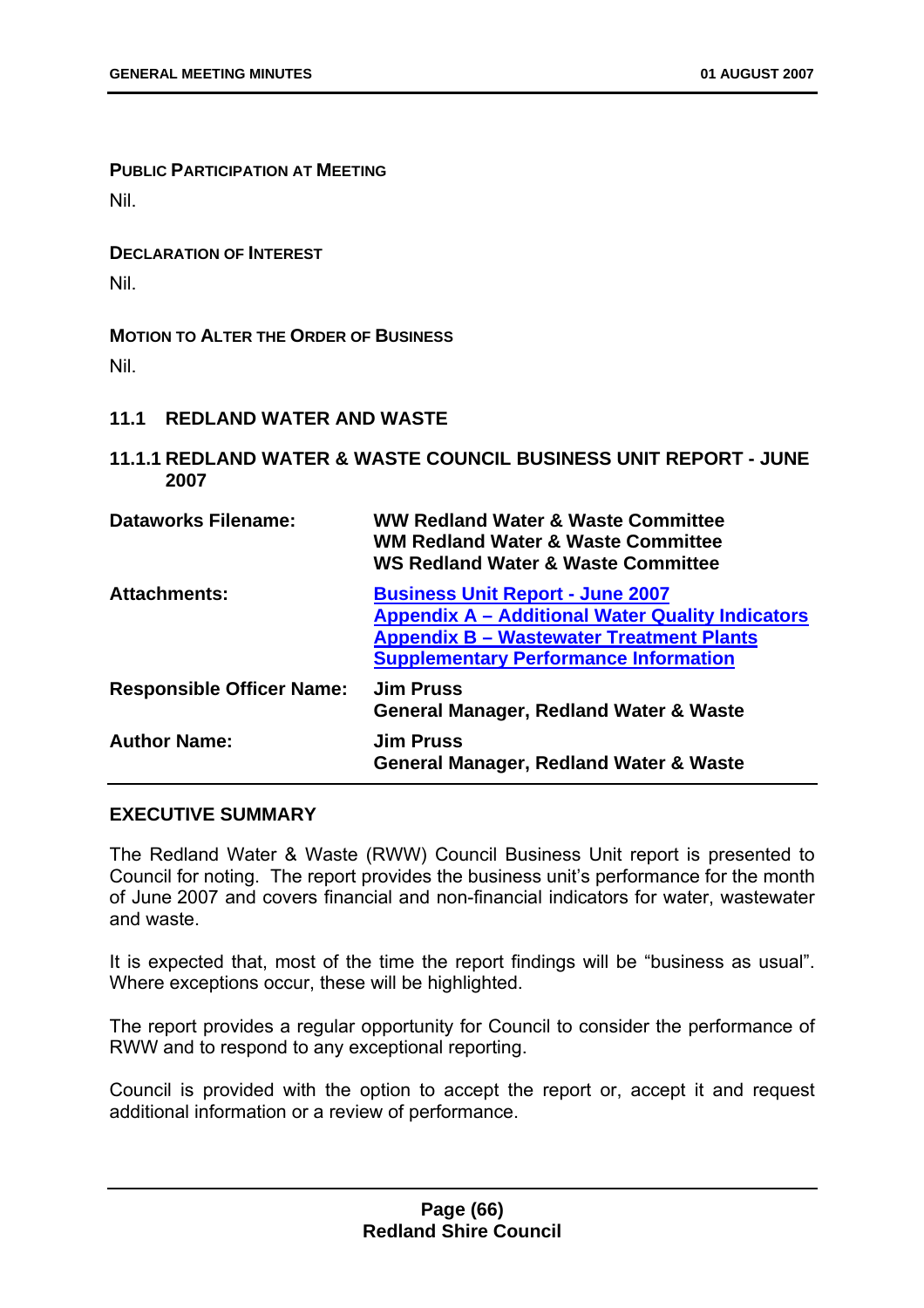## **PURPOSE**

To report on the ongoing performance of the business unit against key performance indicators (KPIs).

## **BACKGROUND**

RWW's performance plan identifies KPIs for which performance targets have been agreed with Council. Reporting is done each month through the RWW Committee.

### **ISSUES**

The report is provided to Council as a means of monitoring the performance of RWW for the activities of water, wastewater and waste.

The first part of the report comprises a "snapshot" of the business unit's achievement in meeting KPIs (year-to-date) and financial report card.

The report then provides specific financial report and commentary, capital expenditure (graphically) and a detailed customer overview.

The main body of the report focuses on actual levels of achievement against the KPIs for the month. Where exceptions have occurred and targets not met, an explanation is given as well as action taken to improve performance.

The report closes with a summary of the major issues for each group during the month.

### **RELATIONSHIP TO CORPORATE PLAN**

The recommendation primarily supports Council's strategic priority to provide and maintain water, wastewater and waste services to sustain our community.

Providing this report also supports Council's Governance strategic priority to provide a clear organisational direction supported by effective leadership and a framework of policies, plans and strategies that are responsive to the community's needs and which promote accountable and ethical standards of practice.

### **FINANCIAL IMPLICATIONS**

There are no direct financial implications resulting from this report. Financial implications may result where Council requests a performance review or requests an increase in performance standards.

### **CONSULTATION**

Consultation has occurred with:

- Manager Customer Service & Business Performance, RWW;
- Manager Treatment Operations, RWW;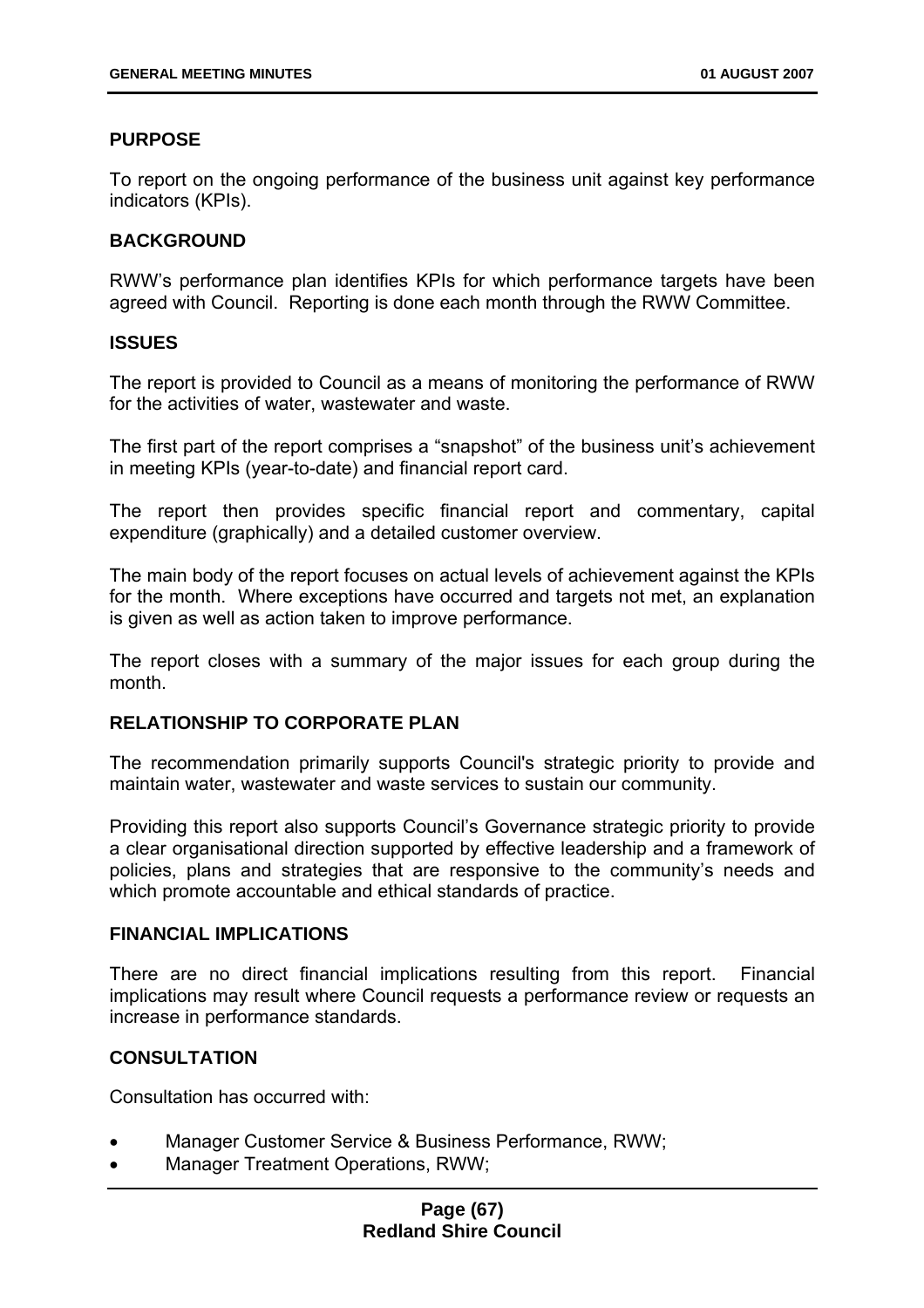- Manager Technical Support, RWW; and
- Senior Advisor, Financial Management, RWW.

#### **OPTIONS**

#### **PREFERRED**

That Council resolve to accept the Redland Water & Waste Council business unit report for June 2007, as presented in the attachment.

### **ALTERNATIVE**

That Council accepts the report and requests additional information or a review of performance.

### **OFFICER'S/COMMITTEE RECOMMENDATION/ COUNCIL RESOLUTION**

| Moved by:    | <b>Cr Barker</b>  |
|--------------|-------------------|
| Seconded by: | <b>Cr Dowling</b> |

**That Council resolve to accept the Redland Water & Waste Council Business Unit Report for June 2007, as presented in the attachment.** 

## **CARRIED**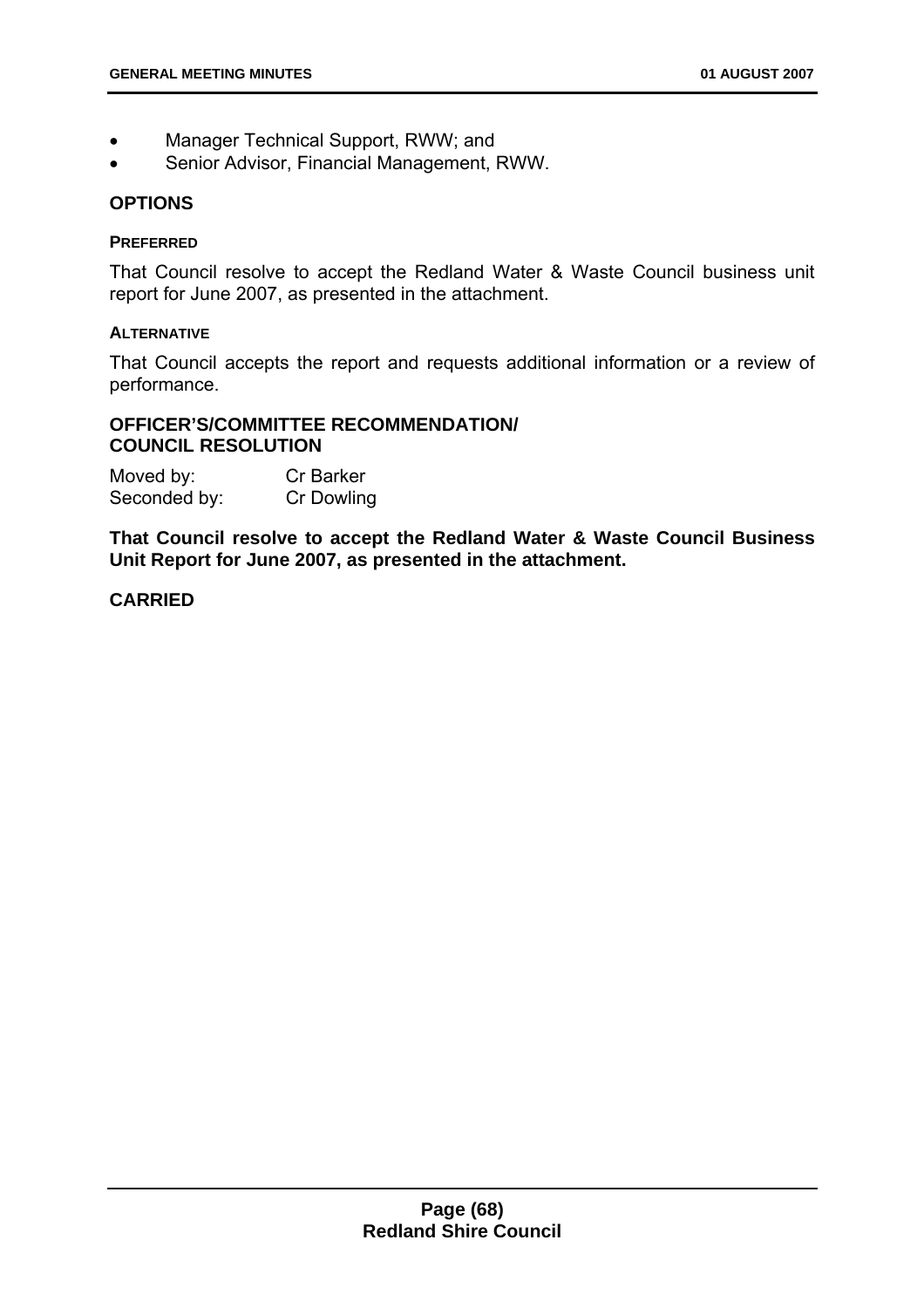## **11.1.2 EASTERN PIPELINE INTERCONNECTOR UPDATE**

| <b>Dataworks Filename:</b>       | <b>RWW Projects – WS – Eastern Pipeline</b><br><b>Interconnector</b>  |
|----------------------------------|-----------------------------------------------------------------------|
| <b>Responsible Officer Name:</b> | <b>Jim Pruss</b><br><b>General Manager, Redland Water &amp; Waste</b> |
| <b>Author Name:</b>              | <b>Jim Pruss</b><br><b>General Manager, Redland Water &amp; Waste</b> |

## **EXECUTIVE SUMMARY**

The Eastern Pipeline Interconnector project has been declared as a 'significant' project requiring an Environmental Impact Statement (EIS) under the *State Development and Public Works Organisation Act 1971* (the *Act*). This overall compilation of the EIS is the responsibility of the Co-ordinator General but is being prepared by the project proponent, the Southern Regional Water Pipeline Company. The EIS process has commenced with public notification and community information sessions on 30 June 2007.

The State has also proposed further powers be granted to the project with plans to declare the project as 'prescribed' and 'critical infrastructure' under the Act.

The water resources plan is being completed by the Department of Natural Resources & Water (DNRW) and should be completed before the planned extraction is to commence, however, the water emergency declared by the State government in August 2006 overrides the legislation.

Council's involvement is now restricted to planning for, and delivering, the borefield, treatment plant augmentation and reservoir No 3 at Heinemann Road, Mt Cotton. The State government has committed to full reimbursement of Council's costs for the Eastern Pipeline Interconnector project.

### **PURPOSE**

To brief Council on the current status of the Eastern Pipeline Interconnector project and the 14 June 2007 declaration of 'significant project' status under the *State Development and Public Works Organisation Act 1971* (the Act).

### **BACKGROUND**

### **PROJECT RESPONSIBILITY**

The Eastern Pipeline Interconnector project was mandated as part of the August 2006 *Water Amendment Regulation No 6* (The Regulation). Council, as the proponent of the project, was tasked to 'take all necessary steps to prepare for and construct the Eastern Pipeline Interconnector to provide 22ML/day into the Logan system by 31 December 2008'. Council was also required to maximise the sustainable take of groundwater from North Stradbroke Island, also by 31 December 2008.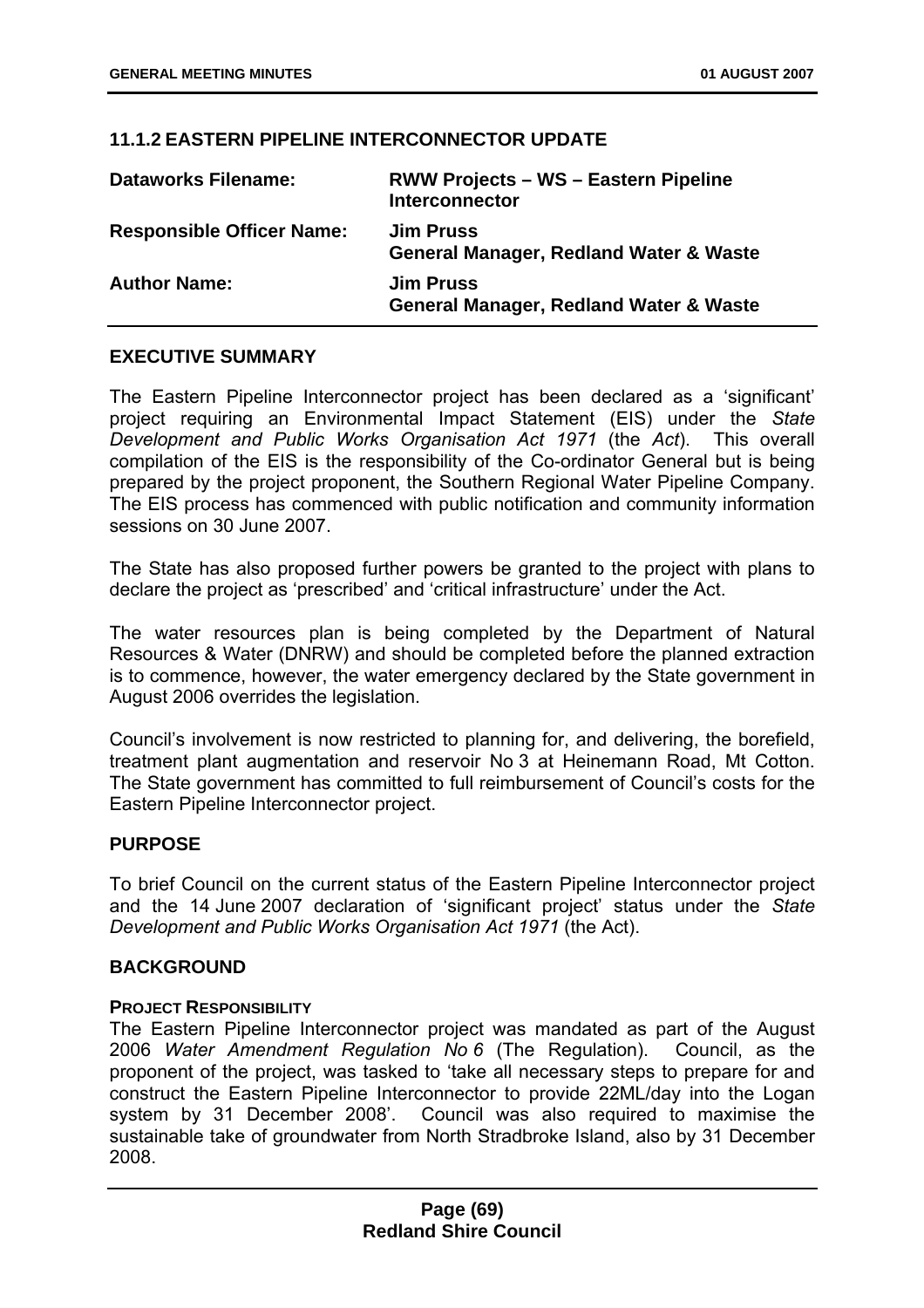These directives, among others in The Regulation, have resulted in the project currently under investigation which will culminate in the construction of a new borefield inland from Dunwich on NSI, pipe connection to and upgrade of the existing treatment plant, no work on the submarine pipeline, a new reservoir at Heinemann Road and a connecting pipeline and pumping station to the Kimberley Park reservoir in Logan.

When this project was first discussed, the position from Council was to build and own the new infrastructure except the pipeline and pumping station connecting with Logan City Council. Council was also strongly of the view that both a water resources plan and an appropriate EIA be undertaken before any extra water was extracted from the Island.

Council officers discussed this position with the Co-ordinator General and there was general agreement and confirmation of both ownership arrangements and the environmental assessments and planning instruments as noted above. However, when the Queensland Water Commission institutional reform papers were made public, hence removing ownership of all bulk supply assets and treatment plants from Council, the situation drastically altered with respect to ownership of the new infrastructure. Subsequent discussions with the Co-ordinator General culminated in Council not being the main proponent of the project, or owning any of the Eastern Pipeline Interconnector assets planned for construction. Council is still committed to project management and construction of the borefield, treatment plant upgrade and construction of No 3 reservoir at Heinemann Road. The Deputy Premier confirmed the financial arrangements in a letter to Council advising that all work on the projects mandated by The Regulation will be fully paid for by the State.

Overall responsibility for delivery of the Eastern Pipeline Interconnector project was given to the Co-ordinator General, who also has the responsibility to deliver a number of projects, including the Northern Pipeline Interconnector. The Co-ordinator General has given overall project management and delivery of both Eastern Pipeline Interconnector and Northern Pipeline Interconnector to Southern Regional Water Pipeline Company; this company was created to build, own and operate the southern regional water pipeline to inter-connect Mt. Crosby water treatment plant to the Gold Coast and the desalination plant at Tugun and, until recently, was owned by a combination of SEQWater and 5 local governments. The ownership arrangements have currently changed with the State owning 100% of Southern Regional Water Pipeline Company. The State is intending to modify The Regulation to recognise the change in project proponent.

#### **ENVIRONMENTAL ASSESSMENT PROCESS**

Also of relevance is the Department of Environment & Water Resources (DEWR) determination of 10 May 2007 that work on North Stradbroke Island related to water extraction from the borefield is a 'controlled action' as the work was likely to have an impact on matters protected by the *Environment Protection and Biodiversity Conservation Act 1999* (EPBC Act). Under this determination, the DEWR has to advise on whether the assessment would proceed through a process determined by them or another accredited assessment process. The most appropriate accredited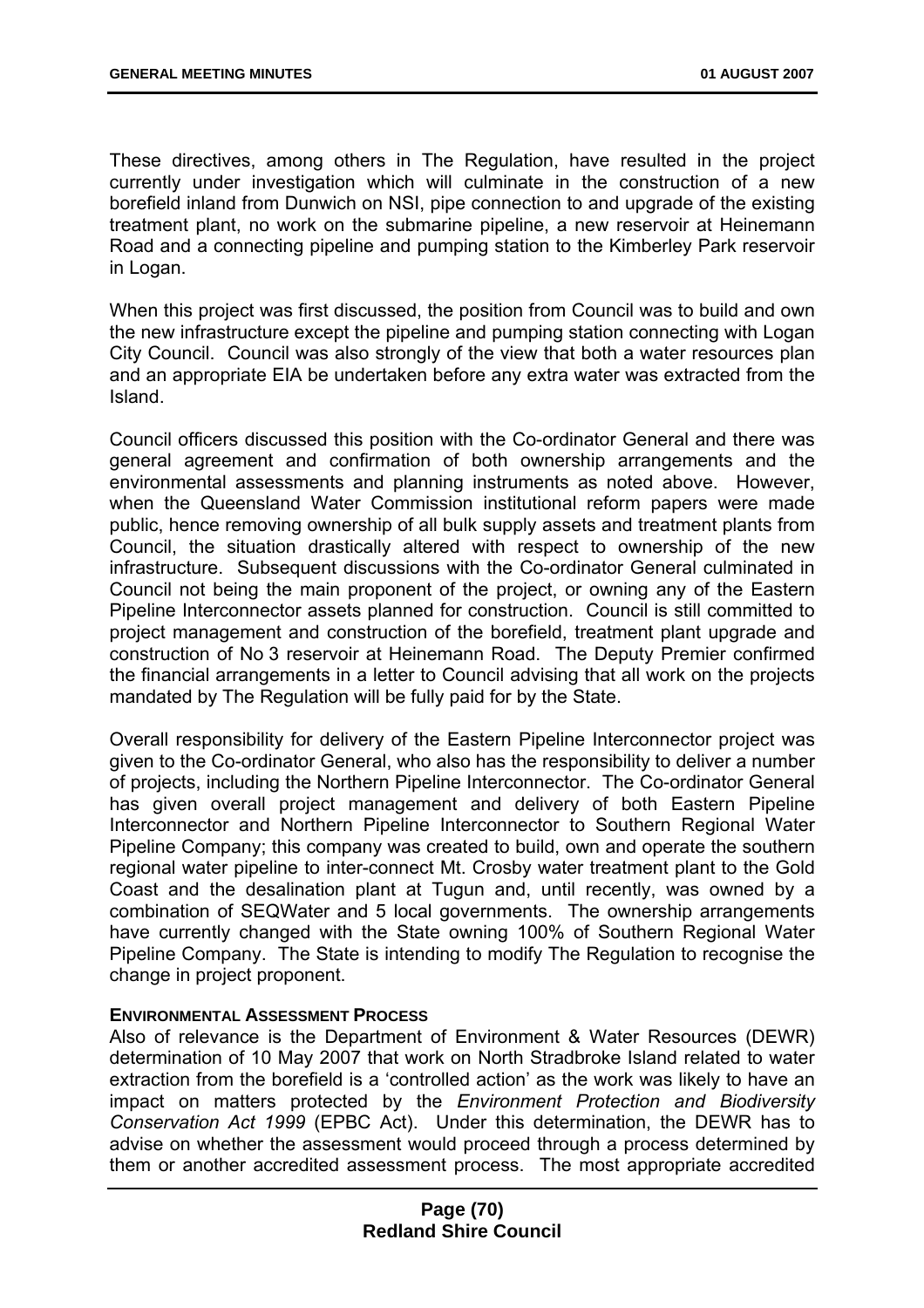process is an EIS provided for under the bi-lateral agreement between the Queensland and Commonwealth governments under the *Act.* The Co-ordinator General must first declare the Eastern Pipeline Interconnector as a 'significant project'.

The Co-ordinator General can declare a project to be a 'significant project' based on one or more of the following criteria:

- complex approval requirements, including local, State and Australian government involvement;
- a high level of investment in the State;
- potential effects on infrastructure and/or the environment;
- provision of substantial employment opportunities; and
- strategic significance to a locality, region or the State.

There are 2 types of declaration of a 'significant project' under the *Act* to recognise the significant nature of the project to either a region and/or the State:

1. Requiring an environmental impact statement (EIS) (s26(1)(a) of the Act

Only the most important or complex projects are generally declared to be significant projects, signalling that a robust assessment process is warranted involving whole-ofgovernment coordination.

The Co-ordinator General's decision to declare a project to be a 'significant project' does not infer Queensland government backing of the project, rather it signals that the project warrants a robust impact statement.

2. Not requiring an environmental impact statement (s26(1)(b) of the Act

If a project is declared a 'significant project not requiring an EIS' under Section 26(1)(b), it is to recognise the significant nature of the project to either the region and/or the State and allow applications under other statutes, such as the *Water Act 2000* and the *Vegetation Management Act 1999* that require a project to be of a significant nature to the region and/or the State before detailed consideration under those Acts. However, the provisions in the Act relating to the preparation of the Coordinator General's report and its relationship to an Integrated development assessment system (IDAS) application will not be applicable to these projects.

Declaration under Section 26(1)(b) of a 'significant project for which an EIS is not required' in no way diminishes any requirement for a proponent to undertake environmental assessment under other legislation. The Co-ordinator General must be satisfied that appropriate environmental assessments will be carried out for the project under another Act prior to declaring a project significant pursuant to Section  $26(1)(b)$ .

The Co-ordinator General has declared the following major projects, among others, as significant projects requiring an EIS: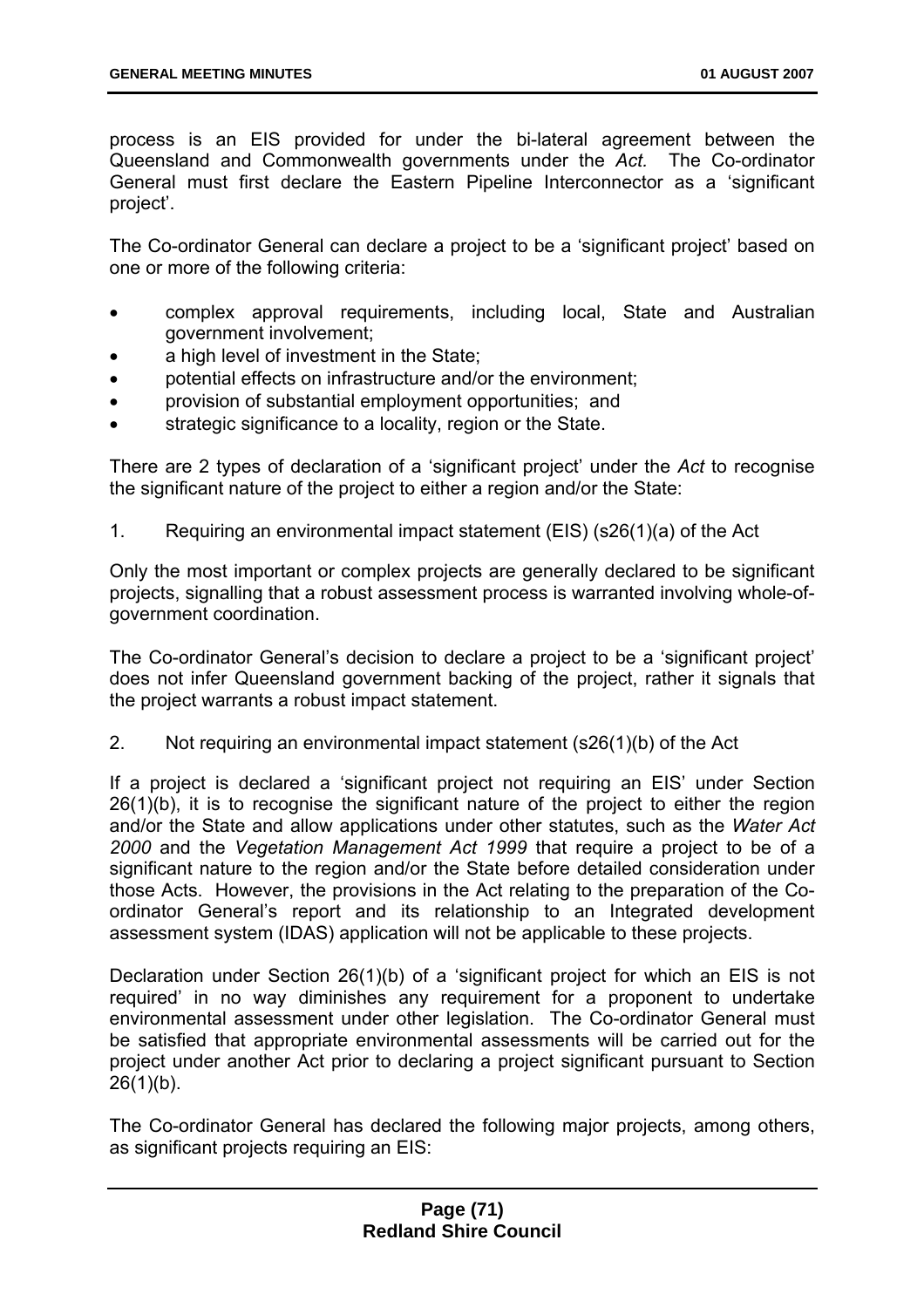- <span id="page-72-0"></span>• Airport link project;
- Central Qld gas pipeline;
- Eastern pipeline interconnector;
- Emu Swamp dam;
- Fisherman's Landing port expansion;
- Gold Coast marine development;
- Hinze Dam stage 3 project;
- Moranbah and Nebo power stations;
- Northern pipeline interconnector – stage 1;
- Pinkenba ethanol bio-refinery;
- Southern regional water pipeline;
- Townsville power station;
- Traveston Crossing dam – stage 1;
- Wyaralong Dam.

The initial advice statement was prepared by WBM Consultants for Southern Regional Water Pipeline Company for consideration by the Co-ordinator General in recommending whether the project should be classified as a significant project. Based on this report, the Co-ordinator General has determined the project as significant and requiring an EIS. This does not mean the project has a 'status' and is not an indication of approval or support, it can still be declined by the Co-ordinator General or Federal Government. What it does mean, however, is that the EIS process will be broadly based and is the most comprehensive process in Qld legislation including cultural heritage management plans, consideration of native title issues and the development of an adaptive groundwater management plan.

Therefore, by declaring the Eastern Pipeline Interconnector project as a 'significant project', the State through the Department of Infrastructure has committed to the broadest terms of reference for the EIS that will meet the requirements of both State and Federal legislation. Declaration also effectively commences the environmental assessment part of the project.

There are also plans in place to declare the project as both 'prescribed' and 'critical infrastructure' under the Act. These powers, if enacted, enable timely approval of licences, permits and the granting of public utility easements.

Apart from the environmental assessment work, the project proponent, now Southern Regional Water Pipeline Company, must conduct community consultations to engage the relevant stakeholders. Subsequent to this declaration, a notice was published in the *Weekend Australian* on 30 June 2007 inviting public comment on the draft terms of reference for the EIS. Comments need to be submitted by close of business on 27 July 2007.

Two community introduction sessions, not public forums, were held on 30 June 2007 - one at Mt. Cotton and another at Pt. Lookout. At the time of writing this report, a further session was scheduled for the Cleveland Library on 21 July 2007. A full community consultation plan is under development.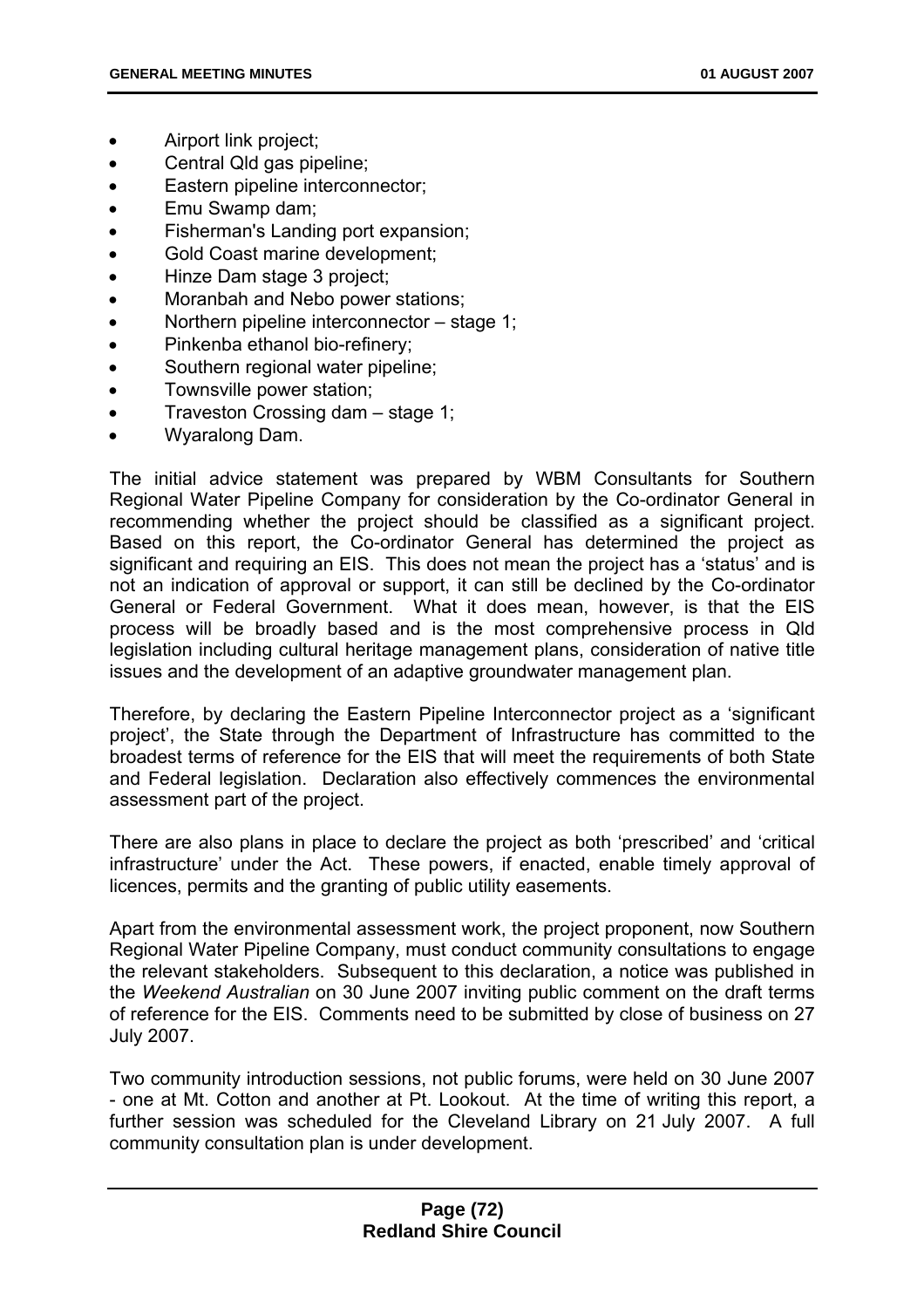Council has also been invited to participate in an advisory agency group with a briefing on 11 July 2007. Council must also nominate a representative for coordination of activities for the EIS.

An EIS process can take from as little as 6 months to a couple of years to complete. There is no fixed date for anticipated completion at this time; however, all parties are looking at getting the EIS completed as soon as possible to meet the legislative deadlines. By declaring the project as a 'significant' project, the government has committed to the most comprehensive EIS available.

#### **WATER RESOURCES PLAN**

Another requirement of Council was the development of a water resources plan. DNRW is committed to completing the water resources plan before any extra water is taken off the Island. The water resources plan for NSI will be included as an amendment to the Logan water resources plan. The August 2006 Regulation which declared a 'water emergency' in south-east Queensland effectively overrides the legislative requiring a water resources plan, but the government has committed to the plan in the context of overall community acceptance of the project.

The water resources plan is different from an EIS as it does not look at the infrastructure; it only assesses available water; it makes no recommendation as to how and where the water should be used. In effect, it is a 'water balance' calculating both supplies and demands from all sources. From this calculation, extra or existing water resources can be allocated and the water resources plan will authorise the amount of water for use.

The water resources plan is a legislatively prescribed process. The current plan is to have the document approved by the Minister for release in September 2008. There will be a community reference panel approved by the Minister. Individuals cannot self-nominate; persons must be nominated by representative groups and have the authority to speak on behalf of the group. The water resources plan is not a requirement to approve the project, but will be used to ascertain overall water allocations.

#### **SUMMARY**

The Eastern Pipeline Interconnector project is now being run by Southern Regional Water Pipeline Company on behalf of the Co-ordinator General. Southern Regional Water Pipeline Company has commenced the engineering design phase of the project and has also recently commenced the environmental assessment and community consultation work to meet both State and Federal legislative requirements. The information from the EIS and the position of the Co-ordinator General will be referred to DEWR for Federal government approval. The project must pass both governments before it can be approved to proceed.

The water resources plan will also be underway shortly but is a separate process to the EIS.

Council is still responsible for delivery of the borefield, treatment plant upgrade and reservoir but will be fully compensated for the work undertaken.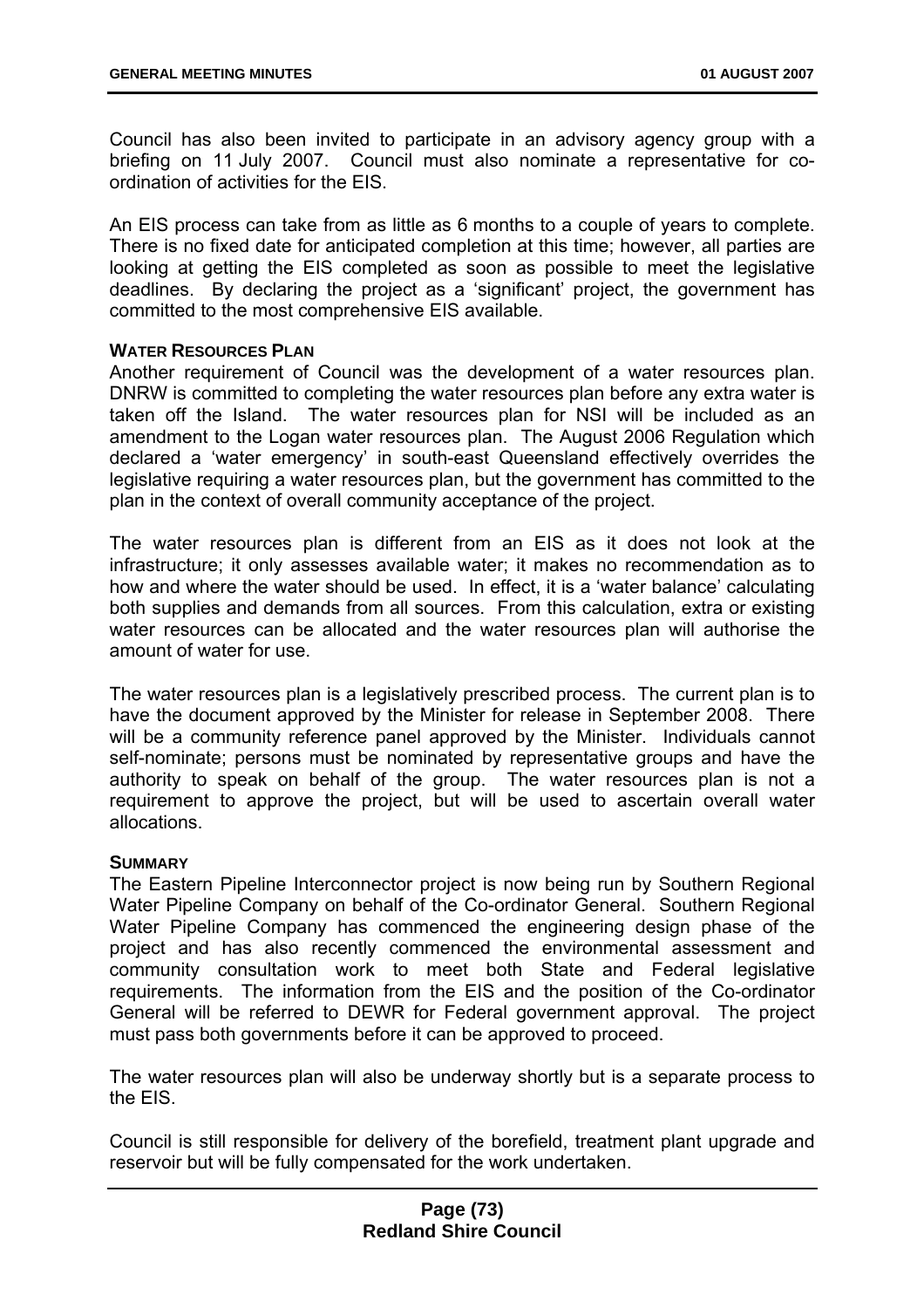# **ISSUES**

Project timeframes are very tight and it will be difficult to meet the State-imposed deadline of 31 December 2008 while completing a full EIS and water resources plan.

Design work on the borefield and 2 pipeline routes are currently underway but cannot be finalised until a number of other processes including the EIS and test drilling are further developed.

Due to the high demand for experienced bore drilling units and contractors across the country, Council will have to engage suitably experienced contractors to drill both test and final production bores.

Council's financial commitment will continue until the project is completed, however, the bulk assets and potentially the budget for future works will be removed from Council by 1 July 2008.

Also with the Council Reform Commission yet to make public their recommendations, a potential conflict arises as Redland Shire Council, as an entity, may no longer have the ability to make contractual payments.

Contracts can be novated; however, we are discussing the option of whether the contracts should nominate the Southern Regional Water Pipeline Company as the principal in anticipation of any change of responsibility.

# **RELATIONSHIP TO CORPORATE PLAN**

The recommendation primarily supports Council's strategic priority to provide and maintain water, waste services, roads, drainage and support the provision of transport and waterways infrastructure.

### **FINANCIAL IMPLICATIONS**

Councils' component of the work is being funded by Council to meet its commitment; however, the State Government will reimburse all the expenditure on this project.

# **CONSULTATION**

Manager Technical Support, RWW; Service Manager Special Engineering Projects, Technical Support, RWW.

### **OFFICER'S/COMMITTEE RECOMMENDATION/ COUNCIL RESOLUTION**

| Moved by:    | <b>Cr Barker</b>  |
|--------------|-------------------|
| Seconded by: | <b>Cr Dowling</b> |

**That Council resolve to note progress on the Eastern Pipeline Interconnector project.** 

# **CARRIED**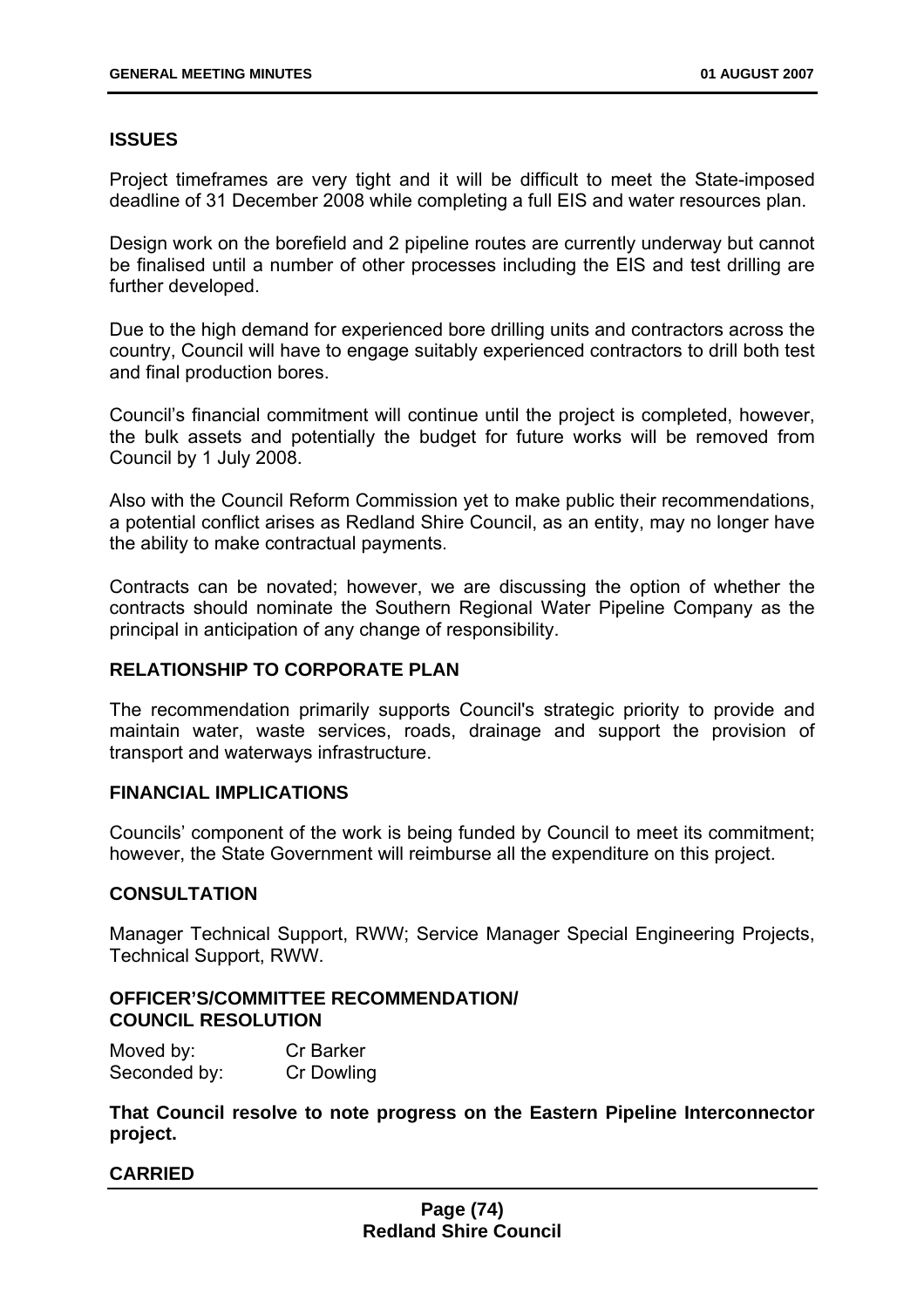# **11.1.3 REDLAND WATER & WASTE PERFORMANCE PLAN 2007-08**

| <b>Dataworks Filename:</b>       | <b>WS Redland Water &amp; Waste Committee</b>                         |
|----------------------------------|-----------------------------------------------------------------------|
| <b>Attachments:</b>              | <b>RWW Performance Plan 2007-08</b>                                   |
| <b>Responsible Officer Name:</b> | <b>Jim Pruss</b><br><b>General Manager, Redland Water &amp; Waste</b> |
| <b>Author Name:</b>              | <b>Jim Pruss</b><br><b>General Manager, Redland Water &amp; Waste</b> |

#### **EXECUTIVE SUMMARY**

Redland Water & Waste (RWW) is a commercial business unit (CBU) of Redland Shire Council (RSC).

Under Section 580(1) of the *Local Government Act 1993*, there must be an annual performance plan for each CBU.

RWW has conducted a review of its annual performance plan for the financial year 2007-08.

The performance plan is presented for adoption with the exclusion of the financial information. The financial information will be reviewed and adopted by Council as part of the annual budget process.

It is recommended that the performance plan be approved.

#### **PURPOSE**

For Council to adopt RWW's Performance Plan for 2007-08 to meet the requirements of the *Local Government Act 1993*.

### **BACKGROUND**

The *Local Government Act 1993* requires that a business unit's performance is monitored by the local government against performance targets detailed in an annual performance plan.

Section 67 of the *Local Government Finance Standard 2005* states that the annual performance plan for a CBU must include:

- (a) the CBU's financial and non-financial performance targets for its activities;
- (b) the nature and extent of the CBU's community service obligations;
- (c) the costings of, and funding for, the CBU's community service obligations.

Section 68(1) of the *Local Government Finance Standard 2005* states that the annual performance plan for a CBU must also include:

(a) the CBU's objectives and functions;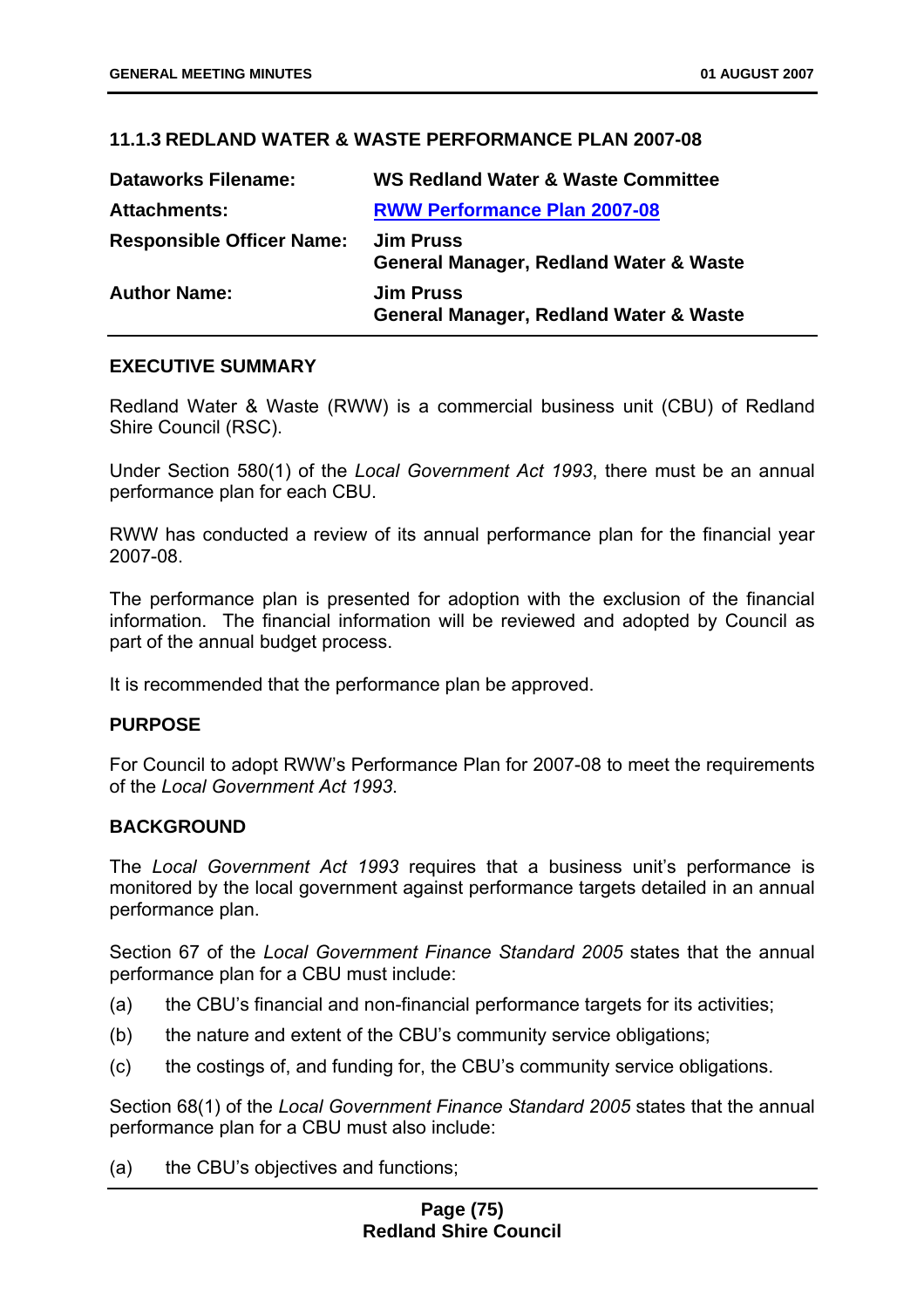- (b) the nature and scope of the CBU's main activities and undertakings;
- (c) the CBU's notional capital structure and treatment of surpluses;
- (d) the CBU's proposed major investments;
- (e) the CBU's outstanding and proposed borrowings;
- (f) the CBU's policy on the level and quality of service consumers can expect from the CBU;
- (g) the delegations necessary to allow the CBU to exercise management autonomy and authority in its commercial activities;
- (h) the type of information to be given in reports.

The performance plan may be amended any time before the end of the financial year in which it is prepared.

#### **ISSUES**

A number of key performance indicators (KPIs) have been amended for this year's performance plan based on an analysis of previous year's performance, details of which follow:

KPI AND TARGET TO REMOVE

The following KPI has been identified for removal from the performance plan.

#### NUMBER OF MISSED WHEELIE BINS OUTSIDE ONE WORKING DAY - ≤ 9 PER YEAR

The performance plan already includes a KPI *for Number of missed wheelie bin services each year*, which we have proposed to change to each month. It is not necessary to monitor 2 similar KPIs and 2006-07 actuals indicate that RWW has consistently serviced missed bins within one working day. As a result, it is not critical to monitor this KPI each month as part of the performance plan.

#### AMENDMENTS

CURRENT - AVERAGE DAILY RESIDENTIAL WATER CONSUMPTION PER PROPERTY - ≤ 865 LITRES/ PROPERTY/ DAY

*Proposed - Estimated average litres of water consumed per person per day (- ≤ 240 litres for Level 2).* 

The monthly and annual targets would change dependant on the current restriction level.

Both the indicator and the measurement calculation will change, the KPI will report the average litres of water consumed per person per day with a new proposed target. This new indicator provides a measure of performance with regard to the impact of water demand initiatives upon individual residents. It will provide more meaningful information for the purposes of water demand management, enable consistency with the Queensland Water Commission (QWC) and other south-east Queensland (SEQ)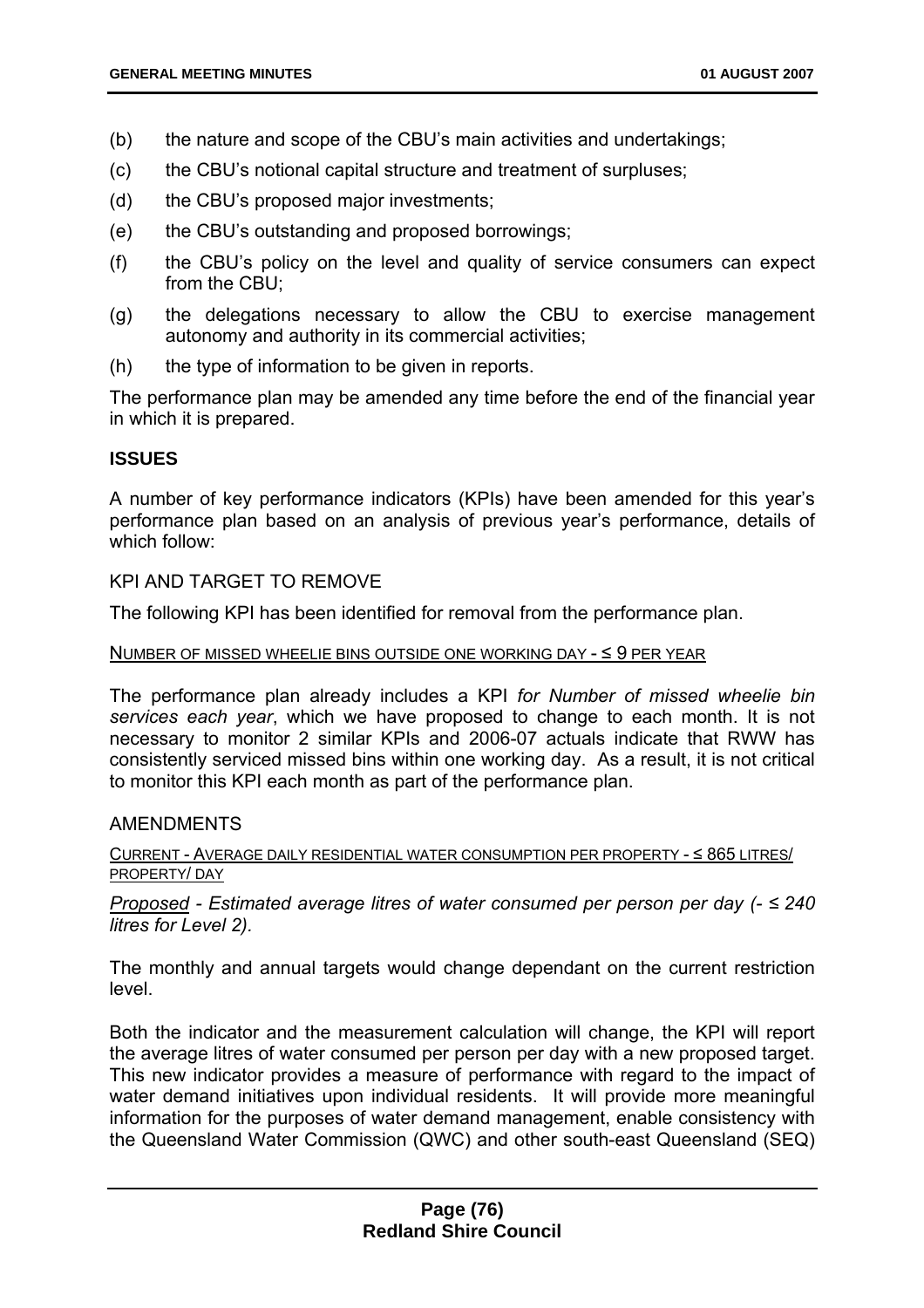Councils models and will allow Redlands a more direct consumption comparison with the rest of SEQ.

The target will use population projection figures for total population provided by the Department of Local Government and Planning, Planning Information Forecasting Unit (PIFU), adjusted to reflect that water is supplied to only 95% of Redland Shire (for 2006-07 the estimated population is 135,950). Targets will be established for each restriction level – 1 to 5. Based on the level 5 target set by QWC and the current level 2 targets in the Redlands, the following targets are examples of what targets may look like however these may be refined throughout the year. Consumption average for 2006-07 was 210l/p/day therefore Redlands is already achieving close to L3 restriction targets.

| <b>Restriction</b><br>Level | Target - litres per person per<br>day (indicative) | <b>Redlands actual - litres</b><br>per person per day |
|-----------------------------|----------------------------------------------------|-------------------------------------------------------|
|                             | 280                                                | 319.70 (2004-05)                                      |
|                             | 240                                                | 235.67 (2005-06)                                      |
|                             | 200                                                | 210.07 (2006-07)                                      |
|                             | 170                                                |                                                       |
| 5                           | 140                                                |                                                       |

CURRENT - RECYCLABLE MATERIAL DIVERTED FROM KERBSIDE COLLECTION (RECYCLING BIN ONLY) -  $\geq 20\%$ 

*Proposed – Recyclable materials diverted from kerbside collection (recycling bin only) ≥ 25%. The annual compliance target would also be ≥ 25%.* 

Actuals for 2005-06 indicate that RWW has consistently achieved over 20% diversion, ranging from between 22% and 25% over the past year. A benchmarking exercise undertaken to compare RSC performance with those of other SEQ Councils, revealed an average of 25.8% diversion amongst these Councils as shown in the Table below. RWW believes the better recycling performance can be maintained and improved as we will continue the education strategy to better inform residents of the recycling program.

| <b>Council</b>                   | 05/06 approximate actuals |
|----------------------------------|---------------------------|
| <b>Redland Shire Council</b>     | $24\%$ (06/07 - 24.19%)   |
| <b>Brisbane City Council</b>     | 30%                       |
| <b>Caboolture Shire Council</b>  | 26%                       |
| <b>Gold Coast City Council</b>   | 22%                       |
| <b>Ipswich City Council</b>      | 27%                       |
| <b>Pine Rivers Shire Council</b> | 24%                       |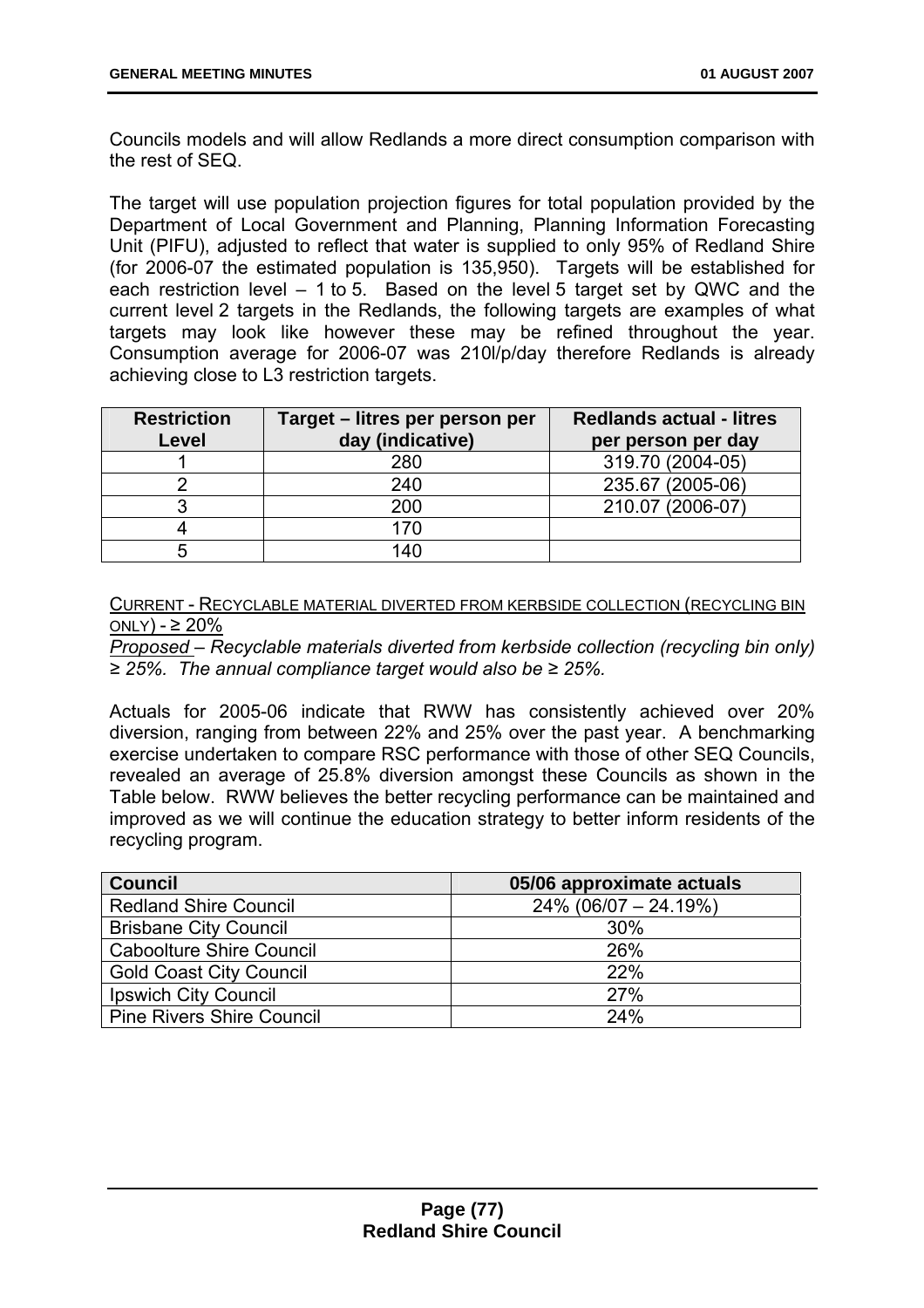CURRENT - NUMBER OF WATER MAIN BREAKS AND LEAKS PER 100KM OF MAIN PER YEAR - ≤ 4/ 100KM

*Proposed - Number of water main breaks and leaks per month ≤ 8 with a yearly compliance target of 96* 

It is proposed that both the indicator and target for this KPI be amended, the KPI would be changed to report the actual number of water main breaks each month, rather than the number per 100km of main and per year. The target would be converted to account for the new indicator. This would enable greater consistency with how other KPIs in the performance plan are being reported as well as make this KPI easier to understand and more relevant and monitor each month. The KPI would be amended to report the *Number of water main breaks and leaks per month*. The target has been converted as follows:

4 per year per 100km of main (based on 1202.2km of main):  $= 4 \times 12.022$  $= 48$  per year / 12 months  $= 4$  per month

It is also proposed to increase the target from  $\leq 4$  to  $\leq 8$ . Actuals from 2005-06 indicate that RWW has experienced an average of 6 water main breaks and leaks each month, ranging from between 2 and 14 over the past year. This increase can be attributed to lower rainfall and hence drier ground conditions. While RWW continues to focus its efforts on minimising water main breaks and leaks, it is proposed to increase this target to  $\leq 8$ , slightly above the average of 2005-06 (2006-07 actual is 6.67), to account for the change in weather conditions. The KPI would be amended to report the *Number of water main breaks and leaks per month - ≤ 8*.

The following indicators have been identified as potential KPIs to change the way in which they are measured, i.e. the KPIs would be changed to report the actual number of events each month, rather than the number per 100km of main or per 1000 properties, and per year. The targets would remain the same but be converted to account for the new indicator. This would enable greater consistency with how other KPIs in the performance plan are being reported as well as make this KPI easier to understand and monitor each month.

CURRENT - OVERALL NUMBER OF DRY WEATHER OVERFLOWS PER 100KM OF SEWER AND RISING MAIN PER YEAR - ≤ 8/ 100KM *Proposed - Overall number of dry weather overflows per month - ≤ 7*.

Actual for 2006-07 is 7. The target has been converted as follows:

8 per year per 100km of main (based on 1029.1km of main):  $= 8 \times 10.291$  $= 82$  per year / 12 months  $= 6.86$  per month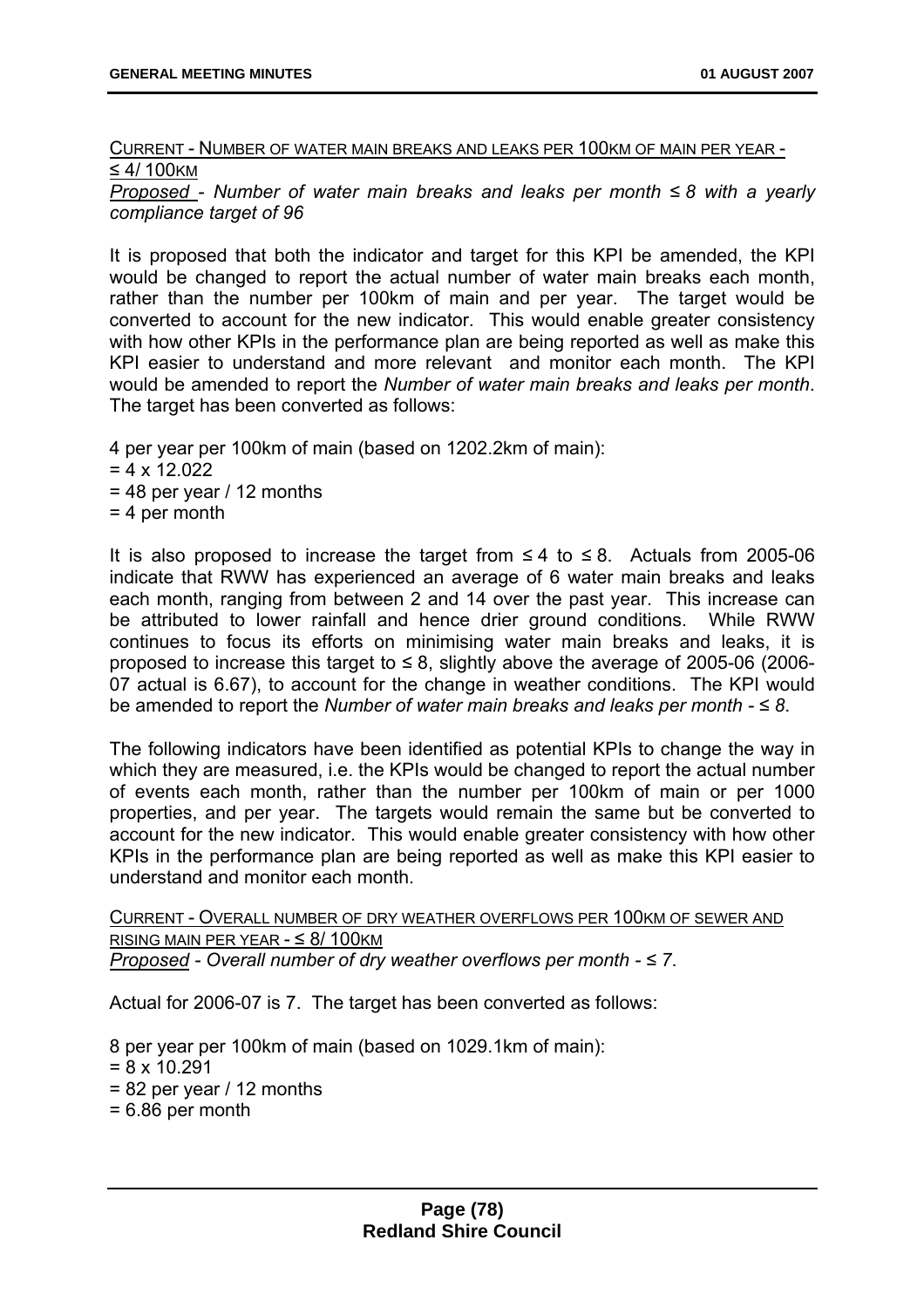<span id="page-79-0"></span>CURRENT - SEWER OVERFLOWS AFFECTING CUSTOMERS PER 1000 PROPERTIES PER YEAR - ≤ 5/ 1000 PROPERTIES

*Proposed - Sewer overflows affecting customers per month - ≤ 18.* 

Actual for 2006-07 is 7. The target has been converted as follows:

5 per year per 1000 properties (based on 43,537 wastewater services):

- $= 5 \times 43.537$
- $= 218$  per year / 12 months
- $= 18.14$  per month

CURRENT - NUMBER OF POOR PRESSURE COMPLAINTS PER 1000 PROPERTIES PER YEAR - ≤ 1.52/ 1000 PROPERTIES *Proposed - Number of poor pressure complaints per month - ≤ 6.* 

Actual for 2006-07 is 2. The target has been converted as follows:

1.52 per year per 1000 properties (based on 46,657 water services):  $= 1.52 \times 46.657$  $= 71$  per year / 12 months  $= 5.90$  per month

CURRENT - NUMBER OF MISSED WHEELIE BIN SERVICES EACH YEAR (REFUSE AND  $RECYCLING$ ) -  $\leq$  500 *Proposed* - *Number of missed wheelie bin services per month - ≤ 42*.

Actual for 2006-07 is 535. The target has been converted as follows:

500 per year/ 12 months:  $= 41.66$  per month SUMMARY

KPIS REMAINING THE SAME

| <b>KPI</b>                                                                         | <b>Target</b> | Unit             | <b>Reporting</b><br><b>Frequency</b> |
|------------------------------------------------------------------------------------|---------------|------------------|--------------------------------------|
| Nitrogen load from effluent discharge                                              | 110           | Av<br>kg/<br>day | Monthly                              |
| Earnings before interest tax and depreciation<br>(EBITD)                           | $0 - 5%$      | $\%$             | Monthly                              |
| service<br>of<br>Percentage<br>wastewater<br>interruptions restored within 5 hours | $\geq 95$     | $\%$             | Monthly                              |
| Percentage of water samples complying with<br>the ADWG                             | $\geq 98$     | $\%$             | Quarterly                            |
| Unplanned water interruptions restored within<br>5 hours                           | $\geq 97$     | $\%$             | Monthly                              |
| Number of water quality incidents per month                                        | $\leq 12$     | #                | Monthly                              |
| <b>LTIFR</b>                                                                       | $\leq 20$     |                  | Monthly                              |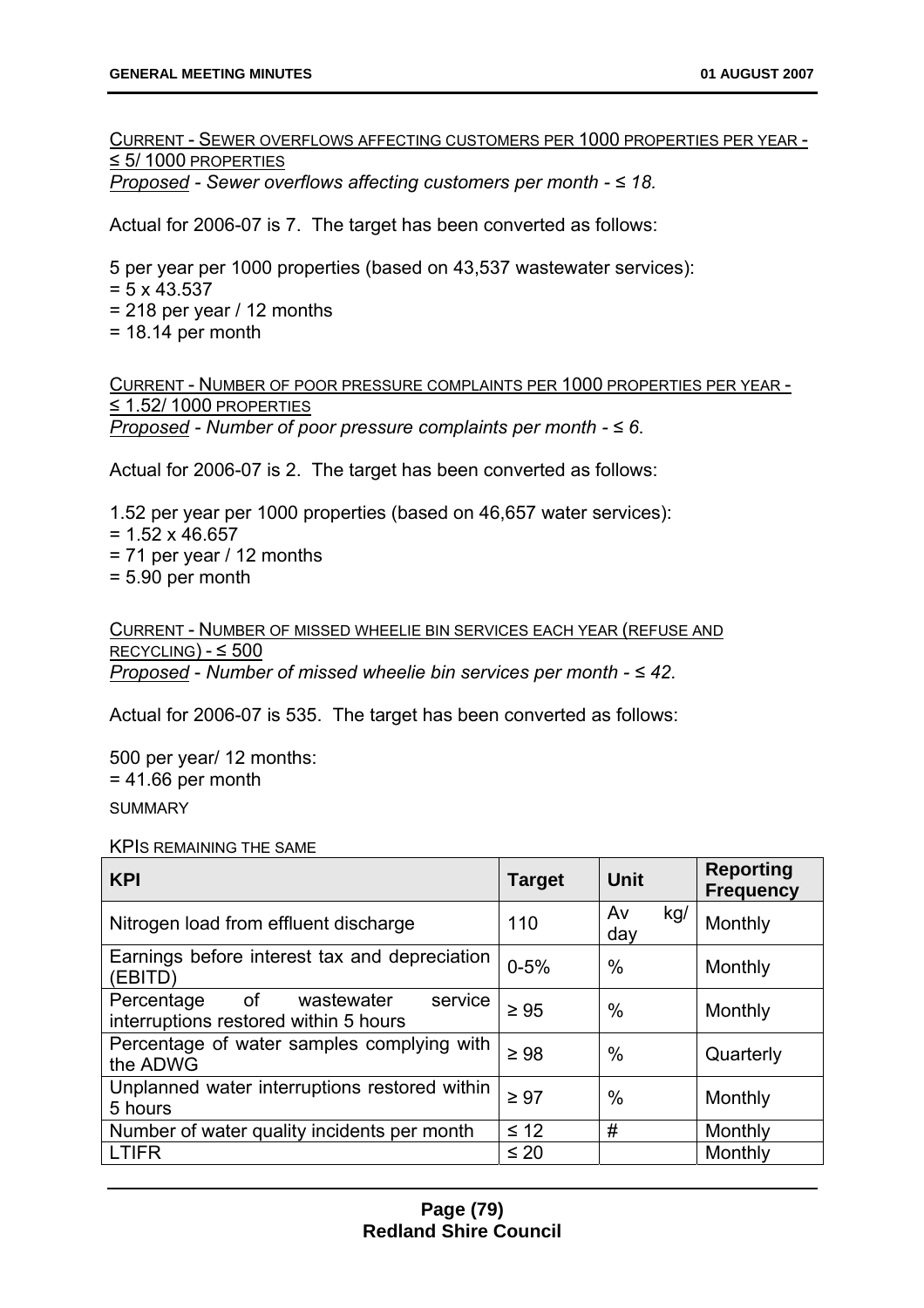# **KPI AMENDMENTS**

| <b>Former KPI</b>                                                                                     |               |                              | <b>New KPI</b>   |                                                                                              |                     |                            |                  |
|-------------------------------------------------------------------------------------------------------|---------------|------------------------------|------------------|----------------------------------------------------------------------------------------------|---------------------|----------------------------|------------------|
| <b>KPI</b>                                                                                            | <b>Target</b> | Unit                         | <b>Reporting</b> | <b>KPI</b>                                                                                   | <b>Target</b>       | Unit                       | <b>Reporting</b> |
| Average daily<br>residential water<br>consumption per<br>property                                     | $≤ 865$       | Litres/<br>property /<br>day | Quarterly        | Average<br>residential<br>water<br>consumption<br>per person per<br>day                      | $≤240$<br>(Level 2) | Litres/<br>person<br>/ day | Monthly          |
| Total kilos of<br>domestic waste<br>landfilled per<br>capita/per year                                 | $\leq 470$    | Kg/cap<br>year               | Monthly          | <b>Total kilos of</b><br>domestic<br>waste<br>landfilled per<br>capita/per year              | $≤ 488$             | Kg/cap<br>/year            | Monthly          |
| Recyclable<br>material diverted<br>from kerbside<br>collection<br>(recycling bin<br>only)             | $\geq 20$     | $\%$                         | Monthly          | Recyclable<br>material<br>diverted from<br>kerbside<br>collection<br>(recycling bin<br>only) | $\geq 25$           | %                          | Monthly          |
| Operating costs<br>per megalitre of<br>water treated                                                  | $\leq 550$    | $\boldsymbol{\mathsf{S}}$    | Monthly          | Operating<br>costs per<br>megalitre of<br>water treated                                      | ≤ 890               | \$                         | Monthly          |
| Operating costs<br>per property<br>serviced<br>(wastewater)                                           | $\leq 204$    | $\frac{1}{2}$                | Monthly          | Operating<br>costs per<br>property<br>serviced<br>(wastewater)                               | $\leq 238$          | \$                         | Monthly          |
| Operating cost<br>per tonne of<br>waste (waste)                                                       | $\leq 142$    | $\boldsymbol{\mathsf{S}}$    | Monthly          | Cost/tonne of<br>waste (waste)                                                               | $\leq 84$           | \$                         | Monthly          |
| Operating<br>performance<br>(expenditure to<br>budget)                                                | $+/- < 10$    | $\%$                         | Monthly          | Operating<br>performance<br>(expenditure to<br>budget)                                       | $+/- 5$             | $\%$                       | Monthly          |
| Overall number<br>of dry weather<br>overflows per<br>100km of sewer<br>and rising main<br>(per annum) | $\leq 8$      | #/ 100km                     | Monthly          | Number of dry<br>weatner<br>overflows per<br>month                                           | $\leq 7$            | $\#$                       | Monthly          |
| Sewer overflows<br>affecting<br>customers per<br>1000 properties<br>(per annum)                       | $\leq 5$      | #/ 1000<br>propertie<br>s    | Annual           | Sewer<br>overflows<br>affecting<br>customers                                                 | $≤ 18$              | #                          | Monthly          |
| Average<br>response or<br>reaction time to<br>wastewater<br>incident                                  | $\leq 1$      | Hr                           | Annual           | Average<br>response or<br>reaction time<br>to wastewater<br>incident                         | $\leq 60$           | Minute<br>s                | Monthly          |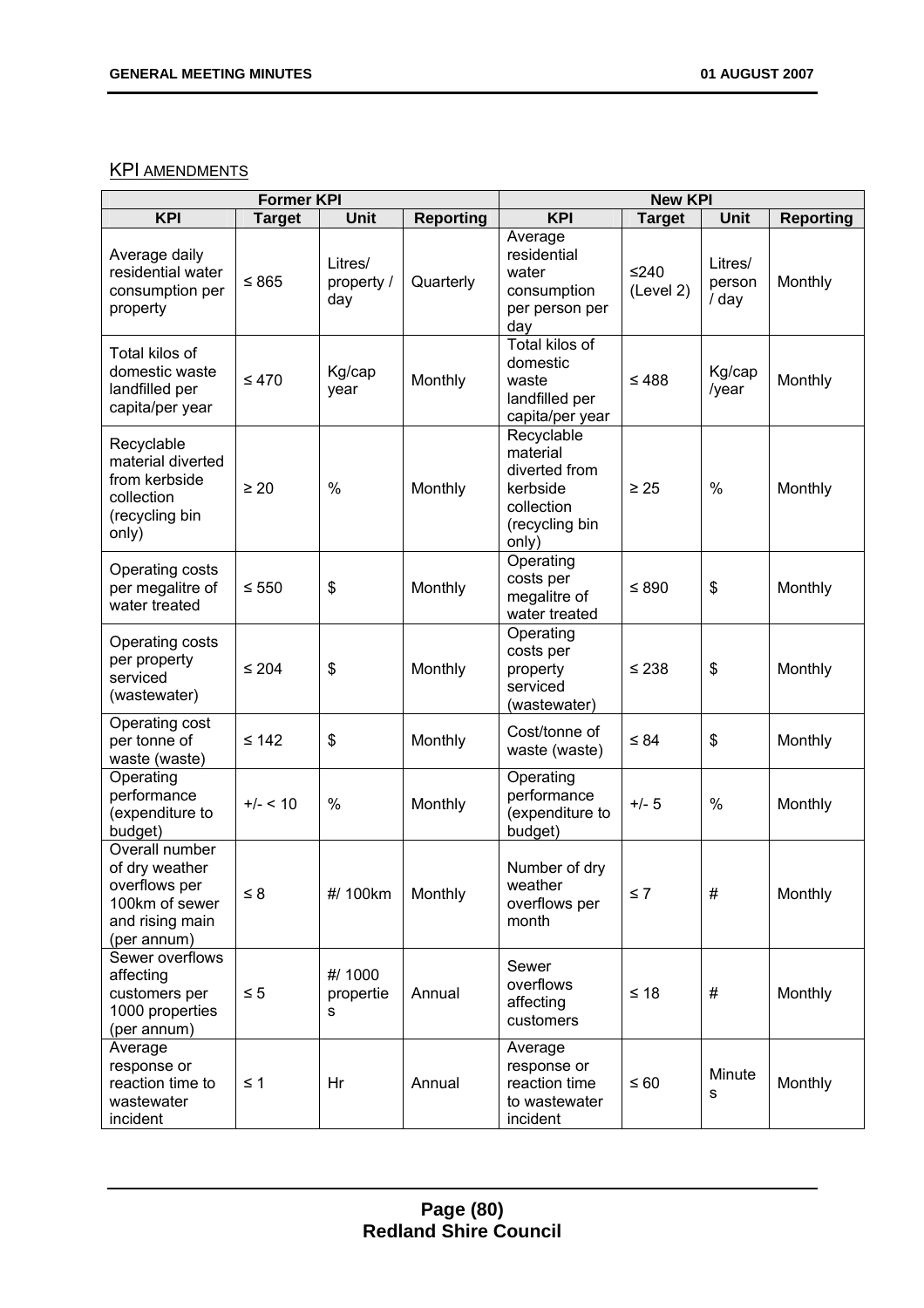| <b>Former KPI</b>                                                                                                            |                     |                           | <b>New KPI</b>   |                                                                                                                              |               |             |                  |
|------------------------------------------------------------------------------------------------------------------------------|---------------------|---------------------------|------------------|------------------------------------------------------------------------------------------------------------------------------|---------------|-------------|------------------|
| <b>KPI</b>                                                                                                                   | <b>Target</b>       | Unit                      | <b>Reporting</b> | <b>KPI</b>                                                                                                                   | <b>Target</b> | Unit        | <b>Reporting</b> |
| Number of<br>wastewater<br>odour<br>complaints (per<br>annum)                                                                | $\leq 36$           | #                         | Monthly          | Number of<br>wastewater<br>odour<br>complaints                                                                               | $\leq$ 3      | #           | Monthly          |
| Number WWTP<br>non<br>conformances<br>with EPA licence<br>over compliance<br>year                                            | $≤ 19$              | #                         | Monthly          | Number<br>WWTP non<br>conformances<br>with EPA<br>licence over<br>compliance<br>year                                         | $≤0.5$        | #           | Monthly          |
| % compliance<br>with EPA license<br>waste<br>management                                                                      | $\leq 98$           | $\frac{0}{0}$             | Monthly          | % compliance<br>with EPA<br>licence<br>requirements<br>for waste<br>management                                               | $\geq 98$     | %           | Quarterly        |
| Number of water<br>main breaks and<br>leaks per 100km<br>of main (per<br>annum)                                              | $\leq 4$            | #/ 100km                  | Monthly          | Number of<br>water main<br>breaks and<br>leaks per<br>month                                                                  | $\leq 8$      | #           | Monthly          |
| Average<br>response time to<br>water main<br>breaks                                                                          | $\leq 1$            | Hr                        | Monthly          | Average<br>response or<br>reaction time<br>to water main<br>breaks                                                           | $\leq 60$     | Minute<br>s | Monthly          |
| Number of poor<br>pressure<br>complaints per<br>1000 properties<br>(deficient) (per<br>annum)                                | $≤ 1.52$            | #/ 1000<br>propertie<br>s | Monthly          | Number of<br>poor pressure<br>complaints per<br>month                                                                        | $\leq 6$      | #           | Monthly          |
| Number of<br>missed wheelie<br>bin services<br>each year<br>(refuse and<br>recycling)                                        | $≤ 500 /$<br>annum  | #                         | Monthly          | Number of<br>missed<br>wheelie bin<br>services each<br>month (refuse<br>and recycling)                                       | $\leq 42$     | #           | Monthly          |
| % capital works<br>program<br>practical<br>completion - %<br>of planned<br>project<br>milestones<br>achieved this<br>quarter | $\geq 95 - 5$<br>96 | $\frac{0}{0}$             | Quarterly        | % capital<br>works program<br>practical<br>completion - %<br>of planned<br>project<br>milestones<br>achieved this<br>quarter | $\geq 95$     | %           | Quarterly        |

# **RELATIONSHIP TO CORPORATE PLAN**

The recommendation primarily supports Council's strategic priority to provide and maintain water, wastewater and waste services and support the provision of infrastructure.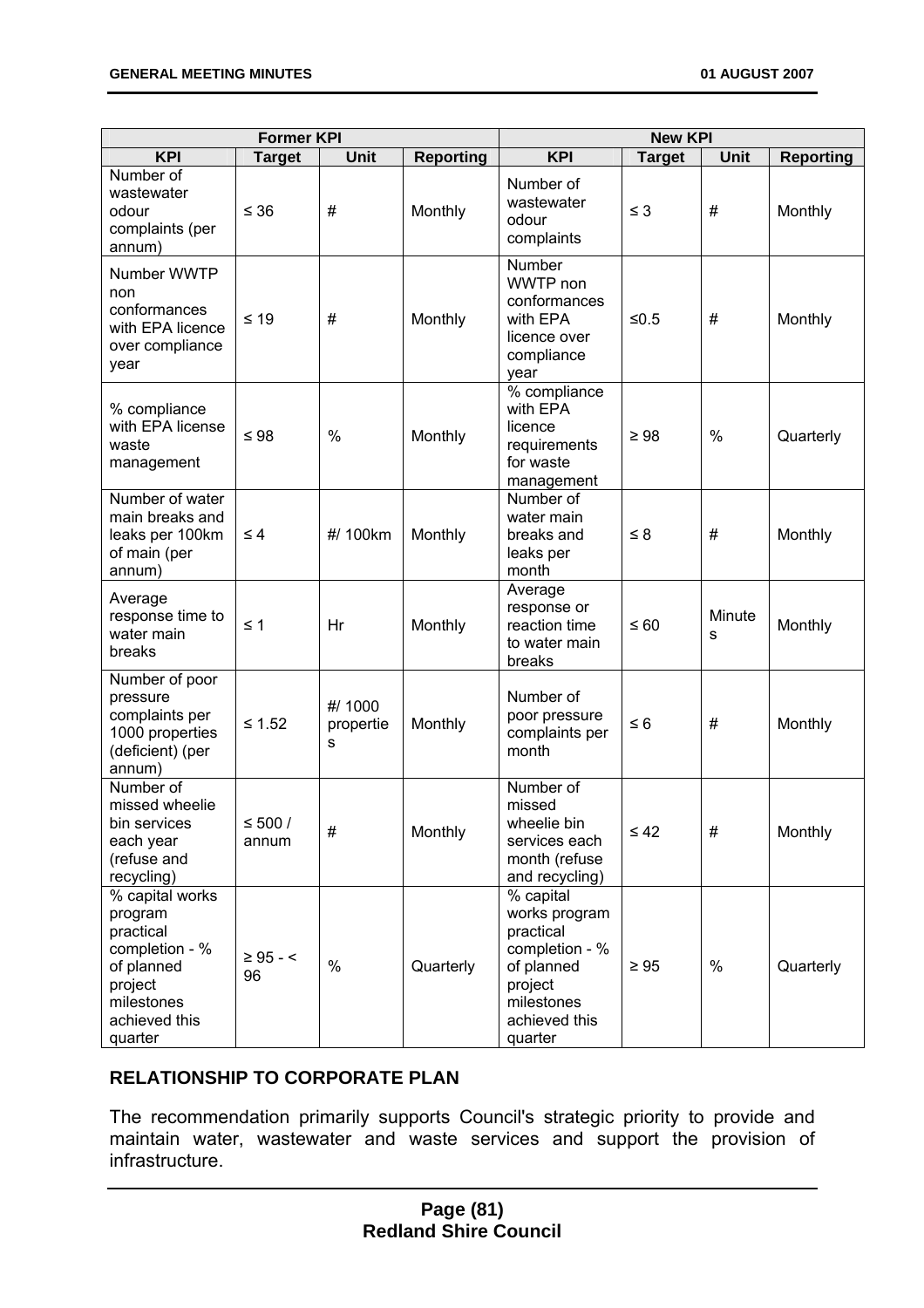# **FINANCIAL IMPLICATIONS**

For 2007/08 the planned level of Debt to Debt + Equity level shall be approximately 35%, the internal debt will increase from \$113m to \$186.135m.

# **CONSULTATION**

Consultation has occurred with the following:

- Manager Customer Service & Business Performance, RWW
- Manager Technical Support, RWW
- Manager Treatment Operations, RWW
- Senior Financial Advisor, RWW

Their comments have been taken into account in developing this report and preferred recommendation.

### **OPTIONS**

#### **PREFERRED**

That Council resolve to adopt the 2007-08 Performance Plan for Redland Water & Waste as attached.

#### **ALTERNATIVE**

That Council resolve to adopt the 2007-08 Performance Plan for Redland Water & Waste with amendments.

#### **OFFICER'S/COMMITTEE RECOMMENDATION/ COUNCIL RESOLUTION**

Moved by: Cr Barker Seconded by: Cr Dowling

**That Council resolve to adopt the 2007-08 Performance Plan for Redland Water & Waste, as attached.** 

# **CARRIED**

**MEETING CLOSURE**

The meeting closed at 10.24am.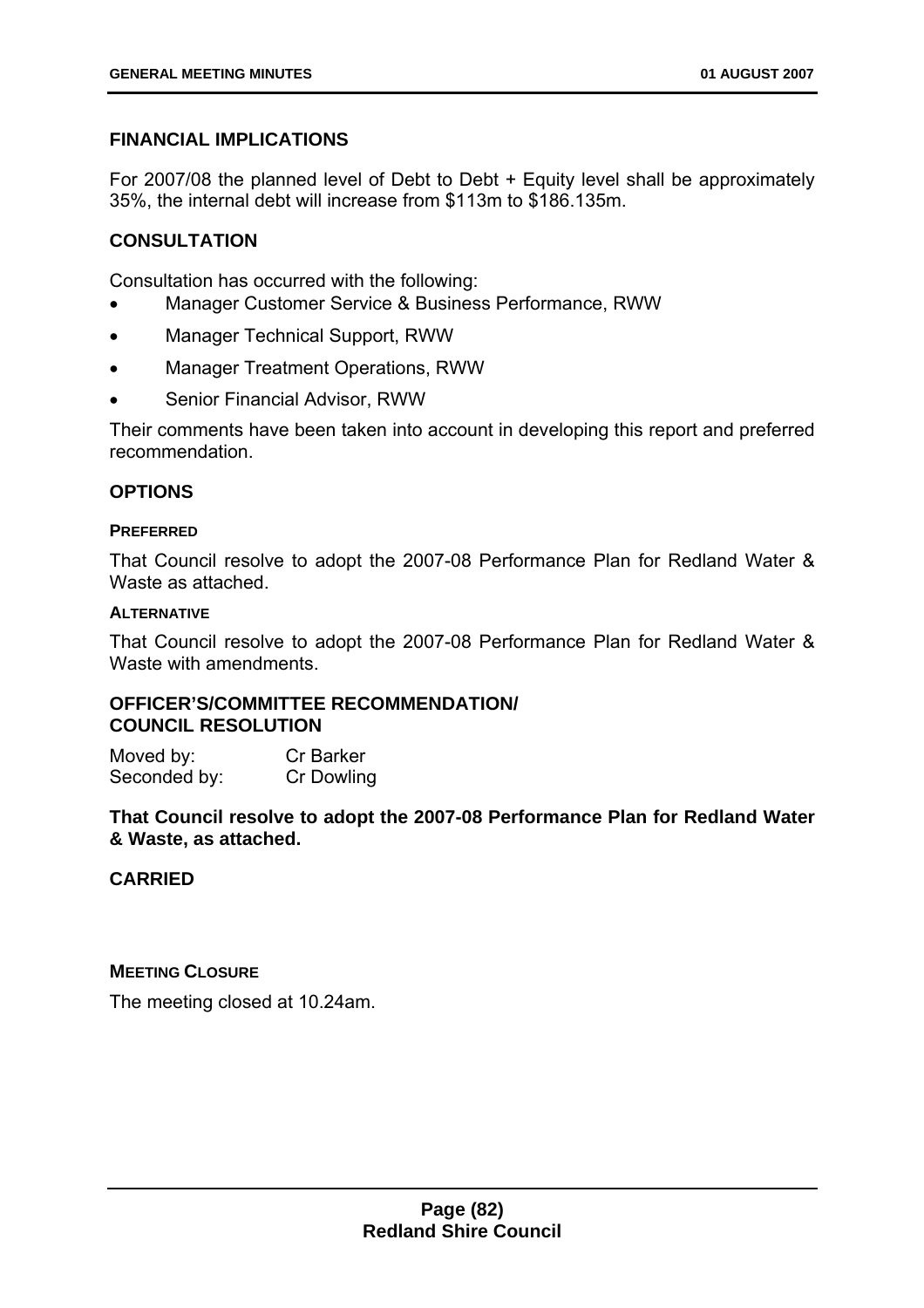# **12 FINANCE AND CORPORATE MANAGEMENT COMMITTEE 25/07/07 - RECEIPT AND ADOPTION OF REPORT**

| Moved by:    | <b>Cr Williams</b> |
|--------------|--------------------|
| Seconded by: | <b>Cr Bowler</b>   |

That the following Finance and Corporate Management Committee Report of 25 July 2007 be received.

CARRIED

#### **DECLARATION OF OPENING**

Cr Williams declared the meeting open at 2.00pm.

#### **RECORD OF ATTENDANCE AND LEAVE OF ABSENCE**

| <b>Members Present</b>   |                                                  |
|--------------------------|--------------------------------------------------|
| Cr K M Williams          | <b>Chair and Councillor Division 9</b>           |
| Cr D H Seccombe          | Mayor - entered at 2.03pm                        |
| Cr A G Barker            | <b>Councillor Division 1</b>                     |
| Cr C B Ogilvie           | Councillor Division 2 – entered at 2.01pm        |
| Cr D A Henry             | <b>Councillor Division 3</b>                     |
| Cr J L Burns             | <b>Councillor Division 5</b>                     |
| Cr T Bowler              | Councillor Division 6 – entered at 2.03pm        |
| Cr M A Elliott           | Councillor Division 7 – entered at 2.14pm        |
| Cr A R Beard             | <b>Councillor Division 8</b>                     |
| Cr H J Murray            | Councillor Division 10 – entered at 2.01pm       |
| <b>Committee Manager</b> |                                                  |
| Mr R Turner              | <b>General Manager Corporate Services</b>        |
| <b>Officers</b>          |                                                  |
| Mrs K Phillips           | <b>Manager Financial Services</b>                |
| Mr G Jensen              | <b>Manager Customer and Community Services</b>   |
| Mr W Van Wyk             | Manager Corporate Planning, Performance and Risk |
| Mr V Ribinsky            | Services Manager Integrated Development          |
| <b>Minutes</b>           |                                                  |
| Mrs J Parfitt            | Corporate Meetings & Registers Officer           |
| Absent                   |                                                  |
| Cr P J Dowling           | Deputy Mayor and Councillor Division 4.          |
| D(1, 1)                  |                                                  |

#### **PUBLIC PARTICIPATION AT MEETING**

Nil.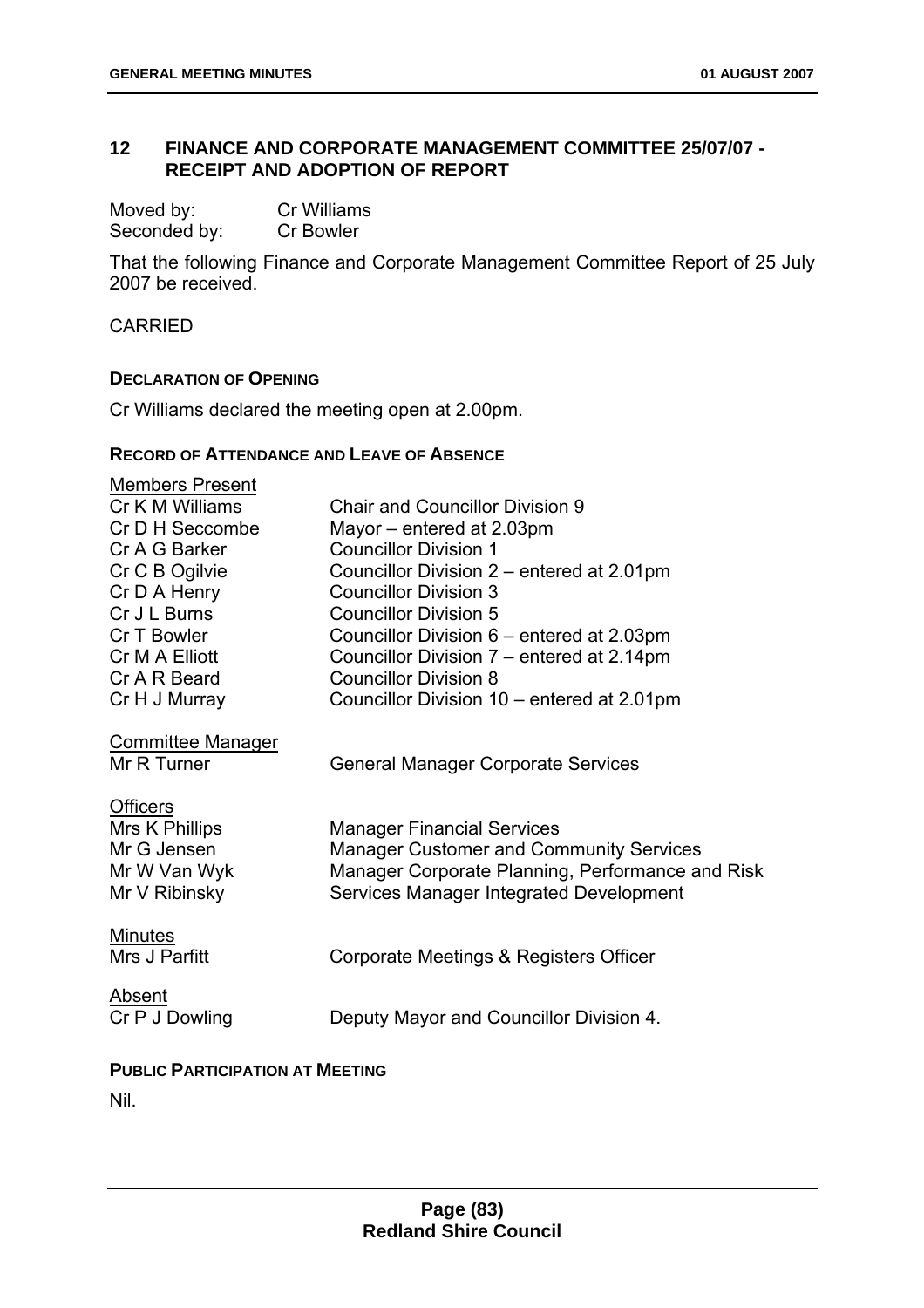**DECLARATION OF INTEREST**

Nil.

#### **MOTION TO ALTER THE ORDER OF BUSINESS**

Nil.

**12.1 CORPORATE SERVICES** 

# **12.1.1 INTERIM JUNE 2007 - MONTHLY FINANCIAL REPORTS**

| <b>Dataworks Filename:</b>       | <b>FM Monthly Financial Reports to Committee</b>                 |
|----------------------------------|------------------------------------------------------------------|
| <b>Attachment:</b>               | <b>Monthly Financial Reports</b>                                 |
| <b>Responsible Officer Name:</b> | <b>Kerry Phillips</b><br><b>Manager Financial Services</b>       |
| <b>Author Name:</b>              | <b>Kevin Lamb</b><br><b>Services Manager Financial Reporting</b> |

### **EXECUTIVE SUMMARY**

Section 528(1) of the *Local Government Act 1993* requires that Council's statement of accounts be presented at an ordinary monthly meeting.

The attachments to this report present the interim June 2007 financial statement of accounts to Council and provide detailed analytical commentary. *It is important to note these statements are not final statements of account to 30 June 2007*. Adjustments still have to be made for the following items:

- accrual of late June invoices for both operating and capital expenditure
- final accrual of annual and long service leave expenses
- revaluation of infrastructure assets
- final depreciation runs in asset registers

In summary all seven Key Financial Performance Indicators exceeded targets set at the beginning of the financial year. These related to:

- level of dependence on rate revenue;
- ability to pay our bills current ratio;
- ability to repay our debt debt servicing ratio
- cash balance;
- cash balance cash capacity in months;
- longer term financial stability debt to assets ratio and
- operating performance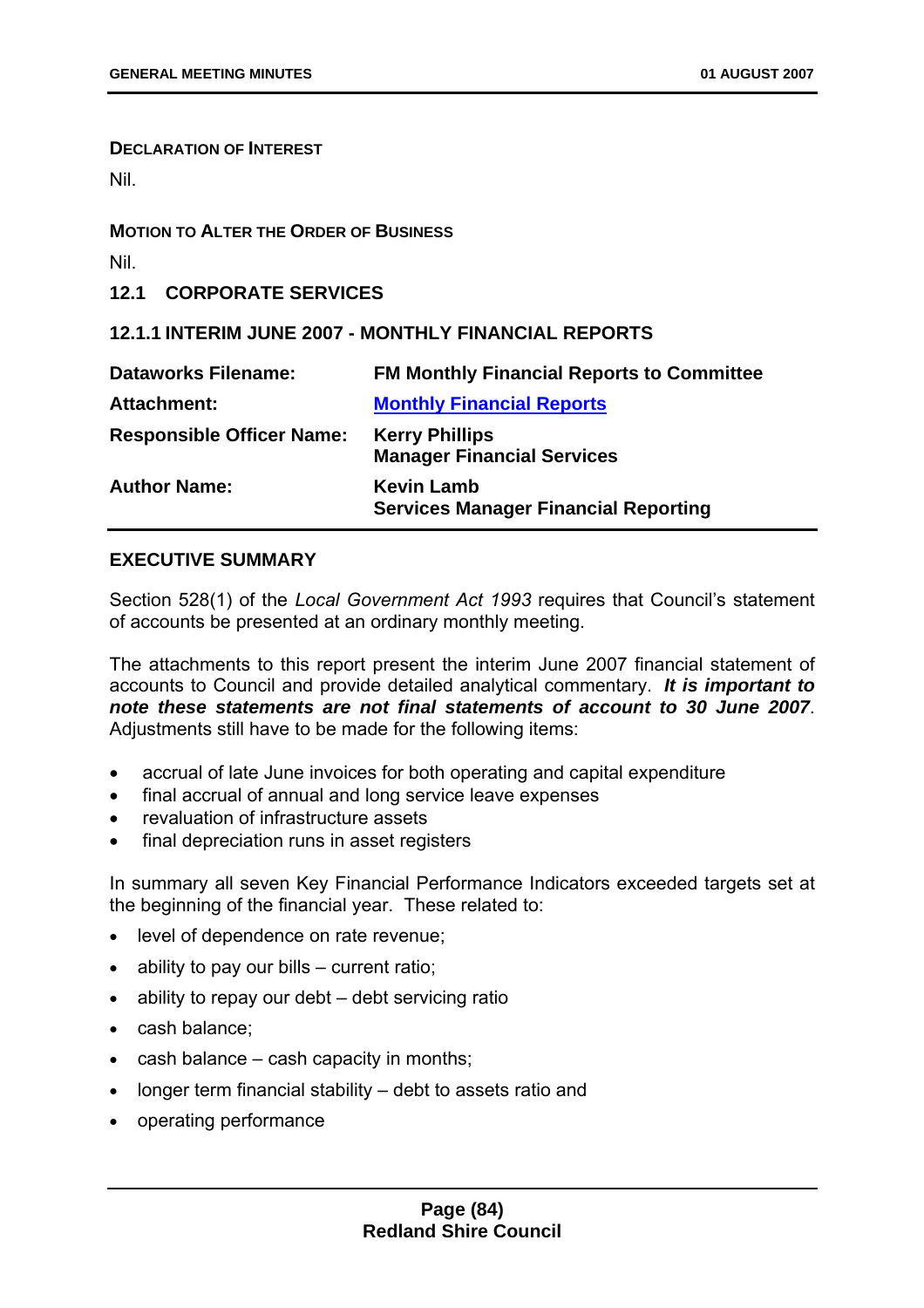The operating financial result (Earnings Before Interest, Tax and Depreciation – EBITD) is ahead of budget by \$4.2 million, with operating expenditure favourable by \$3.3 million and operating revenue favourable by \$0.9 million.

Capital expenditure is \$9.0 million or 16.7% behind revised budget expenditure levels at the end of June. Compared to the original capital works program set at the start of the financial year 69% was completed - \$20.2M of the original budget was not completed.

The cash flow position for the year is ahead of forecast levels by \$16.0 million at 30 June 2007. This is principally due to:

- Receiving \$882K more from operating activities than anticipated in the budget cash flow. Higher receipts were received for fees and charges \$798K and other revenue \$97K, lower anticipated payments were made for materials and services \$1.6M and employee costs \$82K. These favourable results were offset by unfavourable receipts of rates and charges \$1.6M mainly attributable to lower water consumption.
- Lower than anticipated net cash outflows from investing activities \$15.07M. Capital expenditure was \$9.0M lower than anticipated. Capital grants, subsidies and contributions received were \$6.067M higher than forecast. The significant portion being \$4.34M for the duplication of Quarry/Rickertt Road.
- Loan redemption payments to QTC were \$59K lower than anticipated.

# **PURPOSE**

The purpose is to present the interim June 2007 report to Council and explain the content and analysis of the report. Section 528 of the Local Government Act 1993 requires the Chief Executive Officer of a local government to present statements of its accounts to the local government.

#### **BACKGROUND**

The Corporate Plan contains a strategic priority to ensure the long term financial viability of the Shire and provide public accountability in financial management. For organisational effectiveness, it is important that Council receive and understand the monthly financial statements.

#### **ISSUES**

The following elements, shown in the attachments, comprise the interim End of Month Financial Reports for June 2007:

#### **Corporate Financial Report Card (A)**

- Operating Revenue compared with Budget;
- General Operating Costs compared with Budget;
- Capital Expenditure compared with Budget;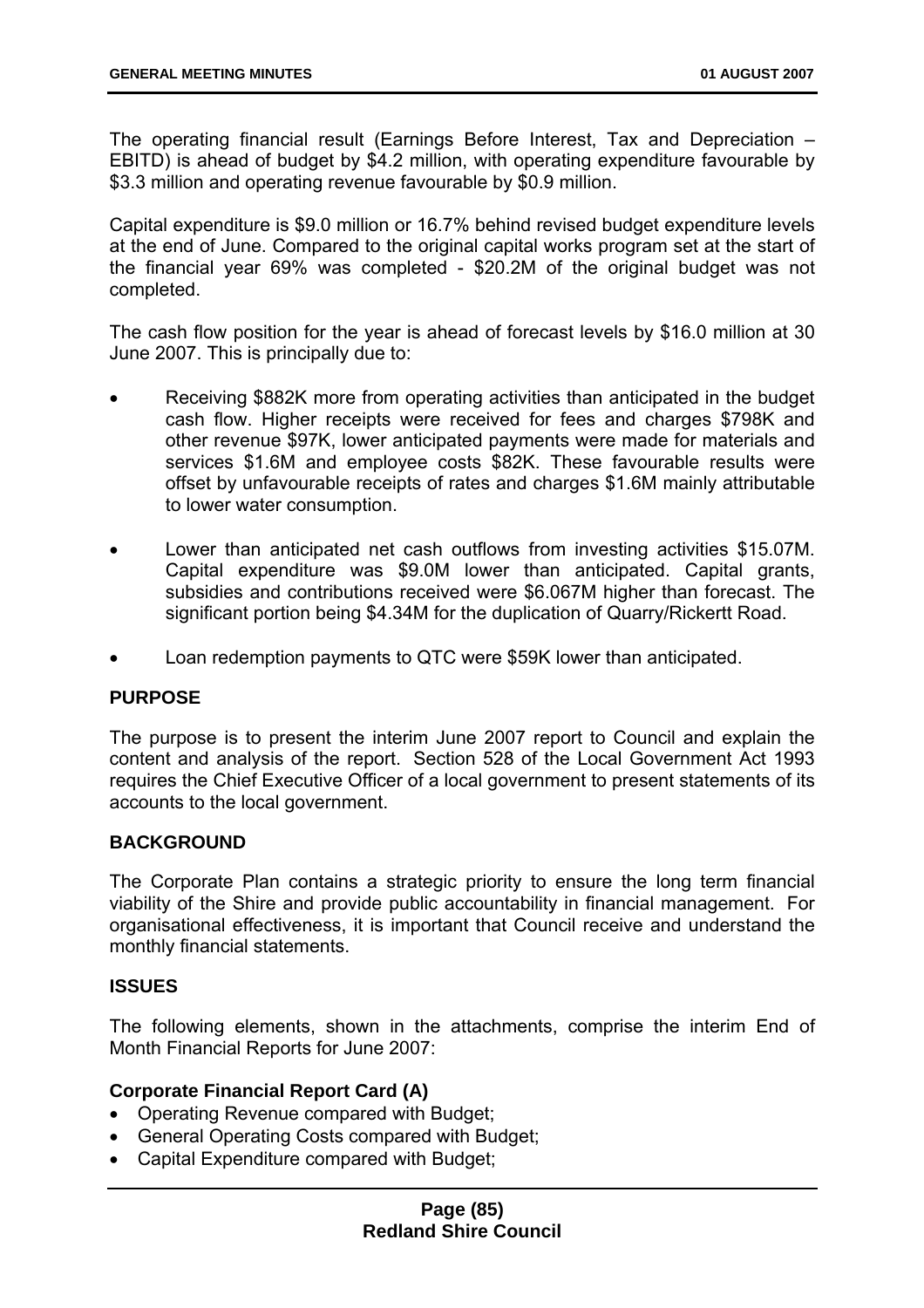- Cash Position; and
- Employee Costs compared with Budget.

### **Report Card Analysis (B)**

Classifies variances between revised budget and actual results as being either timing or permanent variances as well as favourable or unfavourable. Timing variances are anticipated to evaporate once final 30 June 2007 figures are produced. Permanent variances imply the variance will remain into the next year.

### **Council Financial Report 1 (C)**

Shows the percentage variance of year to date actual results compared with year to date budget by colour indicators.

### **Council Financial Report 2 (D)**

Shows year to date actual results compared with annual and year to date budgets. This report has a brief commentary on all year to date variances greater than \$30,000.

A **Balance Sheet (E)**, an **Investment Summary (F)**, a **Statement of Cash Flows (G)**, **Financial Stability Ratios report (H), Community Benefit Fund Report (I) and Type 3 Business Activity Statements (J)** have been included to provide the complete picture of Councils' finances.

The Operational and Capital Projects Report provides actual versus budget expenditure for selected projects.

# **RELATIONSHIP TO CORPORATE PLAN**

The recommendation in this report primarily supports Council's strategic priority to support the organisation's capacity to deliver services to the community by building a skilled, motivated and continually learning workforce, ensuring our assets and finances are well managed, our corporate knowledge is captured and used to best advantage, and that we market and communicate our services effectively.

#### **FINANCIAL IMPLICATIONS**

The overall financial position remains strong with EBITD of \$30.9 million (\$4.2 million ahead of budget). This result is due to total operating revenue of \$145.9 million (\$0.9 million ahead of budget) and total operating costs of \$114.9 million (favourable variance of \$3.3 million).

The Capital expenditure program is \$9.0 million or 16.7% behind targeted expenditure levels at the end of June.

The investment of surplus funds for the month returned a weighted average rate of return of 6.59% that compares favourably to the benchmark UBS Australia Bank Bill Index of 6.42%.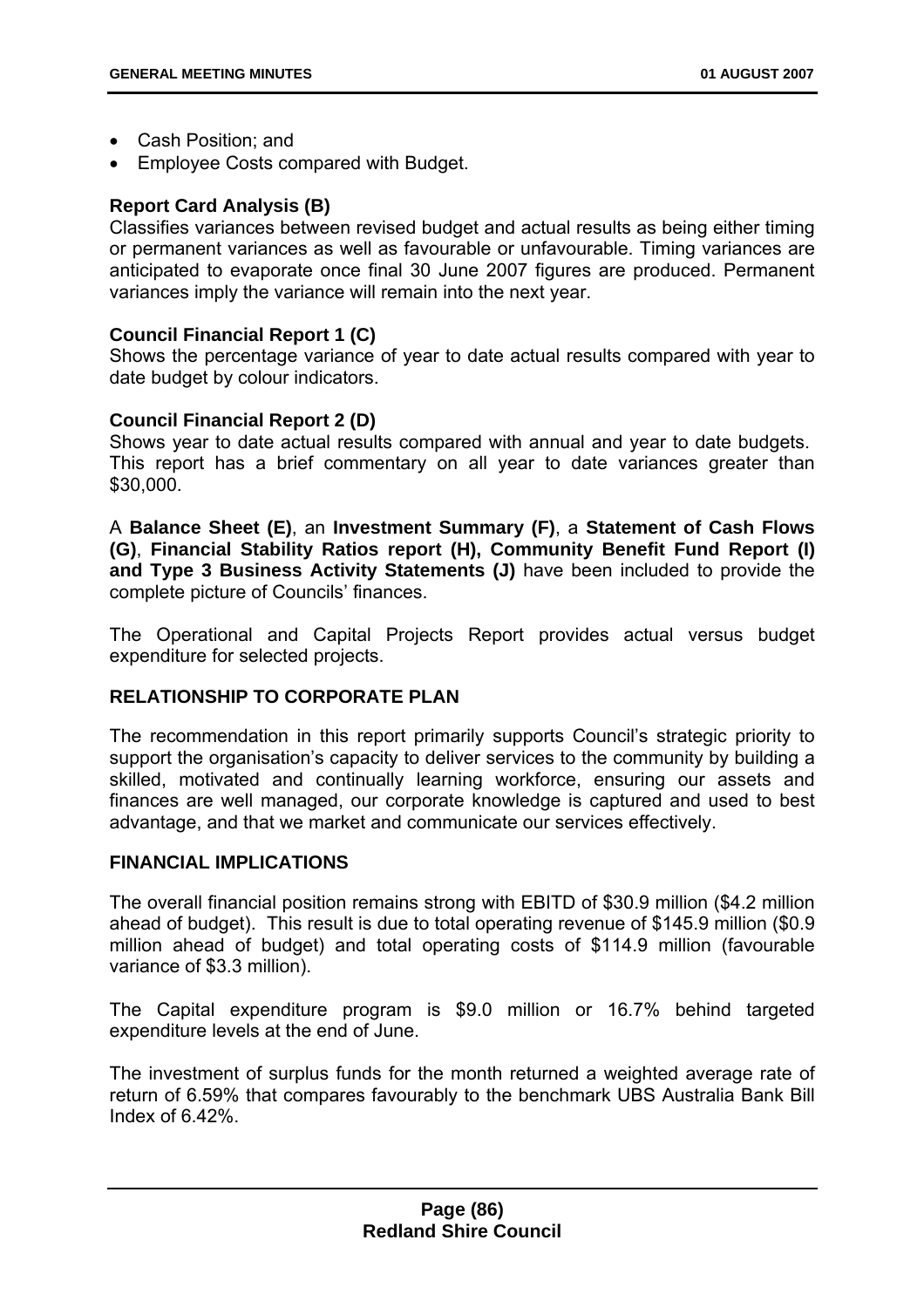<span id="page-87-0"></span>The cash balance remains strong at \$76.8 million, equivalent to 8.0 months cash capacity.

### **PLANNING SCHEME IMPLICATIONS**

The Land Use Planning Group was consulted and it is considered that the outcome of recommendations in this report will not require any amendments to the Redlands Planning Scheme.

### **CONSULTATION**

Consultation has taken place amongst the Executive Leadership Group.

### **OPTIONS**

#### **PREFERRED**

That Council note the interim End of Month Financial Reports for June 2007 and explanations as presented in the attachments.

#### **ALTERNATIVE**

That Council requests additional information.

#### **OFFICER'S/COMMITTEE RECOMMENDATION/ COUNCIL RESOLUTION**

| Moved by:    | <b>Cr Williams</b> |
|--------------|--------------------|
| Seconded by: | <b>Cr Barker</b>   |

**That Council resolve to note the interim End of Month Financial Reports for June 2007 and explanations as presented in the following attachments:** 

- **1. Corporate Financial Report Card;**
- **2. Report Card Analysis;**
- **3. First Council Financial Report;**
- **4. Second Council Financial Report;**
- **5. Balance Sheet;**
- **6. Investment Summary;**
- **7. Statement of Cash Flows;**
- **8. Financial Stability Ratios Report**
- **9. Community Benefit Fund Report and**
- **10. Operational and Capital Projects Report**

### **CARRIED**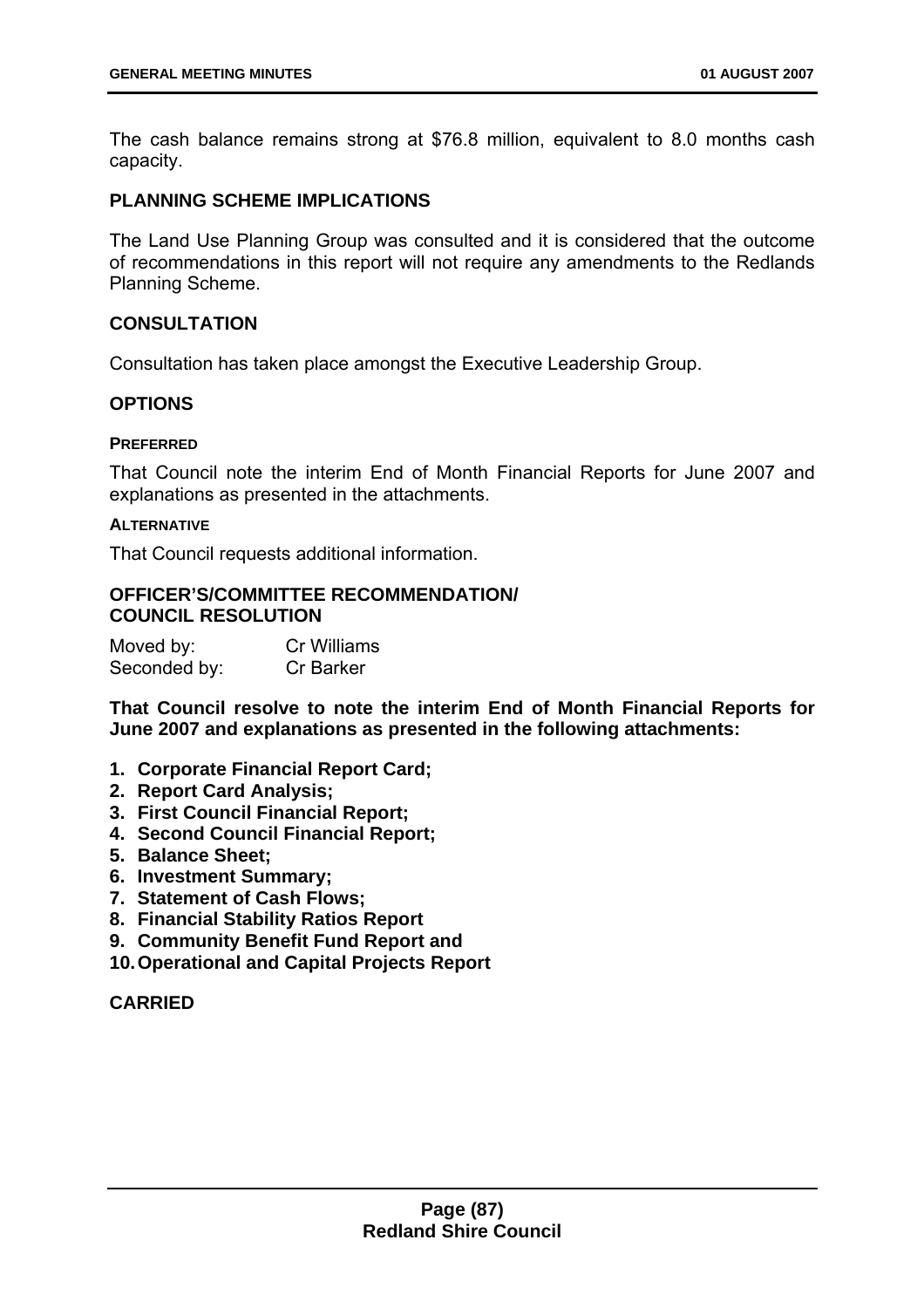### <span id="page-88-0"></span>**12.2 CUSTOMER SERVICES**

#### **12.2.1 PROPOSED COMPLIANCE SYSTEMATIC INSPECTION PROGRAM 2007/2008**

| <b>Dataworks Filename:</b>       | L & E Declared Plants & Overgrown Vegetation<br><b>Systematic Inspection Program</b> |
|----------------------------------|--------------------------------------------------------------------------------------|
| <b>Attachments:</b>              | <b>Systematic Inspection Programs 1-4</b>                                            |
| <b>Responsible Officer Name:</b> | <b>Tim Donovan</b><br><b>Manager Assessment Services</b>                             |
| <b>Author Name:</b>              | <b>Gary Kirby</b><br><b>Compliance Services Manager</b>                              |

#### **EXECUTIVE SUMMARY**

Section 1098 of the *Local Government Act 1993*, requires Council to approve Systematic Inspection Programs.

*"A local government may by resolution approve a program (an "approved inspection program") under which authorised persons may enter places to monitor compliance with a local government Act or an aspect of a local government Act".*

Council conducts Systematic Inspection Programs (surveys) to enforce the provisions of *Local Law 18 (Control of Nuisances), Local Law 13 (Control of Pests)*, *Land Protection (Pest & Stock Route Management) Act 2002* and all subordinate legislation.

During the surveys, properties within the Shire will be inspected for possible breaches of Local Laws and State Legislation. In order to conduct the inspections, in a proactive and effective manner, Council requires the approval of the Systematic Inspection Programs to enable Council Officers to enter properties and carry out the inspections. Approval of this report will enable Council Officers to fulfil State Government requirements to carry out the inspections under the *Local Government Act 1993*.

#### **PURPOSE**

In accordance with Section 1098 of the *Local Government Act 1993*, the purpose of this report is to recommend that Council conduct four (4) Systematic Inspection Programs for overgrown land, fire hazards, and declared plants.

#### **BACKGROUND**

Local Law 18 (Control of Nuisances) and the subordinate local law (Local Law Policy No 18), Local Law 13 (Control of Pests) and the subordinate local law (Local Law Policy No 13), *Land Protection (Pest & Stock Route Management) Act 2002*, and Land Protection (Pest & Stock Route Management) Regulation 2003, require

### **Page (88) Redland Shire Council**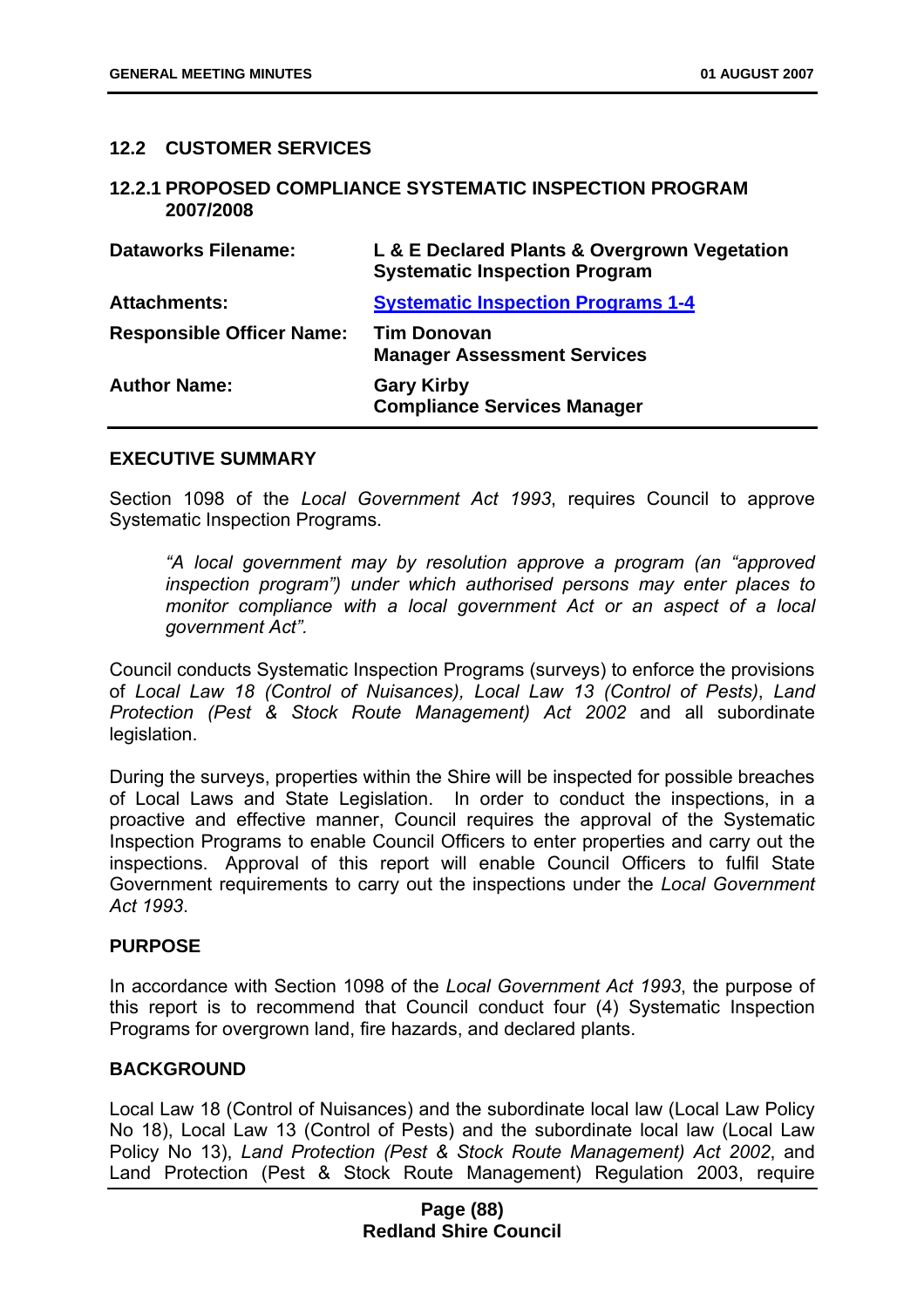landowners to keep their properties free of overgrown vegetation, fire hazards, and declared plants.

To ensure properties are being maintained in accordance with legislative requirements, Council (through its Compliance Services Unit) proposes to carry out four Systematic Inspection Programs (Surveys) to allow Council officers to inspect properties within the Shire.

As specified within Chapter 15, Part 5 Division 7 of the *Local Government Act 1993*, the carrying out of a Systematic Inspection Program must be approved by Council resolution.

#### **ISSUES**

The systematic inspection programs, if approved, will commence on 13 August, 2007 and continue until 23 June 2008. Each program will operate for no more than 3 months. The systematic inspection programs will be advertised in a local paper at least 14 days, but no more than 28 days prior to the commencement of the approved inspection program.

Under the *Local Government Act 1993,* Chapter 15, Part 5, Division 7 - Approved Systematic Inspection Programs, an authorised officer can enter a property for the purpose of inspection at any reasonable time of the day or night. Officers will only perform inspections between 8:00am and 5:00pm, Monday to Friday.

Inspections under these systematic inspection programs will include vacant land and occupied properties throughout the shire.

Copies of each program will be available to the public at Customer Service Centres. Members of the public can obtain a copy at no charge.

### **RELATIONSHIP TO CORPORATE PLAN**

The recommendation in this report primarily supports Council's strategic priority to ensure the enhancement of biodiversity including koala habitat, bushland, greenspace, waterways, catchments, air and coastal ecosystems in recognition of our unique location on Moreton Bay.

#### **FINANCIAL IMPLICATIONS**

Authorised officers employed in this program are permanent employees of the Redland Shire Council. The survey has been identified within the 2007/2008 proposed budget.

#### **CONSULTATION**

The proposal to perform the Systematic Inspection Programs has involved consultation with:-

• Senior Advisor Environmental Protection; and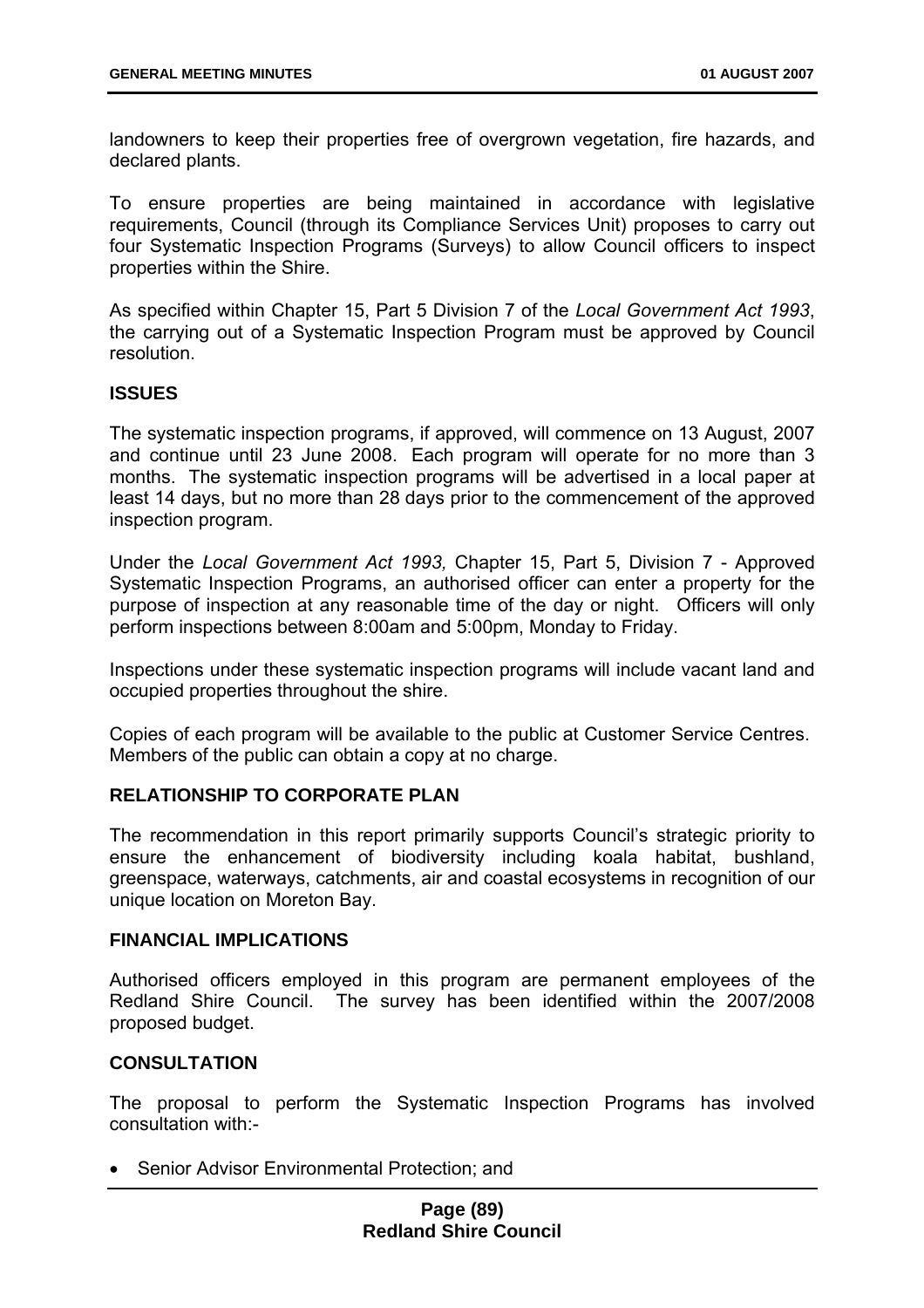• Advisor Reserve Management on behalf of the Senior Advisor Natural Area Management.

#### **OPTIONS**

### **Preferred**

That Council approve the Systematic Inspection Programs, as attached, to be performed during the period 2007/2008, as follows:

- Program 1 -13 August 2007 to 21 September 2007 inclusive;
- Program 2 -24 September 2007 to 21 December 2007 inclusive;
- Program 3 2 January 2008 to 31 March 2008 inclusive; and
- Program 4 1 April 2008 to 23 June 2008 inclusive.

### **Alternative**

That Council resolve to act only on complaints received.

# **OFFICER'S/COMMITTEE RECOMMENDATION/ COUNCIL RESOLUTION**

| Moved by:    | Cr Williams      |
|--------------|------------------|
| Seconded by: | <b>Cr Barker</b> |

**That Council resolve, pursuant to section 1098 of the** *Local Government Act 1993,* **to approve the following Systematic Inspection Programs for 2007/2008 to enforce the provisions of** *Local Law 18 (Control of Nuisances), Local Law 13 (Control of Pests)***,** *Land Protection (Pest & Stock Route Management) Act 2002*  **and all subordinate legislation as follows:** 

- **Program 1 from 13 August 2007 to 21 September 2007 inclusive;**
- **Program 2 from 24 September 2007 to 21 December 2007 inclusive;**
- **Program 3 from 2 January 2008 to 31 March 2008 inclusive; and**
- **Program 4 from 1 April 2008 to 23 June 2008 inclusive.**

# **CARRIED**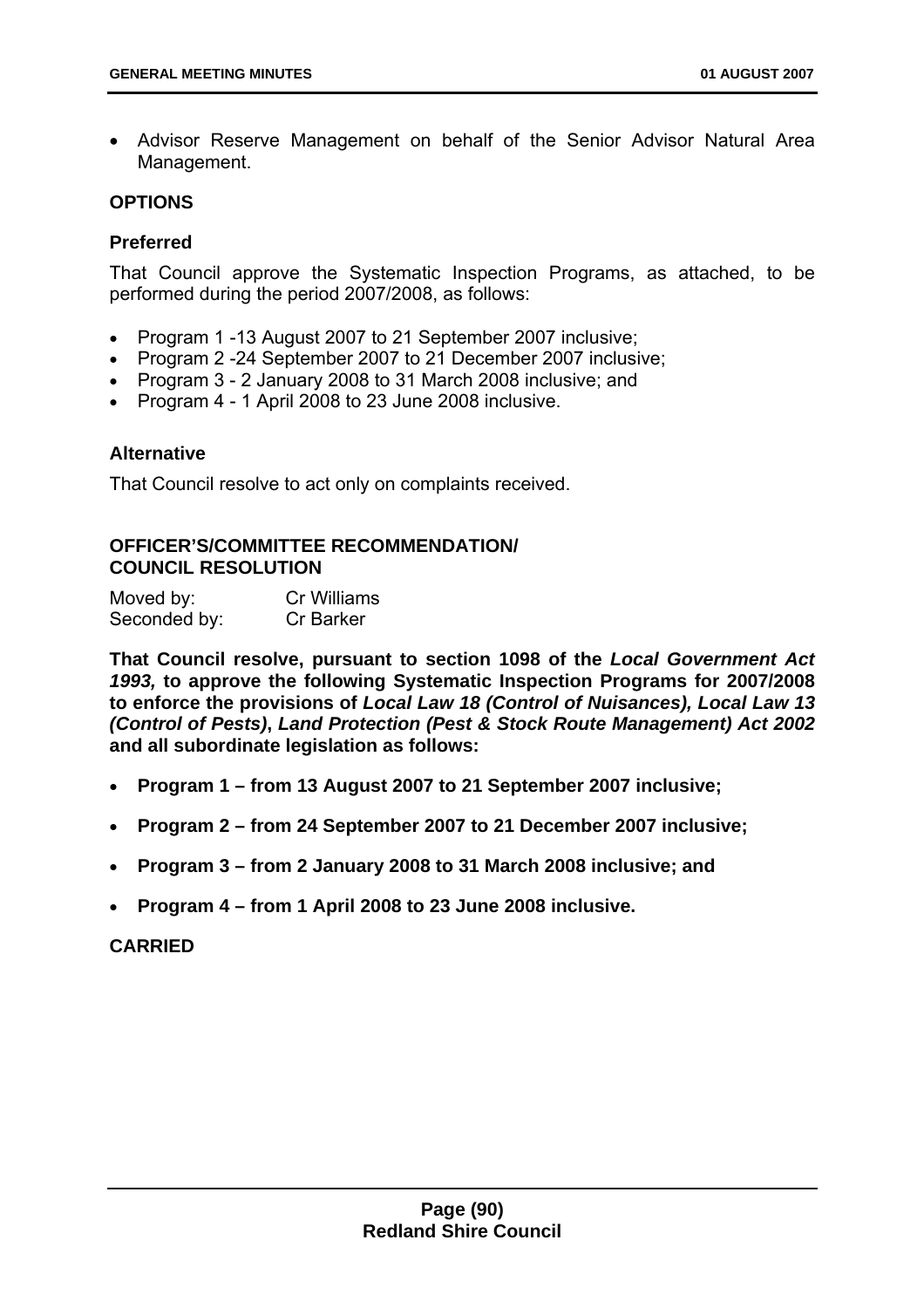### **12.2.2 PROPOSED SYSTEMATIC POOL AND SPA INSPECTION PROGRAM FOR POOLS APPROVED DURING 1991 TO 1998**

| <b>Dataworks Filename:</b>       | LUP Projects - LUP IDBC Swimming/Spa Pools                              |
|----------------------------------|-------------------------------------------------------------------------|
| <b>Attachments:</b>              | <b>Programs 1 to 4</b>                                                  |
| <b>Responsible Officer Name:</b> | <b>Tim Donovan</b><br><b>Manager Assessment Services</b>                |
| <b>Author Name:</b>              | <b>Vadim Ribinsky</b><br><b>Services Manager Integrated Development</b> |

#### **EXECUTIVE SUMMARY**

New laws were introduced on 1 October 2003 in an attempt to reduce the incidence of toddlers drowning in outdoor swimming and spa pools on residential land.

As a result, Council has already successfully undertaken a number of systematic inspection programs for Council approved swimming and spa pools.

More recently, further amendments have been made to Pool laws and all Councils have been encouraged by the Minister for Local Government and Planning to extend their involvement to prevent child drowning and injury in residential swimming pools through:

- Carrying out regular inspections;
- Implementing a random pool inspection system; and
- Joining the Department to raise awareness of the importance of safe pool fencing and other measures to prevent fatalities or injuries associated with children and residential swimming pools.

In this respect, the Assessment Services Group had budgeted for the 2007/08 year to continue undertaking systematic inspection program for pools approved during 1991- 1998. Council records indicate there are approximately 3,500 pools that have been approved during 1991 – 1998 that form part of this project.

In order to continue to conduct these swimming pool and spa inspections on a shire wide basis, approval is sought from Council, to undertake Systematic Inspection Programs, as outlined in Section 1098 of the *Local Government Act.* 

#### **PURPOSE**

This matter is referred to Council to make a resolution in accordance with section 1098 of the *Local Government Act 1993* allowing officers to undertake systematic inspection programs for Council approved domestic swimming and spa pools where Council records indicate that there is no final certificate or inspection undertaken.

#### **BACKGROUND**

Two Coroner's reports were released, in May and October 2002, regarding the drowning of young children in residential swimming pools in Queensland. As part of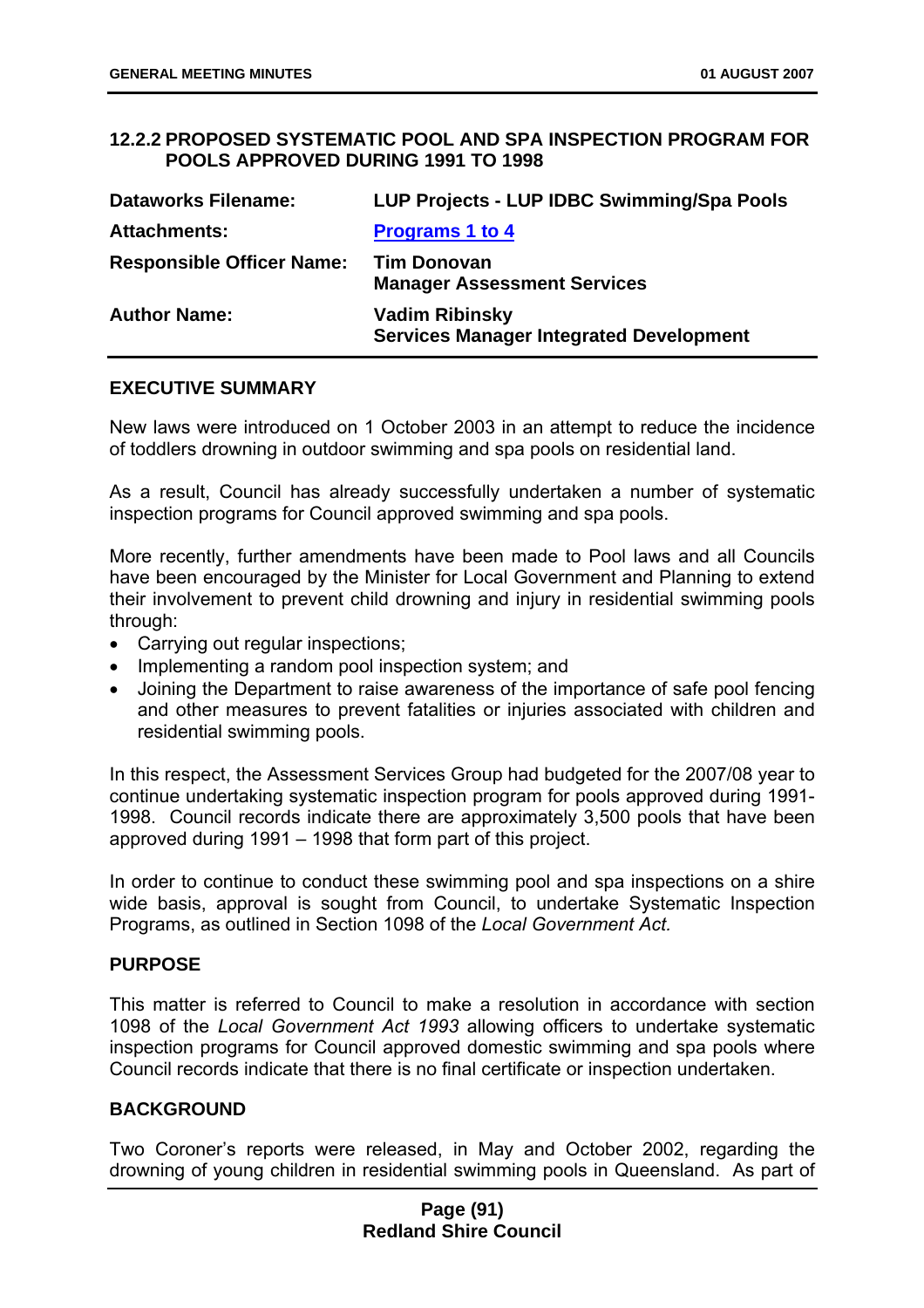<span id="page-92-0"></span>the Coroner's recommendations, the former Department of Local Government and Planning conducted a review of the pool fencing requirements of the *Building Act 1975*. The review included an investigation of Council practices concerning the administration of the pool safety requirements of the Act.

In response, new laws were drafted and Council had undertaken a number of systematic inspection programs. This report seeks Council approval to continue the 06/07 program into the 07/08 financial year.

The current inspection program commenced in 2006/07 and the team has completed 1169 first inspections, and of that, 410 passed on the first inspection, 351 passed on the second, 6 on the third and 148 pools were removed. There are 254 still in compliance stage.

### **ISSUES**

The 2007/08 year, there are still 549 new properties to be inspected and compliance undertaken and of course there will be follow up 2 or 3 inspections and compliance action as per previous experience.

#### Private

These programs are not targeting pools approved by Private Certifiers at this stage as they are an approving entity in their own right and are responsible for their own compliance and enforcement matters. If Council wishes to audit the work performed by private certifiers then this can be a separate inspection program administered under the same provisions of the *Local Government Act* and budgeted for in subsequent years.

#### **Enforcement**

These programs will also involve enforcement and prosecution for pool and spa owners who refuse to comply with the relevant legislation.

Depending on the nature of non-compliance, an enforcement process in accordance with the relevant legislation will be followed. Pools and spas which pose potential life safety situations will be given first priority and will result in immediate action.

Risk

Council needs to be aware of the potential life safety risks to toddlers (0 to 5) and the relevance of this project. The State Government is considering further changes to legislation to reduce the incidents of persons drowning in Queensland, however, it is important that Council's exposure be minimised and that duty of care is exercised in this manner. Even though it was not mandatory to inspect unless an inspection was called for, a pro-active approach is considered appropriate considering the impacts of legislation and the pending introduction of some form of mandatory annual inspections.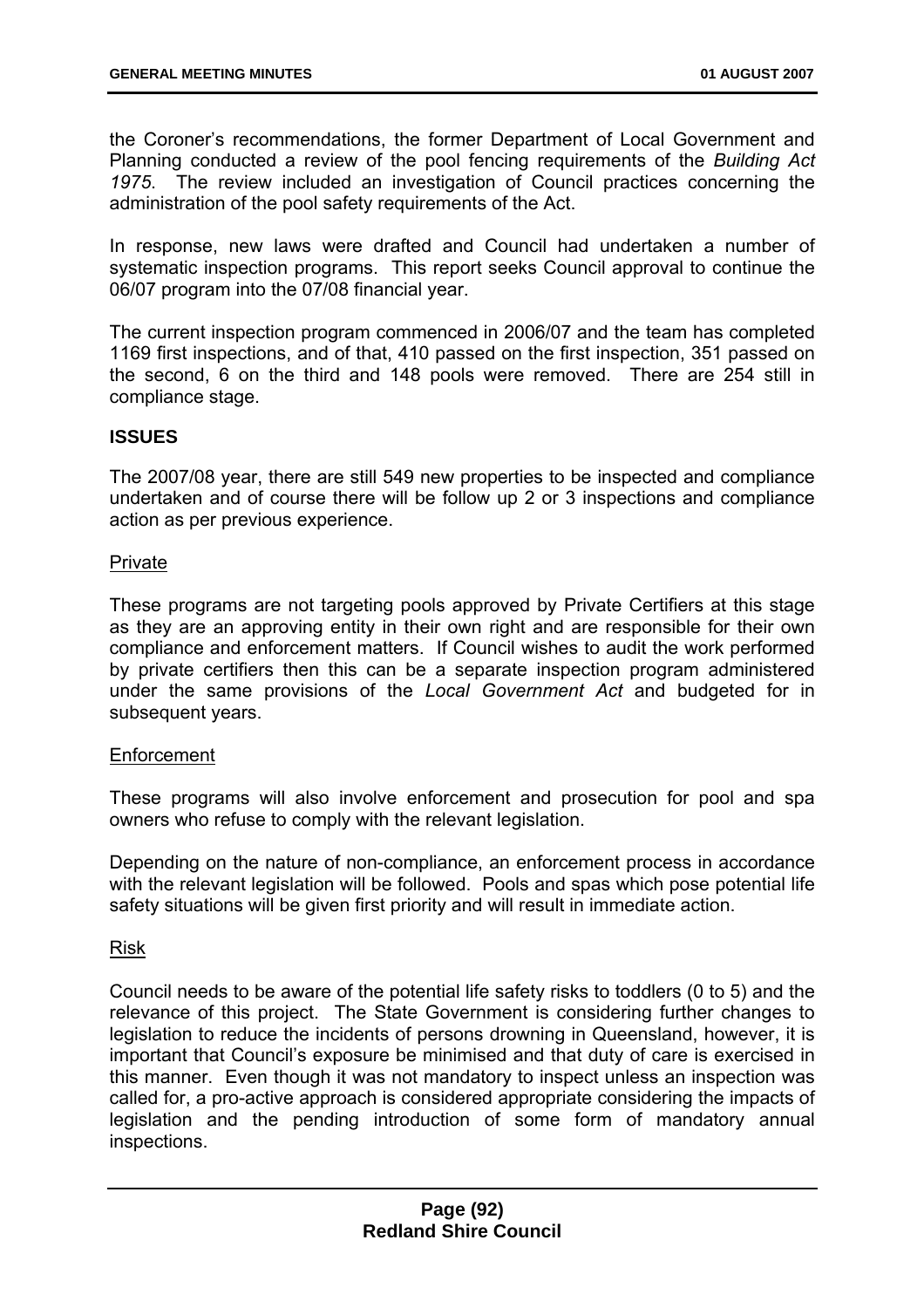#### Inspection Program

In accordance with the *Local Government Act*, the systematic inspection programs are to be carried out in periods not exceeding 3 months and will involve public advertising. The inspection programs are attached to this report and will be freely available to the public.

Briefly, the project will follow the inspection and enforcement regime of the previous systematic inspection program. The project will reassess the effectiveness of the inspection programs and make any alterations as necessary. It is proposed that the first of these programs will be effective from 1 September 2007.

After this and subject to determining the duration of the project and budget availability, the balance of the properties will be inspected as programs 2, 3, 4 and so on, each being a period of not more than 3 months until the inspection program is complete.

### **RELATIONSHIP TO CORPORATE PLAN**

The recommendation in this report primarily supports Council's strategic priority to build safe, strong and self reliant communities with access to community services, infrastructure and opportunities for participation in community life.

#### **FINANCIAL IMPLICATIONS**

This project has been budgeted for in 2007/08 and is a continuation of the project started in 2006/07 year.

#### **CONSULTATION**

The Manager Assessment Services and Manager Land Use Planning have been consulted in this matter.

For the public, a notice must be placed in the local papers at least 14 days, but not more than 28 days, prior to the commencement of an approved inspection program. Each inspection program will require advertising.

# **OPTIONS**

#### **PREFERRED**

That Council resolve, pursuant to section 1098 of the *Local Government Act 1993*, to approve the following Systematic Inspection Programs for outstanding Council approved domestic swimming and spa pools:

- 1. First program to commence on 1 September 2007 and cease on 30 November 2007;
- 2. Second program to commence on 1 December 2007 and cease on 29 February 2008;
- 3. Third program to commence on 1 March 2008 and cease on 31 May 2008; and
- 4. Fourth program to commence on 1 June 2008 and cease on 30 June 2008.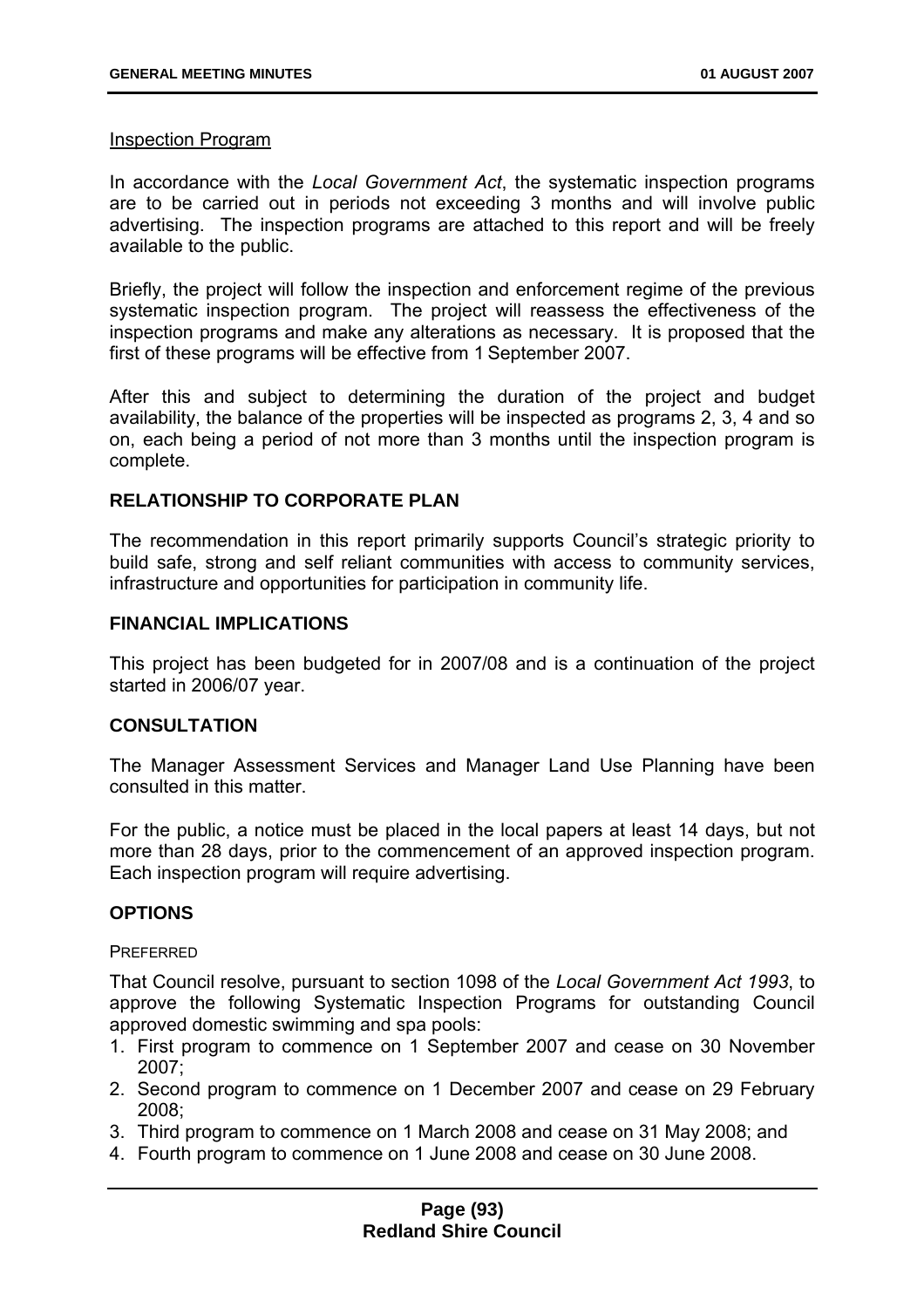#### ALTERNATIVE

That no systematic inspection program takes place.

#### **OFFICER'S/COMMITTEE RECOMMENDATION/ COUNCIL RESOLUTION**

| Moved by:    | <b>Cr Williams</b> |
|--------------|--------------------|
| Seconded by: | <b>Cr Barker</b>   |

**That Council resolve, pursuant to section 1098 of the** *Local Government Act 1993,* **to approve the following Systematic Inspection Programs for Outstanding Council Approved Domestic Swimming and Spa Pools approved during 1991-1998:** 

- **1. First program to commence on 1 September 2007 and cease on 30 November 2007;**
- **2. Second program to commence on 1 December 2007 and cease on 29 February 2008;**
- **3. Third program to commence on 1 March 2008 and cease on 31 May 2008; and**
- **4. Fourth program to commence on 1 June 2008 and cease on 30 June 2008.**

**CARRIED**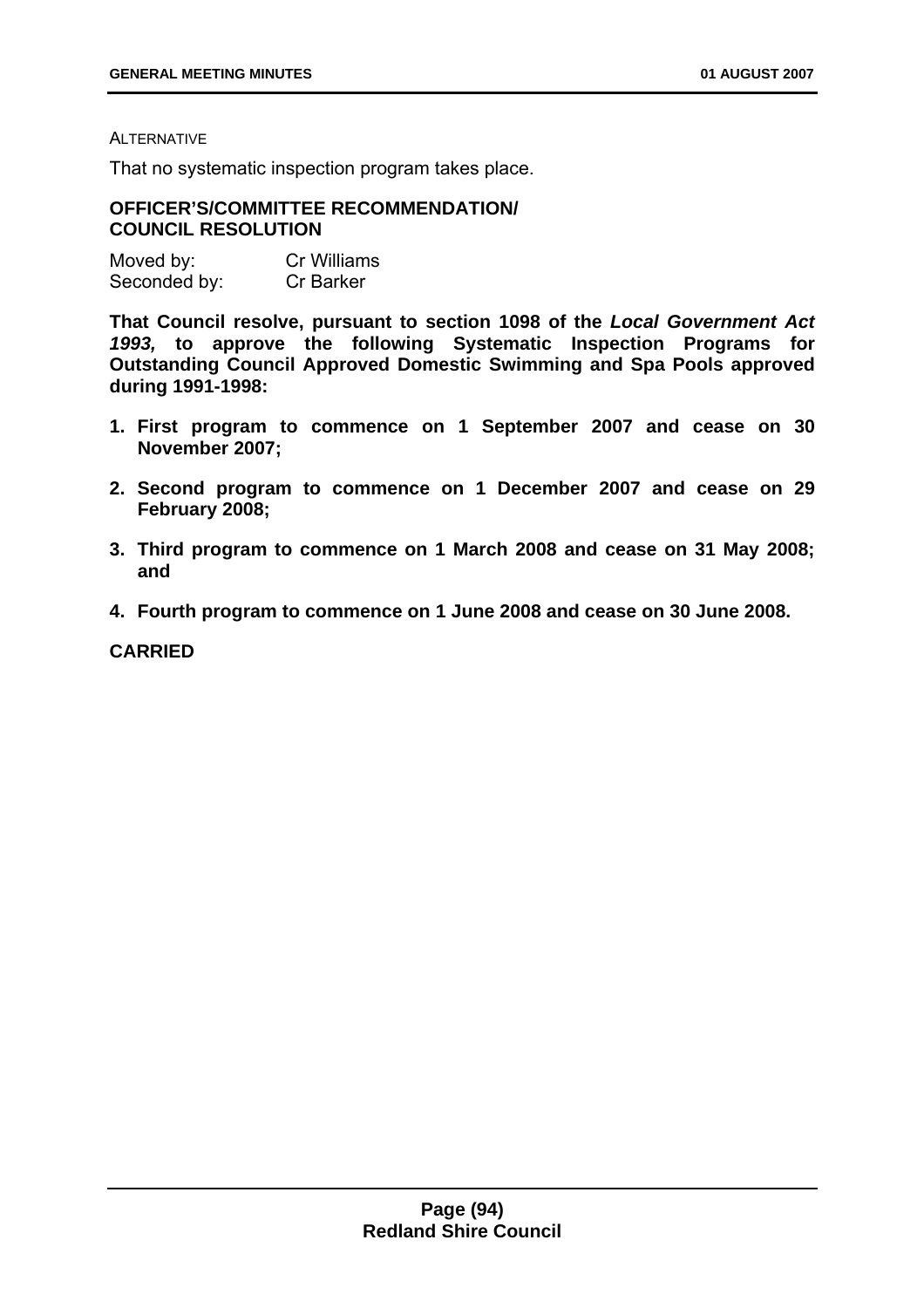# <span id="page-95-0"></span>**12.2.3 REDLAND BAY HALL COMPUTER ROOM EXTENSION**

| <b>Dataworks Filename:</b>       | <b>CP Halls - Redland Bay Community Hall</b>                                         |
|----------------------------------|--------------------------------------------------------------------------------------|
| <b>Responsible Officer Name:</b> | <b>Greg Jensen</b><br><b>Group Manager Customer and Community</b><br><b>Services</b> |
| <b>Author Name:</b>              | <b>Russell Cook</b><br><b>Leisure and Recreation Services Manager</b>                |

# **EXECUTIVE SUMMARY**

A report was requested by the Councillor for Division 5, Cr Burns, to outline the issues involved with a proposed extension to the Redland Bay Community Hall which is to be used as a computer training area by the Redland Bay Seniors. This extension will be partly funded by Council, (\$20,000), Cr Burns' portion of the Councillors' Community Benefit Fund (\$5,000) and the remainder of the project costs will be funded by the Rotary Club of Redlands Bayside.

The Redland Bay Seniors have requested that no other users have use of this hall extension due to the need for equipment security. No other of the 115 regular hirers of the 15 Community halls has this "exclusive use" status.

The room will house a number of computers that need to be secured when the room is not in use. The practical way to achieve this is limited access to the room through locking the room to exclude other users of the hall. Limited access will not grant exclusive access to the space, but will allow security of the computers. Should there no longer be a need for securing the room it would revert to general access like all other halls managed by Council.

# **PURPOSE**

The purpose of this report is to outline the issues and seek Council's decision on allocating limited access to the room as requested by the Redland Bay Seniors.

# **BACKGROUND**

After a request from the Redland Bay Seniors in early 2005 for additional space within the hall. Council constructed a 74 square metre extension to the Redland Bay hall at a cost \$120,000. This Meeting Room area was to be used as a computer room by the seniors and was developed with additional power outlets and a uni-sex toilet facility to cater for this use. While the seniors have used this area each week as part of their activities on Mondays from 8.00 am to 3.00 pm and Wednesdays from 11.00 am to 3.00pm the area has not been used for computer training as originally intended and has been used for other activities by the Redland Bay Seniors and other groups. The Redland Bay Seniors have incorrectly not been charged for the use of this additional space and currently pay the Reduced Hire fee of \$6.75/hr for use of the whole hall. To be consistent with all other Community Halls the additional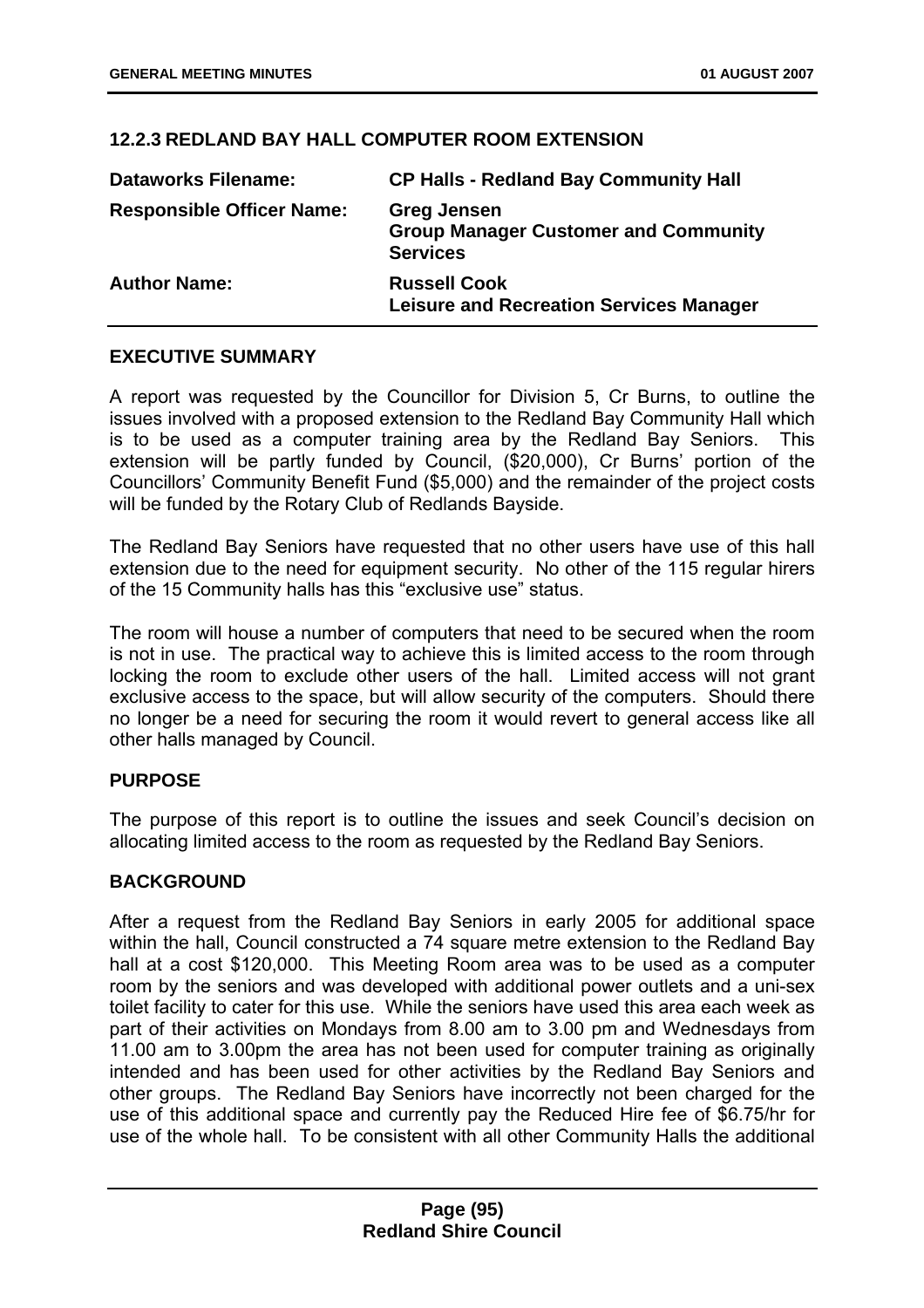Meeting Room hire fee of \$3.40/hr was due to be charged from July, however, has been held off awaiting Council's decision in the matter.

Approximately four other groups hire this area, for a total of 15 to 20 hours per month, of the 248 hrs/month this area of the hall is available for hire (based on Council's Service Level Agreement Key Performance Indicators).

In March 2006 the seniors requested another 24 metre extension to the hall for the purpose of a "computer room". After support from Cr Burns, who was to provide \$5,000 from his portion of the Councillors' Community Benefit Fund, Council allocated \$20,000 towards this project in the 2006/07 budget. The Rotary Club of Redlands Bayside have given their support to this proposal and have arranged with a local building company to construct the extension and will fund any additional cost of the project above the \$25,000 allocated by Council.

Subsequent correspondence with the seniors has highlighted that they want to control access and use of this proposed extension and would leave the area set up with computers and associated equipment.

Of the 115 regular hires of the 15 community halls there are three other seniors groups based at Victoria Point, Wellington Point and Capalaba Place and numerous indoor bowls groups and Progress Associations who are not afforded "exclusive use" status within a hall.

### **ISSUES**

The Community Services and Facilities Study September 2003 indicated a need to identify suitable locations and provide an "Aged Activity Centre" to service the southern suburbs. Funds have not been allocated to support this recommendation in the 10 Year Capital Budget.

Officers agree that the Redland Bay Seniors membership expanding to over 230 is putting additional strain on their capacity to provide activity space within the hall.

The extension will house a number of computers for training members of the Redland Bay Seniors. This activity is consistent with skill development in seniors to keep in touch with changes in information and communications technology. The current hall does not have sufficient storage to securely lock up the computers when not in use. The inconvenience of setting up computer work stations also needs to be considered. The most practical way to achieve the outcome is to have the room locked when the computers are not in use as there is no security on site outside of the Redland Bay Seniors' normal 10 hrs/week usage of the hall.

If they require access to the computer room outside their normal weekly hours this would potentially be in conflict with other hirers as there is only access to the room from within the hall and no external access. Use by the seniors of other areas such as toilets and the kitchen would also be restricted. Therefore, they would need to book this room with the Hall Booking Officer to minimise any disruption to other hirers.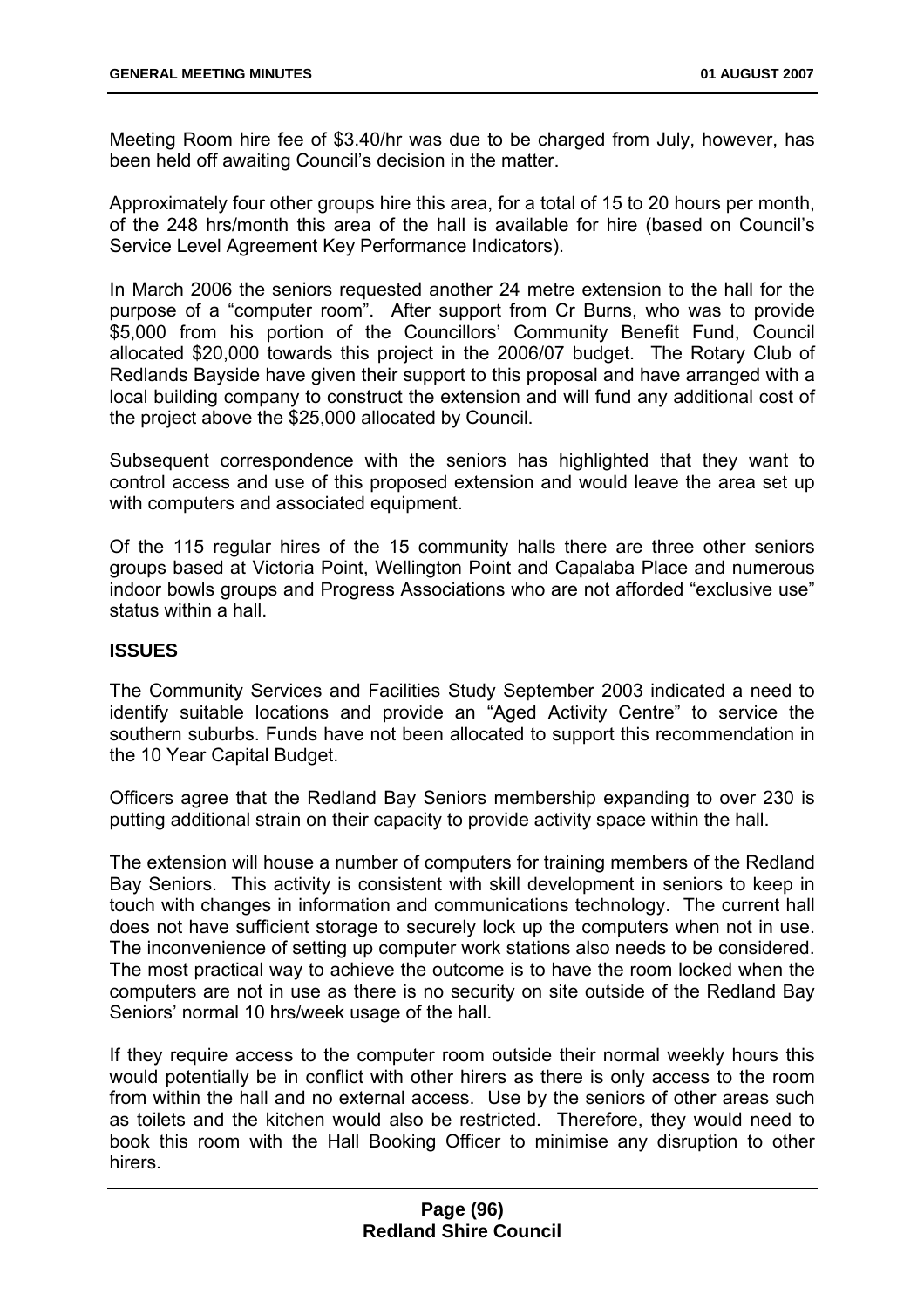Rather than granting exclusive use it is recommended that limited access is granted so that the Redland Bay Seniors are responsible for security and insurance of the computers, as items belonging to hirers that are left in the halls are not covered by Council's insurance. If other users desire to use the computer training facility this would be organised through the Redland Bay Seniors. Council should have the ability to require the computers to be removed if necessary due to changes in the hall's usage, so that the room is available to other community groups.

A fee also needs to be approved by Council for the use of this room. This was not set as part of the 2007/2008 budget process. Based on the Reduced Meeting Room hire fee for similar sized rooms at other halls, this proposed computer room would have a hire fee of \$11.00 per hour for Regular Hirers - Profit. With the fee reduction available to the Redland Bay Seniors this equates to \$2.75/hr hire fee. Therefore, they should then pay the following hourly fees:

> Main area @ \$6.75/hr Meeting Room @\$3.40/hr (additional fee for 2007/2008) Computer Room @\$2.75/hr (new fee for new room to be constructed) **TOTAL \$12.90/hr**

Currently the Redland Bay Seniors pay \$6.75/hr (all based on 07/08 fees) as the increased fee of \$3.40 for the Meeting Room has not been charged until this matter is decided.

# **RELATIONSHIP TO CORPORATE PLAN**

The recommendation in this report primarily supports Council's strategic priority to build safe, strong and self reliant communities with access to community services, infrastructure and opportunities for participation in community life.

#### **FINANCIAL IMPLICATIONS**

Council has allocated \$20,000 in the 2007/08 budget and Cr Burns will support the project with \$5,000 from his Community Fund. The total cost of the project is unknown until Council receives confirmation from the Rotary Club of Redlands but is estimated in excess of \$45,000. The remaining funds will be provided by The Rotary Club of Redlands Bayside.

#### **CONSULTATION**

Consultation has taken place with the Mayor, CEO, Community and Social Planning and Customer and Community Services.

# **OPTIONS**

The following is the preferred option:

1. The Redland Bay Seniors be given limited access to the extension of the Redland Bay Community Hall for use as a Computer Training facility and must book the room with the Hall Booking Officer when required;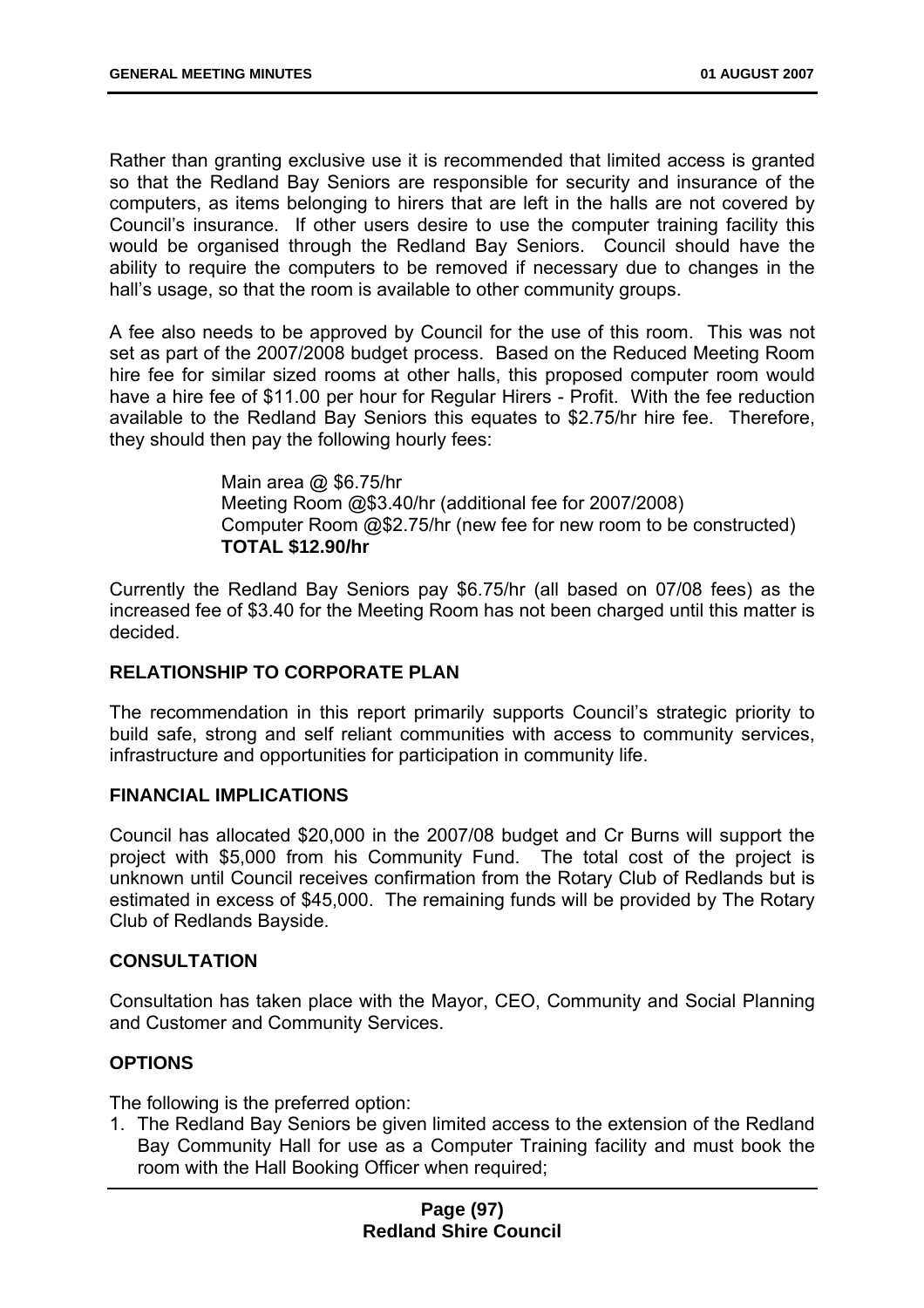- 2. That should the extension (the room) no longer be used for computer training that the limited access be reverted to general access by the hall hirers;
- 3. That the Redland Bay Seniors be responsible for the security and insurance of any equipment left in the room; and
- 4. That Council adopts a fee of \$11/hour for Regular Hirers Profit, for use of the Computer Room. This would mean a Reduced Fee of \$2.75/ hr for hirers, such as the Redland Bay Seniors.

#### **OFFICER'S/COMMITTEE RECOMMENDATION**

That Council resolve as follows:

- 1. The Redland Bay Seniors be given limited access to the extension of the Redland Bay Community Hall for use as a Computer Training facility and must book the room with the Hall Booking Officer when required;
- 2. That should the extension (the room) no longer be used for computer training that the limited access be reverted to general access by the hall hirers;
- 3. That the Redland Bay Seniors be responsible for the security and insurance of any equipment left in the room; and
- 4. That Council adopts a fee of \$11/hour for Regular Hirers Profit, for use of the Computer Room. This would mean a Reduced Fee of \$2.75/ hr for hirers, such as the Redland Bay Seniors.

#### **PROPOSED MOTION**

Moved by: Cr Burns Seconded by: Cr Dowling

That the Committee Recommendation be adopted with an amendment, that there be no charge to the Redland Bay Seniors for the use of the computer room for the remainder of the 2007/2008 financial year.

Cr Murray moved that the motion be put.

The motion to put the motion was put to the vote and CARRIED.

The Mayor put Cr Burns' motion.

One being put to the vote the Mayor declared the motion as LOST.

#### **COUNCIL RESOLUTION**

| Moved by:    | <b>Cr Dowling</b> |
|--------------|-------------------|
| Seconded by: | Cr Williams       |

**That Council resolve as follows:**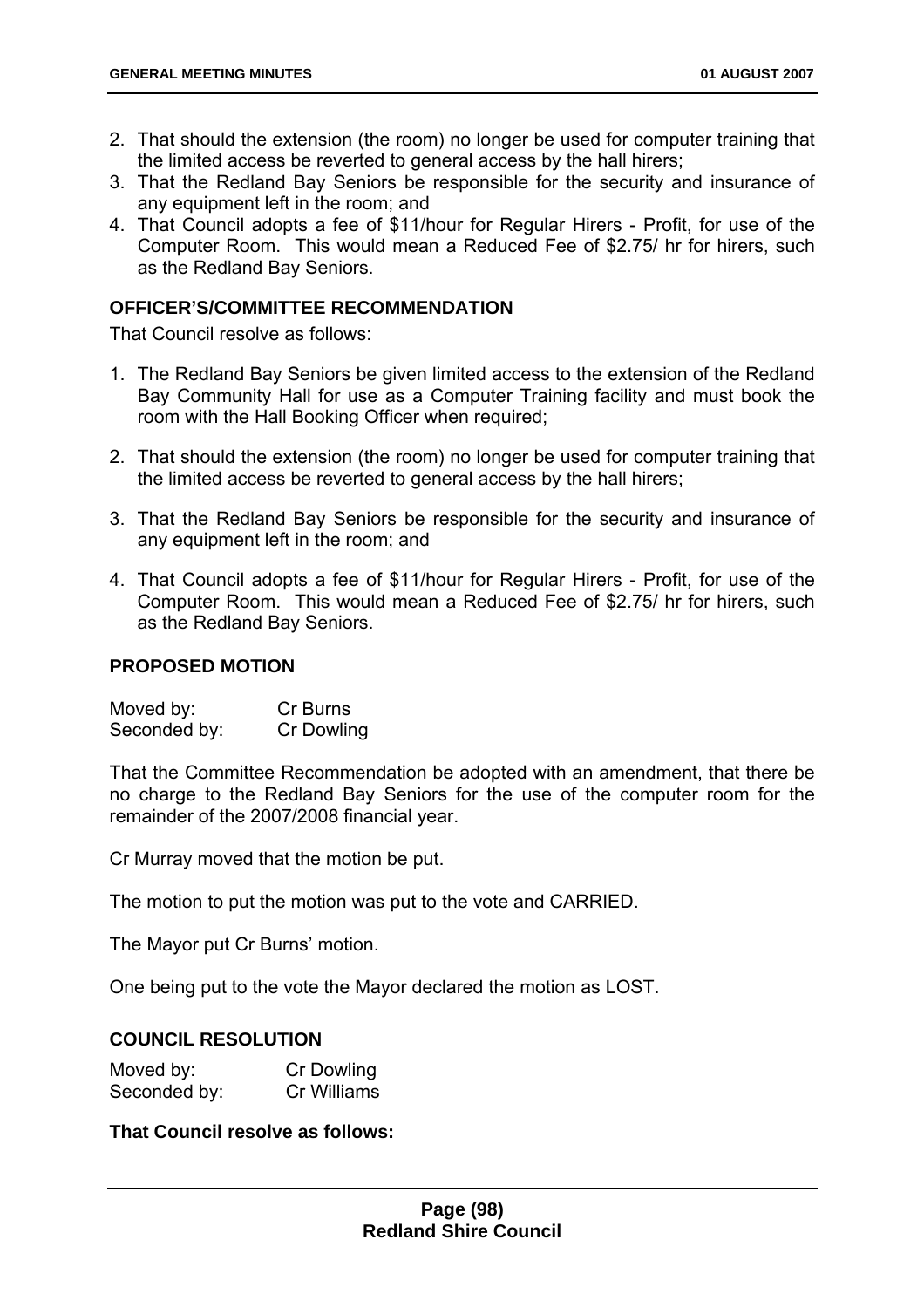- <span id="page-99-0"></span>**1. The Redland Bay Seniors be given limited access to the extension of the Redland Bay Community Hall for use as a Computer Training facility and must book the room with the Hall Booking Officer when required;**
- **2. That should the extension (the room) no longer be used for computer training that the limited access be reverted to general access by the hall hirers;**
- **3. That the Redland Bay Seniors be responsible for the security and insurance of any equipment left in the room; and**
- **4. That Council adopts a fee of \$11/hour for Regular Hirers Profit, for use of the Computer Room. This would mean a Reduced Fee of \$2.75/ hr for hirers, such as the Redland Bay Seniors.**

**CARRIED**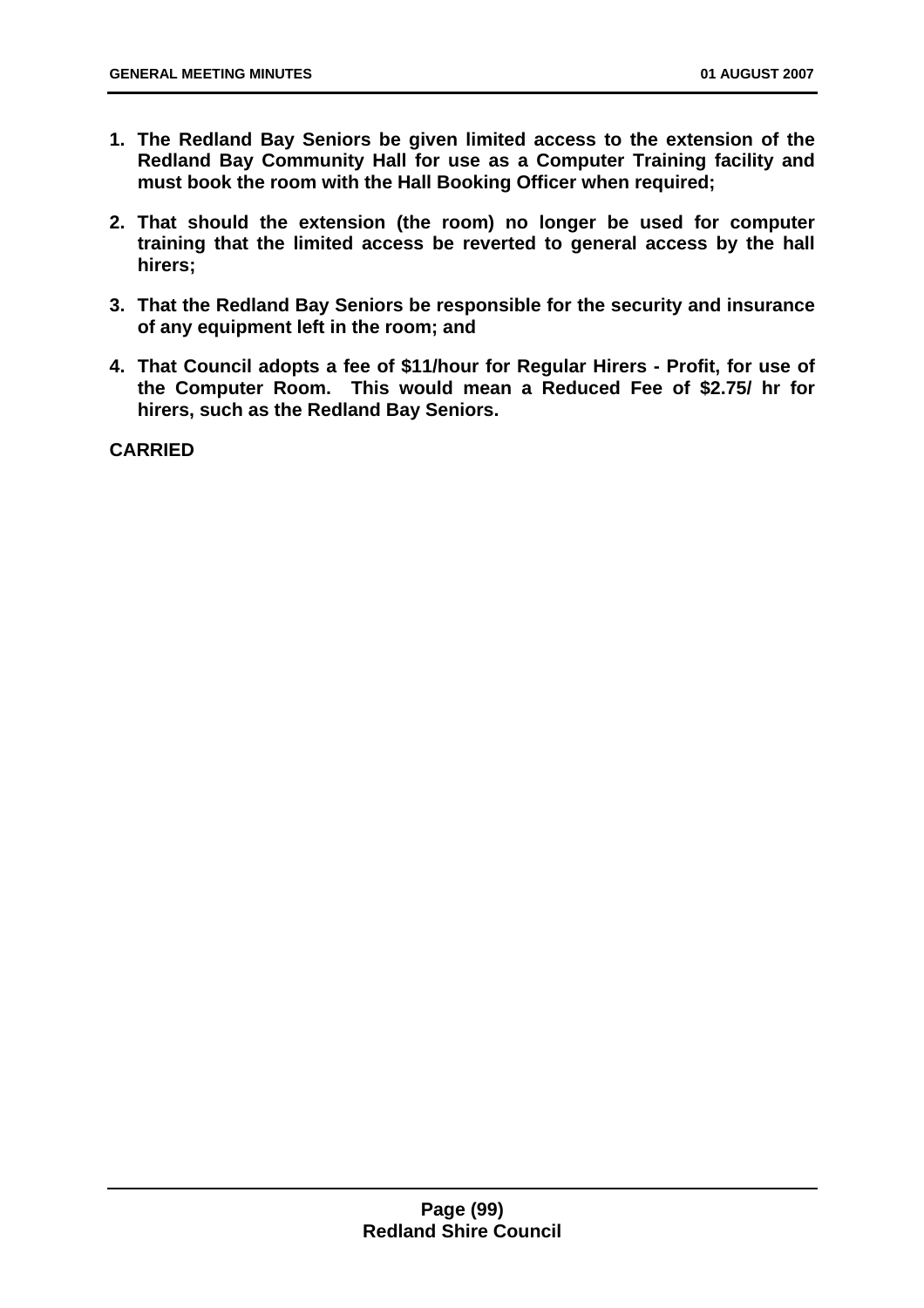### **12.3 PLANNING AND POLICY**

#### **12.3.1 BALANCED SCORECARD REPORT - 2006-2007 YEAR**

| <b>Dataworks Filename:</b>       | <b>GOV - Corporate BSC Monthly Reporting to</b><br><b>Committee</b>               |
|----------------------------------|-----------------------------------------------------------------------------------|
| <b>Attachments:</b>              | Corporate Balanced Scorecard - 2006-2007 Year                                     |
| <b>Responsible Officer Name:</b> | <b>Warren van Wyk</b><br><b>Manager Corporate Planning Performance &amp; Risk</b> |
| <b>Author Name:</b>              | <b>Jenny Forbes</b><br><b>Senior Projects Adviser</b>                             |

#### **EXECUTIVE SUMMARY**

The Corporate Balanced Scorecard report, as attached, provides a high level overview of Council's performance in key areas of Council business.

As this is the final report for the 2006/07 financial year, this report provides the performance results and comments for the full 2006/07 year, and shows the results for each month of the year.

Performance is shown in one of four ranges: Outstanding (green), above standard (yellow), satisfactory (orange) or unsatisfactory (red).

The overall rating for Redland Shire Council for the 2006/07 year is outstanding.

#### **PURPOSE**

To provide Council with the Corporate Balanced Scorecard report for the 2006/07 financial year.

#### **BACKGROUND**

The performance management framework for Redland Shire Council comprises reports to Council on a monthly and quarterly basis as follows:

- The monthly Corporate Balanced Scorecard (BSC) report to Council of overall organisational performance. This report comprises a set of 11 high level KPI's that have been developed to reflect organisational performance against financial, customer, internal/business processes, and people and learning perspectives. This report provides Council with a monthly snapshot on how the organisation is performing in key areas of our business.
- A more detailed quarterly operational plan performance report that focuses on performance at a program level. This report comprises a summary of performance against 120 KPI's and more detailed comments from Managers about performance that falls above or below an acceptable range.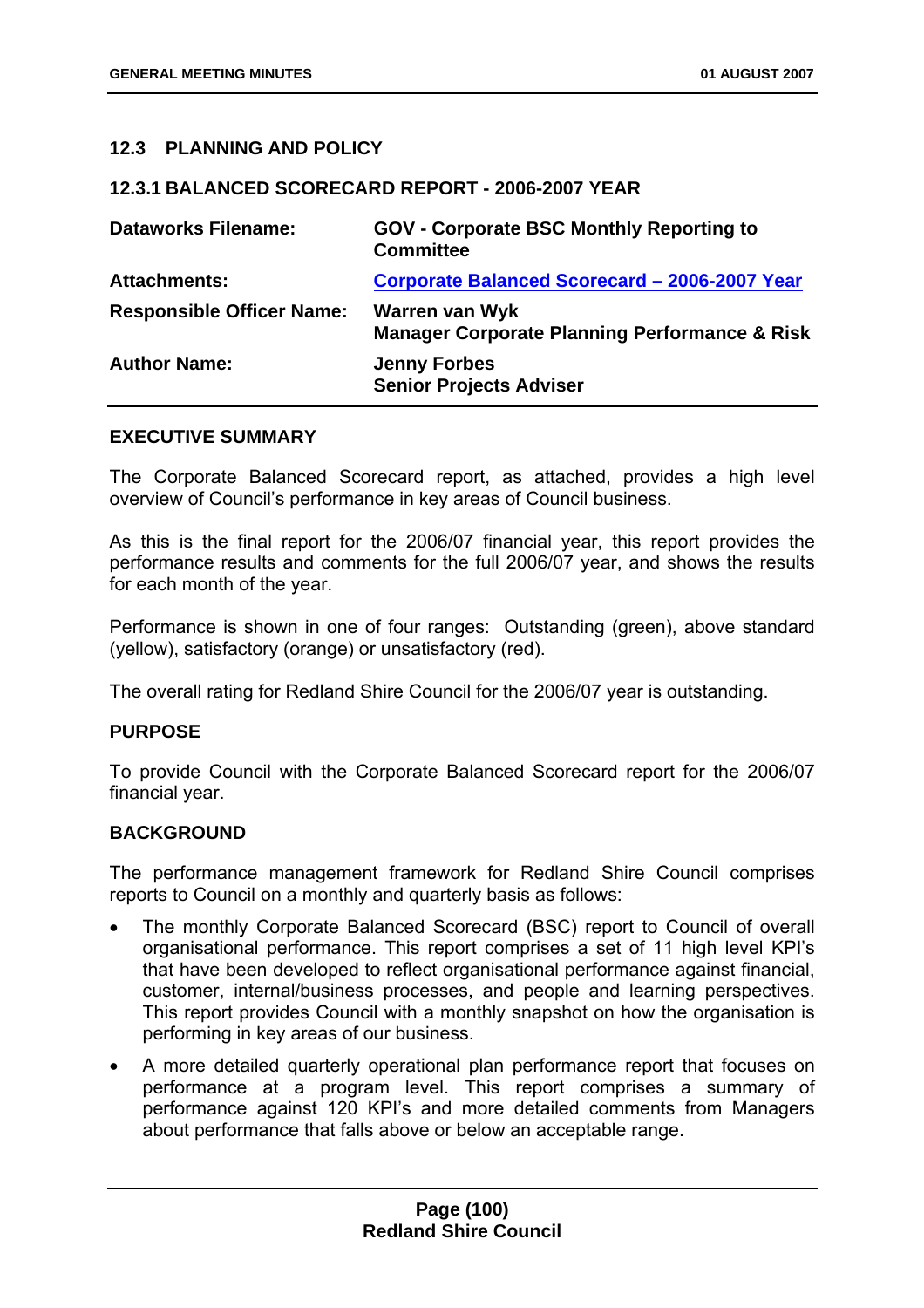# **ISSUES**

The following comments provide an overview of performance under each scorecard perspective and the associated key performance indicators.

### **Financial Perspective**

### Rating: Above Standard

NOTE: These are interim financial results and will be subject to change following completion of end of financial year processes. Updated results will be provided as soon as they are completed.

### Comments:

- Earnings Before Interest Tax & Depreciation (EBITD) Savings to Budget (weighting 20%) rated at the outstanding level. Favourable fees & charges \$700K. Employee costs and goods & services under budget. These may have some reduction in impact after Period13 adjustments. Well outside target due to unbudgeted grants & significant under spends. Cash balance approx \$77M.
- Cash Levels within Targets (weighting 8%) rated in the unsatisfactory range. Cash balances far exceed anticipated levels as of 30th June due to under expenditure in operating goods and services, capital works, employee costs, and an unexpected seasonal high in grant funds and developer cash contributions.
- The Capital Works Program Financial Performance KPI (weighting 12%) compares expenditure on finalised projects with budget. The above standard result shows a saving of 3.86% due to a YTD Budget of \$24,236,111 compared to a YTD Actual of \$23,300,199.

#### **Customer Perspective**

# Rating: Outstanding

# Comments:

- Capital works program practical completion (weighting 15%) reports on the % of capital project milestones achieved compared to plan and continues to rate in the outstanding range. The result year to date of 101.64% indicates that milestones overall are being achieved ahead of schedule. Redland Water & Waste achieved 79 milestones for the year, achieving 89.77% of their targeted milestones. Non completion of milestones was mainly due to delay in receiving materials ordered from overseas. Project Delivery Group achieved 729 milestones for the year, achieving 98.91% of their targeted milestones. Corporate Services is way ahead of schedule with 429 milestones achieved compared to their target to 392 giving them 109.44% of capital project milestones achieved. Planning and Policy achieved 100% of their targeted capital project milestones.
- Compliance with the Australian Drinking Water Guidelines (ADWG, weighting 2.5%) was outstanding. Drinking water quality fully complied (100%) with all 4 key ADWG parameters: e-coli levels, turbidity, pH levels, and manganese levels.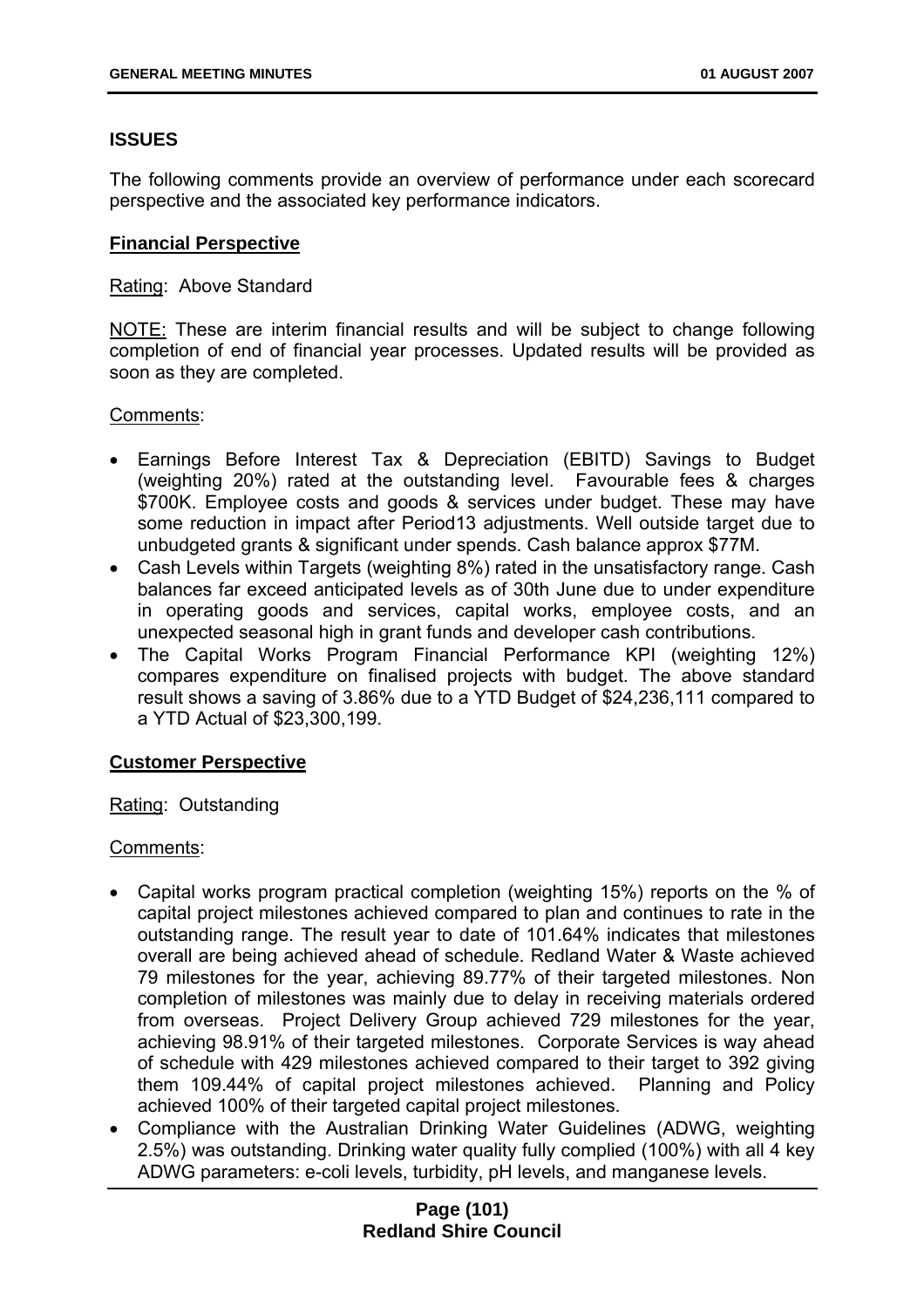- Compliance with our EPA Licence for Wastewater (weighting 2.5%) rated as outstanding. The total ADWF for 365 days YTD is 10196ML. Total compliant ADWF is 10189ML.
- % of development assessment, integrated commercial and land development applications processed within IPA timeframes (weighting 10%). 850 MCU/SB applications were processed this year. 31 applications were greater than 20+20 days giving a full year result of 96% and an above standard result.

### **Internal Processes Perspective**

Rating: Outstanding

### Comments:

- Asset Management Plans Actions Completed (weighting 7.5%) scored 91% and rated as above standard for the year. 644 out of 708 for the year were completed.
- % of Internal Audit Actions completed within agreed timeframes (weighting 7.5%), continues to rate as outstanding with 100% of audit recommendations completed on schedule.

### **People and Learning Perspective**

Rating: Outstanding

#### Comments:

- % implementation of the Tri-Safe audit action plan (weighting 10%) remains at the outstanding level with all actions due completed on schedule and systematic improvements to Council's overall WH&S standards.
- The Lost Time Injury Frequency Rate (weighting 5%) YTD result is satisfactory with a predominance of minor injuries. In the June reporting period there were 3 LTI's mostly relating to strains and sprains. All have been returned to work with one on suitable duties.

# **RELATIONSHIP TO CORPORATE PLAN**

The recommendation in this report primarily supports Council's strategic priority to provide a clear organisational direction supported by effective leadership and a framework of policies, plans and strategies that are responsive to the community's needs and which promote accountable and ethical standards of practice.

#### **FINANCIAL IMPLICATIONS**

No direct financial implications arise from this report. The report does contain several indicators that either reflects financial performance to date or which will have had a direct or indirect impact on financial performance.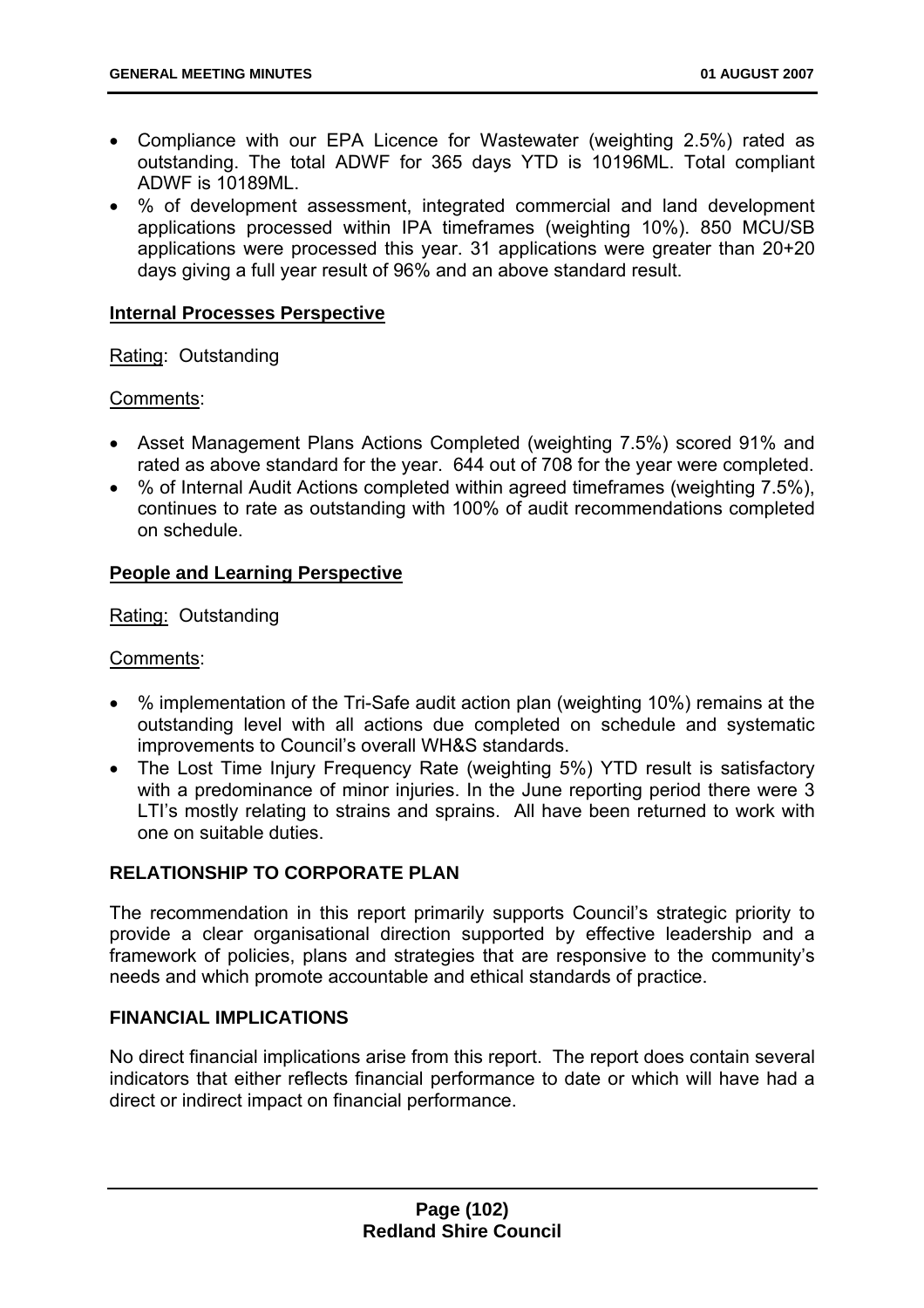### **PLANNING SCHEME IMPLICATIONS**

The Land Use Planning Group was consulted and it is considered that the outcome of recommendations in this report will not require any amendments to the Redlands Planning Scheme.

#### **CONSULTATION**

The data and comments in the report were provided by relevant managers and were compiled by the Corporate Planning, Performance and Risk Group.

#### **OPTIONS**

#### **PREFERRED**

That Council resolve to note the Corporate Balanced Scorecard for the 2006-2007 year.

#### **ALTERNATIVE**

That Council resolve to note the Corporate Balanced Scorecard for the 2006-2007 year and request additional information.

#### **OFFICER'S/COMMITTEE RECOMMENDATION/ COUNCIL RESOLUTION**

Moved by: Cr Williams Seconded by: Cr Barker

**That Council resolve to note the Corporate Balanced Scorecard for the 2006- 2007 year, as attached.** 

#### **CARRIED**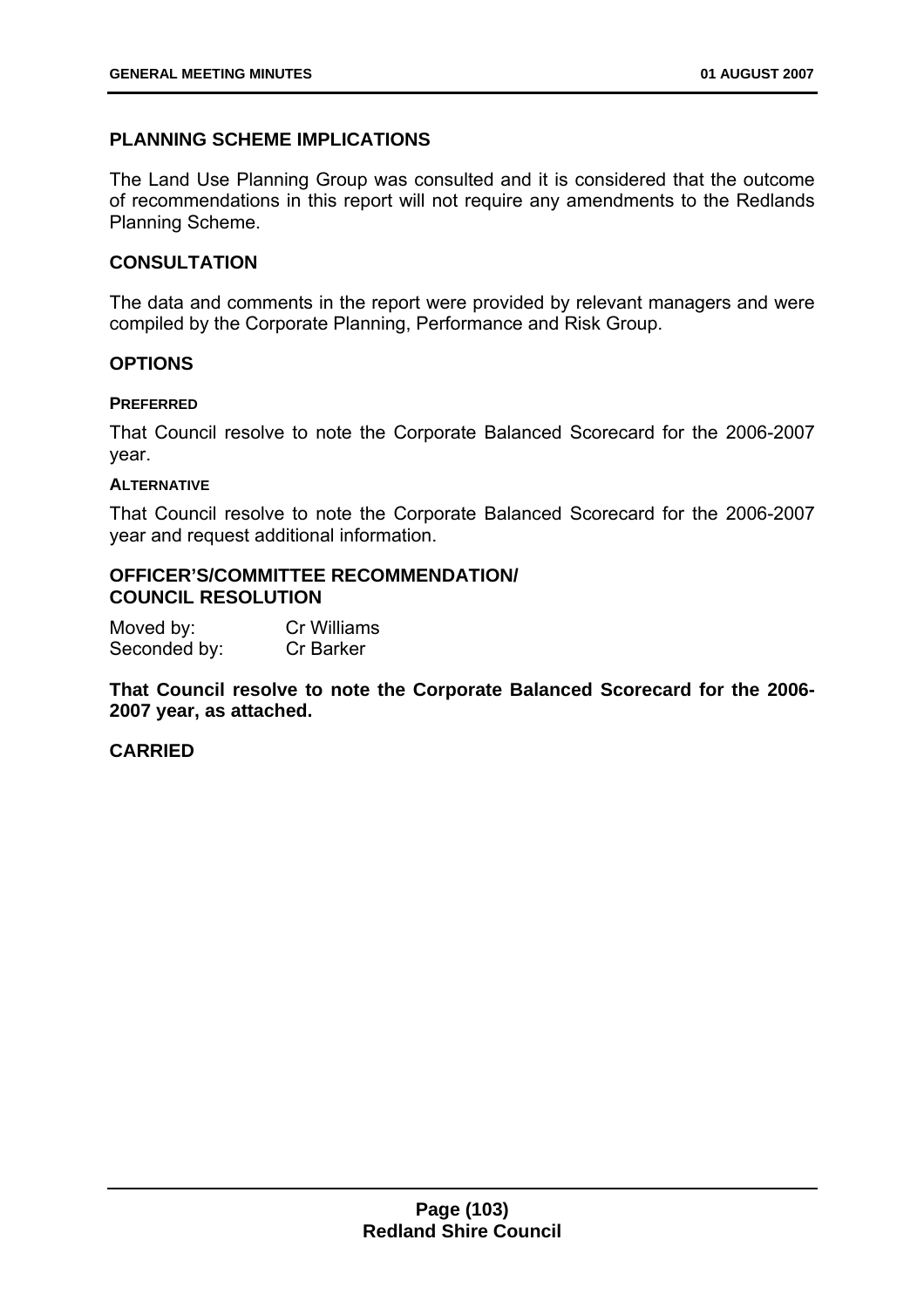# <span id="page-104-0"></span>**12.3.2 OPERATIONAL PLAN REPORT - 2006-2007 YEAR**

| <b>Dataworks Filename:</b>       | <b>Gov-Corporate Performance Reporting-Quarterly</b>                              |
|----------------------------------|-----------------------------------------------------------------------------------|
| Attachment:                      | <b>Operational Plan Report - June Quarter &amp; 2006-</b><br>07                   |
| <b>Responsible Officer Name:</b> | <b>Warren van Wyk</b><br><b>Manager Corporate Planning Performance &amp; Risk</b> |
| <b>Author Name:</b>              | <b>Jenny Forbes</b><br><b>Senior Projects Advisor</b>                             |

### **EXECUTIVE SUMMARY**

Council adopted the Corporate Plan for 2006-2010 on 21 December 2005. Implementation of the Corporate Plan occurs through the annual Operational Plan.

The 2006-2007 Operational Plan was adopted on 31 May 2006 (and amended to reflect some minor changes in September 2006 and February 2007). It highlights to the Council and the community the key initiatives that Council will pursue this financial year towards achievement of the Corporate Plan's long term objectives.

In line with the *Local Government Finance Standard 2005*, the 2006-07 Operational Plan sets out the Key Outputs that will be delivered during the 2006-07 financial year for each of the Strategies in the Corporate Plan, and the Key Performance Indicators (KPI's) for those Outputs. This quarterly/full year report shows the actual achievements to date towards delivering on those KPI's, and also ensures that Council meets its obligations to monitor progress on delivering its Corporate and Operational Plans as required by t*he Local Government Act 1993.* 

The reporting system is designed to rate performance against each KPI in one of four ranges:

- Outstanding Green (or  $\dot{\mathbf{x}}$  in the summary)
- Above Standard Yellow  $(v)$
- Satisfactory Orange  $(A)$
- Unsatisfactory Red  $(x)$

# **PURPOSE**

This report ensures Council complies with the requirements of the *Local Government Act* and enables Council to monitor its business performance against its approved Operational Plan.

# **BACKGROUND**

The Corporate Plan 2006-2010 has 130 Strategies. However, only the most significant Outputs scheduled to occur this year for each Strategy are identified in the Operational Plan to ensure a more strategic focus is maintained and that reports are manageable. In the case of some Strategies there are no key Outputs identified this year because they are scheduled to be delivered in later years of the Corporate Plan.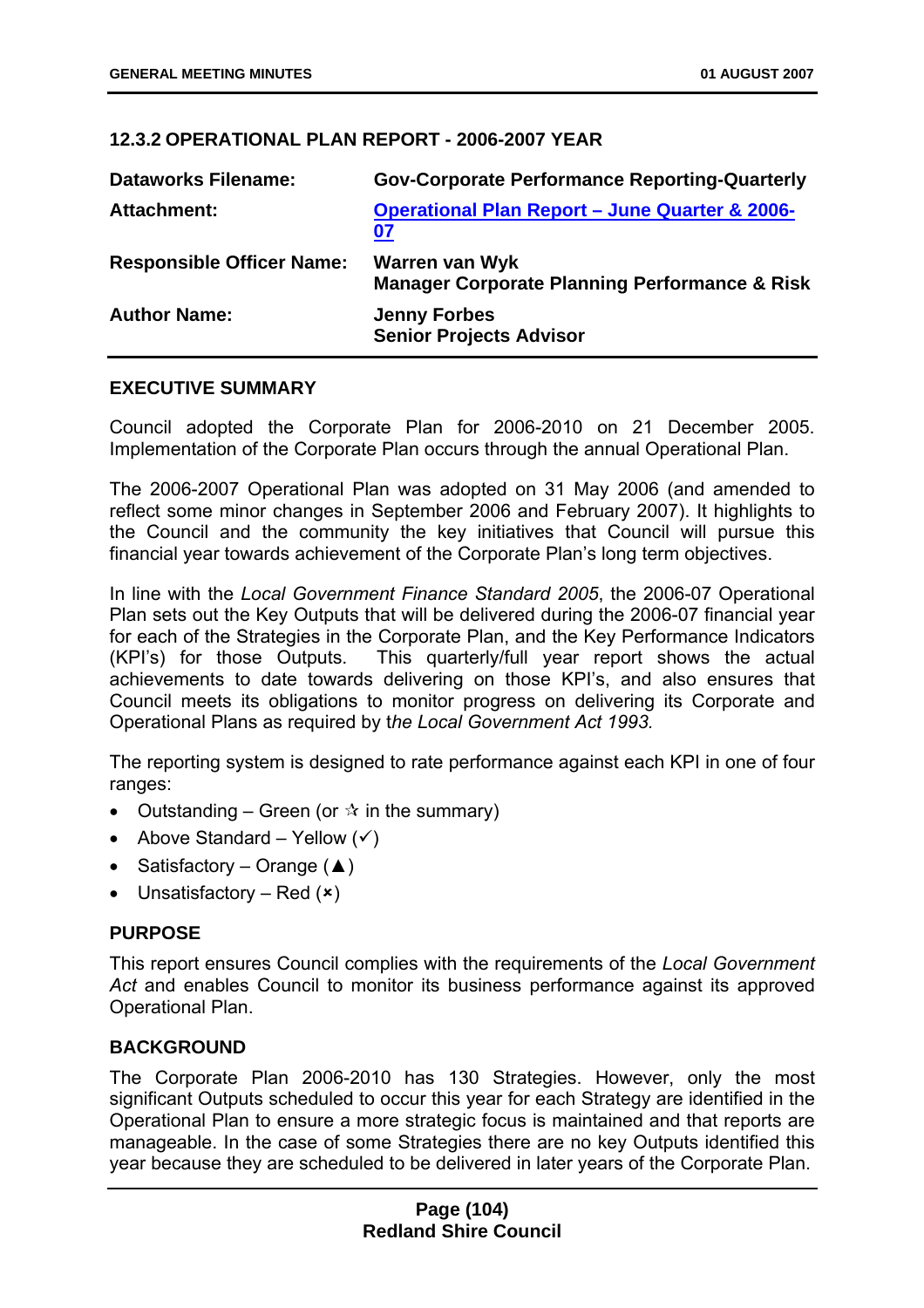This is the normal "exceptions" based report which focuses on KPI's performing in the unsatisfactory or outstanding ranges. A full report detailing results for all KPI's is available from the Corporate Planning Performance & Risk Group (CPPR) and will be posted on the intranet. A copy of the KPI Register; which includes comprehensive details of all KPI's including detailed definitions, sources of data, calculation methodology, targets each quarter, responsible officers and associated information; is available from CPPR and has been provided in the Councillors resource area for information.

The targets for some KPI's are shown in the report as Satisfactory 0, Above Standard 1 and Outstanding 2. This indicates that there were no planned action/s in the relevant quarter. These ranges are required to allow the reporting system to assign scores when an actual result is entered.

# **ISSUES**

Overall Performance – 2006-07 Year (refer to the Attachment p.3-8)

Performance against the Operational Plan as a whole rated in the above standard range for the year. The overall range of performance against each Strategic Priority is:

- Outstanding Natural Environment, Economic Prosperity and Organisational Leadership.
- Above Standard Community Health & Wellbeing, Essential Services and Knowledge Management.
- Satisfactory Physical Character and Financial Management.
- Unsatisfactory People Management.

#### [KPI performance summary](#page-5-0)

[There are 120 KPI's out of a total of 130 that are reportable in the Operational Plan](#page-5-0)  [for the 2006-07 year. These KPI's rated as follows:](#page-5-0) 

- Outstanding  $-65$  KPI's  $(54%)$
- Above Standard  $-9$  KPI's  $(8\%)$
- Satisfactory  $-19$  KPI's (16%)
- • [Unsatisfactory 27 KPI's \(22%\) performed below expected levels.](#page-6-0)

[Summary comments on the performance against each Strategic Priority follow.](#page-6-0)  [Comments on specific KPI's are included where an unsatisfactory result has occurred](#page-6-0)  [this quarter.](#page-6-0) 

[Natural Environment \(refer to the Attachment p. 9-11\)](#page-6-0) 

- • [Biodiversity and Environmental Performance Programs performed at an](#page-6-0)  [outstanding level.](#page-6-0)
- • [Coastal and Waterways Program achieved a satisfactory rating.](#page-6-0)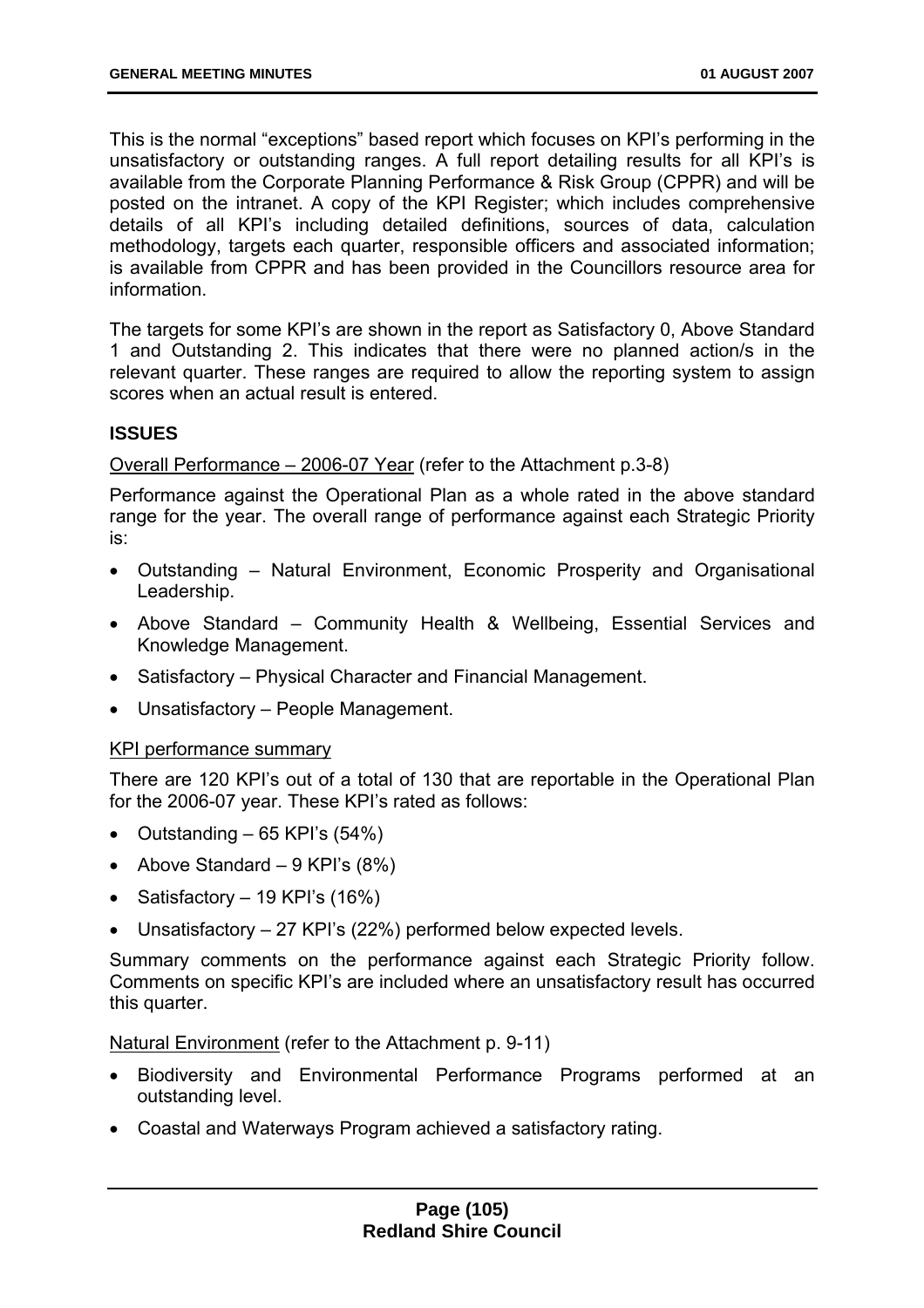[Physical Character \(refer to the Attachment p. 12-16\)](#page-6-0) 

- • [Development Assessment achieved an outstanding result with DA approvals and](#page-7-0)  [RRIF projects all meeting targets as planned.](#page-7-0)
- • [Land Use & Infrastructure Planning and Open Space Programs achieved a](#page-7-0)  [satisfactory rating this quarter with the majority of initiatives progressing as](#page-7-0)  [planned. The only exceptions are:](#page-7-0) 
	- The six-monthly RPS amendment actions were delayed due to late signoff by [Minister of Amendment 1A & 1B. Amendment 1A was signed off late June](#page-7-0)  [2007 and notification will commence 17 July 2007. Amendment 1B remains](#page-7-0)  [with the Minister for final signoff before going to public notification.](#page-7-0)
	- [Completion of the Priority Infrastructure Plan \(PIP\) was delayed due to](#page-8-0)  [finalising the community land component. The other components have been](#page-8-0)  [adopted in the interim as Planning Scheme Policies.](#page-8-0)
- • [Local Area Planning Program achieved a below satisfactory result.](#page-8-0) 
	- [The SE Thornlands and Kinross Road area structure plans and incorporation](#page-8-0)  [into RPS are awaiting ministerial approval of the draft South East Thornlands](#page-8-0)  [Structure Plan to allow statutory public exhibition to commence. There has](#page-8-0)  [been significant delays in receiving State agency comments and then](#page-8-0)  [prolonged decisions in finalising particular issues such as road layout with](#page-8-0)  [DMR. The Draft Structure Plan for Kinross Road is currently being prepared](#page-8-0)  [for presentation to Council.](#page-8-0)
	- [RPS provisions for compatibility with SEQ Regional Plan re Capalaba and](#page-8-0)  [Cleveland major business centres projects are deferred pending completion](#page-8-0)  [of a DMR study.](#page-8-0)
	- [Planning and design of Dunwich Town Centre and Cleveland \(Middle Street](#page-8-0)  [West\) were delayed due to reallocation of responsibilities from LUPG Project](#page-8-0)  [Manager. The schematic design concept is prepared, however the project](#page-8-0)  [plan has been restructured to reflect problems experienced.](#page-8-0)

[Essential Services \(refer to the Attachment p.17-33\)](#page-9-0) 

- • [Roads & Drainage and Transport Programs achieved an outstanding rating, with](#page-11-0)  [all KPI's performing at the outstanding level.](#page-11-0)
- • [Wastewater, Marine Facilities, and Waste Management Programs achieved an](#page-11-0)  [above standard rating.](#page-11-0) 
	- In the Marine program, the only KPI rating unsatisfactory was "Council" [adopting a position on the provision of marine infrastructure". A briefing note](#page-15-0)  [on this topic has been prepared but is yet to be considered by Council and a](#page-15-0)  [formal position determined.](#page-15-0)
- • [Water Supply Program achieved a satisfactory result.](#page-15-0)

[The KPI's that performed unsatisfactorily in the Water Supply, Wastewater and](#page-20-0)  [Waste Management Programs reflect the impact of State Government actions](#page-20-0)  [concerning regional water supply and planning, and delays with the release of the](#page-20-0)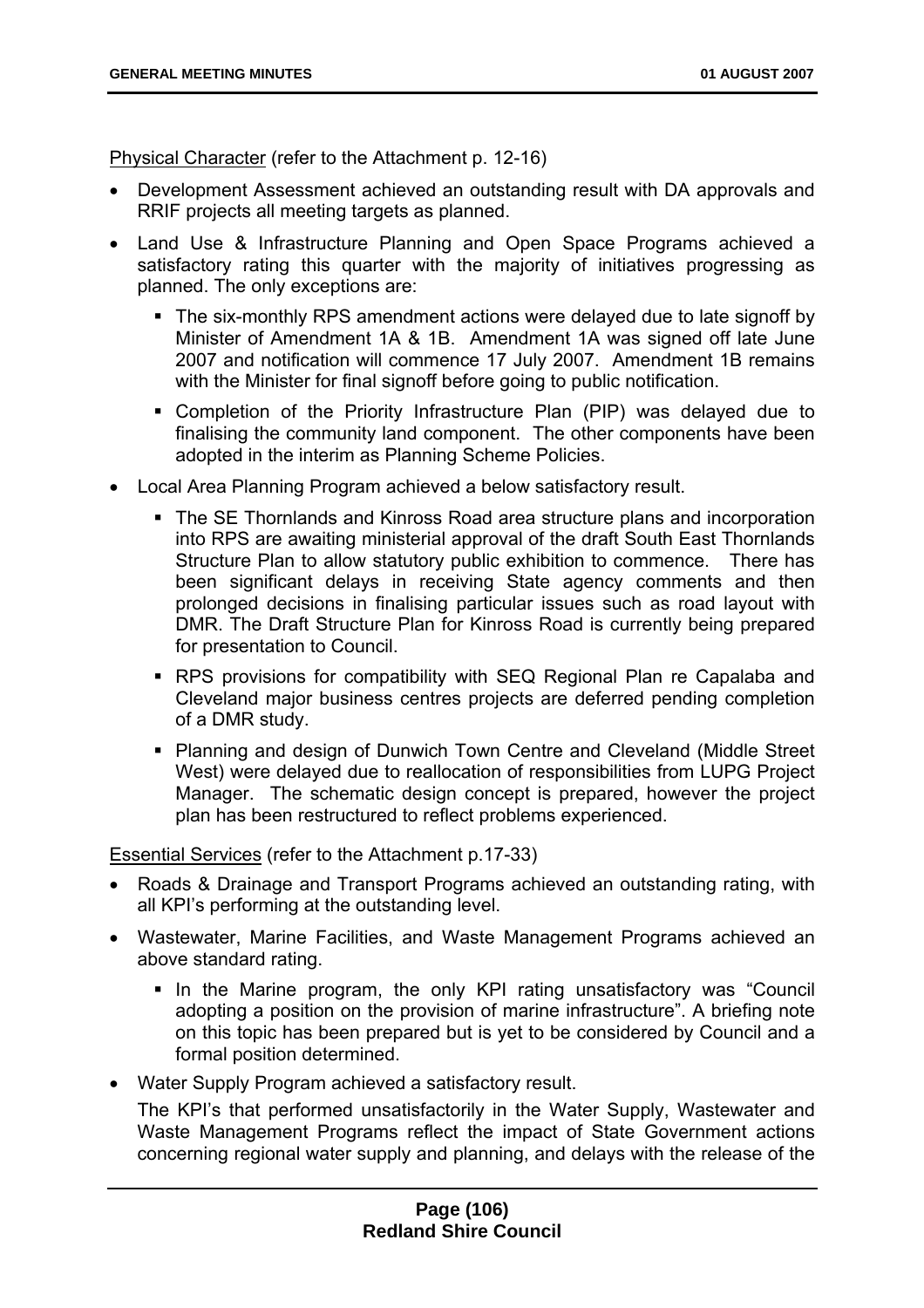[draft RWSS by QWC. All projects have been deferred until next financial year.](#page-20-0)  [The deferred projects are:](#page-20-0) 

- [Water Resource Strategy for Redland Shire](#page-38-0)
- [Water quality objectives & targets project](#page-42-0)
- [Capalaba Water Treatment Plant Planning Report](#page-48-0)
- Completion of the Waste Infrastructure Planning Report
- [Report on strategic review of future loads to individual wastewater treatment](#page-55-0)  [plants](#page-55-0)
- Re-use policy project

[Community Health & Wellbeing \(refer to the Attachment p.34-42\)](#page-68-0) 

- • [Disaster Management Program achieved an outstanding rating; with 2 out of 3](#page-69-0)  [KPI's performing at the outstanding level.](#page-69-0)
- • [Arts & Culture Program achieved an above standard rating with all KPI's](#page-69-0)  [performing satisfactorily or better.](#page-69-0)
- • [Sport & Recreation and Strong Communities Programs achieved a satisfactory](#page-72-0)  [result.](#page-72-0) 
	- [Stage Two of the Cleveland Aquatic Centre is currently under construction](#page-79-0)  [and due to open to the public in August 2007.](#page-79-0)
	- [Further progress in 2006-07 on the recreation program review was not](#page-87-0)  [possible due to grant failures and budget constraints. This review is to be](#page-87-0)  [carried over to 2007-08.](#page-87-0)
	- [Two-thirds of the Seniors Implementation Strategy is complete, with the](#page-88-0)  [consultation of senior RSC employees for the Age Friendly work practices](#page-88-0)  [deferred until next financial year.](#page-88-0)
	- **Implementation of Stage One of North Stradbroke Island shared** [responsibility agreement, workshops have been completed and the activities](#page-88-0)  [identified will be completed by September 2007.](#page-88-0)
- • [Community Health & Safety Program achieved a below satisfactory rating, due to:](#page-92-0) 
	- [The Animal Local Law still awaiting State Government interest checks.](#page-92-0)
	- [Crime Prevention Training was deferred until 2007/08 due to the need to](#page-95-0)  [complete the public consultation phase first.](#page-95-0)

[Economic Prosperity \(refer to the Attachment p. 43- 48\)](#page-99-0) 

- • [Business Retention & Expansion and Tourism Development Programs and all](#page-104-0)  [KPI's rated in the outstanding range. All initiatives are well ahead of schedule.](#page-104-0)
- • [Business Attraction rated above standard with all KPI's except one rating](#page-104-0)  [outstanding.](#page-104-0) 
	- Three of the four business initiatives were completed however the Capalaba [Business Investment forum was not held due to staff shortages.](#page-108-0)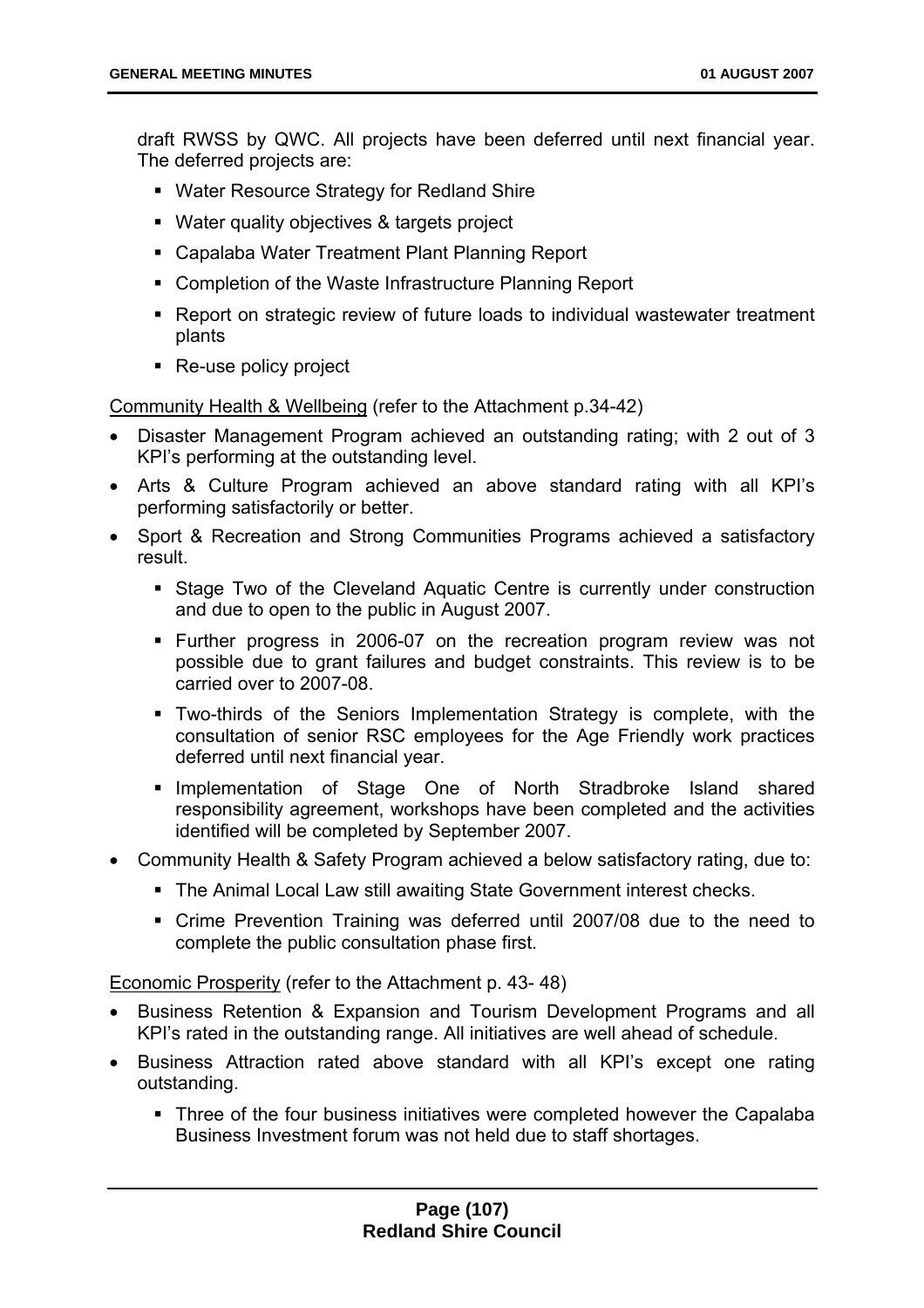Organisational Leadership (refer to the Attachment p. 49-54)

- Governance and Marketing & Communications Programs rated in the outstanding range. All initiatives are either on or ahead of schedule.
- Regional Collaboration Program performed at an above standard level with the completion of submissions on sustainability indicators for SEQ Regional Plan.
- Strategic Planning Program achieved a satisfactory result with 1 KPI in the unsatisfactory range.
	- The review of the Performance Management Framework has been rescheduled to 2007-08 due to limited available resources and new and higher priorities taking precedence.

Financial Management (refer to the Attachment p. 55-57)

- Financial Planning & Disclosure Program rated above standard and all KPI's rated satisfactory or better.
- Asset Management Program rated satisfactory with one KPI unsatisfactory.
	- Master Accommodation Plan has been revised and is due for delivery 13 July 2007. 30th of June deadline not met due to additional requirement for standardised data and unexpected delays with the consultant who was to deliver the revised plan.
- Treasury Program achieved a below satisfactory result.
	- Work on researching an overall framework for revenue and charging of Council services was delayed as available resources were reallocated to other projects such as the Planning & Policy core services review.

Knowledge Management (refer to the Attachment p. 58-61)

- Information Management Program and all KPI's rated outstanding except one.
	- The implementation of the Dataworks browser interface has been deferred until 2007-08 as was foreshadowed in last quarter's report.
- The Learning Program rated satisfactory with both measures on track.

People Management (refer to the Attachment p. 62-64)

- Both the Organisational Improvement and Human Resource Management Programs rated unsatisfactory this quarter. KPI's that did not achieve a satisfactory result included:
	- The development of the organisational climate change management strategy has been deferred pending decisions on the priority/timing of a culture/climate survey due to Local Government Reform.
	- Completion of the RSC employee value proposition and inclusion in the recruitment process has been deferred due to Local Government Reform.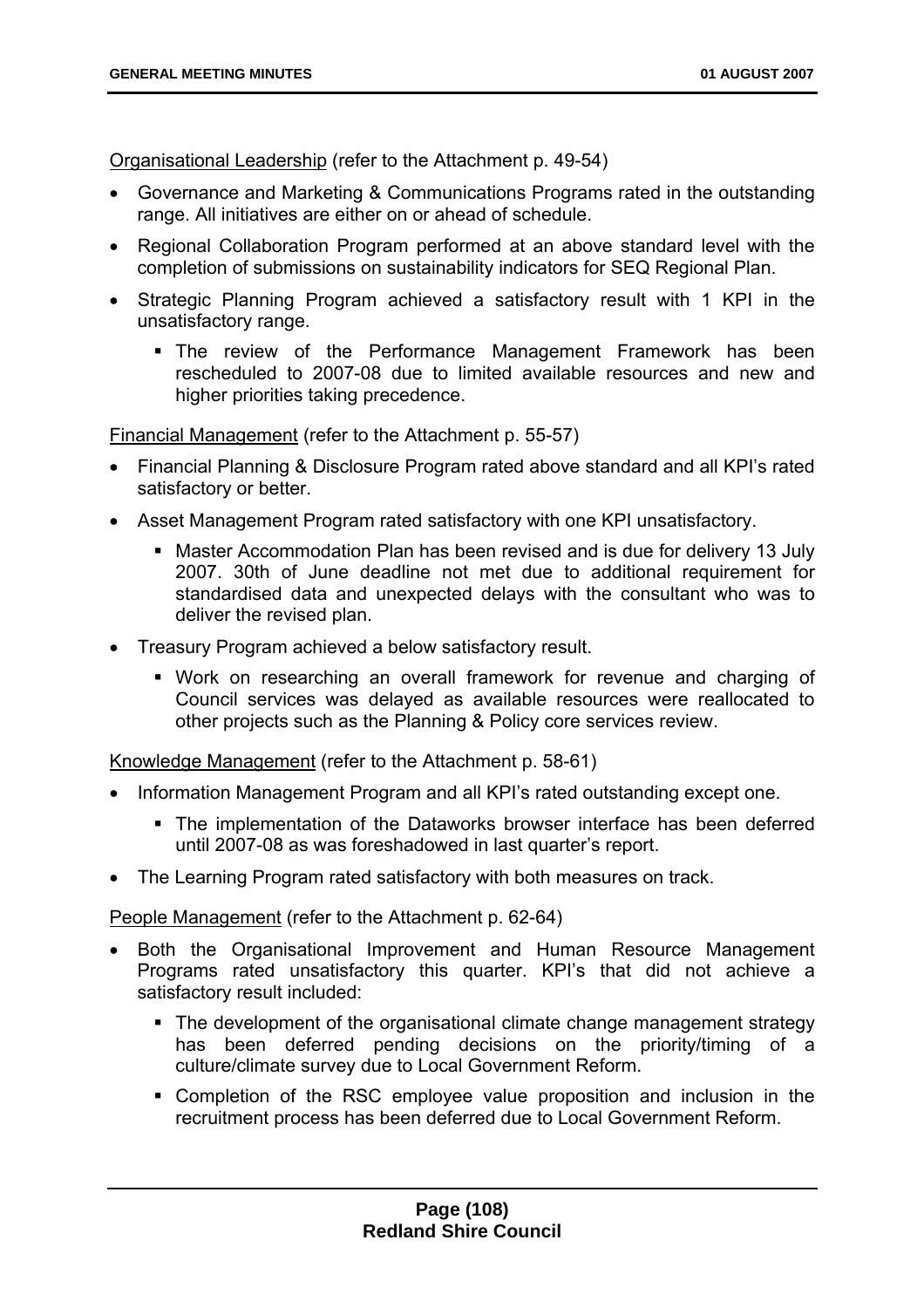- **Development of a reward and recognition program has been designed;** however launch has been delayed due to HR system implementation workloads.
- Training for managers and supervisors responsible for staff appraisals was delayed due to increased workload on system installation, hence rescheduled to 2007-08.

## **RELATIONSHIP TO CORPORATE PLAN**

The recommendation primarily supports Council's strategic priority to provide effective organisational leadership through strategic planning and accountable and ethical standards of practice.

### **FINANCIAL IMPLICATIONS**

No direct financial implications arise from this report. The report does contain several indicators that either reflects financial performance to date or which will have had a direct or indirect impact on financial performance.

### **PLANNING SCHEME IMPLICATIONS**

The Land Use Planning Group was consulted and it is considered that the outcome of recommendations in this report will not require any amendments to the Redlands Planning Scheme.

## **CONSULTATION**

The data and comments in the report were provided by relevant managers and were compiled by the Corporate Planning, Performance and Risk Group.

### **OPTIONS**

#### **PREFERRED**

That Council resolve to note the Operational Plan Report for the June Quarter 2007 and the full 2006-07 Year.

#### **ALTERNATIVE**

That Council resolve to note the Operational Plan Report for the June Quarter 2007 and the full 2006-07 Year and seek additional information.

### **OFFICER'S/COMMITTEE RECOMMENDATION/ COUNCIL RESOLUTION**

| Moved by:    | Cr Williams      |
|--------------|------------------|
| Seconded by: | <b>Cr Barker</b> |

**That Council resolve to note the Operational Plan Report for the June Quarter 2007 and the full 2006-07 Year, as attached.** 

### **CARRIED**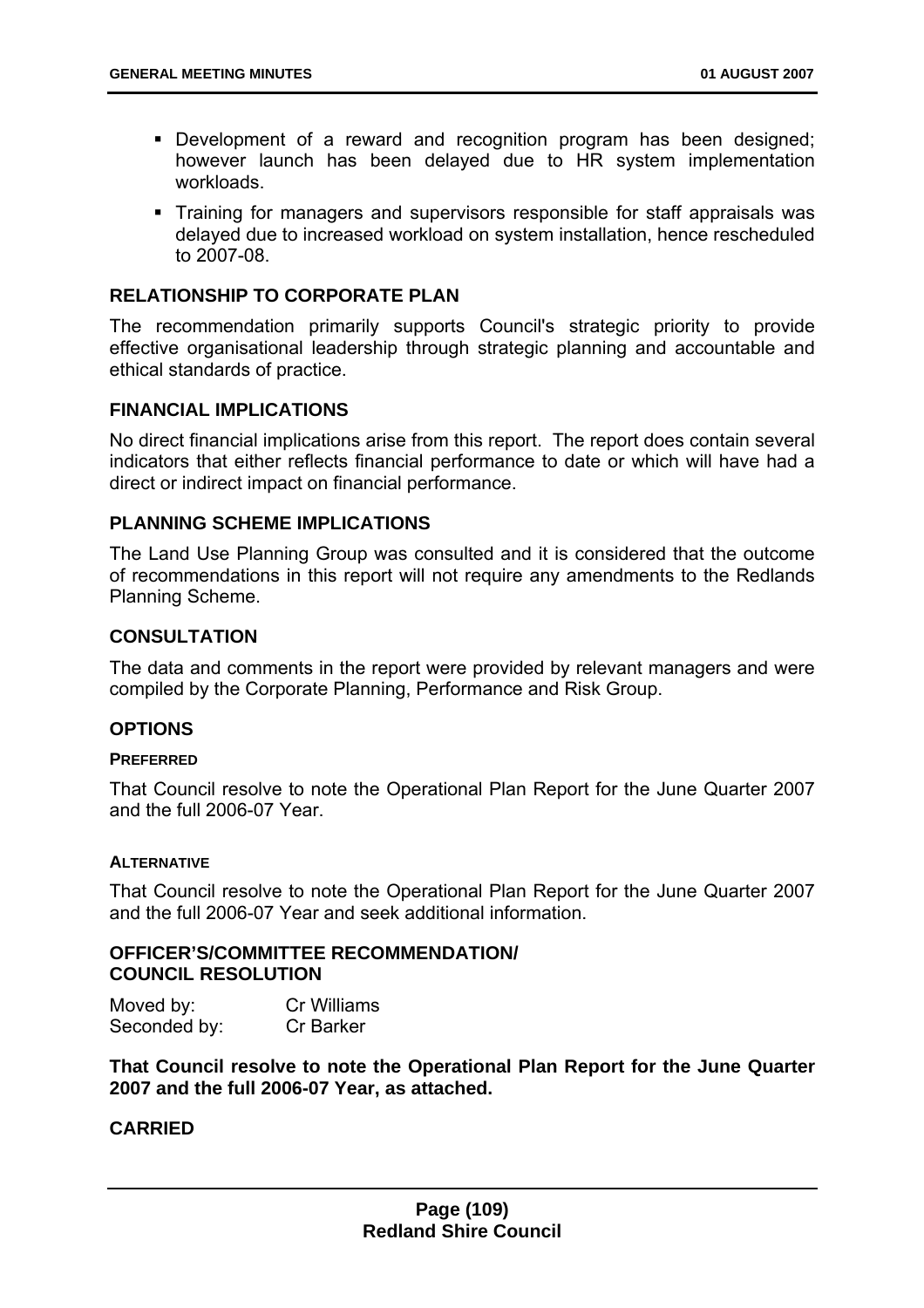# **12.4 TENDERS FOR CONSIDERATION**

### **MOTION TO CLOSE MEETING**

That the meeting be closed to the public under Section 463(1) of the *Local Government Act 1993* to discuss the following item:

# **12.4.1 Assessment of Tenders for the Russell Island Pool Management Contract**

The reason that is applicable in this instance is as follows:

*"(e) contracts proposed to be made by it"* (Council)*.* 

CARRIED

### **MOTION TO REOPEN MEETING**

That the meeting be again opened to the public.

#### CARRIED

## **12.4.1 ASSESSMENT OF TENDERS FOR THE RUSSELL ISLAND POOL MANAGEMENT CONTRACT LRS 004**

| <b>Dataworks Filename:</b>       | R & C Contract - Russell Island Pool                                                 |
|----------------------------------|--------------------------------------------------------------------------------------|
| <b>Attachment</b>                | <b>Evaluation of LRS 004</b>                                                         |
| <b>Responsible Officer Name:</b> | <b>Greg Jensen</b><br><b>Group Manager Customer and Community</b><br><b>Services</b> |
| <b>Author Name:</b>              | <b>Russell Cook</b><br><b>Leisure and Recreation Services Manager</b>                |

### **EXECUTIVE SUMMARY**

Council at the General Meeting on 1 November 2006 accepted the report from the Manager Community & Social Planning on the management and funding options for the proposed Russell Island Pool, and resolved as follows:

- 1. To endorse the community support for the provision of the pool and call for tenders under Section 484 of the *Local Government Act 1993* seeking applications for the management rights of the Russell Island Pool; and
- 2. That a further report be brought back to Council on the tender submissions.

Subsequently Council officers advertised for an Invitation to Tender for the Management Services for the Russell Island Pool LRS - 004 which closed on 30 May 2007.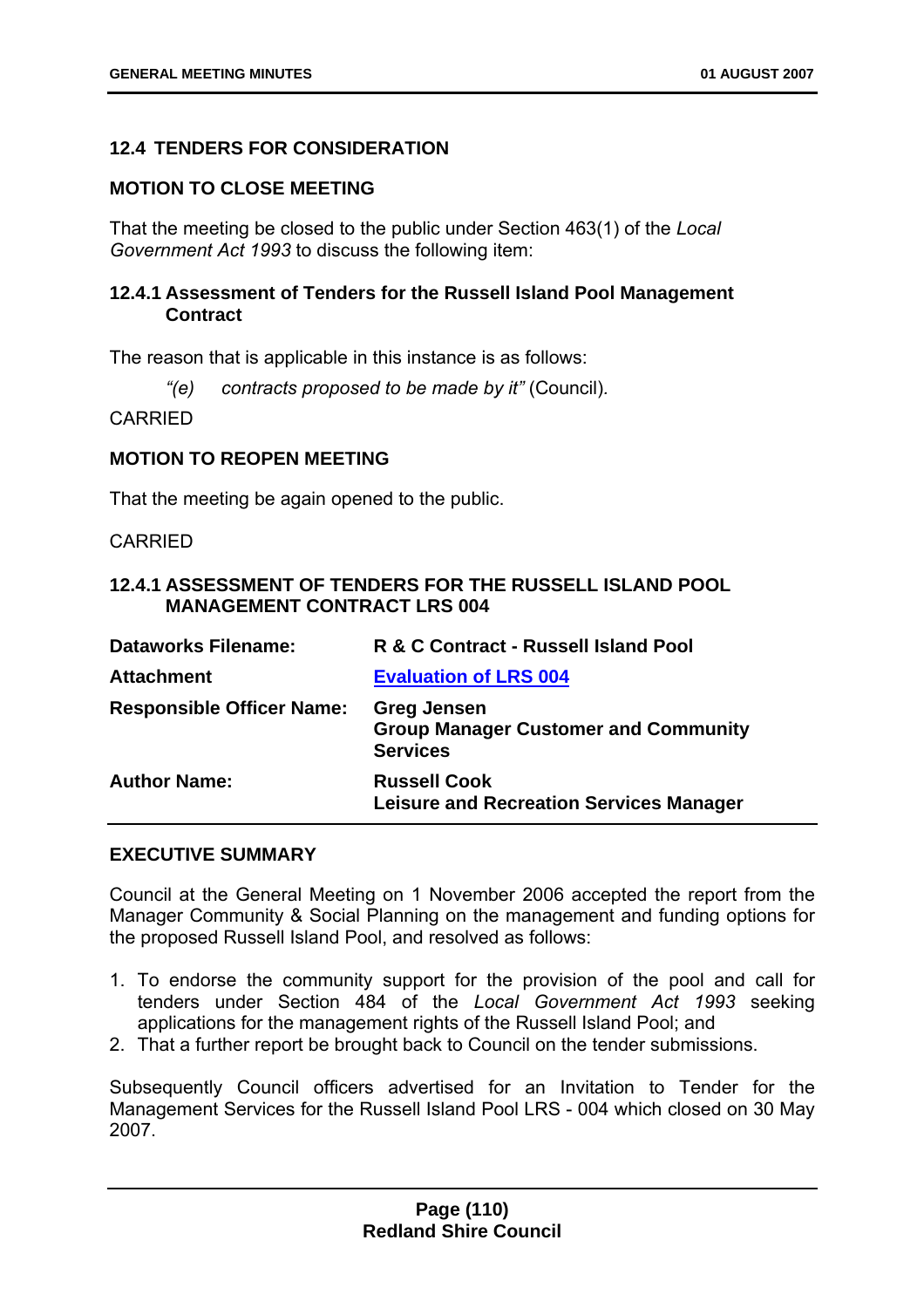Three tenders were received and have been assessed in accordance with the selection criteria, a copy of which is attached.

## **PURPOSE**

To seek Council's acceptance of the tender from the YMCA Brisbane for the Provision of Management Services for the Russell Island Pool, LRS - 004, for a period of 5 years, commencing in December 2007 and ending on the last Sunday of the Easter School holidays, namely 15 April 2012.

# **BACKGROUND**

Council officers advertised an Invitation to Tender for the Management Services for the Russell Island Pool (LRS – 004) which closed on 30 May 2007. Fifteen (15) sets of documents were requested by potential tenderers but only three tenders were received. These were as follows:

- 1. YMCA Brisbane
- 2. Jason Scofield
- 3. Pamstream Aquatic and Leisure Management.

The YMCA were interviewed by Council officers and asked to provide additional information on the breakdown of their anticipated revenue and expenses. They were also asked to clarify their Deficit Funding Model and provide a maximum figure Council would be required to pay as the Management Fee for the first two years of the contract.

This information was subsequently provided as follows:

The YMCA proposes a partnership approach where Council would be responsible for any operational shortfall of the facility up to an amount of \$55,000. Should the shortfall be less, Council would only pay that amount and the YMCA would be responsible for any shortfall above the \$55,000 ceiling.

From the indicative Budget figures supplied the expected shortfall would be \$45,000 in Year 1, \$35,000 in Year 2 and \$30,000 for each of the remaining 3 years of the contract.

After assessing each tender against the advertised selection criteria, the Tender Evaluation Team believe that all groups who tendered have enough experience and resources to be able to provide the services and programs that Council requires during the contract period. However the most advantageous offer to Council would be that of YMCA Brisbane and it is recommended that Council accepts their tender for an amount of up to \$55,000 paid by Council per year (based on the worst case scenario).

# **ISSUES**

The construction of the pool will commence shortly and is due for completion on 7 December 2007. This is after the expected starting date of the contract which would have ideally been at the start of the summer swim season, on the fist Saturday of the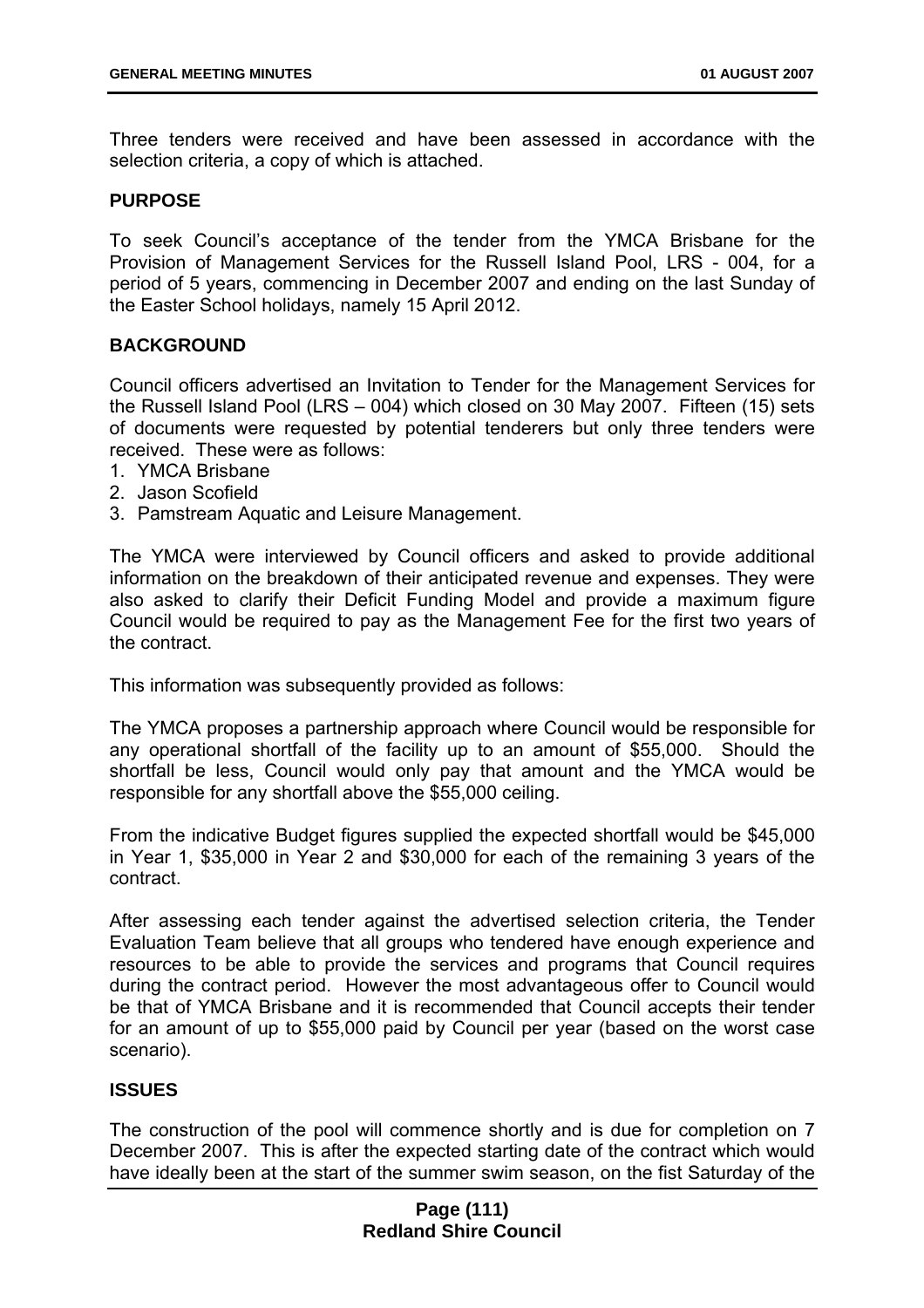September / October School holidays. Therefore, for the first year of the contract the deficient amount payable by Council will be on a pro-rata basis of the proposed \$45,000 and would not be expected to exceed \$35,000.

# **RELATIONSHIP TO CORPORATE PLAN**

The recommendation in this report primarily supports Council's strategic priority to build safe, strong and self reliant communities with access to community services, infrastructure and opportunities for participation in community life.

## **FINANCIAL IMPLICATIONS**

Council's current 07/08 budget shows the expected revenue of \$16,640 as a grant from the State Government, which is their commitment under the Joint Development Agreement for the operational component of this project. An additional \$35,000 was expected from Council. The Differential Rate for Southern Moreton Bay Islands Capital Reserve cannot be used for Operational projects, therefore, funds will be sought in the first quarter budget review to cover the approximate \$20,000 shortfall in year one of the contract.

# **CONSULTATION**

Consultation has occurred with the following;

- Financial Services
- Community and Social Planning

# **OPTIONS**

### **PREFERRED**

- 1. That Council accept the tender for the Provision of Management Services for the Russell Island Pool, LRS 004 from YMCA Brisbane, for a partnership approach where Council would be responsible for any operational shortfall of the facility up to a maximum amount of \$55,000 per year;
- 2. That should the shortfall be less, Council be required to only pay the amount of the shortfall; and
- 3. That the contract be for a period of 5 years commencing in December 2007 and ending on the last Sunday of the Easter School holidays, namely 15 April 2012; and
- 4. That the Chief Executive Officer be delegated authority to
	- a. make, vary and discharge the contract; and
	- b. sign all relevant documentation.

#### **ALTERNATIVE**

That Council accept the tender from the Jason Scofield for an amount of \$76,290 per year for the Provision of Management Services for the Russell Island Pool, LRS 004, for a period of 5 years commencing in December 2007 and ending on the last Sunday of the Easter School holidays, 15 April 2012.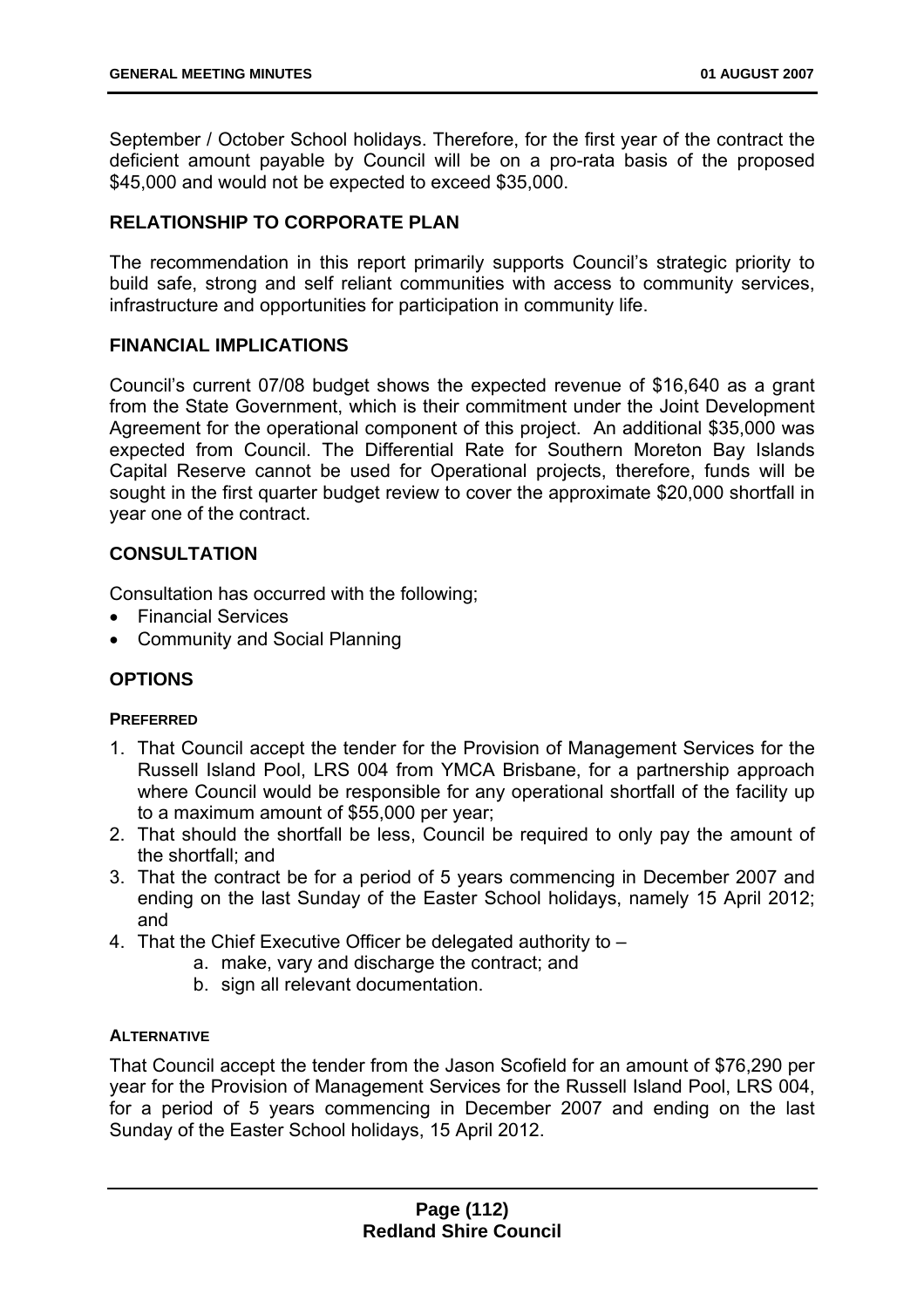Cr Elliott left the meeting at 5.42 during discussion on this item.

### **OFFICER'S/COMMITTEE RECOMMENDATION/ COUNCIL RESOLUTION**

| Moved by:    | Cr Burns |
|--------------|----------|
| Seconded by: | Cr Beard |

**That Council resolve as follows:** 

- **1. That Council accept the tender for the Provision of Management Services for the Russell Island Pool, LRS 004 from YMCA Brisbane, for a partnership approach where Council would be responsible for any operational shortfall of the facility up to a maximum amount of \$55,000 per year;**
- **2. That should the shortfall be less, Council be required to only pay the amount of the shortfall;**
- **3. That the contract be for a period of 5 years commencing in December 2007 and ending on the last Sunday of the Easter School holidays, namely 15 April 2012; and**
- **4. That the Chief Executive Officer be delegated authority to** 
	- **a. make, vary and discharge the contract; and**
	- **b. sign all relevant documentation.**

Cr Murray moved that the motion be put.

On being put to the vote, the motion to put the motion was LOST.

After further debate, Cr Burns' motion was put to the vote and **CARRIED.**

A division was called for.

Crs Murray, Williams, Beard, Burns, Dowling, Henry, Ogilvie, Barker and Seccombe voted in the affirmative.

Cr Bowler voted in the negative.

Cr Elliott was not present when this motion was put.

The motion was declared by the Mayor as **CARRIED**.

## **MEETING CLOSURE**

The meeting closed at 2.39pm.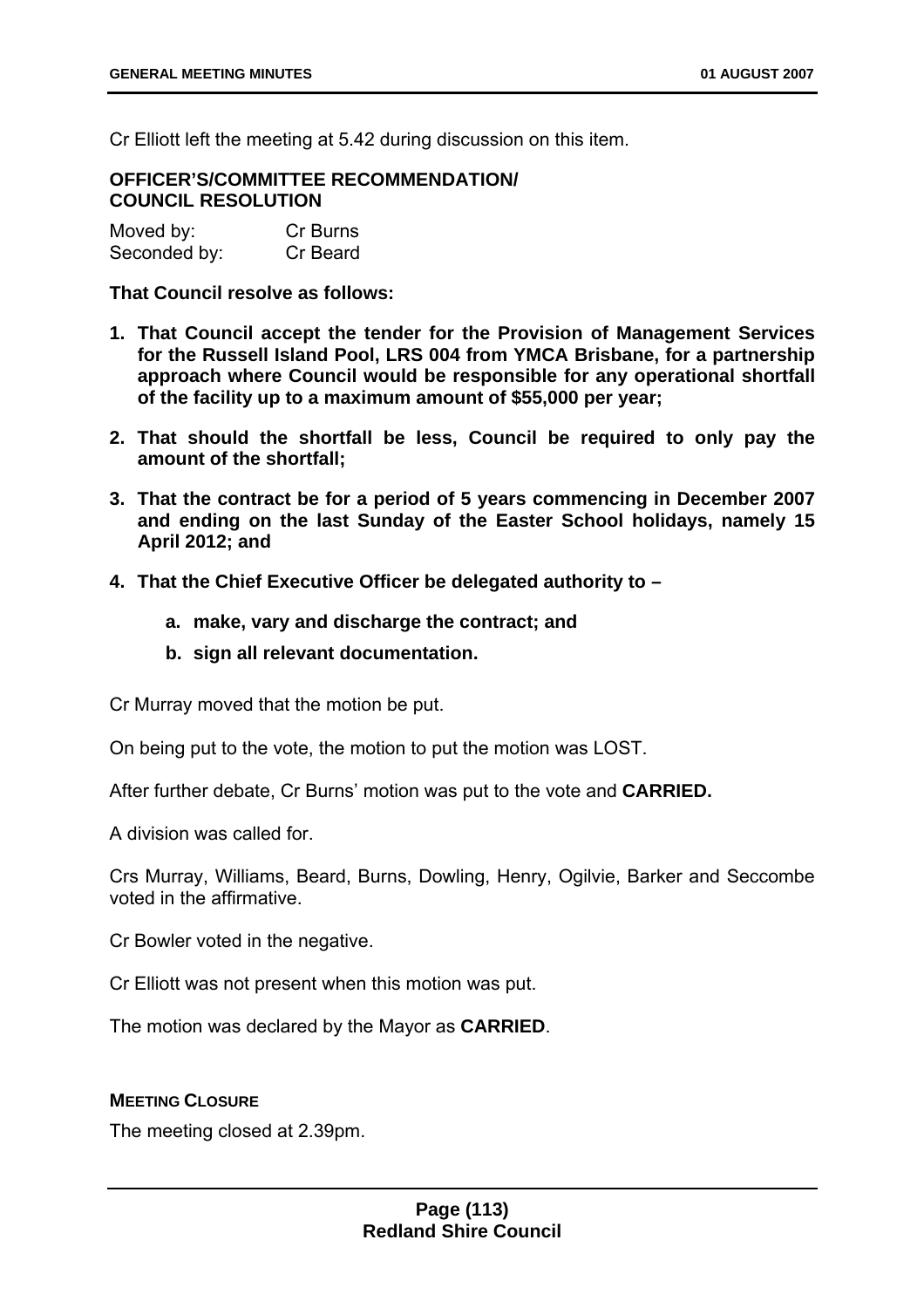# **13 DIRECT TO COUNCIL REPORTS**

### **13.1 CORPORATE SERVICES**

## **13.1.1 COUNCILLORS' REMUNERATION ENTITLEMENTS**

| <b>Dataworks Filename:</b>       | <b>Gov Councillors Remuneration</b>                            |
|----------------------------------|----------------------------------------------------------------|
| <b>Attachment</b>                | GL-248-002 - Attachment A<br>GL-248-002 - Attachment B         |
| <b>Responsible Officer Name:</b> | <b>Ray Turner</b><br><b>General Manager Corporate Services</b> |
| <b>Author Name:</b>              | <b>Ray Turner</b><br><b>General Manager Corporate Services</b> |

### **EXECUTIVE SUMMARY**

At the General Meeting of the 27 June 2007, Council resolved:

- *1. That under section 446-5 of Schedule 1 to the Taxation Administration Act 1953 (TAA) to provide for Councillors of Redland Shire Council to be subject to Pay As You Go (PAYG) withholding provisions effectively allowing Councillors to be treated as employees for taxation purposes;*
- *2. That this provision, allowing salary sacrificing, to afford councillors the same benefits as employees throughout Australia with respect to the new superannuation laws be subject to a statutory public notification period of 30 days prior to the final consideration by Council at its meeting on 1 August 2007.*

The 30 day public notification period for the proposed changes finished on the 30 July 2007. No submissions were received from members of the community.

Council is now in a position to decide on the proposed changes to their remuneration entitlements.

If Council unanimously passes a resolution to be subject to PAYG taxation provisions, Council will be required to pay Fringe Benefits Tax on relevant cash and non cash Councillor benefits of somewhere in the vicinity of \$30,000.00 to \$50,000.00 per annum.

### **PURPOSE**

The purpose of this report is to provide information on the four week public display of proposed changes to Councillors' remuneration entitlements and to allow councillors to decide on the proposed changes.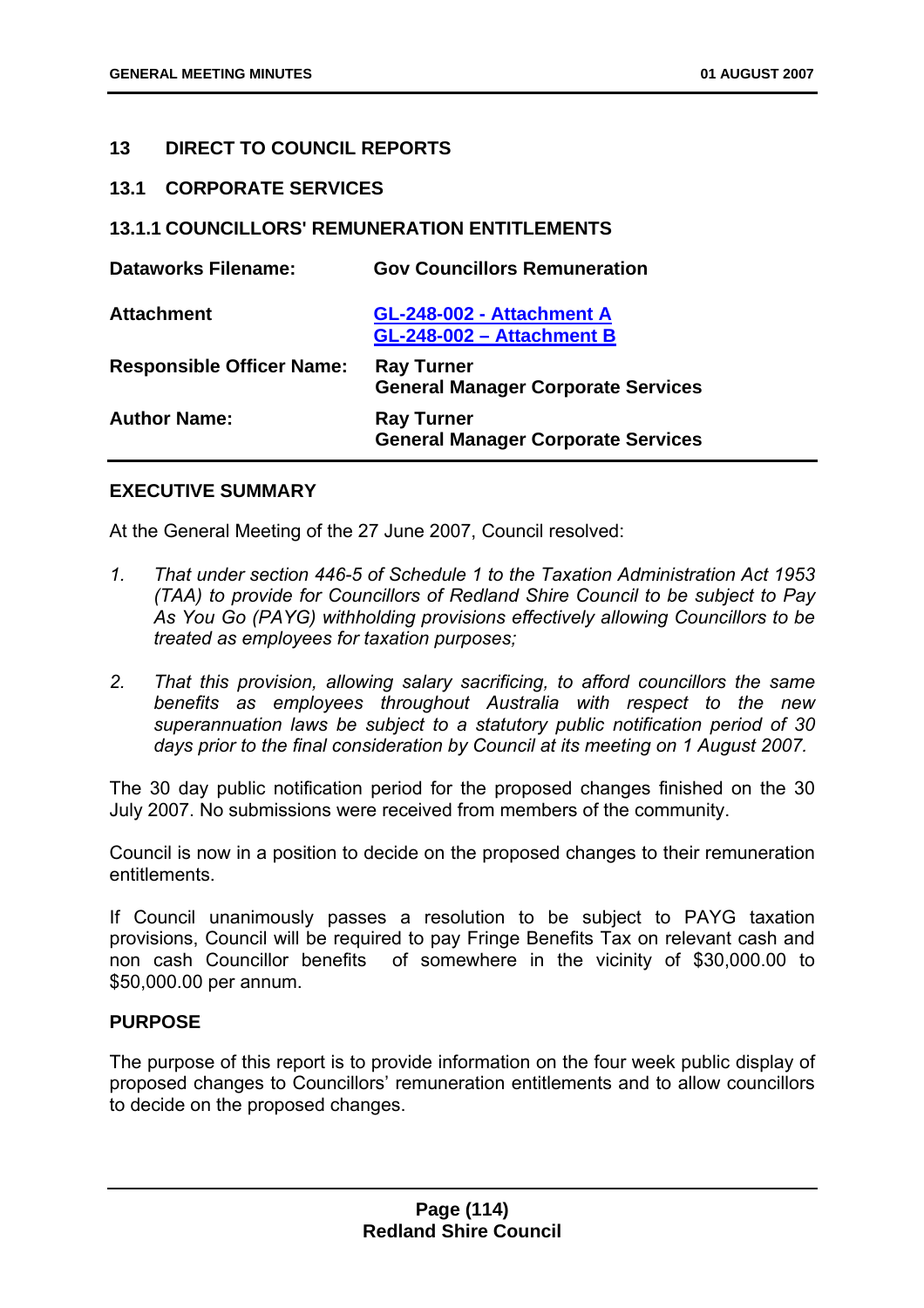## **BACKGROUND**

At the General Meeting of 30 May 2007, Council resolved:

*That following the Australian Taxation Office Directive 8/2006 in December 2006 regarding Queensland local government councillors, an urgent report be brought forward to Council outlining the advantages and disadvantages of councillors unanimously voting to become "employees for taxation purposes" as required by the Directive, in order to have the same salary sacrificing arrangements as other employed residents of Australia.* 

A report was presented to the Finance and Corporate Management Committee on 20 July 2007. Council resolved to allow the report to lie on the table until the General Meeting of the 27 June 2007.

At the General Meeting of the 27 June 2007, Council resolved:

- *1. That under section 446-5 of Schedule 1 to the Taxation Administration Act 1953 (TAA) to provide for Councillors of Redland Shire Council to be subject to Pay As You Go (PAYG) withholding provisions effectively allowing Councillors to be treated as employees for taxation purposes;*
- *2. That this provision, allowing salary sacrificing, to afford councillors the same benefits as employees throughout Australia with respect to the new superannuation laws be subject to a statutory public notification period of 30 days prior to the final consideration by Council at its meeting on 1 August 2007.*

The 30 day public notification period for the proposed changes finished on the 30 July 2007. No submissions were received from members of the community.

Council is now in a position to decide on the proposed changes to their remuneration entitlements.

## **ISSUES**

Nothing in this report should be construed as offering any personal taxation or financial advice to Councillors. It is strongly advised that Councillors obtain their own taxation, superannuation or other advice.

## **RELATIONSHIP TO CORPORATE PLAN**

The recommendation primarily supports Council's strategic priority to provide effective organisational leadership through strategic planning and accountable and ethical standards of practice.

#### **FINANCIAL IMPLICATIONS**

If Council unanimously passes a resolution to be subject to PAYG taxation provisions, Council will be required to pay Fringe Benefits Tax on relevant cash and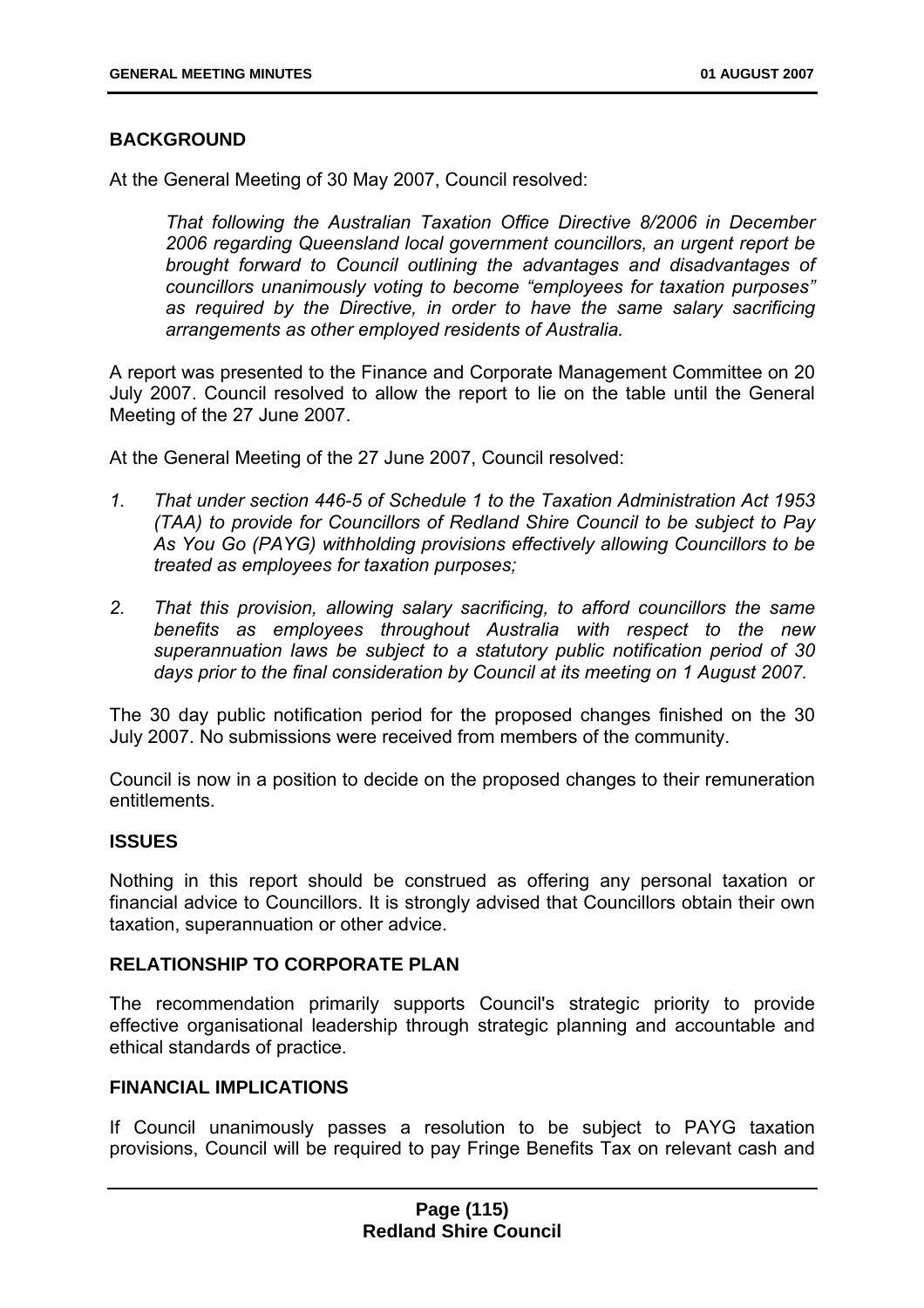non-cash Councillor benefits of somewhere in the vicinity of \$30,000.00 to \$50,000.00 per annum.

## **CONSULTATION**

The Mayor and all Councillors have been involved in discussions on this issue.

### **OPTIONS**

The following options are provided:

### **1. To be classified as a local governing body subject to PAYG provisions -**

Council resolves that under section 446-5 of Schedule 1 to the Taxation Administration Act 1953 (TAA), Councillors of Redland Shire Council are to be subject to Pay As You Go (PAYG) withholding provisions of the TAA. This resolution is to take effect from the 5 August 2007; and

That the Councillors' Entitlement Guideline GL-248-002 shown as Attachment A to this report be adopted.

#### *OR*

## **2. To continue to be classified as contractors and not be subject to PAYG provisions -**

Council resolves that no change be made to the Councillor Remuneration entitlements adopted at the General Meeting of 26 May 2004; and

That the Councillors' Entitlement Guideline GL-248-002 shown as Attachment B to this report be adopted.

### **OFFICER'S RECOMMENDATION**

#### **That Council resolve to determine a resolution.**

#### **COUNCIL RESOLUTION**

| Moved by:    | Cr Murray         |
|--------------|-------------------|
| Seconded by: | <b>Cr</b> Elliott |

**That Council resolves that under section 446-5 of Schedule 1 to the** *Taxation Administration Act 1953* **(TAA), Councillors of Redland Shire Council are to be subject to Pay As You Go (PAYG) withholding provisions of the TAA. This resolution is to take effect from the 5 August 2007; and** 

**That the Councillors' Entitlement Guideline, GL-248-002, shown as Attachment A, to this report be adopted.** 

**CARRIED** (unanimously)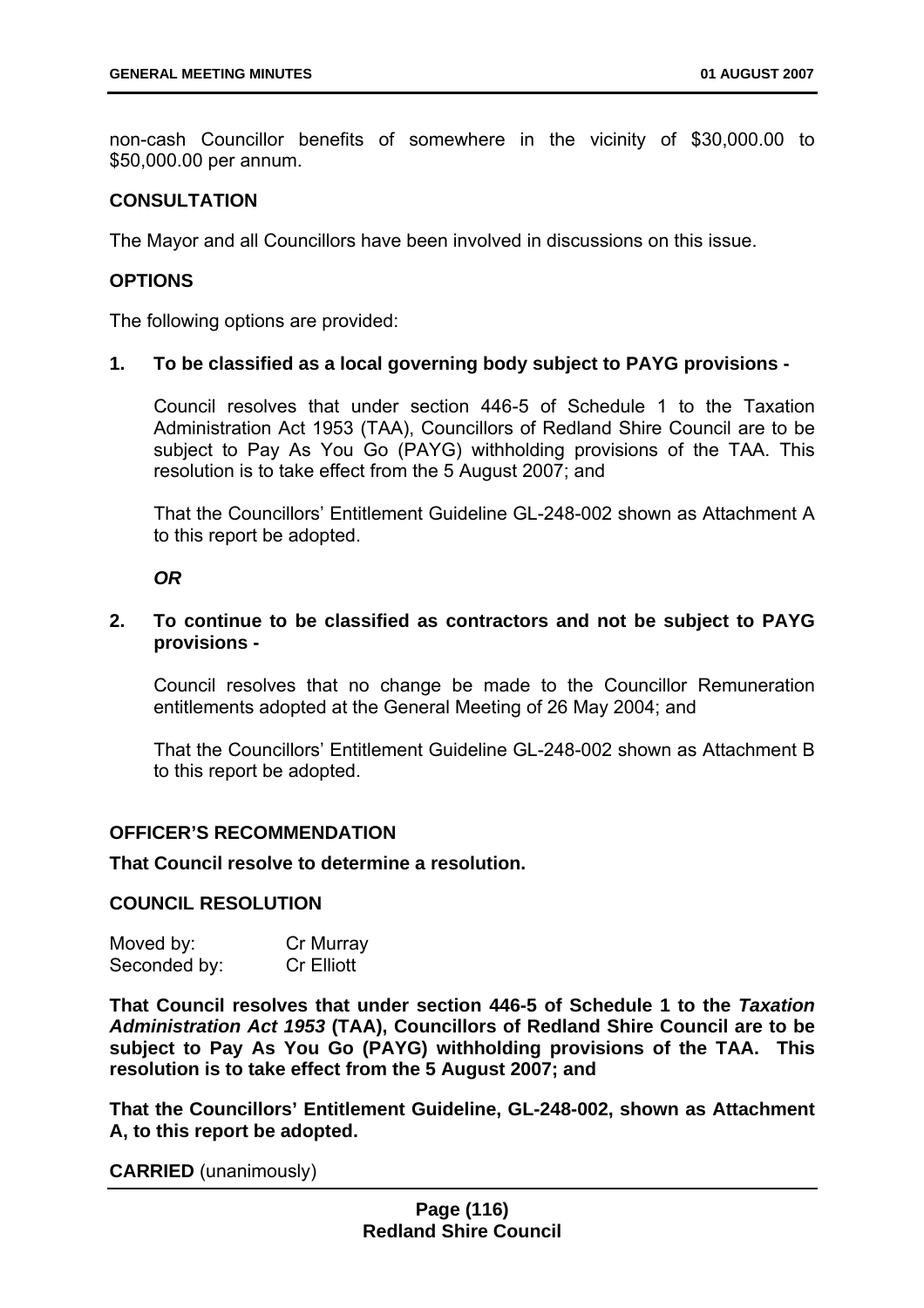# **13.2 OFFICE OF CEO**

### **13.2.1 MEMBERSHIP OF URBAN LOCAL GOVERNMENT ASSOCIATION (ULGA)**

| <b>Dataworks Filename:</b>       | <b>Urban Local Government Association</b>             |
|----------------------------------|-------------------------------------------------------|
| Attachment:                      | <b>Letter from ULGA</b>                               |
| <b>Responsible Officer Name:</b> | <b>Susan Rankin</b><br><b>Chief Executive Officer</b> |
| <b>Author Name:</b>              | <b>Susan Barnes</b><br><b>Executive Officer</b>       |

#### **EXECUTIVE SUMMARY**

The Urban Local Government Association of Qld (ULGA) has recently advised its annual membership fee for the financial year 2007-08, which is a threefold increase from \$3,456 (previous year) to \$10,368.

Whilst previous annual fees have been modest, this unbudgeted increase of \$6,912 has prompted a re-assessment of the ULGA membership.

It is considered that the value of ULGA membership is only derived from conference attendance. With no other outcomes from this association evident, membership is considered to have limited benefit to Council and, therefore, it is recommended that ULGA membership be discontinued.

### **PURPOSE**

To seek Council endorsement to cease membership of the Urban Local Government Association of Queensland Incorporated due to the considerable increased cost of membership and the lack of appreciable benefits from association membership.

### **BACKGROUND**

Redland Shire Council has eight votes per annum at the ULGA annual conferences on which the new annual membership calculation is based (8 votes by fee of \$1,296 per vote per annum).

Therefore, the increase from \$432 per vote per annum to \$1,296 per vote per annum has drawn attention to whether this membership is of practical benefit to Council. Usually, Council has only one representative to attend the ULGA Annual Conference.

At the ULGA 2007 Annual Conference held at Toowoomba, 16 to 18 May, the following motion was carried for item 40, Future Direction for the ULGA:

"That the Urban Local Government Association endorse a new future directions strategy for the Association and, to facilitate the provision of this strategy, adopt a revised fee structure of \$1,296 per vote per annum with annual increases in line with CPI."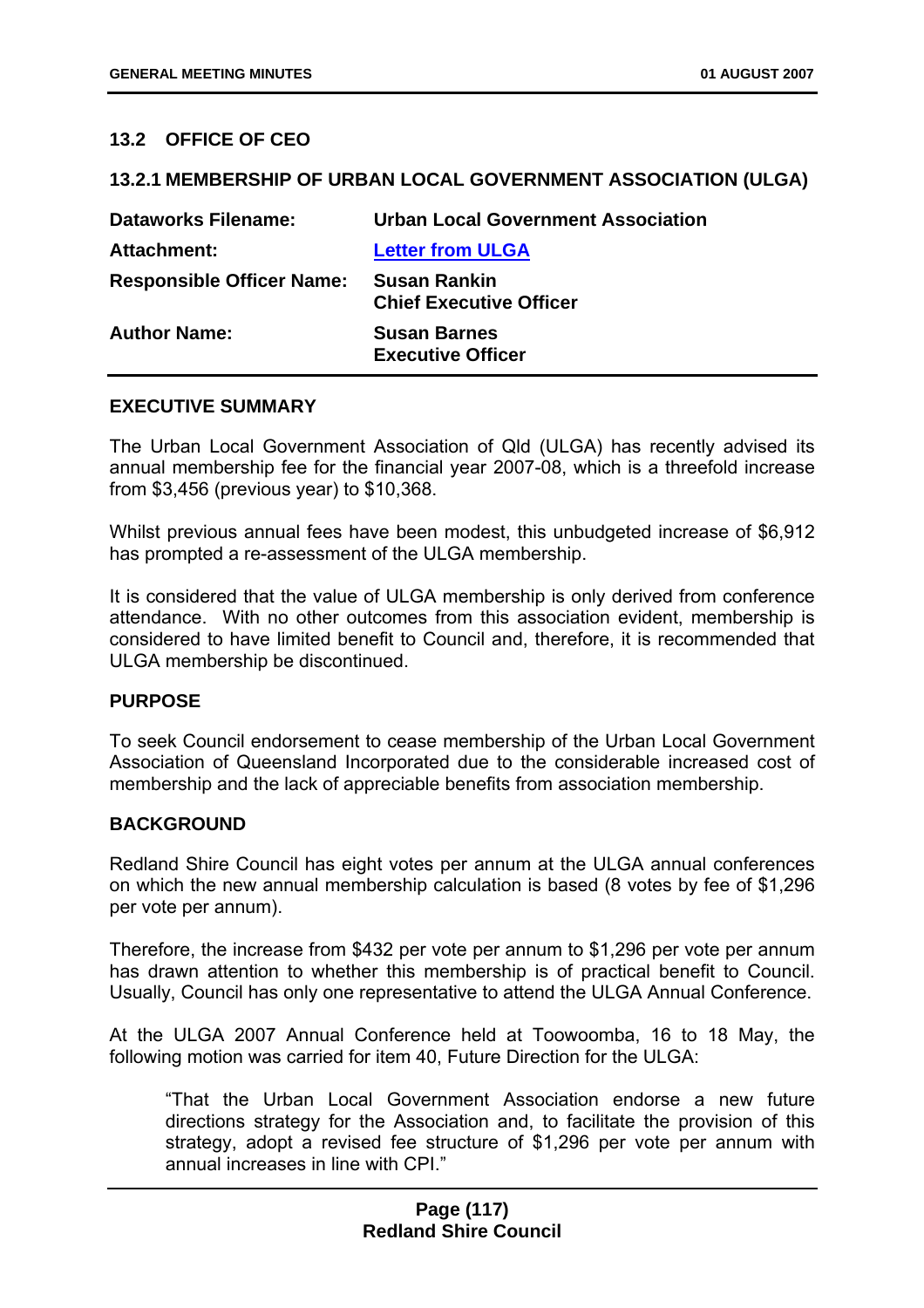Council has not received any documentation giving any clarification as to what is intended by the ULGA's "new future directions strategy".

## **ISSUES**

The Local Government Association of Queensland (LGAQ) is the primary local government support body within Queensland on which Council is a member and receives adequate assistance and representation.

Cancellation of membership to ULGA is not considered to have any impact on Council's administrative capabilities.

## **RELATIONSHIP TO CORPORATE PLAN**

The recommendation in this report primarily supports Council's strategic priority to support the organisation's capacity to deliver services to the community by building a skilled, motivated and continually learning workforce, ensuring our assets and finances are well managed, our corporate knowledge is captured and used to best advantage, and that we market and communicate our services effectively.

## **FINANCIAL IMPLICATIONS**

The ULGA membership has been budgeted according to the previous annual fee, therefore, the budget shortfall is \$6,912.00.

# **CONSULTATION**

The Chief Executive Officer sent a memorandum to the Mayor on the increased fees and limited value of membership. The Mayor suggested that the matter be brought to Council for consideration.

### **OPTIONS**

### **PREFERRED**

That Council resolve to discontinue its membership of the Urban Local Government Association of Queensland Incorporated, effective August 2007.

### **ALTERNATIVE**

That Council resolve to continue membership with the Urban Local Government Association of Queensland Incorporated.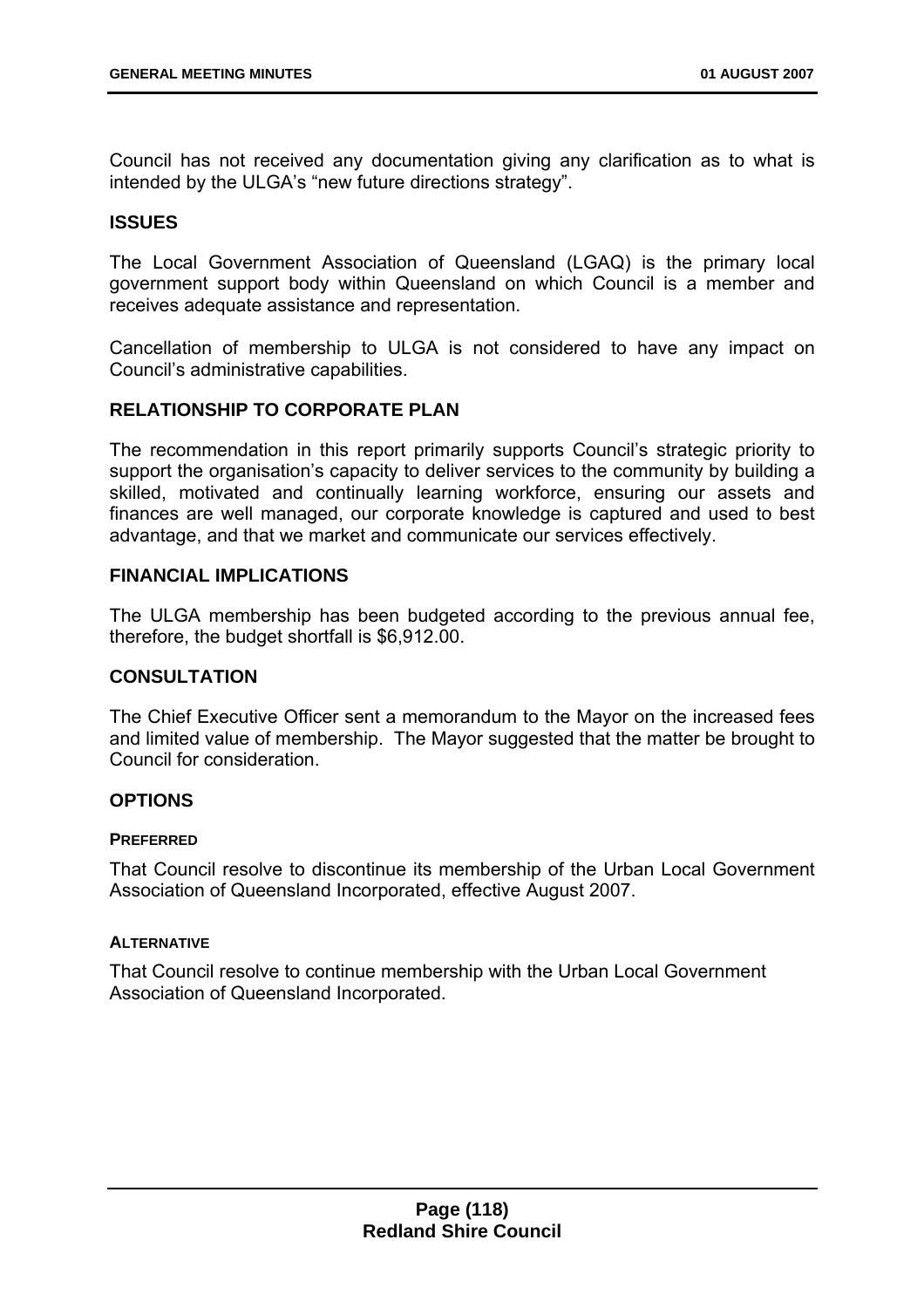# **OFFICER'S RECOMMENDATION/ COUNCIL RESOLUITON**

| Moved by:    | Cr Murray |
|--------------|-----------|
| Seconded by; | Cr Burns  |

**That Council resolve to discontinue its membership of the Urban Local Government Association of Queensland Incorporated, effective August 2007.** 

# **CARRIED**

A division was called for.

Crs Murray, Williams, Beard, Bowler, Burns, Henry, Ogilvie, Barker and Seccombe voted in the affirmative.

Crs Elliott and Dowling voted in the negative.

The motion was declared by the Mayor as **CARRIED**.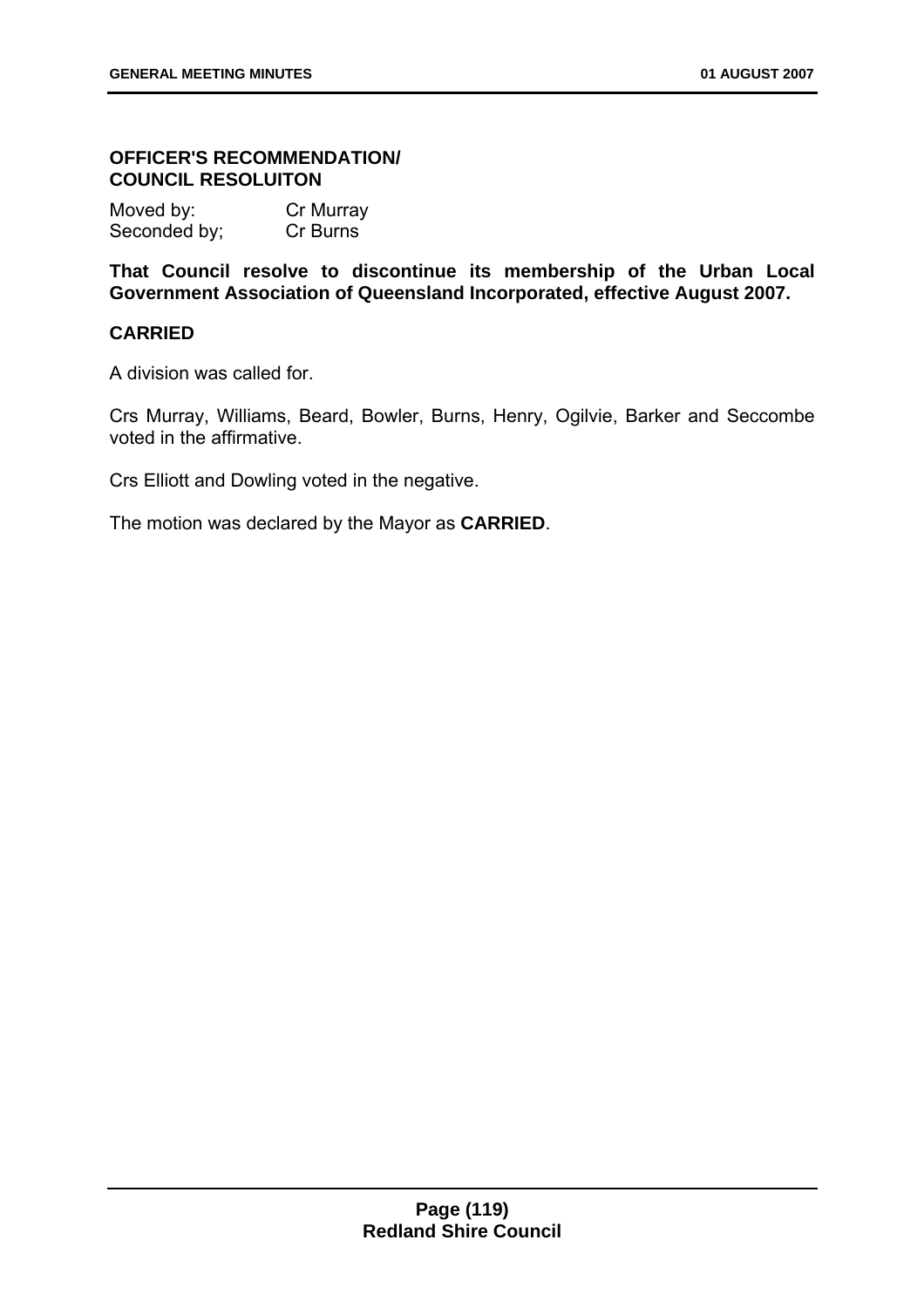## **13.2.2 REDLANDS TOURISM - COUNCILLORS' COMMUNITY BENEFIT FUND APPLICATION REQUEST (DIVISIONS 2, 3 AND 6)**

| <b>Dataworks Filename:</b>       | <b>G&amp;S Councillors Community Benefit Fund</b>        |
|----------------------------------|----------------------------------------------------------|
| <b>Responsible Officer Name:</b> | <b>Susan Rankin</b><br><b>Chief Executive Officer</b>    |
| <b>Author Name:</b>              | <b>Tina Robinson</b><br><b>Executive Support Officer</b> |

## **EXECUTIVE SUMMARY**

Council annually allocates in its budget an amount for discretionary spending by the Divisional Councillors known as the Councillors' Community Benefit Fund (CCBF). All requests for funding individual projects with a greater expenditure than \$5,000 require approval from Council.

The total of this request is \$5,314.00 (GST exclusive) made up of the following CCBF allocations:

- Division 2 \$1,771.33 (GST exclusive)
- Division 3 \$1,771.33 (GST exclusive)
- Division 6 \$1,771.33 (GST exclusive)

## **PURPOSE**

The purpose of this report is to seek Council approval for an allocation of \$1,771.33 (GST exclusive) from each of Divisions 2, 3 and 6 portions of the CCBF to purchase a photocopier, enabling Redlands Tourism to print from the internet, and make copies of special events, activities and general information.

### **BACKGROUND**

- Redlands Tourism has made application to purchase a photocopier for the use of staff, community and visitors;
- Councillors Ogilvie, Henry and Bowler support this request and allocation of \$1,771.33 (GST exclusive) from each of their respective portions of the CCBF;
- Council approval is required for funding of \$5,000 and over.

### **ISSUES**

Redlands Tourism has sourced funding from Councillors Ogilvie, Henry and Bowler to purchase a photocopier.

The photocopier is to be located on site at the Redlands Visitor Information Centre, Shop 2 - 152 Shore Street West, Cleveland.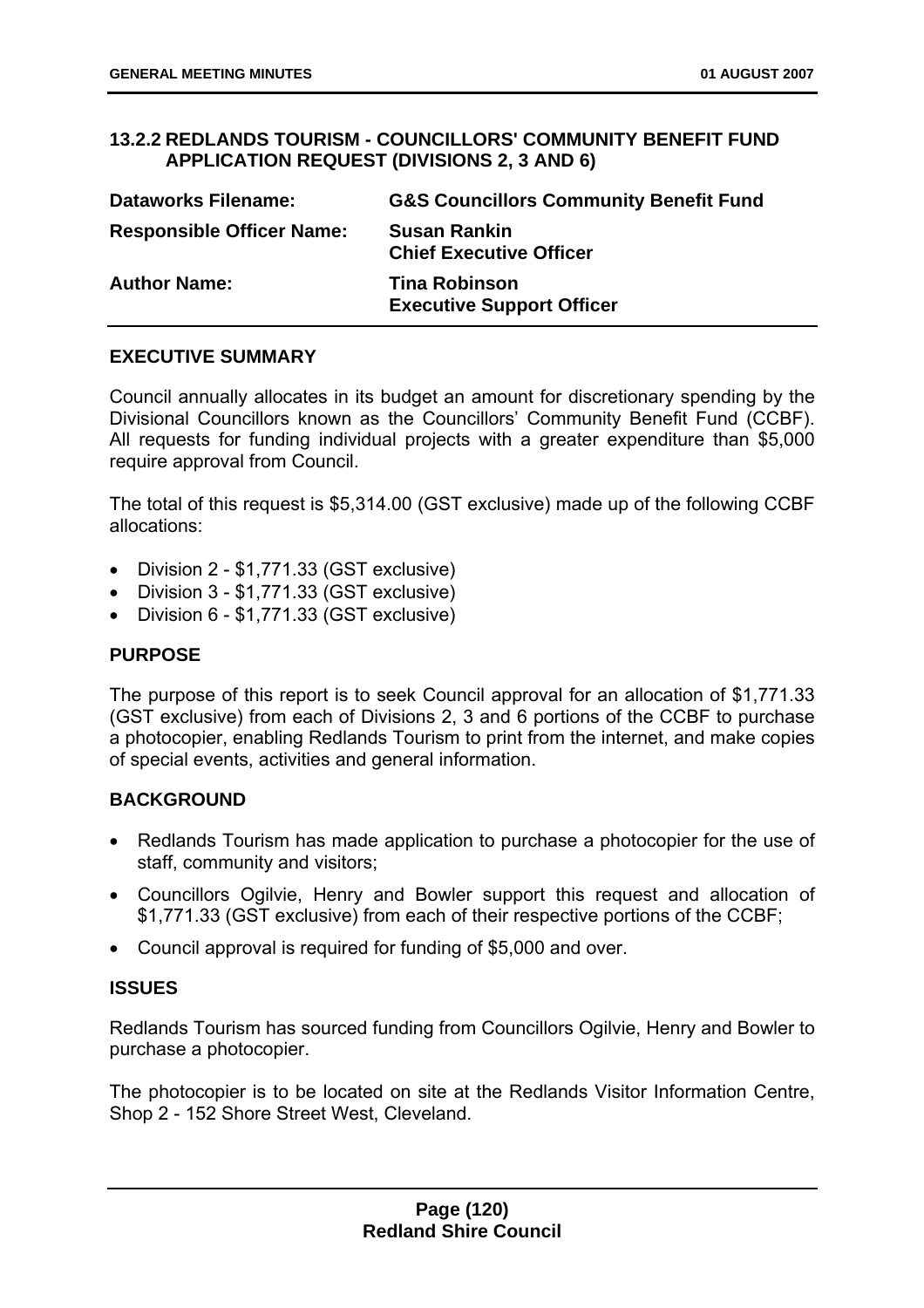## **RELATIONSHIP TO CORPORATE PLAN**

The recommendation in this report primarily supports Council's strategic priority to build safe, strong and self reliant communities with access to community services, infrastructure and opportunities for participation in community life.

#### **FINANCIAL IMPLICATIONS**

Councillors Ogilvie, Henry and Bowler have sufficient funds in their respective portions of the CCBF to allocate \$1,771.33 (GST exclusive) each to Redlands Tourism for the purchase of a photocopier.

As per CCBF Guidelines (GL-2034) requirements, two written quotations have been received.

#### **CONSULTATION**

Councillors Ogilvie, Henry and Bowler have each received a copy of the application made by Redlands Tourism to purchase a photocopier and based on the information provided gave their support to this request.

#### **OPTIONS**

#### **PREFERRED**

That Council approve the total allocation of \$5,314.00 (GST exclusive) made up of \$1,771.33 (GST exclusive) from Division 2, 3 and 6 portions of the CCBF to assist Redlands Tourism in purchasing a photocopier to be utilised by staff, community and visitors to the Redlands Visitor Information Centre.

### **AI TERNATIVE**

That Council not approve the total allocation of \$5,314.00 (GST exclusive) made up of \$1,771.33 (GST Exc) from Division 2, 3 and 6 portions of the CCBF to assist Redlands Tourism in purchasing a photocopier to be utilised by staff, community and visitors to the Redlands Visitor Information Centre.

# **OFFICER'S RECOMMENDATION/ COUNCIL RESOLUITON**

| Moved by:    | Cr Ogilvie        |
|--------------|-------------------|
| Seconded by; | <b>Cr</b> Elliott |

**That Council resolve to approve a total allocation of \$5,314.00 (GST exclusive), made up of \$1,771.33 (GST exclusive) from each of Division 2, 3 and 6 portions of the CCBF to assist Redlands Tourism in purchasing a photocopier to be utilised by staff, community and visitors to the Redlands Visitor Information Centre.** 

### **CARRIED**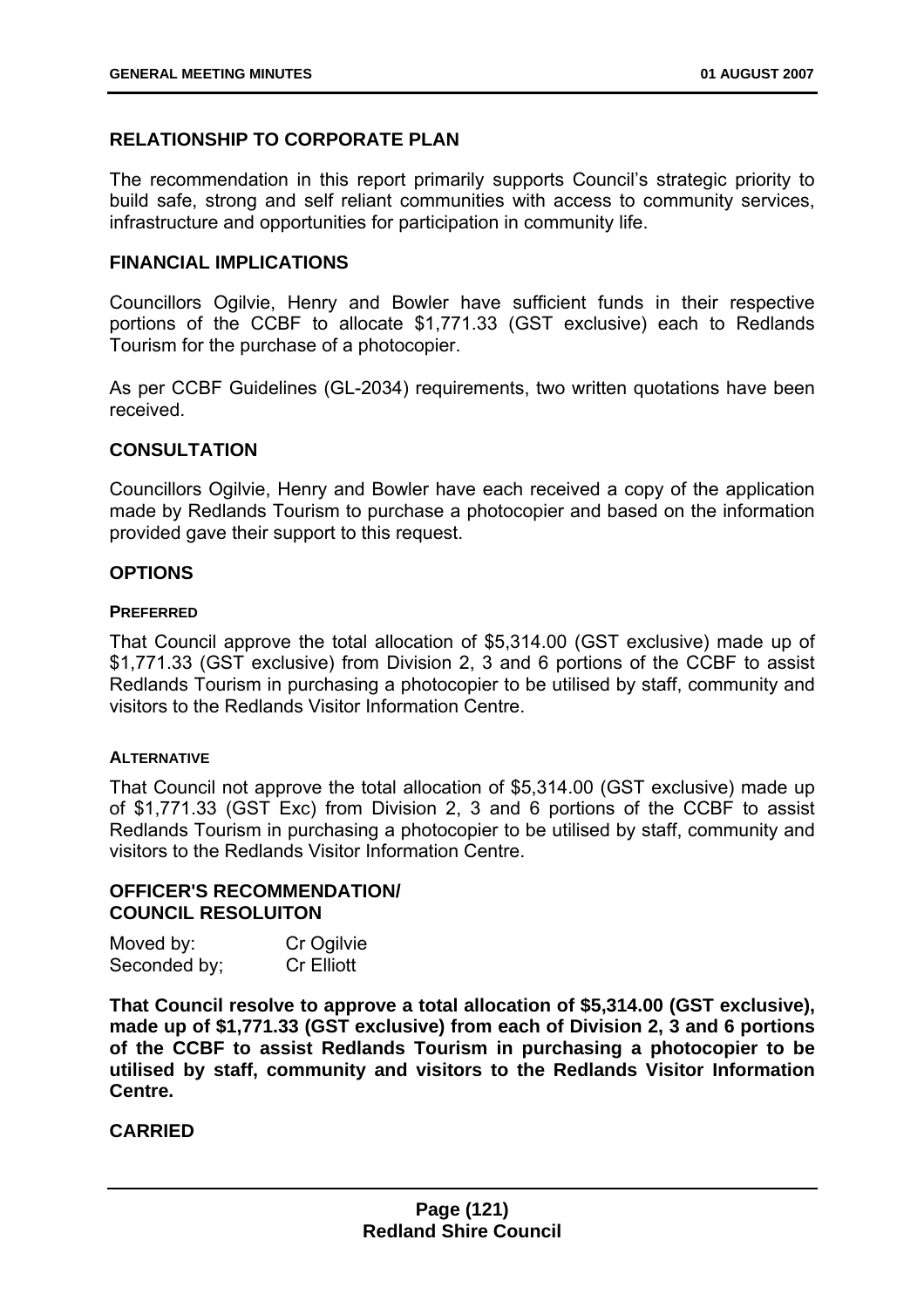## **13.2.3 MAYOR'S COMMUNITY FUND - CARRY FORWARD OF FUNDS INTO AN ELECTION YEAR**

| <b>Dataworks Filename:</b>       | <b>G&amp;S Mayors Community Fund</b>                     |
|----------------------------------|----------------------------------------------------------|
| <b>Responsible Officer Name:</b> | <b>Susan Rankin</b><br><b>Chief Executive Officer</b>    |
| <b>Author Name:</b>              | <b>Jenny Axford</b><br><b>Executive Officer to Mayor</b> |

### **EXECUTIVE SUMMARY**

Council annually allocates in its budget an amount of discretionary spending by the Mayor known as the Mayor's Community Fund (MCF). The fund supports contributions to individuals and community organisations/groups and sponsorship for projects and activities with the aim of providing tangible benefit to the community.

MCF Guideline GL-2035 allows for the carry forward of unspent funds into the following financial year. The carry forward of funds into an election year requires Council approval.

## **PURPOSE**

The purpose of this report is to seek Council approval to carry forward unspent funds of \$16,574.51 into the 2007/08 financial year.

### **BACKGROUND**

The MCF has been reconciled and unspent funds of \$16,574.51 detailed in this report agree with that reconciliation.

### **ISSUES**

The MCF supports contributions to individuals and community organisations/groups and sponsorship for projects and activities with the aim of providing tangible benefit to the community based on the Strategic Direction, Priorities and Principles of the Corporate Plan. These donations and sponsorships are reported on a monthly basis through Council's Finance and Corporate Management Committee process. A final reconciliation of the MCF as at the end of the financial year shows unspent funds of \$16,574.51.

In accordance with MCF Guideline GL-2035 the carry forward of funds into an election year requires Council approval. Therefore, it is recommended in this report that Council resolve to approve the carry forward of unspent funds.

## **RELATIONSHIP TO CORPORATE PLAN**

The recommendation in this report primarily supports Council's strategic priority to support the organisation's capacity to deliver services to the community by building a skilled, motivated and continually learning workforce, ensuring assets and finances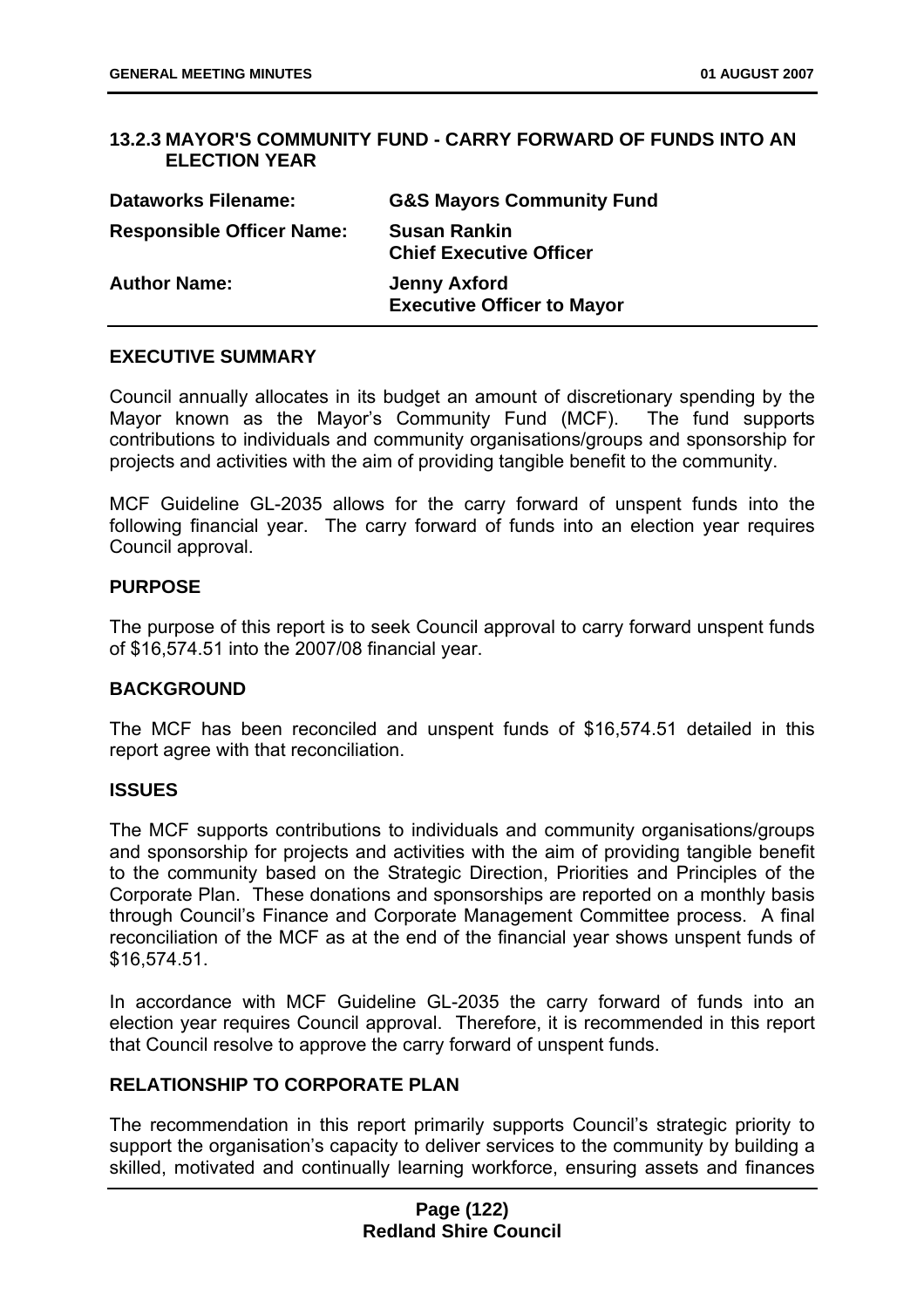are well managed, corporate knowledge is captured and used to best advantage, and that services are marketed and communicated effectively.

### **FINANCIAL IMPLICATIONS**

The MCF has \$16,574.51 remaining at the end of the 2006/07 financial year. MCF Guideline GL-2035 allows for the carry forward of unspent funds into the following financial year. The carry forward of funds into an election year requires Council approval.

## **CONSULTATION**

The Mayor was consulted and agrees with the recommendation in this report.

## **OPTIONS**

#### **PREFERRED**

That Council resolve to approve the carry forward of \$16,574.51 into the Mayor's Community Fund for the 2007/08 financial year in accordance with Mayor's Community Fund Guideline, GL-2035.

#### **ALTERNATIVE**

That Council resolve to not approve the carry forward of \$16,574.51 into the Mayor's Community Fund for the 2007/08 financial year.

### **OFFICER'S RECOMMENDATION/ COUNCIL RESOLUITON**

| Moved by:    | <b>Cr Dowling</b> |
|--------------|-------------------|
| Seconded by; | Cr Beard          |

**That Council resolve to approve the carry forward of \$16,574.51 into the Mayor's Community Fund for the 2007/08 financial year in accordance with Mayor's Community Fund Guideline, GL-2035.** 

### **CARRIED**

A division was called for.

Crs Williams, Beard, Elliott, Burns, Dowling, Barker and Seccombe voted in the affirmative.

Crs Murray, Bowler, Henry and Ogilvie voted in the negative.

The motion was declared by the Mayor as **CARRIED**.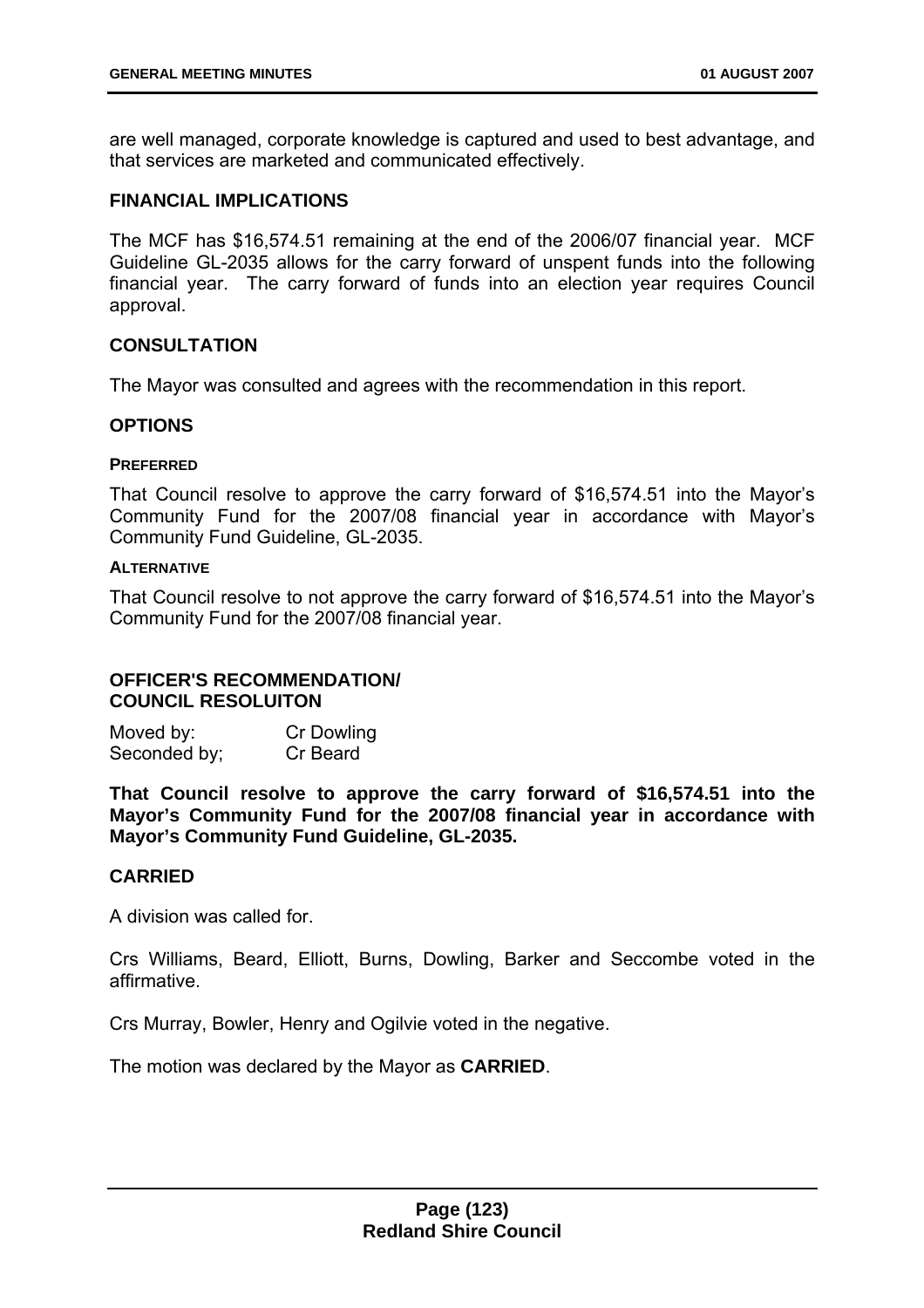# **13.2.4 ALLEGED BREACH OF THE COUNCILLOR CODE OF CONDUCT**

| <b>Dataworks Filename:</b>       | <b>GOV Councillor Code of Conduct Breaches</b>        |
|----------------------------------|-------------------------------------------------------|
| <b>Attachments:</b>              | <b>Conduct Review Panel Report</b>                    |
| <b>Responsible Officer Name:</b> | <b>Susan Rankin</b><br><b>Chief Executive Officer</b> |
| <b>Author Name:</b>              | <b>Susan Rankin</b><br><b>Chief Executive Officer</b> |

## **EXECUTIVE SUMMARY**

A complaint was received by the Chief Executive Officer against a Councillor which, if proven, would constitute a breach of the Redland Shire Council Councillor Code of Conduct ("the Code").

An investigation has been carried out and a recommendation has been made that the complaint was proven and the behaviour of the Councillor constituted a breach of the Code and the *Local Government Act 1993* ("the Act").

The matter is now referred to Council in accordance with section 250S of the Act to determine if a breach of the Code has occurred and, if so, appropriate action to be taken.

### **PURPOSE**

This report is to refer an alleged statutory and minor breach to Council for determination and any appropriate action.

### **BACKGROUND**

On 14 May 2007 the Chief Executive Officer (CEO) received a written complaint about the conduct of a Councillor. The attached report provides full details of the nature of the complaint.

Based on the details of the complaint it was initially considered there could be two potential breaches. Firstly, a potential statutory breach of section 250 of the Act and under Section 9.1.3 of the Code and secondly, a potential minor breach under section 6.3.3 of the Code.

In accordance with the General Complaints Process Guideline, the matter was referred for external investigation.

A thorough investigation was conducted by three members of the South-East Queensland Code of Conduct Review Panel pool and they provided a report, which is attached.

The panel members recommended that the Councillor's actions constituted (1) a statutory breach of section 250(2) of the Act and (2) a breach of sections 6.3.1 and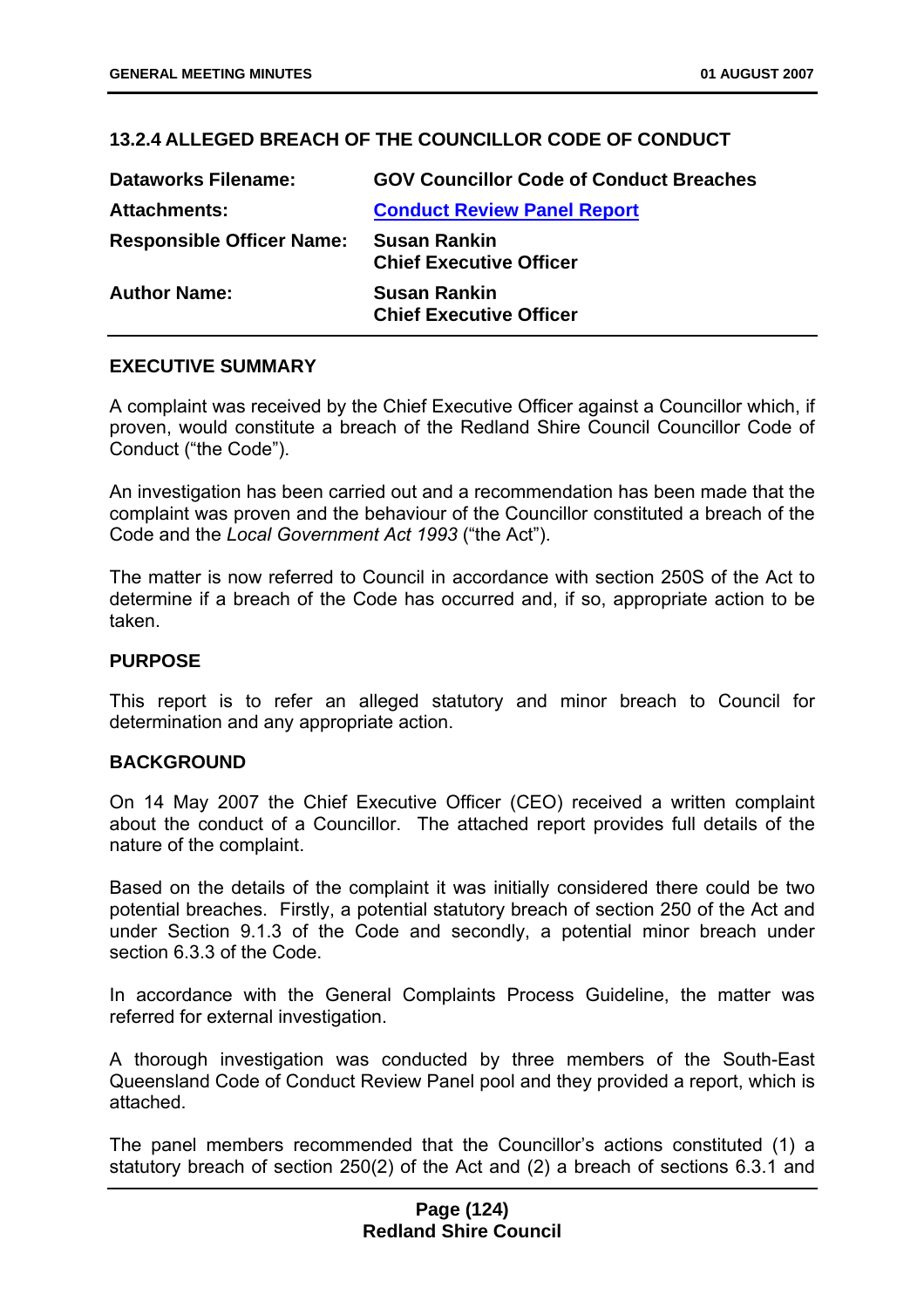6.3.3 of the Code. The attached report recommends Council consider a suspension from two General Meetings for the statutory breach and a written reprimand for the minor breach

The matter is referred to Council in accordance with section 250S of the Act.

# **ISSUES**

The options available to Council are:

- 1. To consider that a breach did or did not occur;
- 2. If Council decides that a breach occurred, to determine if any penalty should occur;
- 3. If Council decides a penalty is appropriate, then the options are:
	- a) meeting suspension, or
	- b) written reprimand;
- 4. If Council decides that a breach did occur, Council can also then decide to accept or reject any other recommendations made by the Conduct Review Panel.

# **RELATIONSHIP TO CORPORATE PLAN**

The recommendation in this report primarily supports Council's strategic priority to provide a clear organisational direction supported by effective leadership and a framework of policies, plans and strategies that are responsive to the community's needs and which promote accountable and ethical standards of practice.

### **FINANCIAL IMPLICATIONS**

There are no financial implications associated with the recommendation in this report.

### **CONSULTATION**

Consultation was undertaken in accordance with the General Complaints Process Guideline and is outlined in the attached investigation report.

# **OPTIONS**

- 1. That Council:
	- a) resolve to accept the findings of the attached report that there is sufficient evidence to substantiate that Councillor Helen Murray's behaviour is in breach of section 250(2) of the *Local Government Act 1993* and also sections 6.3.1 and 6.3.3 of the Redland Shire Council Councillors' Code of Conduct; and
	- b) accepting that these breaches have occurred, that appropriate action/s be taken against the Councillor as outlined in the attached report; or
- 2. That Council not accept the findings of the investigation report.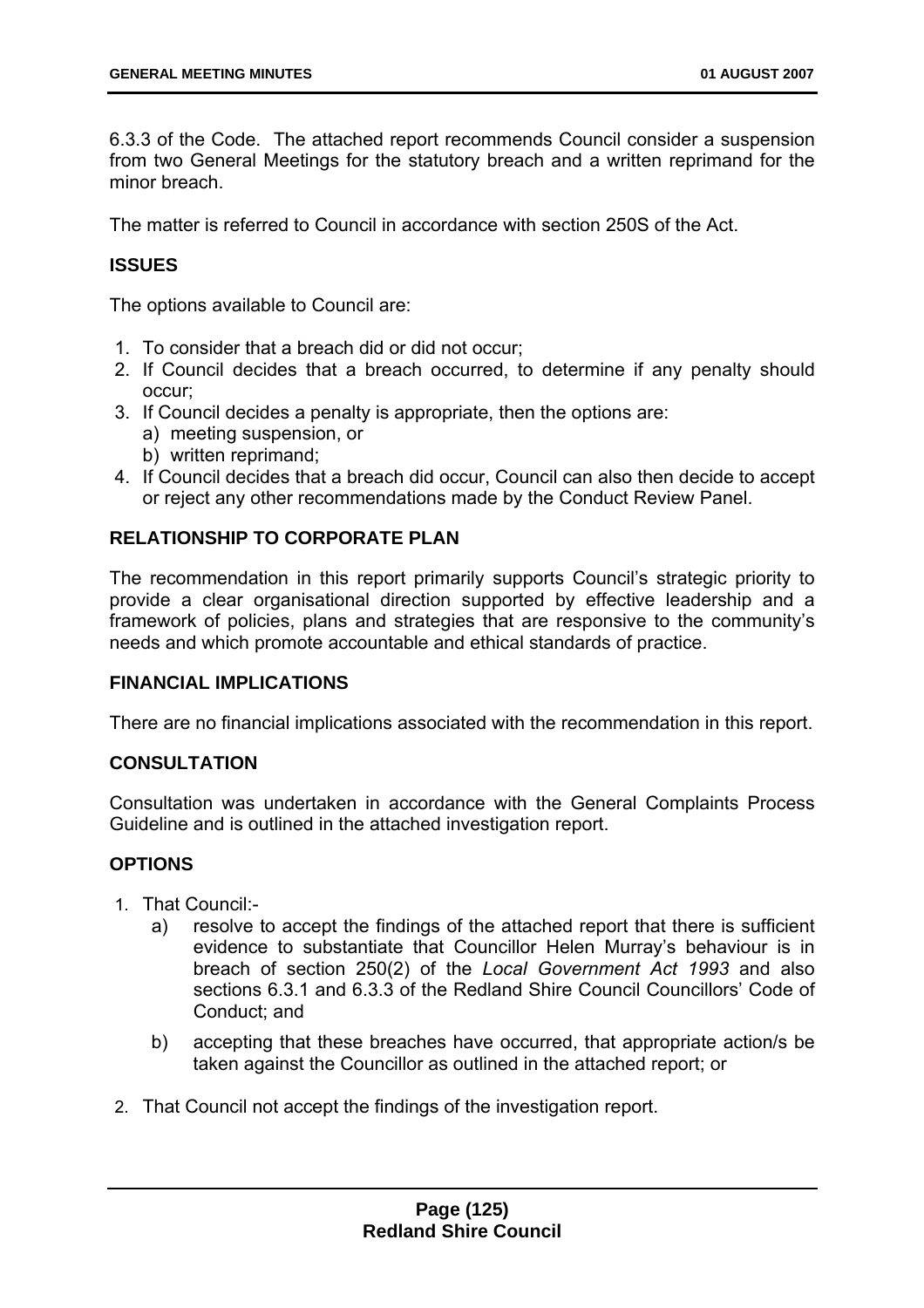# **CONCLUSION**

This matter is now presented to Council for consideration and resolution.

Cr Murray declared a Material Personal Interest and left the meeting after giving a brief statement in her defence.

## **COUNCIL RESOLUTION**

Moved by: Cr Beard Seconded by: Cr Burns

**That Council accepts the Conduct Review Panel's findings and recommendations contained in their report of 29 June 2007, and resolves as follows:** 

- **1. In relation to Complaint No 1:** 
	- **a. That Council considers Cr Helen Murray's release of email correspondence directly to a non-Council third party to be a statutory breach of section 250(2) of the** *Local Government Act 1993* **and of the Redland Shire Council Councillor Code of Conduct***; and*
	- **b. That Cr Murray be suspended for two (2) General Meetings of Council;**
- **2. In relation to Complaint No 2:** 
	- **a. That Council considers Cr Helen Murray's comments regarding Council employees to be a minor breach of sections 6.3.1 and 6.3.3 of the Code; and**
	- **b. That a written reprimand be issued to Cr Murray.**

### **CARRIED**

A division was called for.

Crs Williams, Beard, Burns, Dowling, Henry, Ogilvie, Barker and Seccombe voted in the affirmative.

Crs Elliott and Bowler voted in the negative.

Cr Murray was not present when this motion was put.

The motion was declared by the Mayor as **CARRIED**.

Cr Murray returned to the meeting.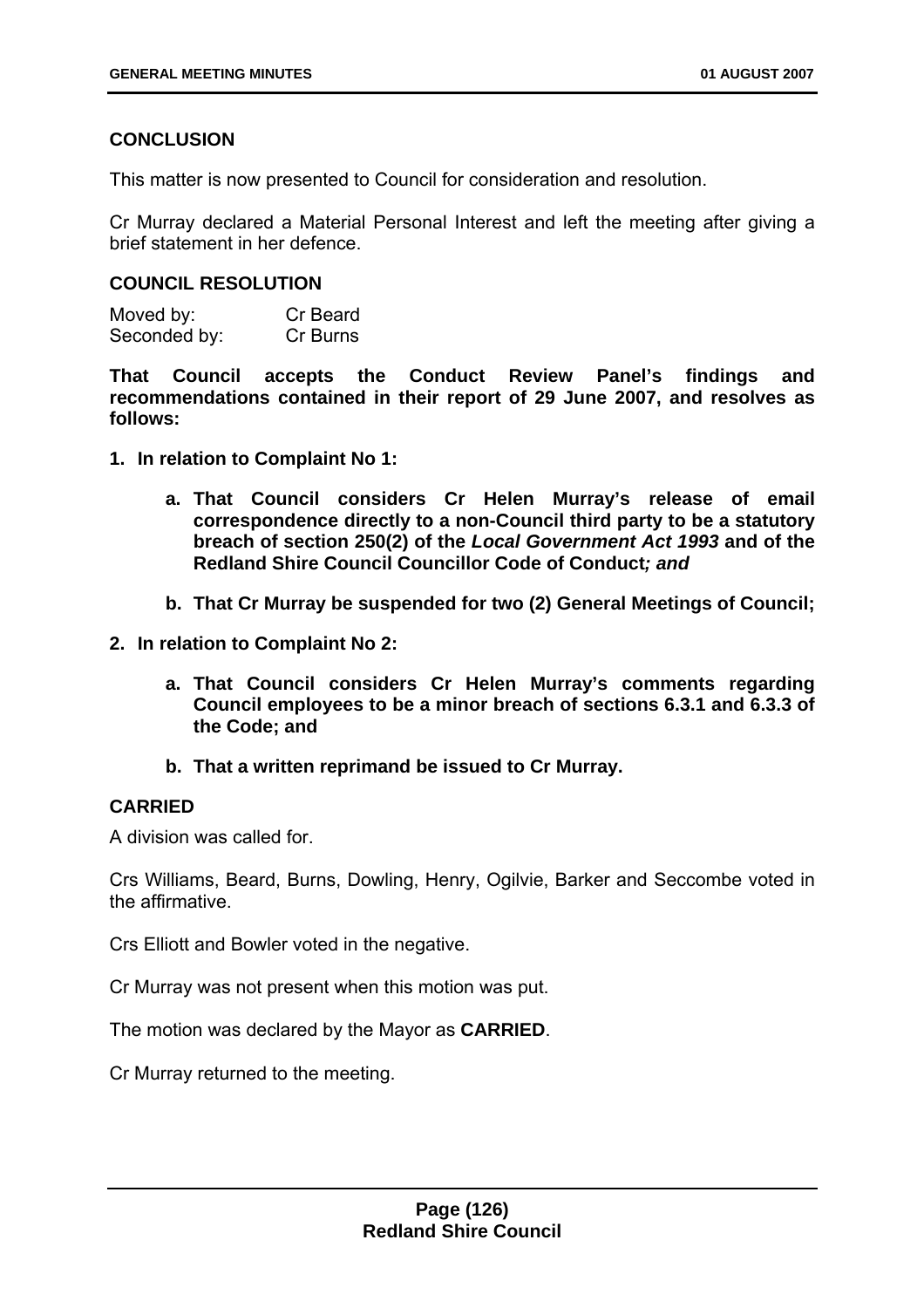## **14 ITEM REFERRED FROM DEVELOPMENT ASSESSMENT COMMITTEE MEETING OF 24 JULY 2007**

#### **14.1 REPORT FROM CUSTOMER SERVICES**

# **14.1.1 APPLICATION FOR DWELLING HOUSE AT 13 SOUTHSEA TERRACE, MACLEAY ISLAND**

| <b>Dataworks Filename:</b>       | <b>MC009877</b>                                                                                                                 |
|----------------------------------|---------------------------------------------------------------------------------------------------------------------------------|
| <b>Attachments:</b>              | <b>Locality Map</b><br><b>Site Plan</b>                                                                                         |
| <b>Responsible Officer Name:</b> | <b>Timothy Donovan</b><br><b>Manager Assessment Services</b><br><b>Phil Parkes</b><br><b>Team Leader, Integrated Commercial</b> |
| <b>Author Name:</b>              | <b>Sera Rohan</b><br><b>Planning Officer, Land Use Planning</b>                                                                 |

### **EXECUTIVE SUMMARY**

| <b>Application Type</b>               | <b>Impact Assessment (Inconsistent)</b> |
|---------------------------------------|-----------------------------------------|
| <b>Proposed Use</b>                   | <b>Dwelling House</b>                   |
| <b>Property Description</b>           | Lot 207 RP 31201                        |
| Location                              | 13 Southsea Terrace Macleay Island QLD  |
|                                       | 4184                                    |
| Land Area                             | 1011.7m <sup>2</sup>                    |
| <b>Redland Planning Scheme Zoning</b> | Conservation                            |
| Zoning Sub-Area                       | CN 1 - Environmental and<br>Drainage    |
|                                       | <b>Constrained Land</b>                 |
| Community<br>Designated               | Not Applicable                          |
| Infrastructure                        |                                         |
| Overlays                              | <b>Acid Sulphate Soils</b>              |
|                                       | Bushfire Hazard, and                    |
|                                       | Waterways, Wetlands and Moreton Bay     |
| No. of Public Submissions             | Nil                                     |
| Applicant                             | Mr M F Tungate                          |
| <b>Land Owner</b>                     | Mr M F Tungate, Mrs S M Tungate         |
| Date of Receipt                       | 17/7/2006                               |
| <b>Start Decision Stage</b>           | 05/12/2006                              |
| <b>Statutory Decision Date</b>        | 08/02/2007                              |
| <b>Application Coordinator</b>        | Sera Rohan                              |
| Manager                               | <b>Phil Parkes</b>                      |

A report on this application for a Material Change of Use (Impact Assessment) for land at the above described location was presented to the Development Assessment Committee on 10 July 2007. Committee, under delegated authority, resolved to defer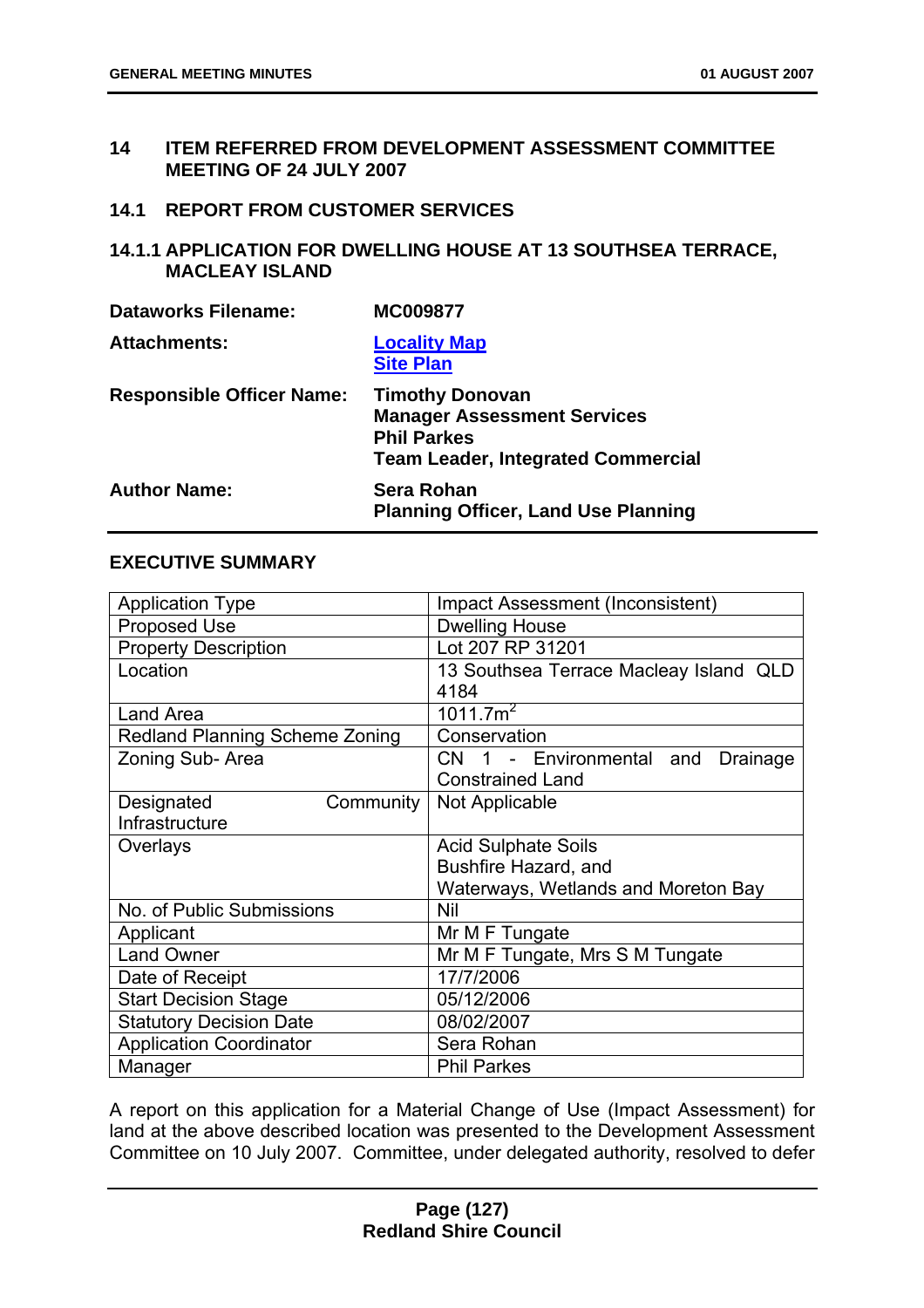this matter for one (1) month to allow for further negotiations with the applicant to take place.

Following this meeting, negotiations took place with the applicant, and on 17 July 2007 the applicant submitted an amended site plan to support his application.

This application, with the amended site plan, has now been assessed as a Material Change of Use (Impact Assessment) for a Dwelling House within Conservation subarea CN1 allotment on the Southern Moreton Bay Islands and is considered to be an incompatible residential use in this location due to the inconsistency with the Redlands Planning Scheme. Accordingly, it is recommended that the application be refused.

Basis for refusal is summarised below:

The lot has been identified as containing significant environmental values through the Conservation Strategy for the Islands. A level one ecological assessment has been undertaken for the property by Biodiversity Assessment & Management and has confirmed that the property contains significant vegetation that includes an 'endangered' regional ecosystem. The proposed dwelling house and its servicing requirements would result in the removal of several mature trees diminishing the overall conservation value of the lot.

The subject site is within sub-area CN1 of the Conservation zone and Dwelling houses are identified as an inconsistent use within this zone. The applicant has not established 'sufficient grounds' to justify approval, despite the conflict.

### **PURPOSE**

This Category 4 application is referred to the Development Assessment Committee for determination.

# **CONSULTATION**

The Integrated Commercial Team has consulted with the various assessment teams, external agencies, referral agencies, the public and the Councillor for Division 5, Councillor John Burns:

• *Divisional Councillor's comments: -* 

Cr Burns did not have any objections to the proposal.

• *Domestic Plumbing Team comments: -* 

The application is suitable for a one (1) bedroom dwelling using a Household Sewerage Treatment Plant with 2 x 10m x 1500mm trenches.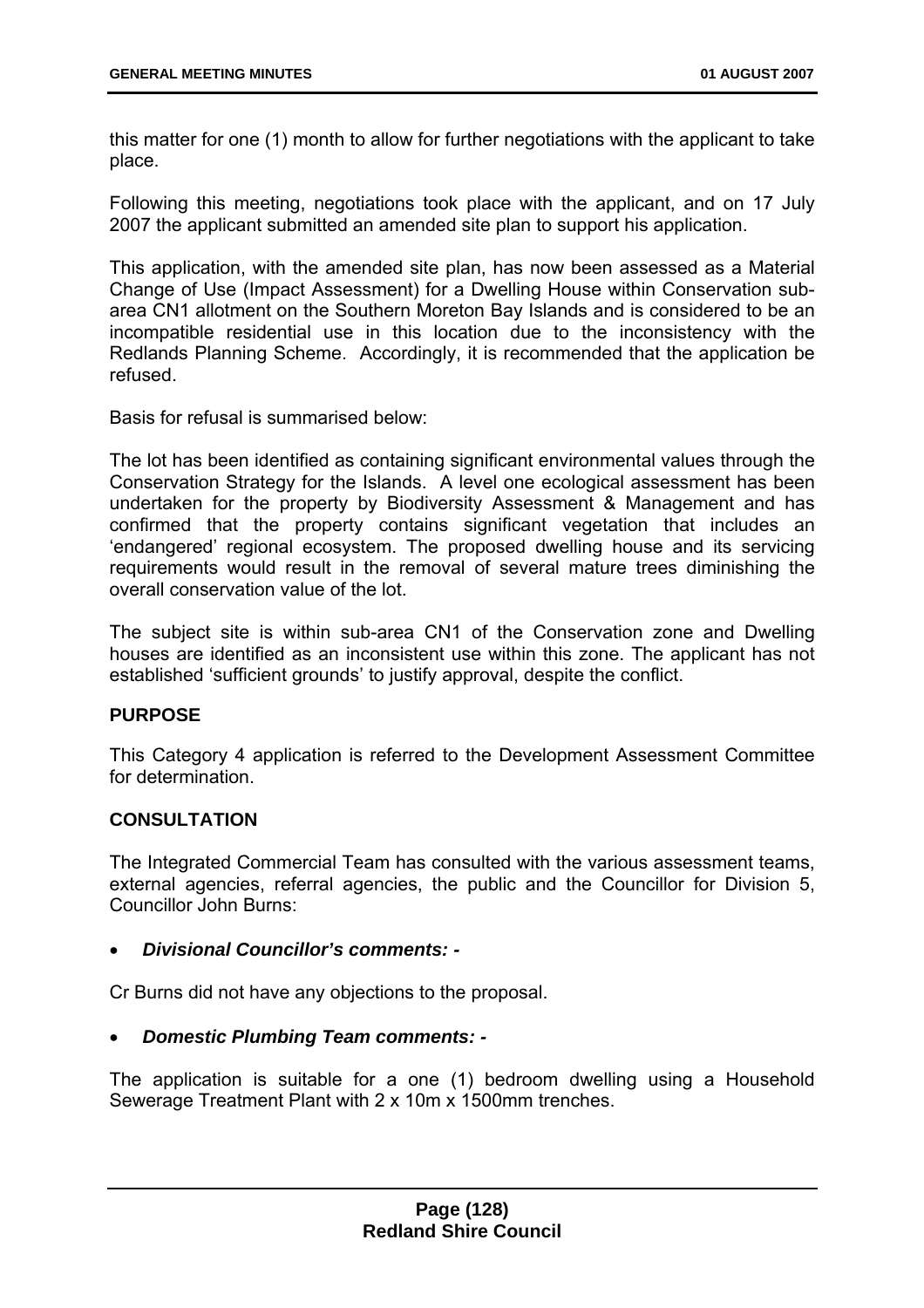#### • *Land Use Planning Team comments:*

A dwelling house is identified as an inconsistent and impact assessable use within the Conservation Sub-Area CN1 zone of the Redlands Planning Scheme. The subject property has been included within the CN1 zone based on its identification for conservation purposes in the revised Conservation Acquisition Strategy [CAS] for the Southern Moreton Bay Islands. The property was identified through the CAS as containing significant conservation values associated with significant vegetation contained on the lot and its contribution to the wider conservation area in which it is located.

The Conservation Sub-Area CN1 zone identifies a dwelling house as an impact assessable inconsistent use. A dwelling house has been identified as being prejudicial to the protection, long-term management and enhancement of the environmental values of the land included in the Conservation Sub-Area CN1 zone. The proposed development [dwelling house] is in conflict with the Planning Scheme and should be refused unless sufficient planning grounds are provided to justify approval of the development despite the conflict.

The principal planning ground the applicant has submitted to justify approval of the application despite its conflict with the Planning Scheme is a level one ecological assessment.

The level one ecological assessment has been undertaken for the property by Biodiversity Assessment & Management. This assessment has confirmed that the property contains significant vegetation that includes an 'endangered' regional ecosystem in the south west portion of the lot and well developed canopy species on the northern portion of the lot that range in height from 15-20m. The assessment also indicates that the vegetation on the property provides habitat value to native fauna. The proposed dwelling house and its servicing requirements would result in the removal of several mature trees diminishing the overall conservation value of the lot.

In should also be noted that the ecological assessment provides a general recommendation of the Department of Natural Resources and Water that a development setback of at least 20m should be provided to the 'endangered' regional ecosystem. The amended plans show the dwelling outside of the recommended 20m buffer, however will result in the removal of the well developed canopy species ranging for 15-20m in height. Siting of the dwelling in this area would result in the removal of these significant canopy species.

The subject property is located within the SMBI Bushfire Hazard area of the Planning Scheme Bushfire Hazard Overlay. Recognising that the dwelling house is proposed to be constructed in accordance with the Australian Standard for building in bushfire prone areas a Fuel Reduction Area [FRA] of 8m from the dwelling house and associated structures will be required to mitigate bushfire risk. An area of a FRA for the dwelling house would need to be located on the adjoining Council lot to the west included in the CN1 zone. The required FRA would expand the development footprint of the dwelling house disturbing the conservation values of the property further.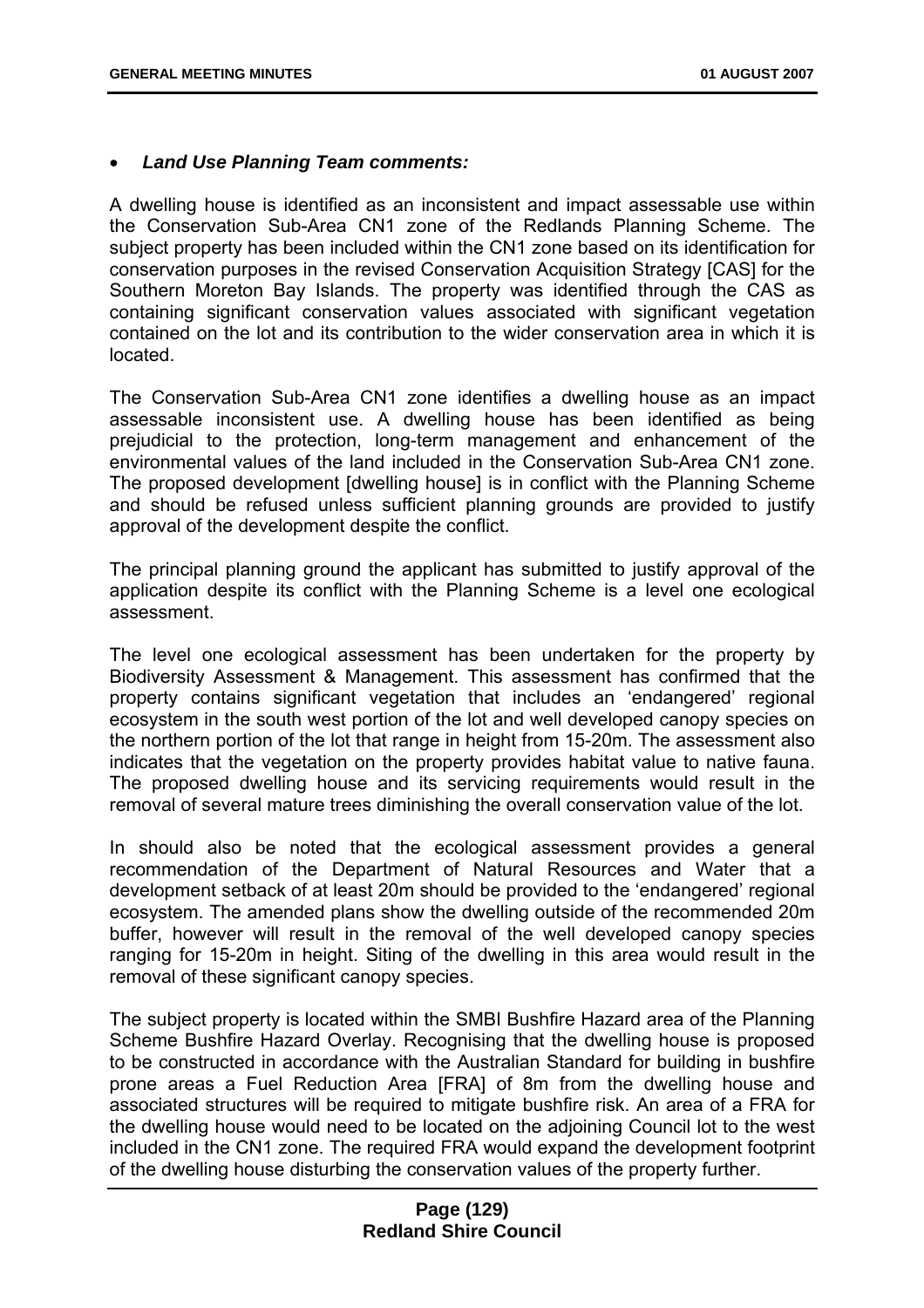In consideration that the ecological assessment undertaken on the subject property has confirmed the conservation value of the lot the applicant has not adequately demonstrated that the proposed dwelling house and its servicing requirements would not adversely impact on these conservation values insufficient planning grounds have been provided to justify approval of development that is in conflict with the Planning Scheme.

The applicant should however be advised that Council would still consider providing a land exchange offer in the interests of ensuring the protection of the conservation values of the lot and to provide for improved conservation management of the wider conservation value to the west that is primarily in Council ownership.

### • *Environmental Assessment Team comments: -*

The site is part of a wide area zoned Conservation CN1. Section 4.3.7 (2)(b)(ii) of the Conservation Zone code notes that:

"Within sub-area CN1 - uses and other development, especially dwelling houses, are highly restricted. The nature, operational characteristics and impacts of the majority of uses and other development are inappropriate due to inherent drainage problems and are prejudicial to the protection, long term management and enhancement of the environmental values of sub-area CN1."

The applicant was asked during the information request period how the proposal was compatible with the zone code and the environmental values. The response was that there are no drainage problems, only trees in the dwelling footprint will be removed, revegetation of native species will be undertaken, and no native species are to be removed. The plan provided indicates that the dwelling, driveway access and wastewater disposal area will fully occupy the lot except for part of the embankment. No demonstration of how the above could be achieved has been provided.

The applicant has since provided an ecological assessment. Four vegetation communities were identified. These are:

- 1) an Endangered Remnant Ecosystem in the south-west which is not proposed for removal. The Vegetation Management Act is not triggered by this application as the site is less than 2ha in area;
- 2) grassland in the mid to southern section which will serve as the dwelling access;
- 3) a non-remnant stand of eucalypt species with a well-developed canopy plus Lantana where the dwelling and effluent disposal area are proposed;
- 4) two areas on the embankment consisting of native trees and weed species.

No critical fauna habitat was recorded, however the eucalypt canopy was considered likely to be a food source for birds.

The applicant has provided a site stability assessment. The dwelling site was rated as having a moderate risk of soil creep under saturated conditions. Recommended risk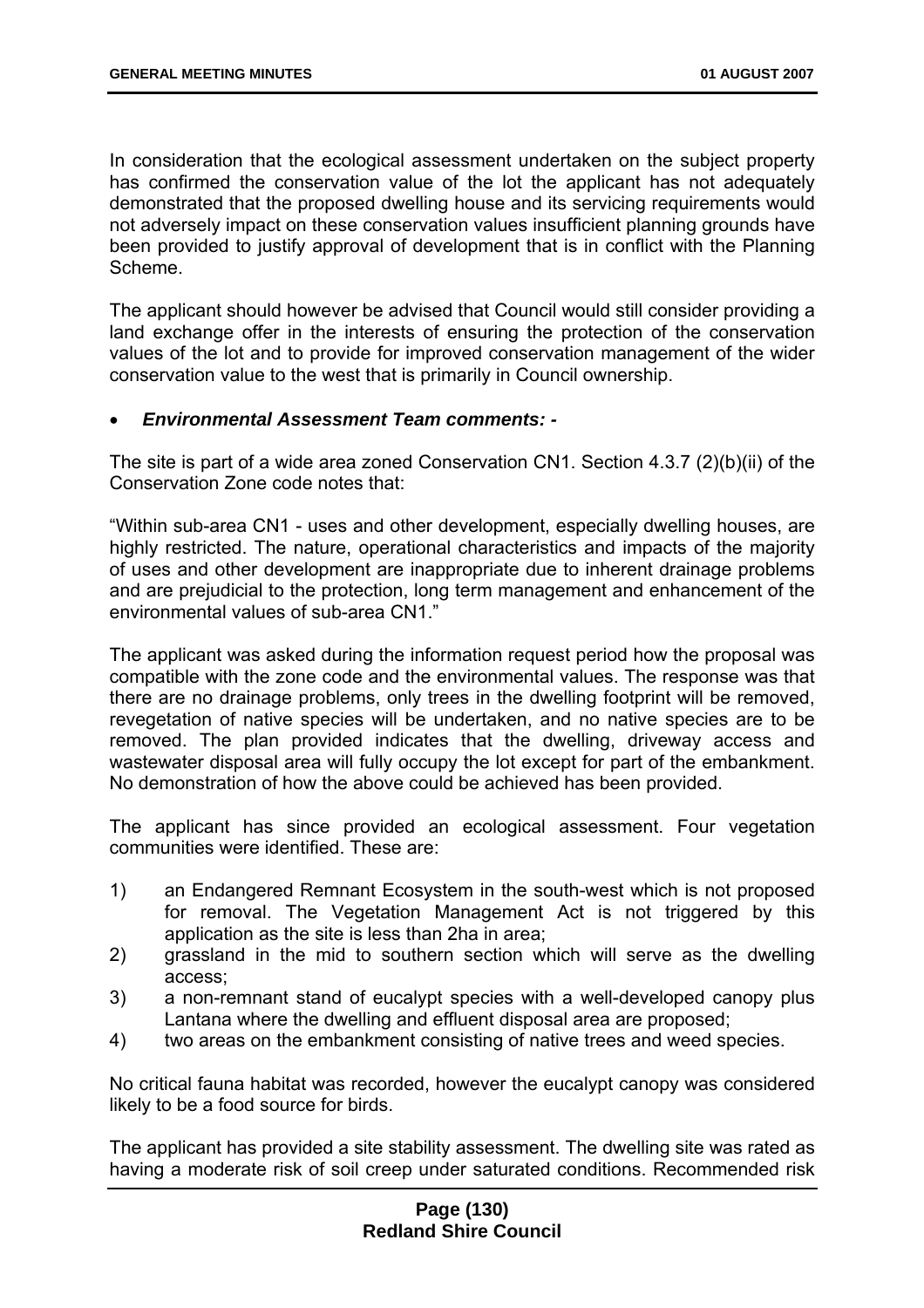minimisation included piered construction, diversion of stormwater from the embankment, and revegetation of the embankment with vegetation having extensive root systems.

The part of the embankment in the vicinity of the dwelling will be in shade, and it will therefore be difficult to establish sufficient vegetation of the type recommended.

Construction of the dwelling and installation of the effluent treatment system will result in removal of the identified canopy species above the embankment. It is likely that some specimens on the embankment will be subject to requests for a removal permit, given their proximity to the dwelling and the Local Law 6 exemption which provides for this. In this case, further destabilisation of the embankment is a possibility.

A development envelope is not considered a viable option on a site of this size. An envelope would have to encompass the dwelling, effluent disposal area, and Local Law 6 safety zone of 10 metres around the dwelling. Effectively, this would exclude only the presently grassed access and the south-west corner. The latter is not being disturbed anyway.

The site serves as a buffer zone between existing development and the wider Conservation CN1 area of the embankment and land at lower elevations. Residential use of the subject site is not considered conducive to the effectiveness and integrity of this buffer.

Environmental Assessment supports the view held by Land Use Planning and accordingly recommends the application be refused.

# • *External Agencies*

There was no requirement to refer the application to External Agencies.

### • *Concurrence/Advice Agencies*

There was no requirement to refer the application to Concurrence/Advice Agencies.

### • *Public Consultation*

The application was publicly notified from 1 November 2006 to 30 November, 2006 in accordance with section 3.4.4 of the *Integrated Planning Act 1997*. During this time, nil submissions were received in relation to the application.

### • *Development Assessment Panel*

The application was referred to the Development Assessment Panel Meeting on the 11 December, 2006 to allocate a category to determine the application. The Outcome included Category 4 allocation with discussions between Land Use Planning to occur. A number of meetings have since occurred with D.A.P to discuss the application for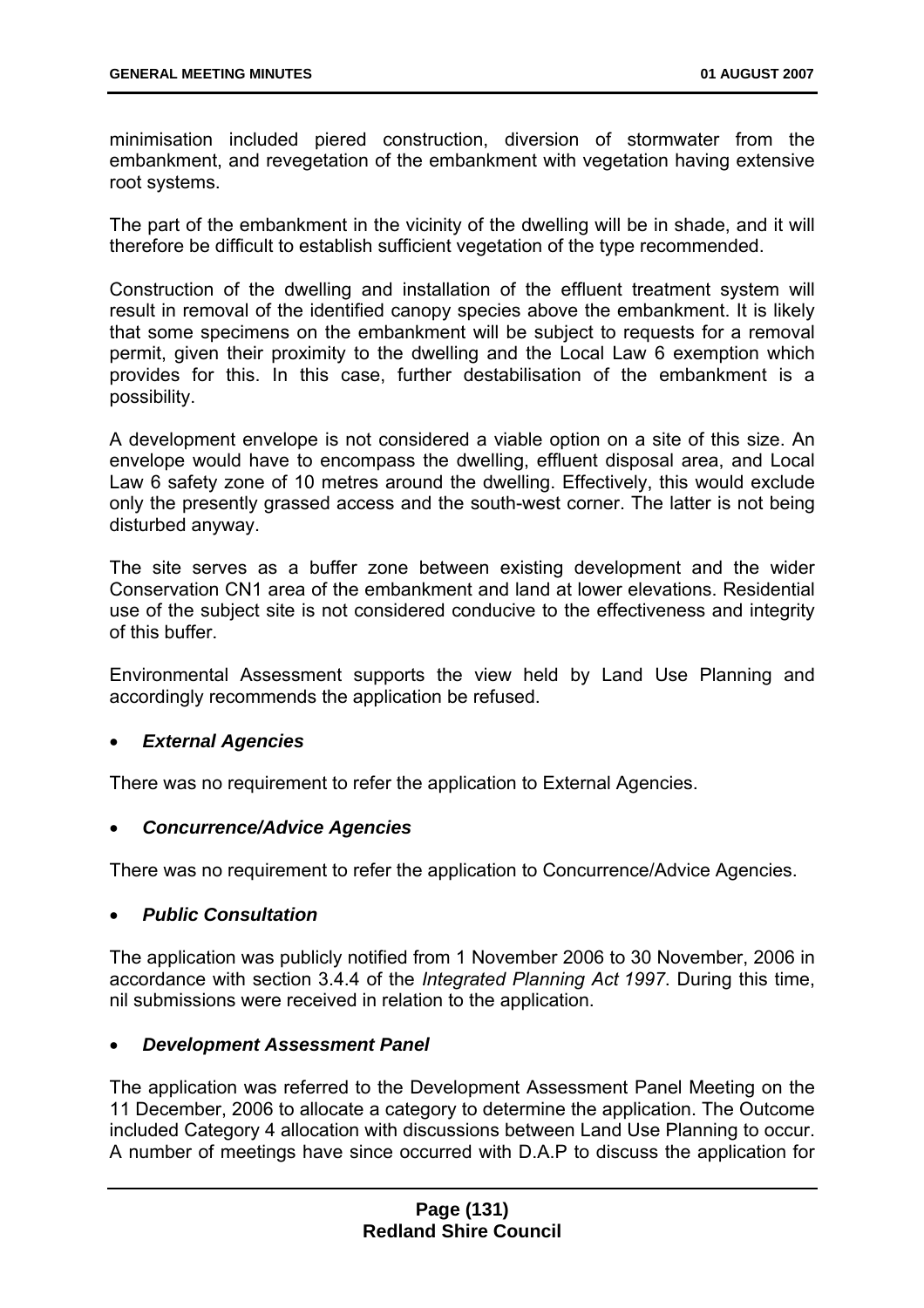assessment under the superseded scheme (which was subsequently refused) and the recommendation for refusal.

# **BACKGROUND**

# **1. DEVELOPMENT PROPOSAL AND SITE DESCRIPTION**

## **1.1 Proposal**

The proposal is for the construction of a dwelling house with a unknown maximum height, on an allotment with a an area of 1011.7m<sup>2</sup> on land described as Lot 207 on RP31201. External building materials for the dwelling house will consists of walls constructed of selected cladding with the roof being protected with metal sheeting. It is not known how the internal layout will be designed as no floor plans have been supplied. The total building footprint of the proposed dwelling will be approximately 123m<sup>2</sup>. The proposed dwelling house is sited 31.6 metres from the front boundary, 2 metres from the rear boundary, 9 metres from the eastern side boundary and 2 metres from the western side boundary.

## **1.2 Site**

## *Location*

The site is 1011.7m² allotment located on the northern side of Southsea Terrace and has a southern orientation.

# *Topography*

The land falls sharply (approximately 40%) to the south west over one third of the allotment, with the remainder being a more gentle slope to the west of approximately 6%.

### *Existing land use*

The site is currently vacant with established mature trees located at the north-eastern and north-western corners of the allotment. The embankment remains heavily covered in shrubs and weeds etc.

### **1.3 Surrounding Area**

The site is surrounded by existing residential dwellings on directly adjacent lots to the east and north of the subject site. The general area surrounding the subject land represents an intact residential area and conservation area. The land to the north and east is zoned SMBI Residential with dwelling houses established on those allotments, with the land to the west and north-west included in the Conservation zone sub-area CN1 of the Redlands Planning Scheme 2006, and remains vacant.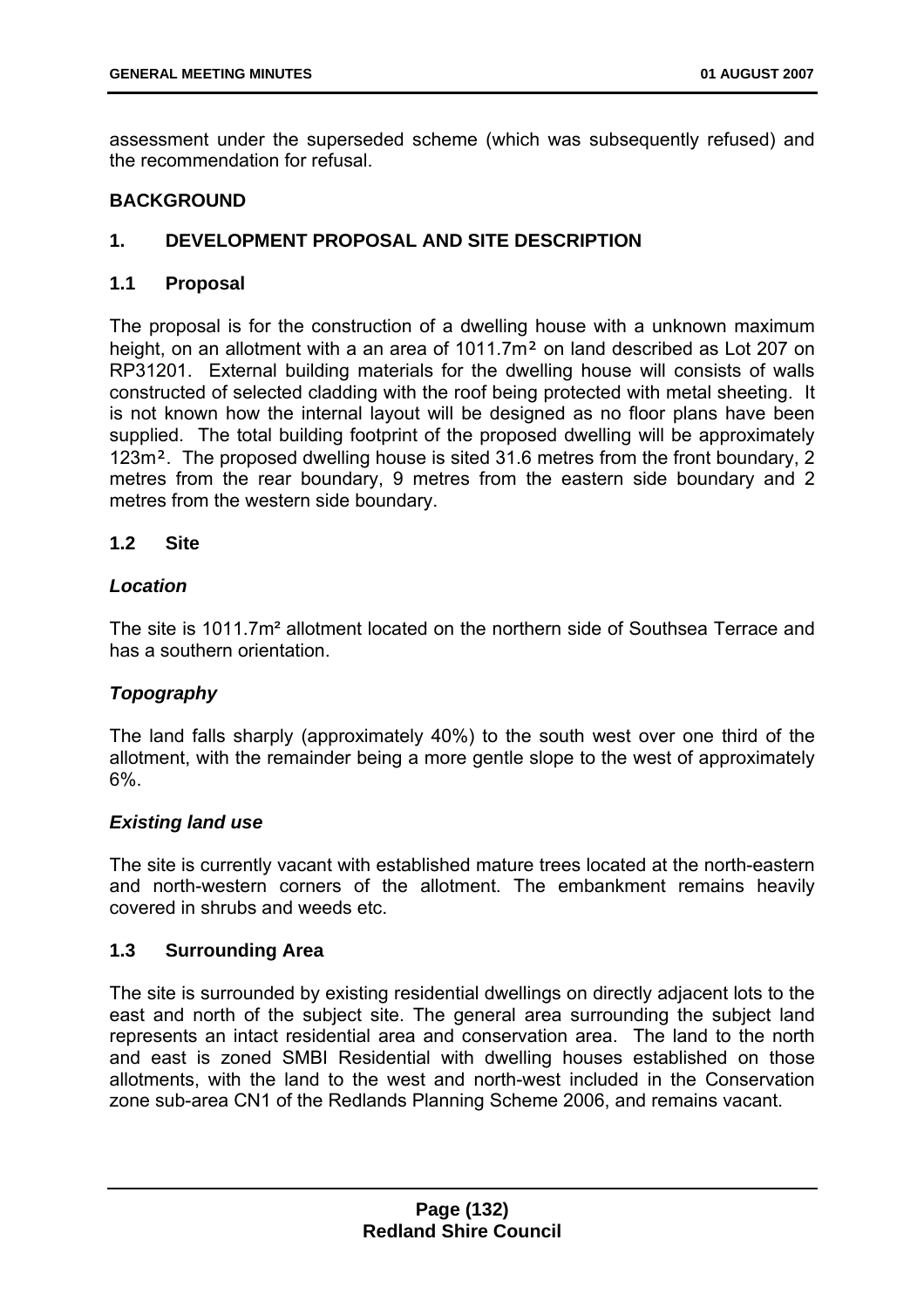## **1.4 Amenity and Character**

## *Amenity*

The proposed dwelling is of a similar nature to that of the existing residences.

## *Access*

Limited two (2) wheel drive vehicular access is available to this site from Southsea Terrace due to the embankment which exists on the west of the site and electricity pole at the front of the allotment.

# **2. APPLICATION ASSESSMENT**

## **2.1 Integrated Planning Act 1997 (IPA)**

This application has been made in accordance with Chapter 3 (Integrated Development Assessment System, IDAS) of the Integrated Planning Act 1997 and constitutes an application for impact assessment (inconsistent) for a material change of use under the Redlands Planning Scheme. The IPA provides a mechanism for an application in a locality where the development is not envisaged. The IPA indicates under section 3.5.14 (2) that an assessment manager's decision must not compromise the achievement of the DEO or conflict with the planning scheme unless there are sufficient grounds to justify the decision despite the conflict.

# **2.2 SEQ Regional Plan 2005-2056**

The subject land is located with the Urban Footprint in the SEQ Regional Plan 2005- 2056. The Urban Footprint identifies land to provide for the region's urban development needs to 2026. The Urban Footprint includes existing urban areas and Greenfield areas potentially suitable for future urban development. The area includes sufficient land to accommodate the full range of acceptable urban uses, such as housing, industry, business, infrastructure, community facilities and urban open spaces projected to be required over the next 20 years.

It is important to note that inclusion of land in the Urban Footprint does not imply that all such lands can be developed for urban purposes. The Urban Footprint includes some land not available or appropriate to develop. This includes national parks, state forests and wetlands. These lands will continue to be protected under state legislation such as the *Vegetation Management Act 1999* or local government planning schemes. Land in the Urban Footprint may otherwise be unsuitable for urban development for a range of more local reasons, including constraints such as flooding, land slope, scenic amenity, and protection of biodiversity values of state, regional or local significance.

Local government planning schemes and detailed local structure plans will be the principal instruments for establishing the desired use of land and the preferred timing of development within the Urban Footprint.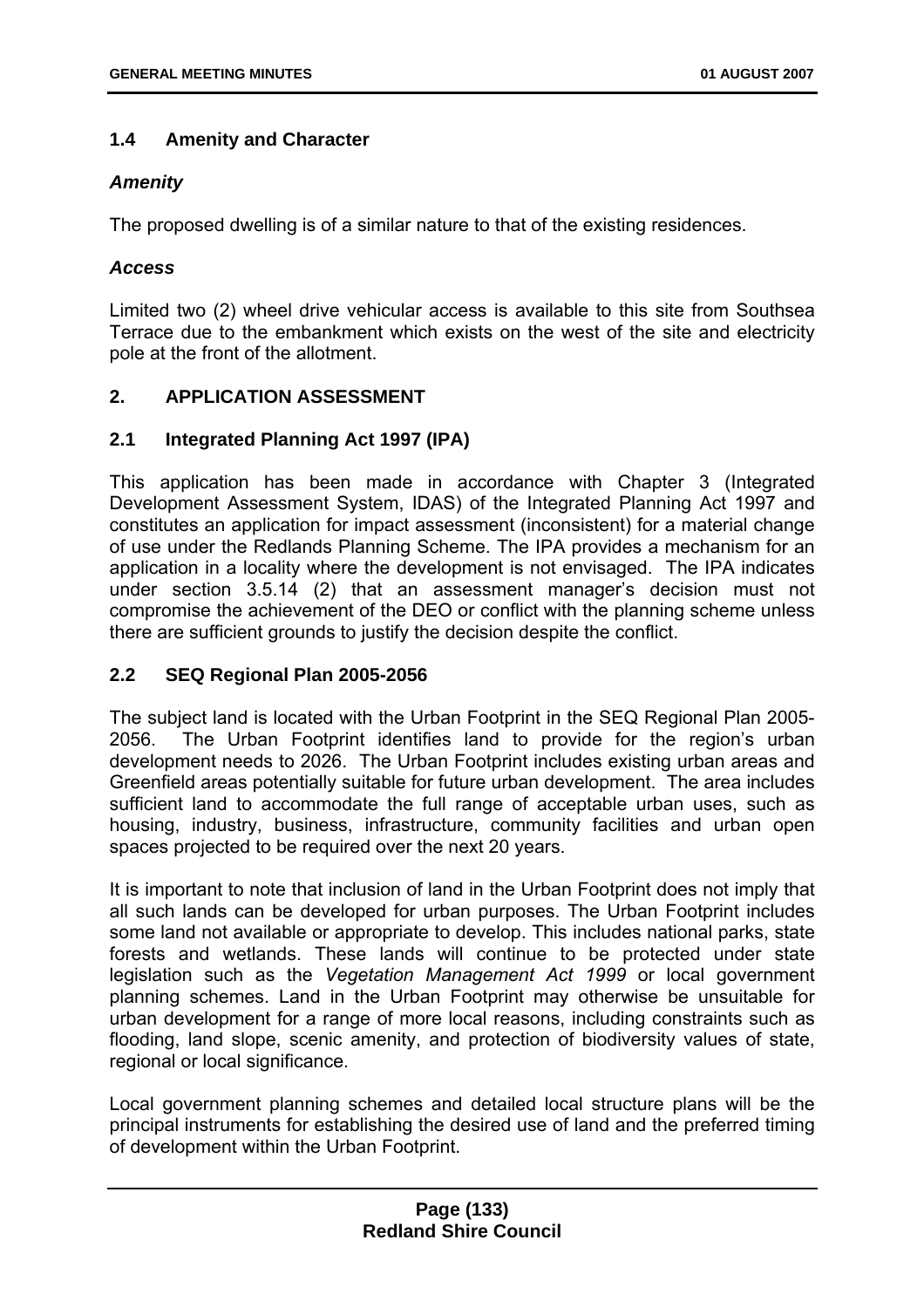## **2.3 State Planning Policies**

## **State Planning Policy 1/03 – Mitigating the Adverse Impacts of Flood, Bushfire and Landslide**

#### Officer's Comments

The applicant has demonstrated that compliance can be achieved, however has failed to sufficiently locate the dwelling in the area with a lowest hazard. The applicant has provided a site stability assessment. The dwelling site was rated as having a moderate risk of soil creep under saturated conditions. Recommended risk minimisation included piered construction, diversion of stormwater from the embankment, and revegetation of the embankment with vegetation having extensive root systems. It is considered that revegetation of species with 'extensive root systems' would be unlikely to flourish as they would be located beneath the dwelling and thus not fully develop those root systems.

### **2.4 Southern Moreton Bay Development Entitlements Act 2006**

The Southern Moreton Bay Island Development Entitlements Protection Act [SMBIDEP Act], allows an "owner", as defined by the Act, in possession of a lot on or before 13 April 2005 and listed in the associated Regulation to continue to exercise the development entitlements which existed under the superseded Transitional Planning Scheme for a period of ten years following the commencement of the Redlands Planning Scheme.

The subject lot is included within the SMBIDEP Regulation however Council records also show that the current owner was not in possession of the land prior to 13 April 2005. Accordingly, the Act does not apply to current owners.

The owner has applied under the Superseded Planning Scheme and has subsequently been refused.

### **2.5 Redlands Planning Scheme**

### *Desired Environmental Outcomes*

3.1.2 DEO No.1 - Natural Environment

*(1) Redland Shire's environmental values and natural resources are managed in a sustainable manner to maintain biodiversity, ecological processes and community well being by ensuring development -* 

- *(a) protects and enhances* 
	- *(i) a wide range of natural ecosystems including* 
		- *b remnant ecosystems predominantly in the southern areas of the mainland, on North Stradbroke Island and on the Southern Moreton Bay Islands;*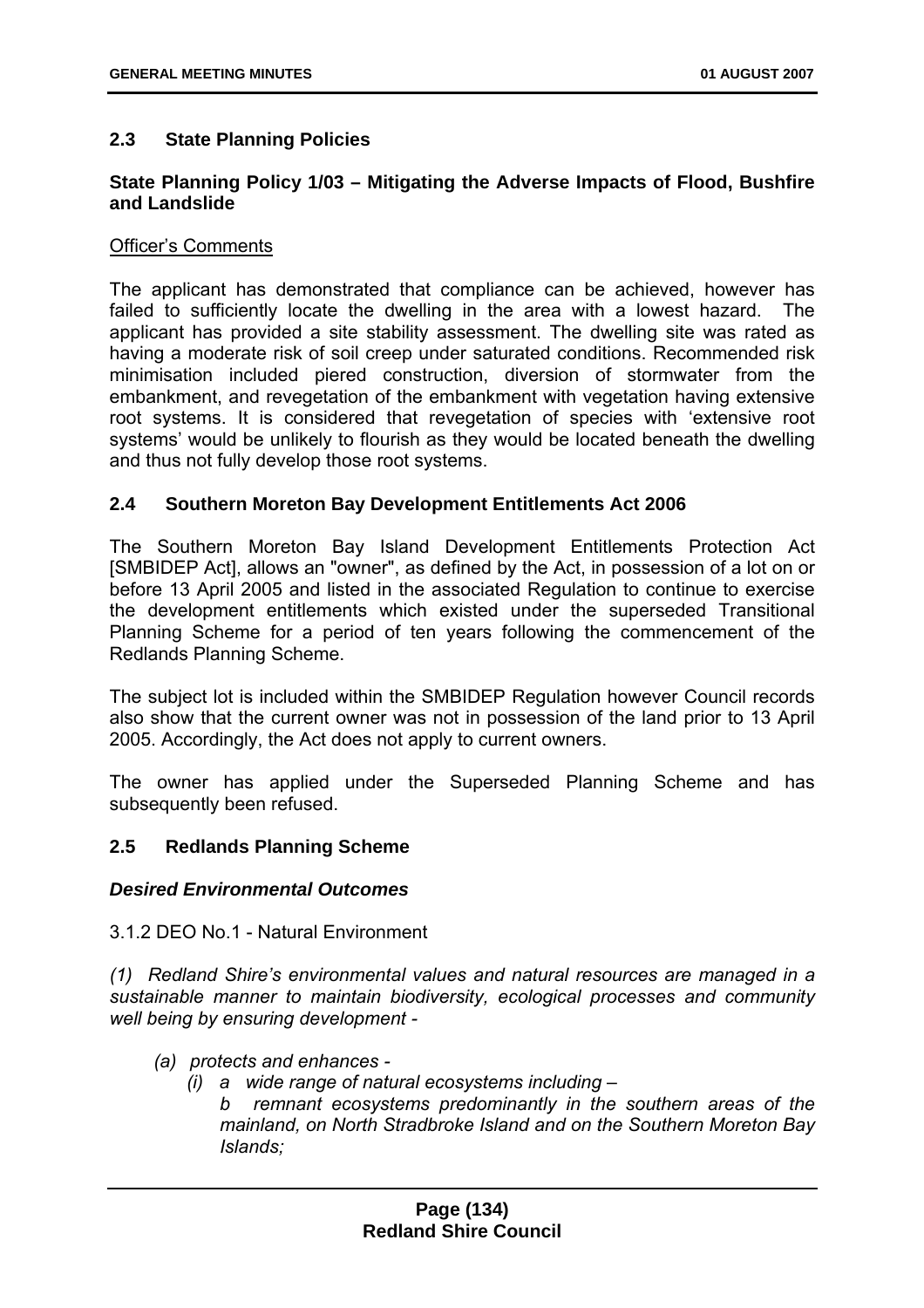*c. areas where there are opportunities for environmental enhancement activities to support significant ecosystems and also provide natural corridor linkages between conservation areas;* 

### *Strategic Framework*

While the Strategic Framework does not have a role in development assessment, it reflects the desired environmental outcomes and summarises the approach taken by the Redlands Planning Scheme to achieve the desired environmental outcomes.

Section *3.2.4 (1) (a) Southern Moreton Bay Islands Urban Settlement Pattern* states*:* 

*(ii) Areas of high conservation value and areas required for the conveyance of stormwater or drainage constrained are precluded from development*

*(viii) Core environmental areas and land with identified insurmountable drainage constraints are protected and managed within the Conservation Zone. Urban development within Sub-Area CN1 of the Conservation Zone is inconsistent with the Planning Scheme. Limited forms of development may be appropriate within the Conservation Zone (outside of the Sub-areas) where it can be demonstrated that environmental values are protected, maintained and rehabilitated where necessary.* 

#### *Zone Code*

The subject lot is zoned Conservation sub area CN1 Environmental and Drainage Constrained Land. Dwelling houses are an inconsistent form of development in this zone, subject to Council approval, requirement a Material Change of Use – Impact Assessment (inconsistent).

An assessment of the development proposal has been carried out against the specific outcomes of the code. The proposed development does not comply with the overall outcomes of the Conservation sub area CN1 Zone Code.

#### Officers' comments

The proposed dwelling house would be prejudicial to the protection, long term management and enhancement of the identified environmental values as intended for the conservation area. The planning grounds which the applicant has submitted to justify the conflict have confirmed that significant vegetation (including a regional ecosystem) exist on the allotment, with vegetation also providing habitat value to native fauna. In a broader context, development of the site would also reduce the extent of the larger conservation area in which it is located. The subject site currently acts as buffer and any development would prejudice the conservation of this area.

### *Use Code*

The proposal for a dwelling house requires assessment against the Dwelling House Code.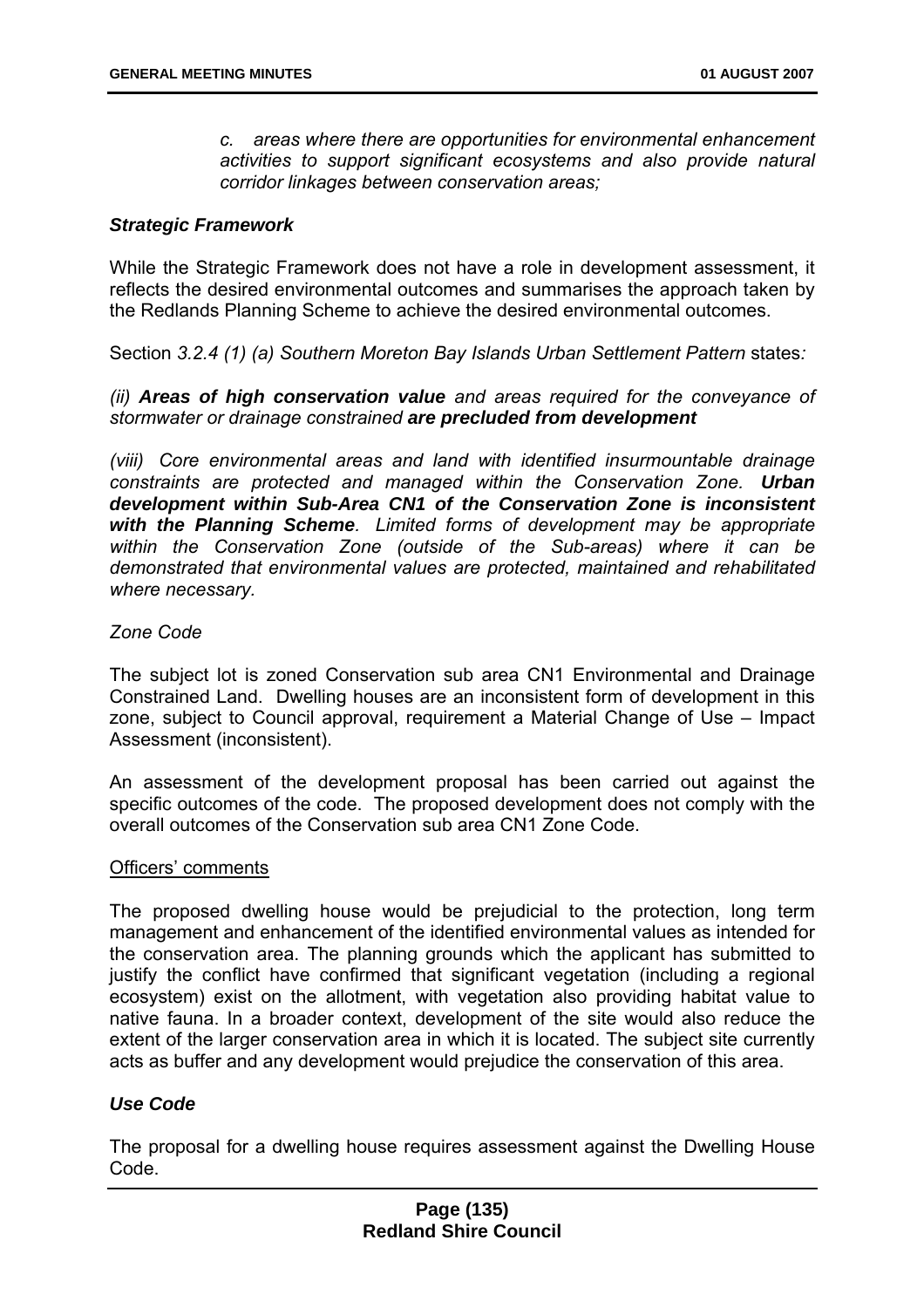An assessment of the development proposal has been carried out against the specific outcomes of the code. The proposed development does not comply with the overall outcomes of the Dwelling House Code as it is identified as an inconsistent use within the zone. The applicant has not provided sufficient grounds to justify the proposal, despite the conflict.

## *Other Development Codes*

The proposal for a Dwelling house has triggered the following other development code:

• *Domestic Driveway Crossover Code* 

The proposed development complies with the acceptable solutions of the section 7.4.4 of this code. Requirements of this code could form a condition of approval.

• *Excavation and Fill Code* 

The proposed development complies with the acceptable solutions of the section 7.6.4 of this code. Requirements of this code could form a condition of approval.

### *Overlay Codes*

The subject lot is affected by the following overlays:

• *Acid Sulfate Soils* 

The proposed development complies with the acceptable solutions of the section 5.1.8 of this overlay code. Requirements of this code could form a condition of approval.

• *Bushfire Hazard Overlay* 

The proposed development is within SMBI Bushfire Hazard as identified within Redlands Planning Scheme. The applicant has demonstrated the proposal is able to comply with the Australian Standard in terms of construction but has failed to balance the environmental values of the site with the required Fuel Reduction Areas. The required FRA (8 metres) would need to be located on the adjoining Council lot to the west included in the CN1 zone which would increase the development footprint and further diminish the environmental values of the wider conservation area.

• *Waterways and Wetlands* 

The subject site is identified as being within a Coastal Drainage Area within Redlands Planning Scheme. It is considered that the proposal complies with the overall outcomes of the code.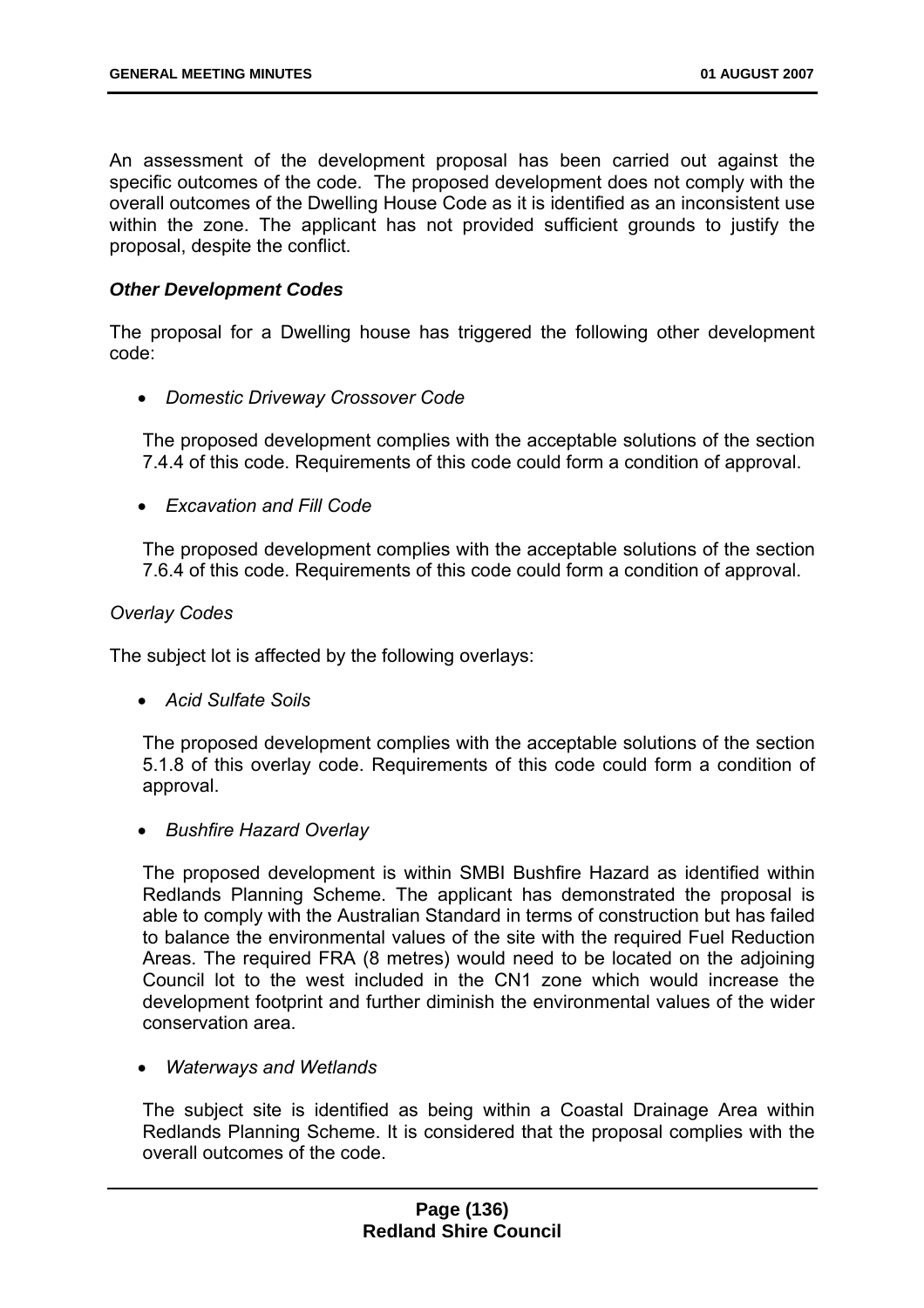An assessment of the development proposal against the specific outcomes of the code is set out in the above mentioned appendix C and D. The proposed development complies with the overall outcomes of these other development codes.

### *General Codes*

The proposal for a Dwelling House has triggered the following general codes:

• *Development Near Underground Infrastructure Code* 

The proposed development complies with the acceptable solutions of the section 8.5.4 of this general code.

• *Erosion Prevention and Sediment Control Code* 

The proposed development complies with the acceptable solutions of the section 8.6.4 of this general code. Requirements of this code could form a condition of approval.

• *Infrastructure Works Code* 

The proposed development complies with the acceptable solutions of the section 8.7.4 of this general code. Requirements of this code could form a condition of approval.

• *Stormwater Management Code* 

The proposed development complies with the acceptable solutions of the section 8.9.4 of this general code. Requirements of this code could form a condition of approval.

### **3. CONCLUSION**

The proposal has been assessed against all relevant provisions of The Redlands Planning Scheme. Due regard has been given to the matters raised by the Divisional Councillor and Land Use Planning Team. It is considered that the use of dwelling house on the subject site conflicts with the Redlands Planning Scheme, and sufficient grounds have not been provided to justify the conflict, therefore it is recommended that the development application be refused.

At the Development Assessment Committee meeting on 24 July 2007, Committee resolved that this item be deferred and referred to the General Meeting scheduled for 1 August 2007.

This matter is now presented to Council for consideration.

# **OFFICER'S RECOMMENDATION**

That Council resolve as follows: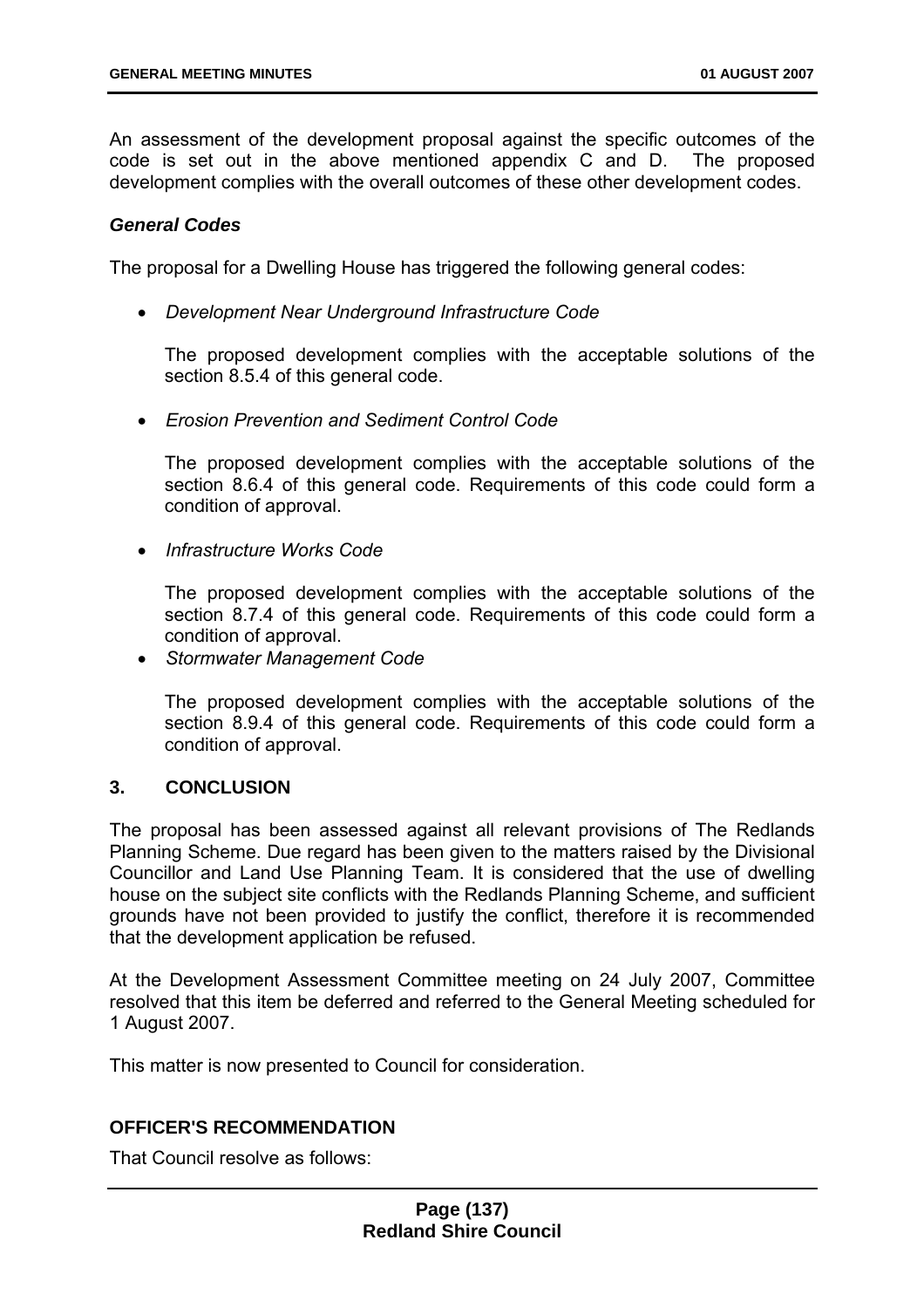That the application for a Preliminary Approval for a Material Change of Use for a dwelling house on the land known as 13 Southsea Terrace, Macleay Island, described at Lot 207 on RP31201 be refused on the following grounds:

- a) The proposed development compromises the achievement of the Desired Environmental Outcomes, and is in conflict with the intent of the Conservation Zone, namely that the development does not protect identified conservation values of the wider conservation area. The RPS specifically discourages development of any type within sub-area CN1, as it is considered prejudicial to the long-term protection and enhancement of the identified environmental value of the site and surrounding conservation area; and
- b) The applicant has not provided sufficient grounds to warrant approval, despite the conflict, namely that the proposed development will not adversely impact on the significant conservation values on the site and its surrounds.

## **COUNCIL RESOLUTION**

| Moved by:    | <b>Cr Dowling</b> |
|--------------|-------------------|
| Seconded by: | Cr Burns          |

**That Council resolve as follows:** 

- **1. To defer consideration of this matter and that it be referred to the next meeting of the Development Assessment Committee; and**
- **2. Under section 472 of the** *Local Government Act 1993***, to delegate authority to the Development Assessment Committee to determine this matter.**

# **CARRIED**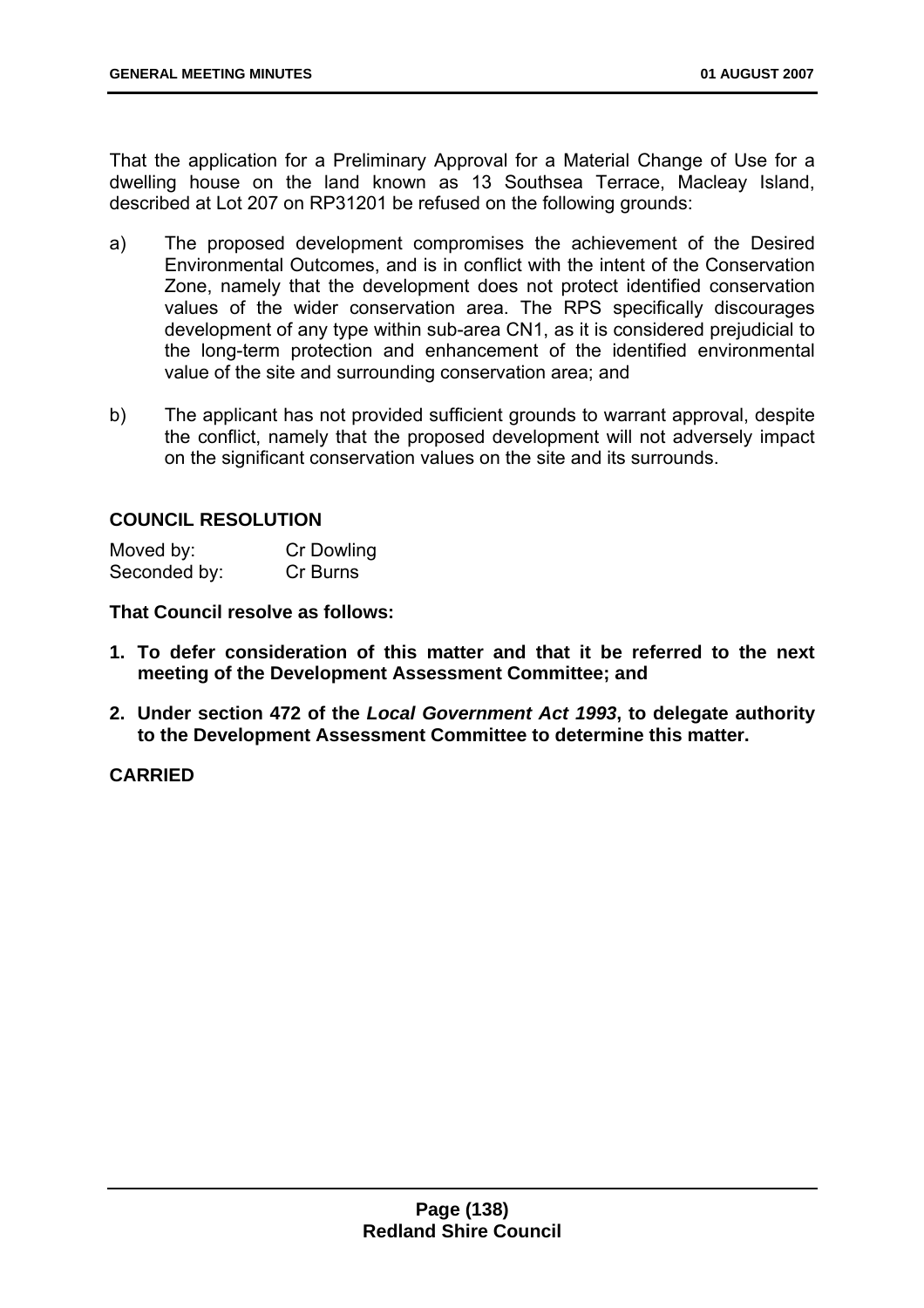## **15 MAYORAL MINUTES**

## **15.1 CHIEF EXECUTIVE OFFICER'S REMUNERATION**

#### **BACKGROUND**

In accordance with salary administration policy the salary bands applicable to contracted council officers are reviewed annually against industry benchmarks, particularly against the Hay salary market data. Current contracts contain a requirement for this review and guarantee that the salary bands will be moved by an annual figure at least equal to the EB increase for the remainder of the staff. This year's EB increase to staff was 4%. Any increase over and above the EB increase is market driven. Decisions on these movements are made by the CEO in line with her delegations. Over the last two years the salary bands for all contracted officers have only been increased in line with the increase in the EB rates of pay.

A review of this year's data from market surveys has indicated that increases have ranged from between 8% to 15% across the different salary bands within the government and service industry sector. Further analysis of the data indicates that on average the increases applicable to staff remaining in the same positions has been 5.5%.

Based on the above information and to maintain Council's relativity within the market place for this group of contracted officers, the salary bands for all contracted officers (except for CEO position) have been increased by a total of 5.5% - that is 4% EB movement and 1.5% market movement.

Accordingly I recommend that the salary band for the CEO be increased by the same percentage – 5.5%

### **COUNCIL RESOLUTION**

Moved by: Cr Seccombe

**That the salary band for the Chief Executive Officer's position be increased by 5.5% for the 2007/08 financial year.** 

### **CARRIED**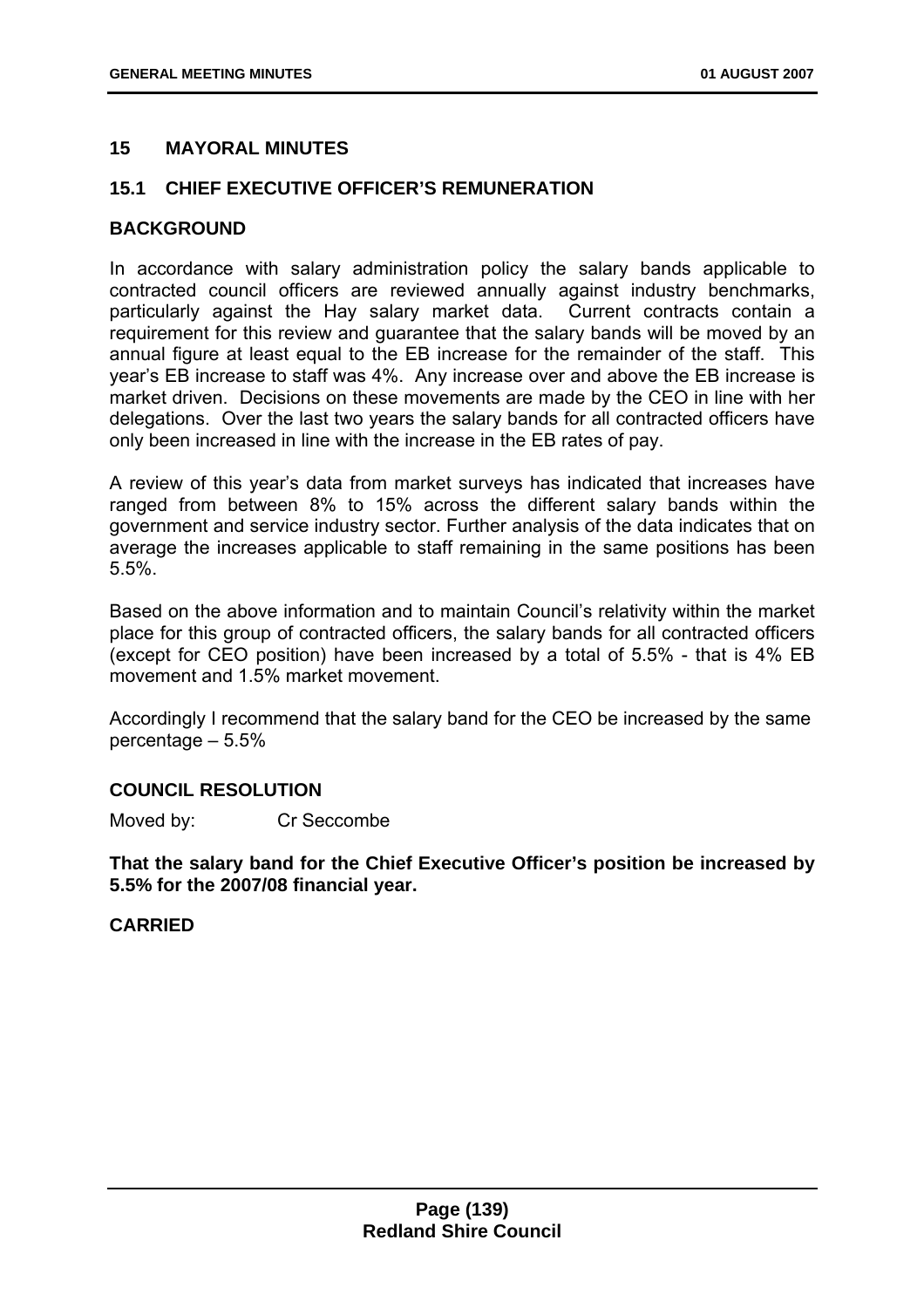### **16 CONFIDENTIAL ITEMS**

### **MOTION TO CLOSE MEETING**

| Moved by:    | Cr Williams      |
|--------------|------------------|
| Seconded by: | <b>Cr Bowler</b> |

That the meeting be closed to the public under Section 463(1) of the *Local Government Act 1993* to discuss the following items:

16.1.1 Mayoral Minute – Acquisition of Property Lot 207 on RP31201

The reason that is applicable in this instance is section 463(1) *(e) contracts proposed to be made by it* (Council);

16.2.1 Land Court Application Claim for Compensation

The reason that is applicable in this instance is section 463(1) *(f) starting or defending legal proceedings involving it* (Council)

### CARRIED

### **MOTION TO REOPEN MEETING**

| Moved by:    | <b>Cr Dowling</b> |
|--------------|-------------------|
| Seconded by: | <b>Cr Elliott</b> |

That the meeting be again opened to the public.

### CARRIED

### **16.1 MAYORAL MINUTE**

### **16.1.1 ACQUISITION OF PROPERTY – LOT 207 ON RP31201**

### **BACKGROUND**

Property situated at 13 Southsea Terrace, Macleay Island described as Lot 207 on RP 31201 is in private ownership zoned Conservation Sub Area CN1.

Council owns 90% of surrounding land and good governance dictates that Council should attempt to acquire this allotment. The owner has offered to allow Council to purchase or enter an exchange of this land. It is proposed that Council accept the offer to either:

(a) purchase the land for fair market value assessed on the basis of previous zoning as Comprehensive Development under the superseded planning scheme to which the use of dwelling house required impact assessment; or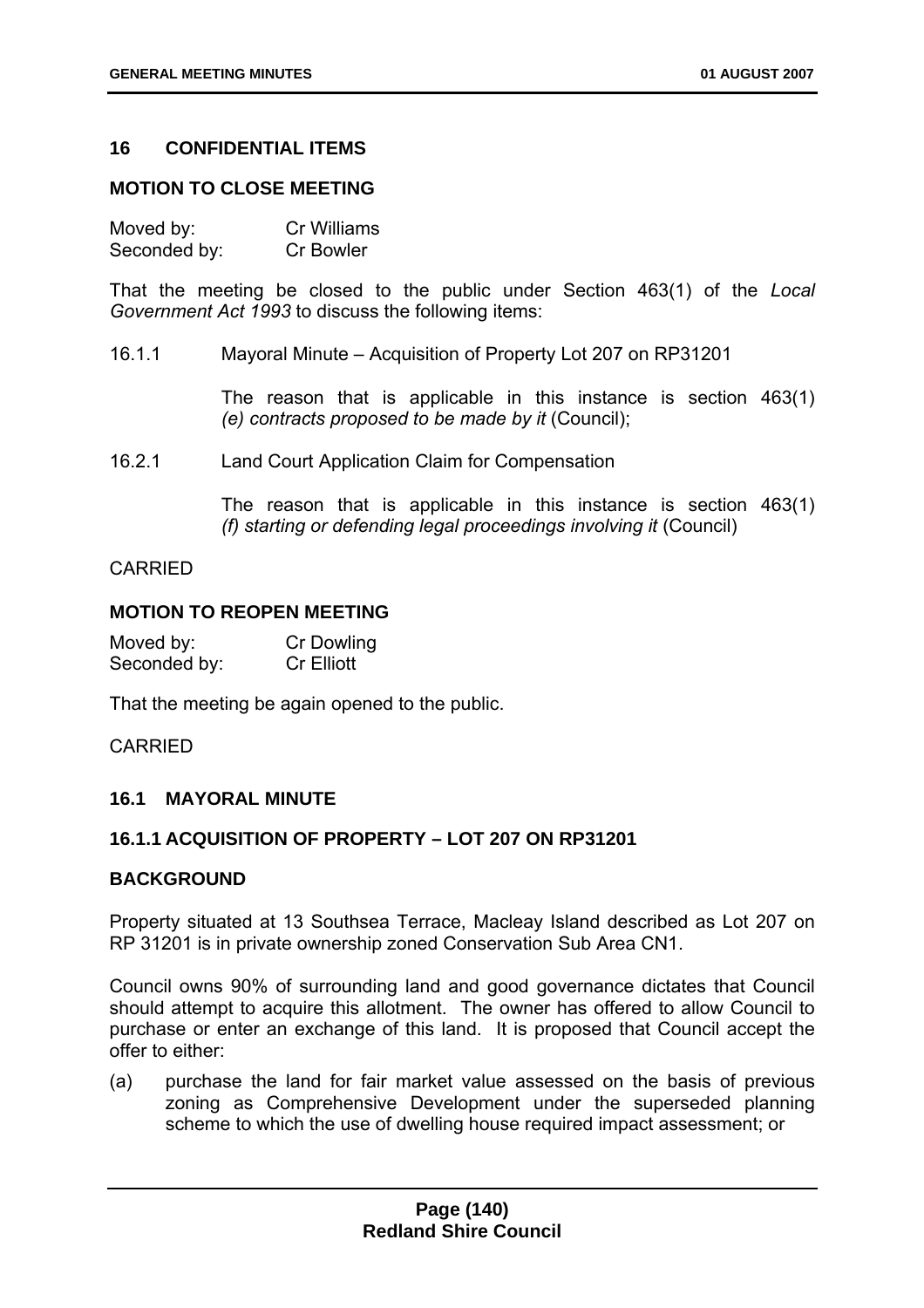(b) exchange the property described as Lot 207 on RP31201 for Council land of similar value which is suitable for residential purposes, subject to approval of the exchange being obtained from the relevant State Government Minister.

### **COUNCIL RESOLUTION**

Moved by: Cr Seccombe

- **1. That Council acquire the property described as Lot 207 on RP31201, either by** 
	- **a. purchase of the land for fair market value assessed on the basis of previous zoning as Comprehensive Development under the superseded planning scheme to which the use of dwelling house required impact assessment; or**
	- **b. exchange the property described as Lot 207 on RP31201 for Council land of similar value which is suitable for residential purposes, subject to approval of the exchange being obtained from the relevant State Government Minister;**
- **2. That the Chief Executive Officer be authorised to negotiate, make or vary the purchase contract or land exchange; and**
- **3. That the Mayor and Chief Executive Officer be authorised to sign and seal all relevant documentation relating to this matter.**

#### **CARRIED**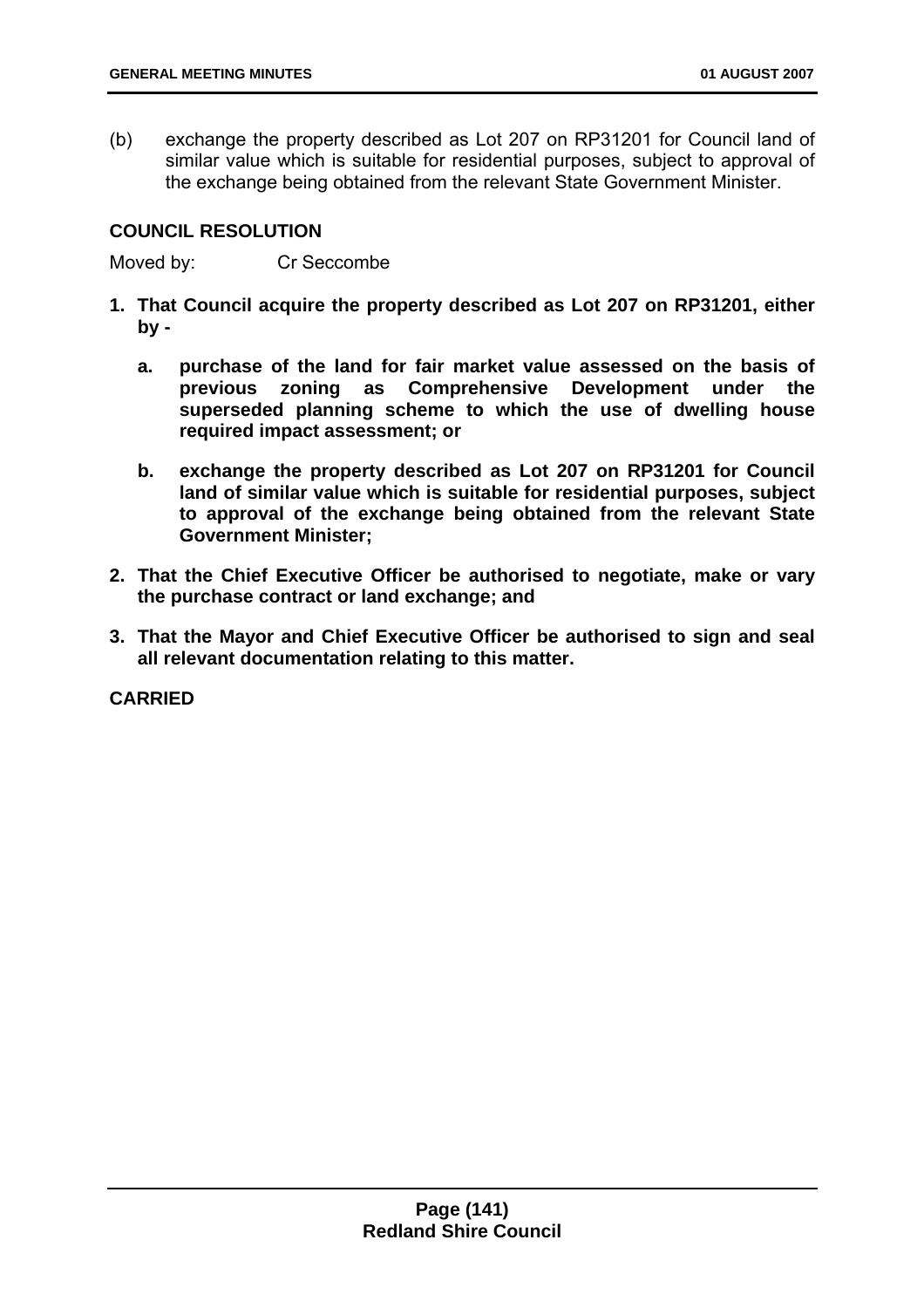## **16.2 REPORT FROM CORPORATE SERVICES**

#### **16.2.1 LAND COURT APPLICATION CLAIM FOR COMPENSATION**

| <b>Dataworks Filename:</b>       | LUP - 2006/0103 & 0102                                         |
|----------------------------------|----------------------------------------------------------------|
| <b>Responsible Officer Name:</b> | <b>Ray Turner</b><br><b>General Manager Corporate Services</b> |
| <b>Author Name:</b>              | <b>Andrew Ross</b><br><b>Senior Legal Officer</b>              |

## **EXECUTIVE SUMMARY**

A confidential report from the General Manager Corporate Services dated 30 July 2007 was presented and discussed in closed session.

### **COUNCIL RESOLUTION**

Moved by: Cr Williams Seconded by: Cr Henry

### **That Council resolve as follows**

- **1) To amend the 2007/2008 Budget to allocate sufficient funds to pay compensation to Edgarange Pty Ltd as awarded by the Land Court on 12 July 2007;**
- **2) To delegate authority to the Chief Executive Officer to pay compensation as awarded by Land Court on 12 July 2007;**
- **3) To delegate authority to the Chief Executive Officer to continue settlement negotiations and to make or accept a settlement offer for compensation up to the amount as awarded by the Land Court on 12 July 2007 as outlined in this report;**
- **4) That the Mayor and Chief Executive Officer be authorised to sign and seal all relevant documents;**
- **5) That this report remains confidential until this matter is settled; and**
- **6) That Council resolve that a Special Meeting of Council be held on Tuesday, 7 August 2007, at 9.00am to consider confidential legal advice received, judgement synopsis and critical timeframes to date on this matter prior to final determination by Council.**

 **CARRIED**